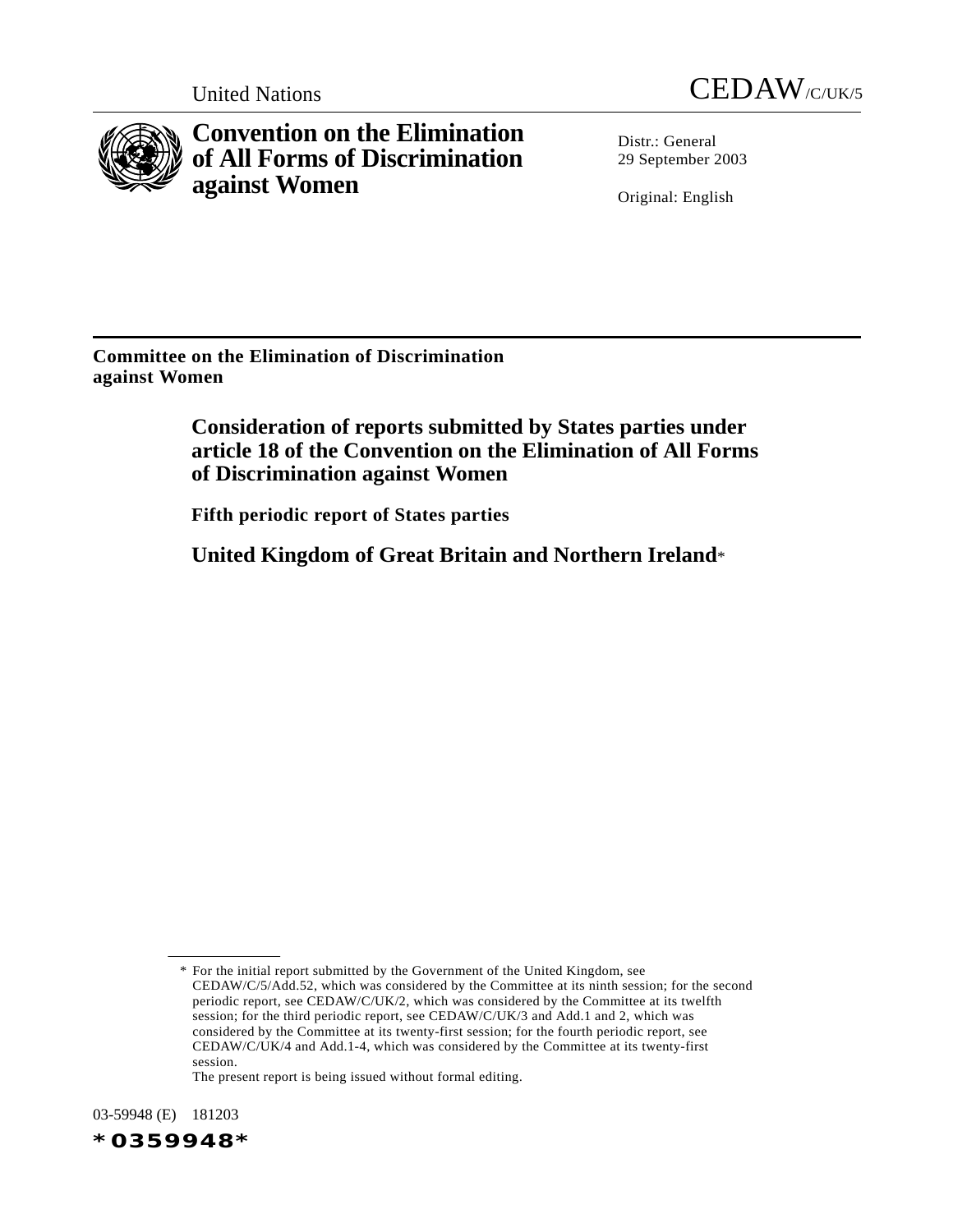**CEDAW/C/UK/5**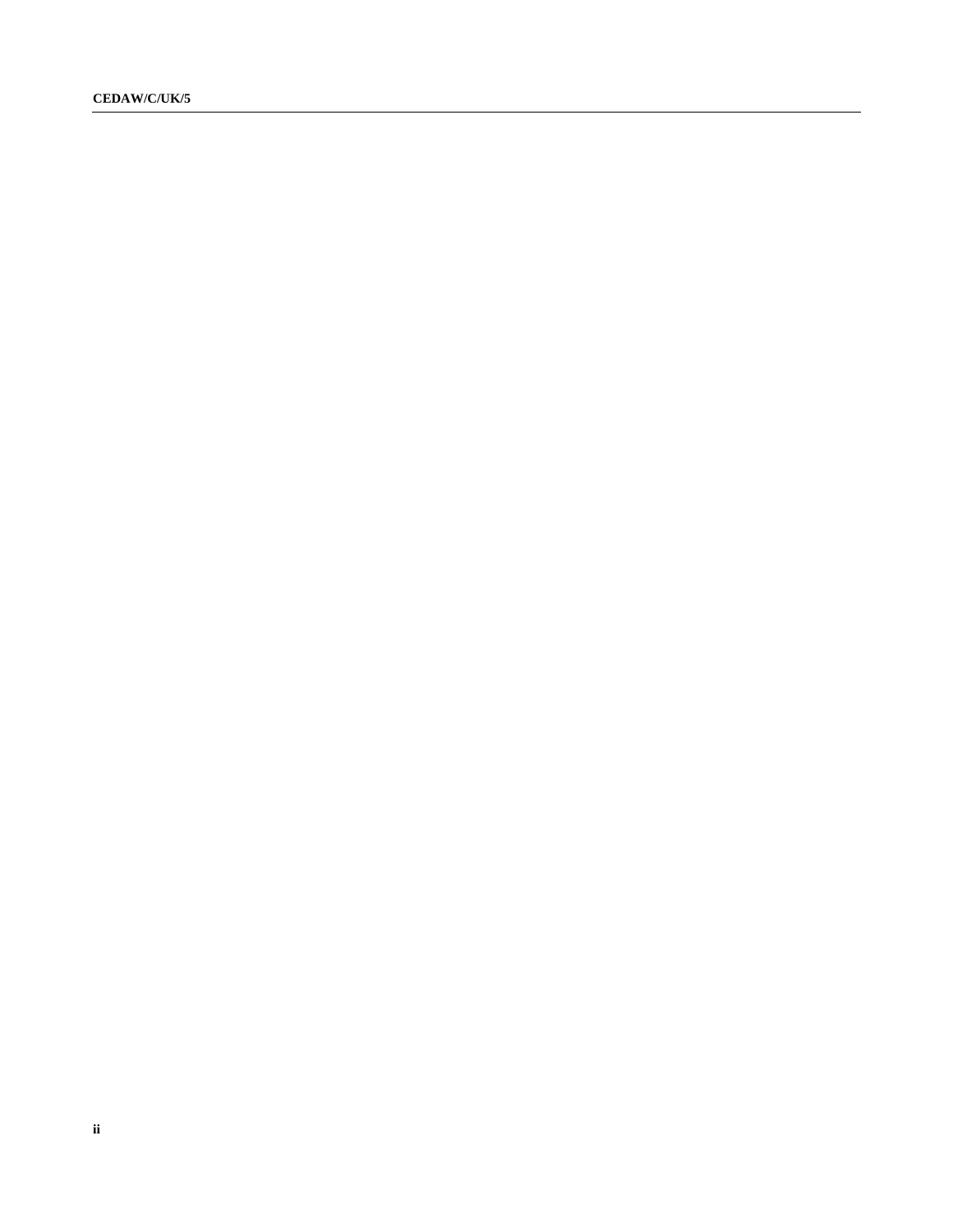# **UNITED NATIONS CONVENTION ON THE ELIMINATION OF ALL FORMS OF DISCRIMINATION AGAINST WOMEN (CEDAW)**

# **5TH PERIODIC REPORT OF THE UNITED KINGDOM OF GREAT BRITAIN AND NORTHERN IRELAND**

**June 2003**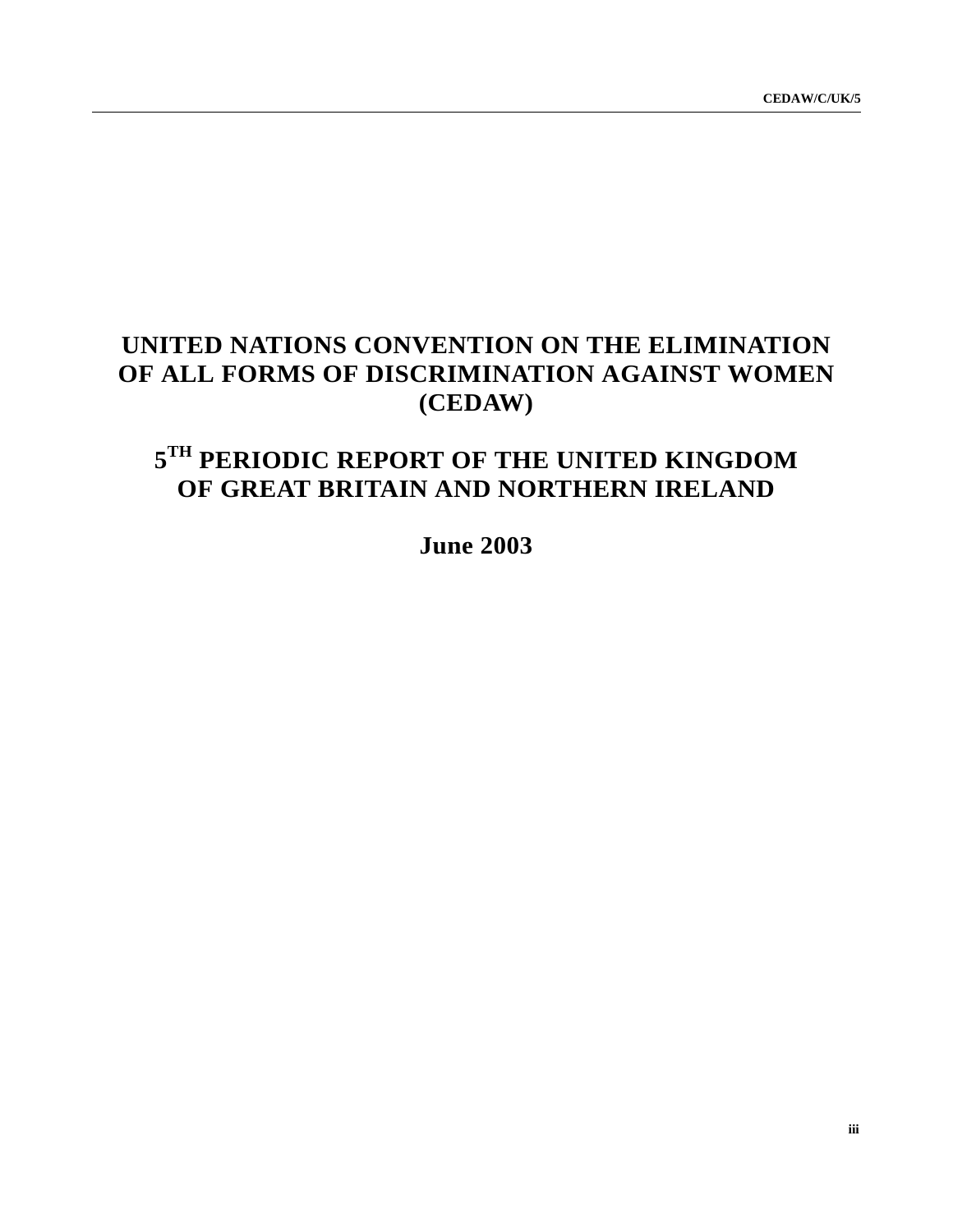# Table of contents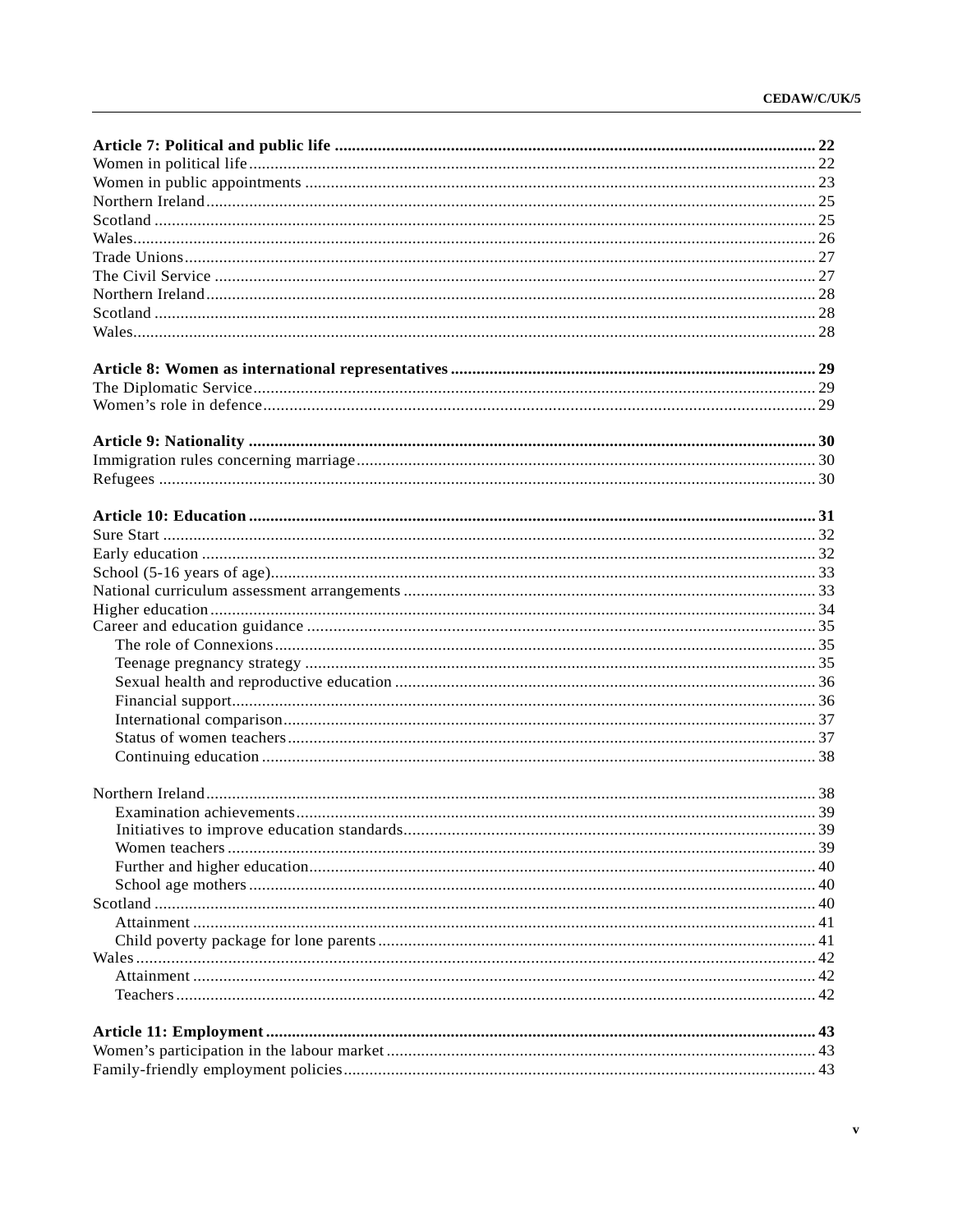# CEDAW/C/UK/5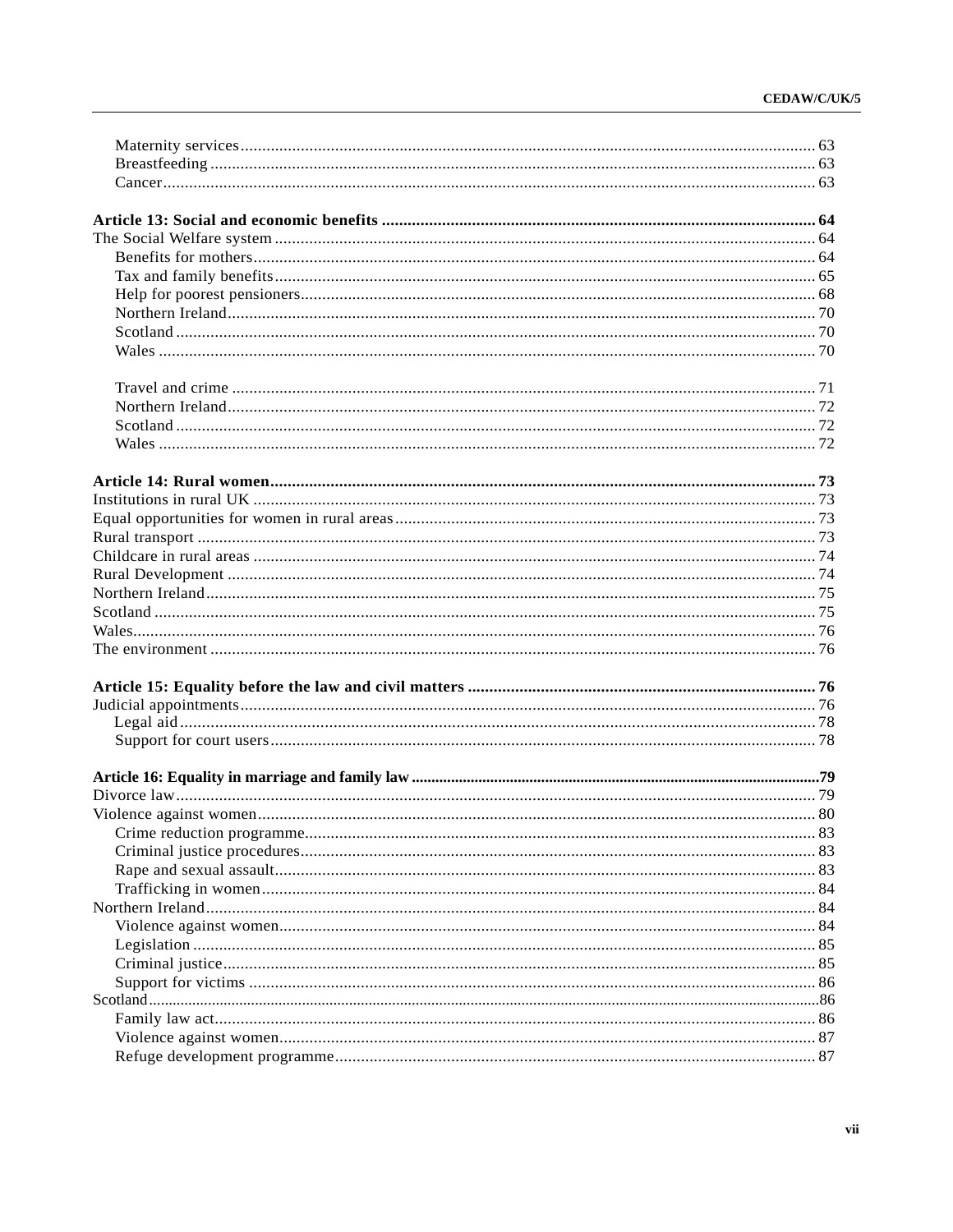## **Annexes\***

### **Annex 1: Further information on Government action to eliminate discrimination against women**

**Article 2** Women offenders

**Article 7** The Civil Service

**Article 10** Continuing education

**Article 11** Disabled women and men at work Health and safety at work

**Article 12** Women's health

## **Annex 2: Tables and Figures**

#### **Article 2**

- 2.1 Cases brought and concluded under the Sex Discrimination Act in Great Britain 2000-2002
- 2.2 Cases brought and concluded under the Equal Pay Act in Great Britain 2000-2002
- 2.3 Cases brought under the Sex Discrimination and Equal Pay Acts in Northern Ireland Industrial Tribunals between January 1999 and March 2002
- 2.4 Cases brought under the Sex Discrimination and Equal Pay Act in Northern Irelands Industrial Tribunals January 1999 and March 2002.

## **Article 7**

- 7.1 Public appointments held by women in the UK between 1992-2001
- 7.2 Public appointments held by ethnic minority women in the UK between 1992 and 2001
- 7.3 Women in grades below Senior Civil Service (%) in the UK non-industrial Civil Service: 1997 2001
- 7.4 2001/2002 benchmarking scores
- 7.5 Gender breakdown in senior positions in unitary authorities in Wales

## **Article 8**

- 8.1 Representation of women in the UK Armed Forces at April 1990 and April 2002
- 8.2 Total Strength of UK Regular Forces by gender
- 8.3 Intake from civilian life to UK Regular Forces by gender

<sup>\*</sup> Annexes referred to in this document will be provided in English only to CEDAW experts for reference purposes.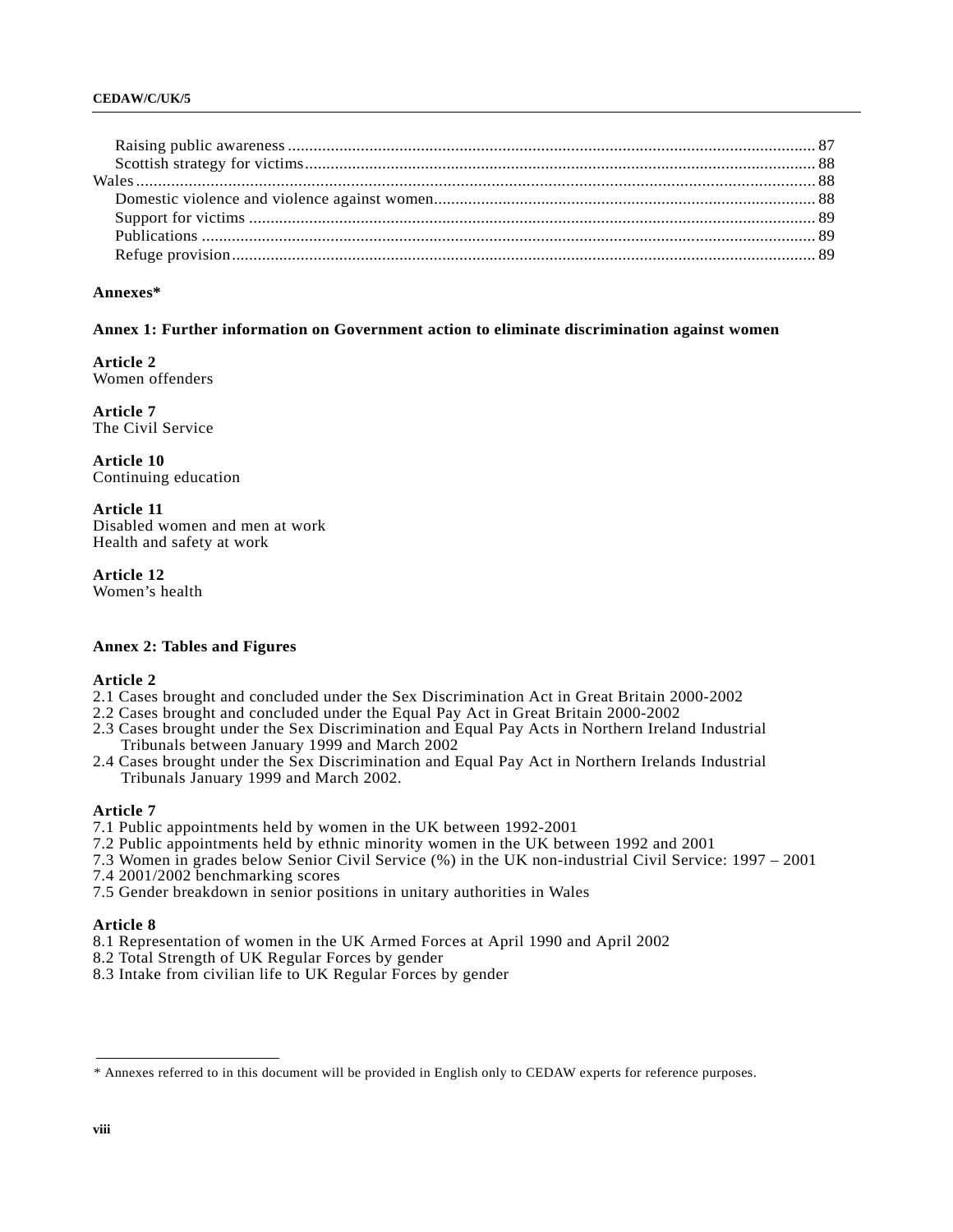### **Article 10**

- 10.1 Examination achievements of pupils in their last year of compulsory education in the UK, 1995/96 and 2000/01
- 10.2 Higher Education Students by mode and gender between 1970/71 and 2001/02
- 10.3 Women as a proportion of all students in full and part-time higher education courses in the UK: 1992/93 and 2001/02
- 10.4 Numbers of men and women gaining higher education qualifications in UK undergraduate and postgraduate courses
- 10.5 Examination Results of students obtaining first-degree qualifications by gender and mode of study 2000/01
- 10.6 Grade of teachers in the maintained schools sector, 1998, 1999 and 2000
- 10.7 New entrants to the maintained schools sector in 1999-2000.

## **Article 11**

- 11.1 Value of household production in the UK: 2000
- 11.2 Total time (primary & secondary activities & passive care) spent in household production and all other activities: 2000

# **Article 12**

- 12.1 Under 18/under 16 conceptions
- 12.2 Prevalence of smoking in pregnancy, England 2000
- 12.3 Prevalence of cigarette smoking by sex and age: persons aged 16 and over, in England, 2000
- 12.4 Number of people setting a quit date through NHS Smoking Cessation Services
- 12.5 Prevalence of cigarette smoking by sex and socio-economic group
- 12.6 Prevalence of use of tobacco products by ethnic minorities
- 12.7 Reports of AIDS diagnoses in the UK 1998-2002
- 12.8 Reports of HIV diagnoses in the UK 1998-2001

### **Article 15**

- 15.1 Men and women in the judiciary in England and Wales, including percentage of women to men: 1994/1997/2002
- 15.2 Legal aid

## **Article 16**

- 16.1 Women proceeded against at the magistrates' courts and found guilty at all courts for different offence groups, England and Wales 2000
- 16.2 Whether victim told anyone about last incident of sexual victimization experienced since age 16, by type of attack

#### **Annex 3: List of acronyms**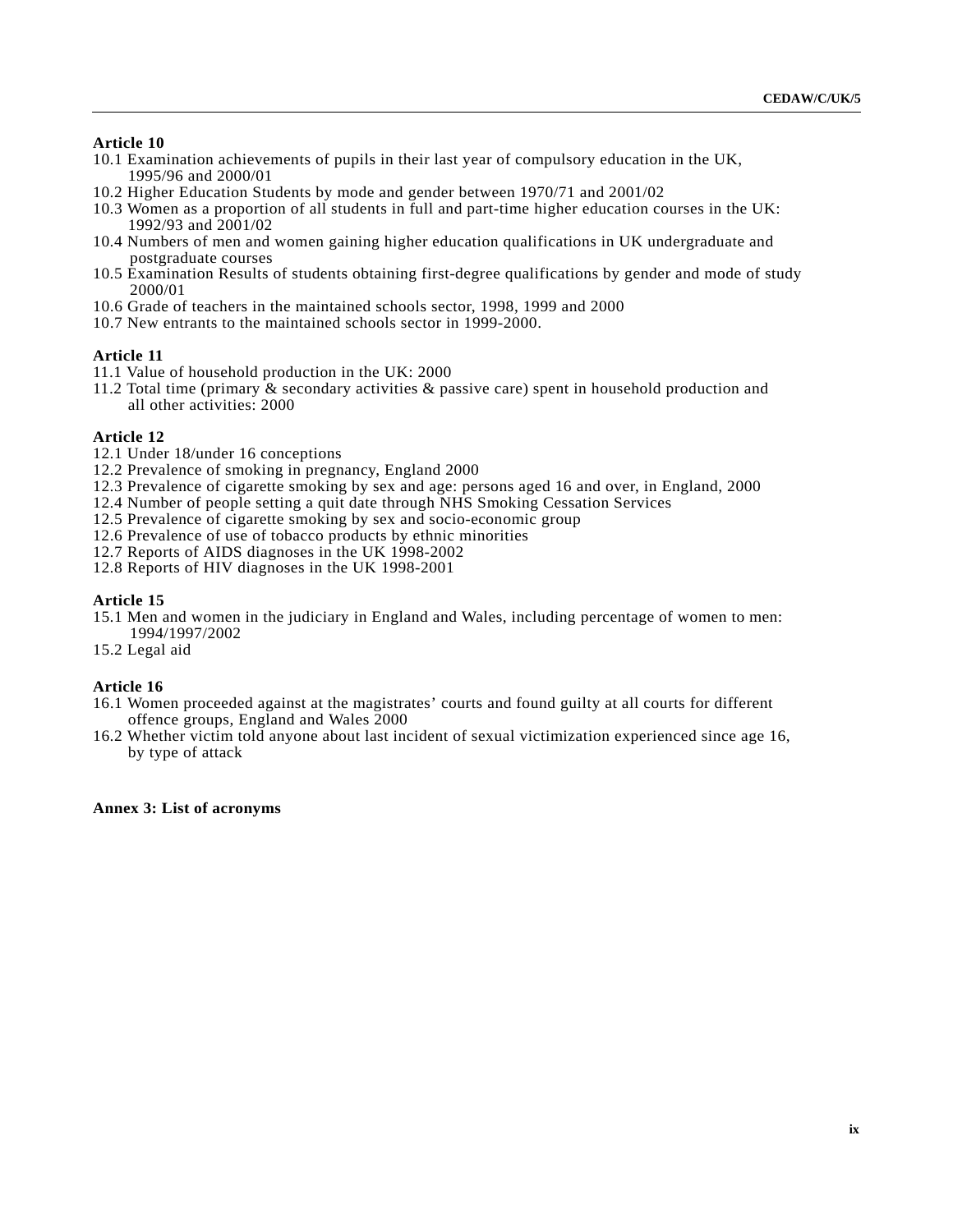## **I. FOREWORD**

The Labour Government, now in its second term, continues to promote the advancement of women and gender equality as a big part of our commitment to ensure a society and an economy where women can play a full role, where their contributions are acknowledged and valued, where they can make choices about their lives and where they can live free from fear of violence. The UK's fifth periodic report on the implementation of the Convention on the Elimination of all Forms of Discrimination Against Women covers the period between 1999 and 2003.

On the dawn of this millennium we can look back at some major achievements in promoting the advancement of women and gender equality. The bigger picture is distinctly more favourable for women in 2003 than it has been at any time before. The UK Government has made enormous strides by promoting gender equality in employment, education, health, economic and social policy, as well as tackling violence against women. At the same time, we acknowledge that women in the UK still face a number of challenges. There is more to do.

The present report illustrates how the UK Government has taken this process forward in the last four years, placing the needs of women at the heart of policy-making and public service delivery.

In doing so, we have underlined our commitment to strengthening the foundations of a society, where women can access and benefit from opportunities on an equal footing with men.

**Patricia Hewitt** *Patricia Hewitt* **<b>***Patricia Hewitt Patricia Hewitt Patricia Hewitt Patricia Hewitt Patricia Hewitt Patricia Hewitt Patricia Hewitt Patricia Hewitt Patricia Hewitt Pat* **Secretary of State, Department of Trade Minister of State for Industry and Industry and Industry and Industry and the Regions<br>
Minister for Women Server American Server American Server American Server American Server American Server American Server American Server American Server American Se** 

**Deputy Minister for Women and Equality**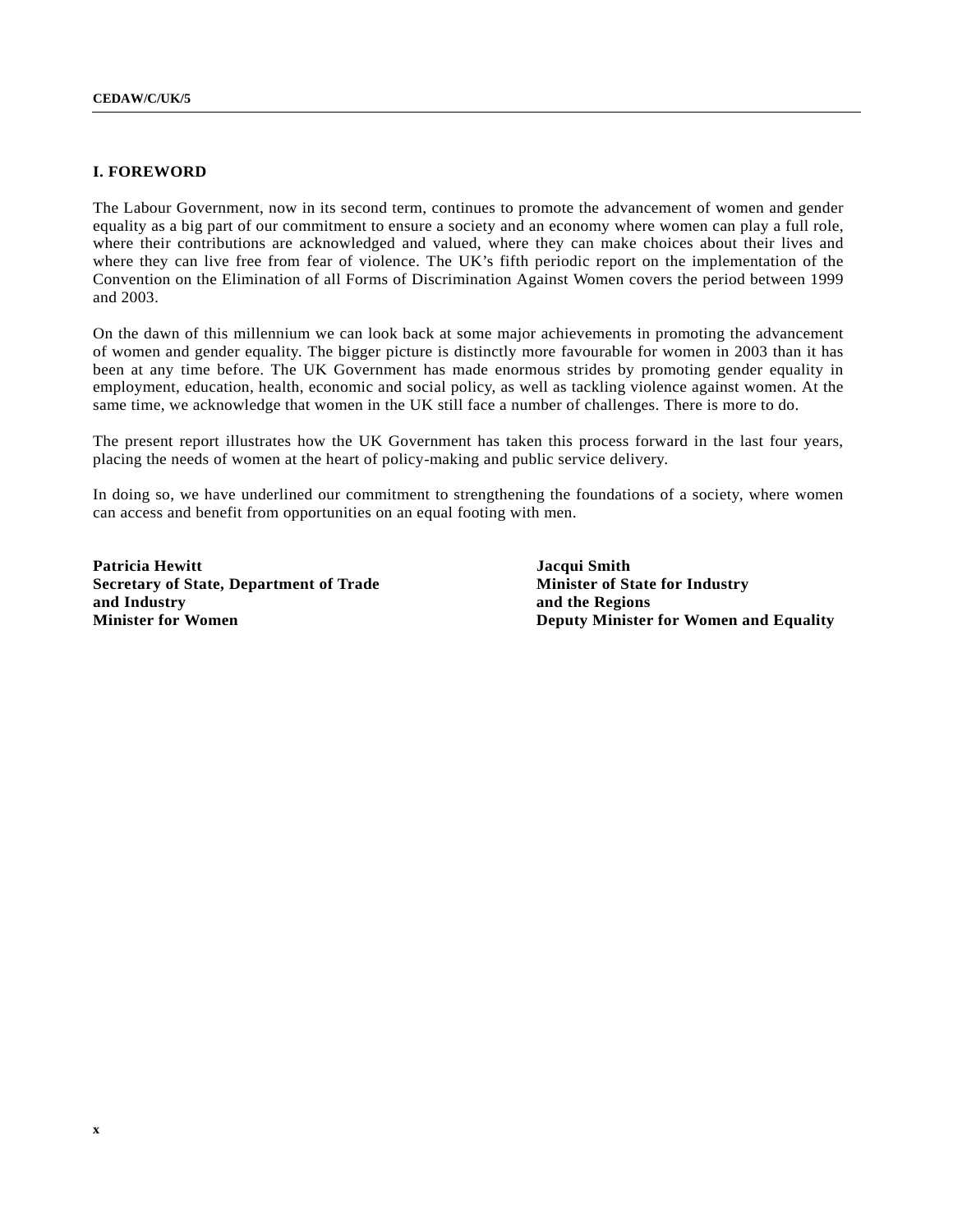# **II. INTRODUCTION**

1. The Government considers the Convention on the Elimination of All Forms of Discrimination Against Women a critical instrument for the advancement of women and gender equality. The UK signed the Convention in 1981 and ratified it in April 1986. In accordance with article 18 of the Convention, the UK undertakes to submit reports to the Committee on the Elimination of Discrimination against Women every four years, on the measures adopted to give effect to the Convention. The Committee considered the UK's third and fourth periodic reports (CEDAW/C/UK/3 and CEDAW/C/UK/4) at its 429<sup>th</sup> and 430<sup>th</sup> meetings, on 10 June 1999. Following consideration of these reports the Committee issued a number of concluding comments (A/54/38/Rev.1) that were widely disseminated across Government.

2. While across the UK, the gender equality agenda shares the common goal of eliminating discrimination against women, in the devolved administrations, the gender equality agenda is, to varying degrees, largely addressed at the regional level with the aim to take into account the local needs and priorities. Indeed, the devolution process, still in its infancy, has brought many benefits to women. The devolution experience is illustrated in section (v), as well as throughout the articles of this report.

3. The report was compiled by the Women and Equality Unit in close partnership with other Government departments and the devolved administrations of Northern Ireland, Scotland and Wales. Extensive collaboration between Government departments and devolved administrations was a high priority during the drafting phase of the report, reflecting the cross-cutting nature of gender issues.

4. The Government also places great value on incorporating women's views into the report. For this reason, women's NGOs, through the Women's National Commission, as well as the Equal Opportunities Commission, the Equality Commission in Northern Ireland, and the Northern Ireland Human Rights Commission, were extensively consulted during the drafting phase of the report.

5. In light of the page limit (70 pages) for periodic reports, the baseline information on the Government measures to eliminate discrimination against women is not included. We encourage the reader to refer to the previous UK reports<sup>1</sup> on the implementation of the Convention to obtain a comprehensive picture of the Government's actions to meet its obligations under the Convention. The present report focuses on the most significant measures adopted by the Government since 1999 to eliminate discrimination against women in the UK, including measures adopted to address the Committee's concluding comments (A/54/38/Rev.1). Due to the page limit the report does not illustrate all measures implemented by the Government in this field between 1999 and 2003.

6. The report outlines the legislative, judicial and administrative measures that the UK Government has adopted, between 1999 and 2003, to give effect to the Convention, as well as follow-up to the concluding comments (A/54/38/Rev.1) of the Committee. The report is structured following the articles of the Convention and covers new measures across Government as well as new and planned legislation aimed at eliminating discrimination against women.

7. The UK Government2 has continued to make progress for the advancement of women and gender equality by introducing legislative and non-legislative measures in employment rights, childcare, education, health, civil partnerships, political and public life, social and economic policy, as well as reducing violence against women. In taking forward this process, the Women and Equality Unit in the Department of Trade and Industry has supported the Ministers for Women raising issues that affect women across the Government's agenda.

l

<sup>1</sup> UK initial report and subsequent periodic reports on the implementation of the Convention.

<sup>2</sup> The UK Government is referred to as the 'Government' in the following pages.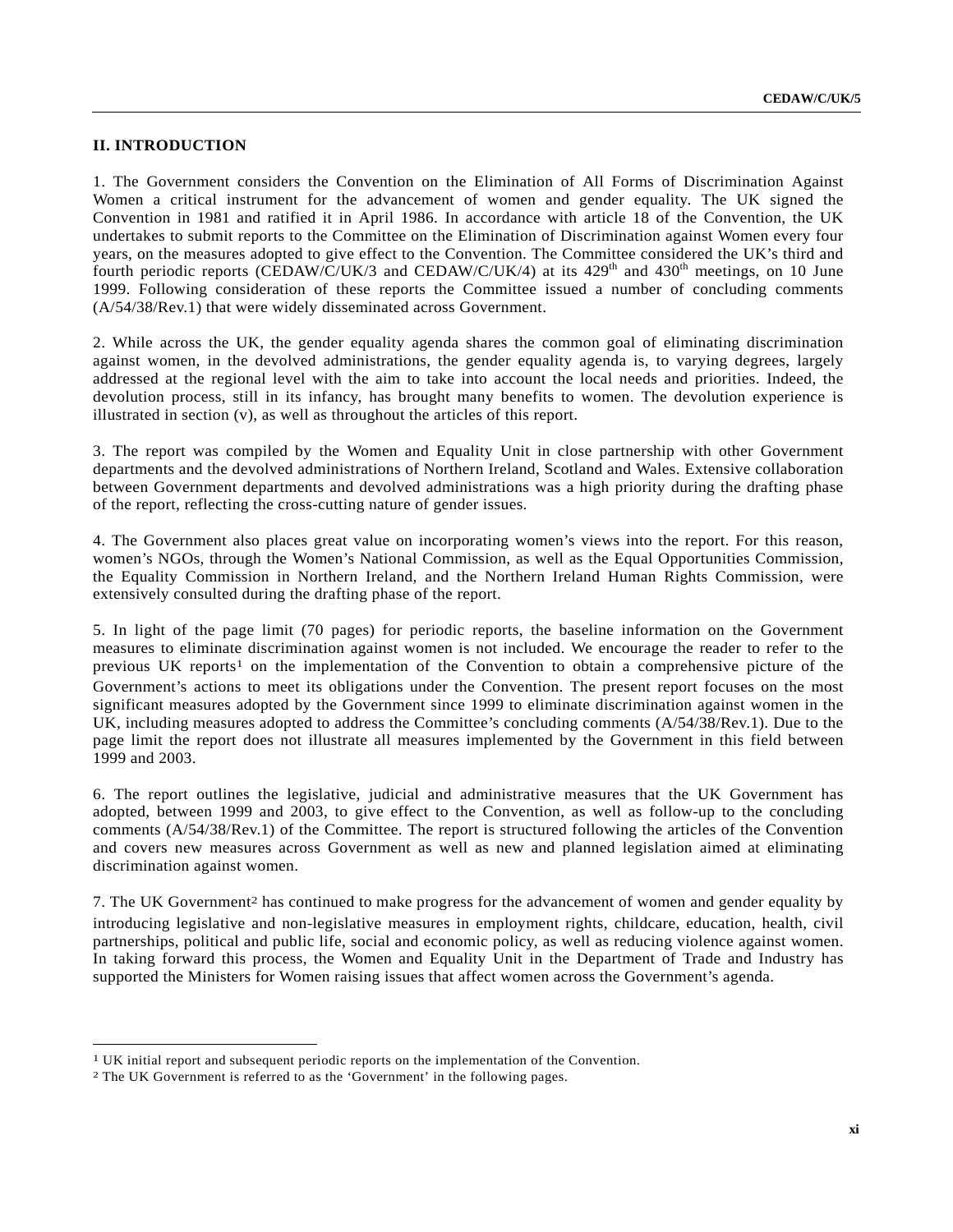8. The UK is fully committed to the follow-up to the Beijing Platform for Action — specifically the actions to be taken in regard to the 12 critical areas of concern identified in the Platform — as well as the further actions and initiatives to implement the Beijing Declaration and Platform for Action agreed by the twenty-third special session of the General Assembly, "Women 2000: gender equality, development and peace for the twenty-first century" (referred to as Beijing+5), in June 2000. In the UK, the promotion of gender equality through legislative and non-legislative means, as described in this report, fall within the framework of the Beijing Platform for Action and the Beijing+5 outcome document. It should be noted that as part of the twenty-third special session of the General Assembly preparations, the UK published a document entitled '*Equality in Practice',* highlighting UK key domestic and international achievements for the advancement of women.

9. The Government recognizes that women in the UK still face a number of challenges. Continued compliance with the Convention and a determination to eliminate all forms of discrimination against women are themes running through UK Government policy aimed at removing any obstacles to women's equal opportunities with men. In this context, the Government will continue to work in partnership with civil society towards the goals set out in the Convention.

## **III. RESERVATIONS TO THE CONVENTION**

10. On 7 March 2002, the Government announced a review of the UK's position under various international human rights instruments. In accordance with the United Nation's request to review all reservations to the Convention, the Government is reviewing the UK reservations, as well as the CEDAW Optional Protocol, as part of this exercise. NGOs have been consulted on their views about the UK signing the Optional Protocol. The Government will report on the outcome of this review in summer 2003. For details of reservations made by the Government see the UK's fourth periodic report on the Convention (p. 22).

# **IV. INSTITUTIONS PROMOTING THE ADVANCEMENT OF WOMEN AND GENDER EQUALITY**

## **Women and Equality Unit (WEU)**

11. The Women and Equality Unit has lead responsibility within Government for policy on women, gender equality, sexual orientation and the co-ordination of equality. It also provides support across the Department for Trade and Industry (DTI) in ensuring that equality is integral to the development and delivery of the department's policies and services. The Ministers for Women, Patricia Hewitt, Secretary of State for Trade and Industry and Jacqui Smith, Minister of State for Industry and the Regions and Deputy Minister for Women and Equality, supported by the Women and Equality Unit, lead on gender equality in Government. Jacqui Smith also has specific responsibility for equality in relation to sexual orientation and equality co-ordination across Government. Baroness Scotland is spokesperson for equality in the House of Lords. Ministers and officials also work with devolved administrations on areas of joint responsibility.

12. The aim of the Unit is to reduce and remove barriers to opportunity for all. WEU works with officials across Government to bring about measurable improvements in the position of women that benefit society generally and promote equality for all, particularly in the development and delivery of Government policy and services. Specific roles include:

- Leading the development of a more integrated approach across Government and its bodies on equality to increase opportunities for all.
- Leading on legislation and sponsoring other bodies (the Equal Opportunities Commission and Women's National Commission) in the equality areas where WEU has policy lead within Government.
- Undertaking specific projects solely or in partnership, where the WEU takes an interest in an area, function, topic to identify issues and policy.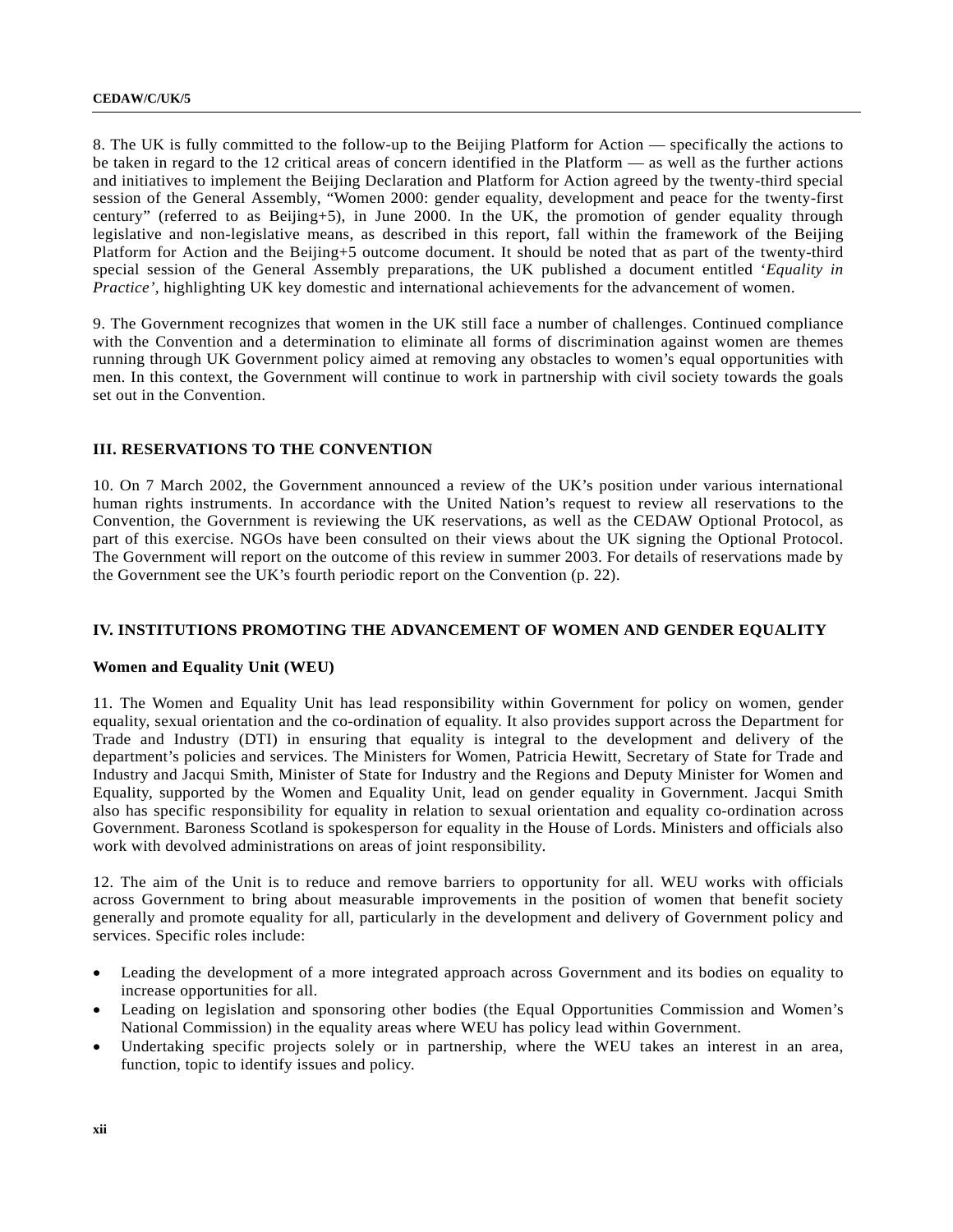• Evaluating the impact of policies and contributing to redesign/new policies.

## *Tools for gender mainstreaming across Government*

13. Gender mainstreaming is central to the Government's efforts to improve policies and public services. The WEU has developed two easy-to-use gender mainstreaming tools*, Gender Impact Assessments* and *Diversity, Policy and Services*, that put people at the heart of policy-making, and lead to better Government by making diversity issues visible in the mainstream of society. They provide a methodology for policy makers to assess whether their policies will deliver equality of opportunity across the board, and help to challenge policy makers to question the assumption that policies and services affect everyone in the same way. The Government is working to apply Equality Impact Assessments to legislation, policy plans and programmes, budgets, reports and existing policies and services. The Government recognises that such assessments should be done at an early stage in the decision making process so that policies can be changed – or even scrapped if necessary. The gender mainstreaming tool is widely disseminated through the internet (http://www.womenandequalityunit.gov.uk/equality/policy\_making.htm).

14. The Government has committed itself to reducing gender inequalities in the first ever gender equality Public Service Agreement (PSA) objective announced last year: "*By 2006, working with all departments, the Government will work to bring about measurable improvements in gender equality across a range of indicators, as part of our objectives on equality and social inclusion*". This objective is supported by specific targets and initiatives across Government, which the Ministers for Women believe are key to delivering improvements in gender equality. These are set out in the document *Delivering on Gender Equality*, published in June 2003. These targets cover areas including childcare, equal pay, flexible working, public appointments and domestic violence. The Women and Equality Unit will work with Departments to help in the delivery process and will report on progress throughout the Spending Review period (2003-06). *Delivering on Gender Equality* also sets out the broader context of work going on right across Government to make a positive impact on gender equality: including skills, training, education, ill health, and transport. The breadth of these initiatives shows that gender mainstreaming has begun to become a reality in many key Departments.

#### **Women's National Commission (WNC)**

15. The WNC was set up more than 30 years ago as the official, independent advisory body giving the views of women to Government. It is an Advisory Non Departmental Public Body (NDPB), fully funded by Government, but is able to comment freely on government policy. The WNC has an expanded membership of over 230 women's organisations covering the whole of the UK, representing a unique vehicle for presenting women's views, needs, concerns and priorities to the Government. Since the submission of the UK's fourth periodic report on the Convention and 'shadow' reports, the WNC has undergone a major re-organisation. The WNC now agrees its annual work programme with the Minister for Women and will be held accountable to the Minister for the achievement of targets and objectives; has a Chair and Steering Group who are appointed as part of the national Public Appointment system to ensure fairness and transparency. The WNC is located in the Department for Trade and Industry alongside the Women and Equality Unit, to support the Minister for Women. The WNC is able to liaise with, and is consulted by, the Unit as well as other Government Departments.

## **Equal Opportunities Commission (EOC)**

16. The Equal Opportunities Commission (EOC) is the lead agency working to eliminate sex discrimination in Britain. The organisation was established under the Sex Discrimination Act in 1975. It was set up as an independent statutory body with the following powers to:

- work towards the elimination of discrimination on the grounds of sex or marriage;
- promote equality of opportunity for women and men;
- keep the Sex Discrimination Act and the Equal Pay Act under review;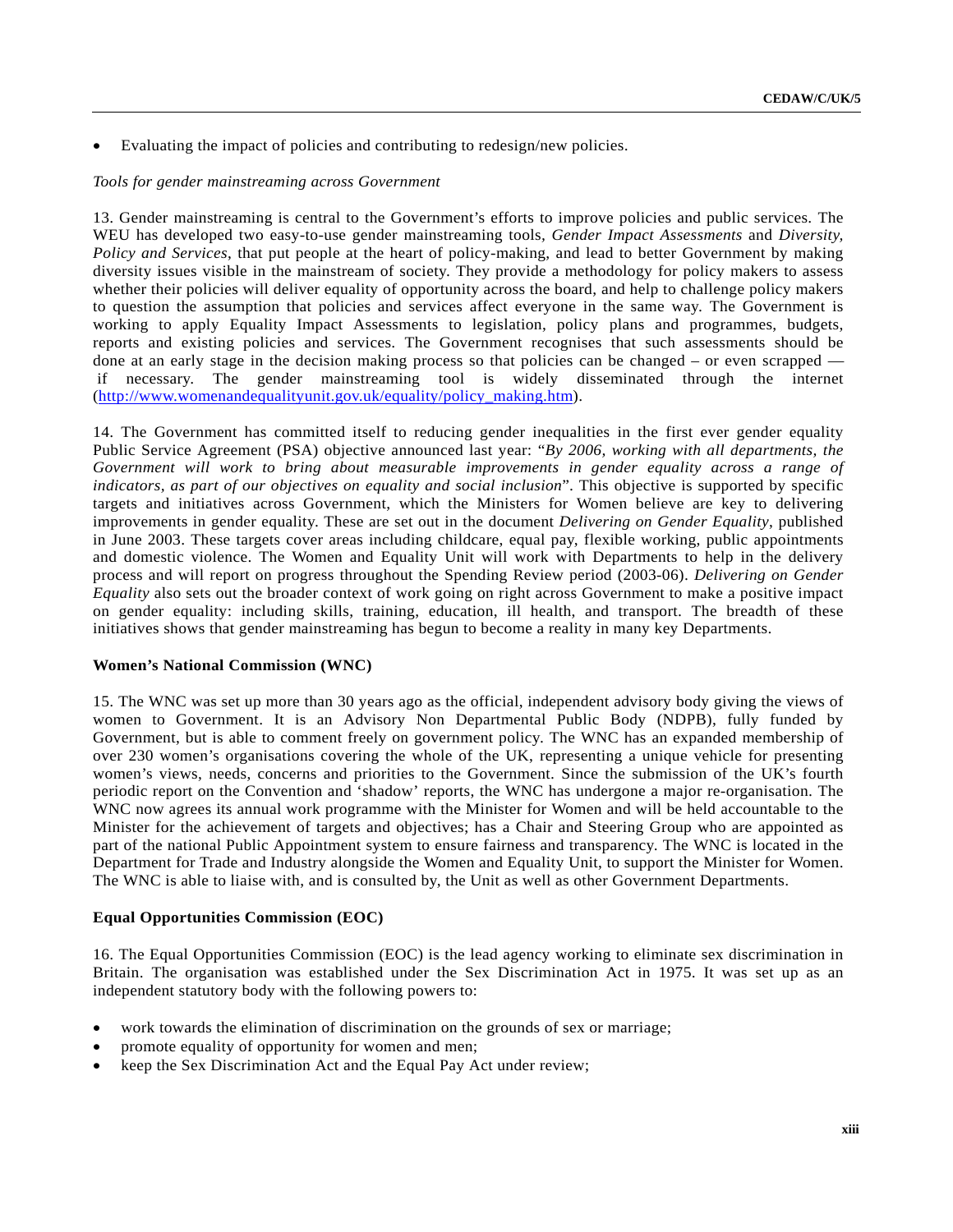• provide legal advice and assistance to individuals who have been discriminated against.

The EOC is a Non-Departmental Public Body funded through grant-in-aid. Its sponsor department is the Women and Equality Unit at the Department for Trade and Industry. Although independent of Government, the EOC is responsible to the Minister for Women. It has separate offices in Scotland and Wales.

## **Single Equality Body — the project**

17. Following the consultation document *Towards Equality and Diversity*, published in December 2001, the Government could see arguments in the longer term in favour of a single statutory commission. The project has stimulated a lively debate both on the principles that underpin UK equality institutions and future options. The Equality Institutions Review is the most significant review of equality in over a quarter of a century. It is centred on looking at long-term options for the priorities and role of equality institutions in Great Britain. The initial phase of this project was completed in October 2002, with the publication of a consultation document entitled *Equality and Diversity: Making it Happen.* The consultation document set out the Government's assessment of the priorities for equality and the challenges ahead. It looked at what equality institutions could contribute to making the Government's vision of equality a reality, invited views on possible structures for the future and looked at a number of cross-cutting issues that the Government will address. These include the relationship between equality and human rights; devolved, regional and local issues; and the relationship between promotion and enforcement. The Department for Trade and Industry has published *Equality and Diversity: the way ahead* alongside this consultation process. This document details the results of the consultation from December 2002, and offered stakeholders an opportunity to comment on the draft regulations that will implement the *EC Race* and *Employment Directives*. Through implementing these EC Directives (see article 2), the Government aims to develop effective legislation that will have a real impact in removing unfair discrimination.

## **Equality Commission for Northern Ireland (ECNI)**

18. The Equality Commission for Northern Ireland (ECNI) is a non-departmental public body established under the Northern Ireland Act 1998. The Commission works to eliminate unlawful discrimination, promote equality of opportunity for all and encourage good practice. The Commission has been given a wide range of powers and responsibilities, including advising and assisting complainants, investigation and enforcement, awareness raising and review of equality legislation.

## **V. DEVOLUTION EXPERIENCE**

#### **Northern Ireland**

19. In the *Good Friday Agreement*, the Northern Ireland political parties affirmed the right of women to full and equal political participation. Moreover, the *Programme for Government in Northern Ireland* (PfG) provides a sound basis to deliver the Government's actions and commitments that include the promotion of equality of opportunity, good community relations, and the protection of human rights. Following suspension of the devolved administration in Northern Ireland on 14 October 2002, which included suspension of the Assembly the Secretary of State for Northern Ireland appointed two additional Junior Ministers to his team at the Northern Ireland Office, to assist in the work of overseeing the formerly devolved institutions. The Government is continuing to implement the PfG previously agreed by the Executive and the Assembly for the 2002-03 financial year. It has also published its priorities and plans for 2003-06 and these build on the progress made by the Executive across a wide range of areas including the wider equality agenda.

20. The PfG specifically commits the Office Of the First and Deputy First Minister to bringing forward and implementing cross-departmental Gender and Race strategies during 2003. The Northern Ireland Race Equality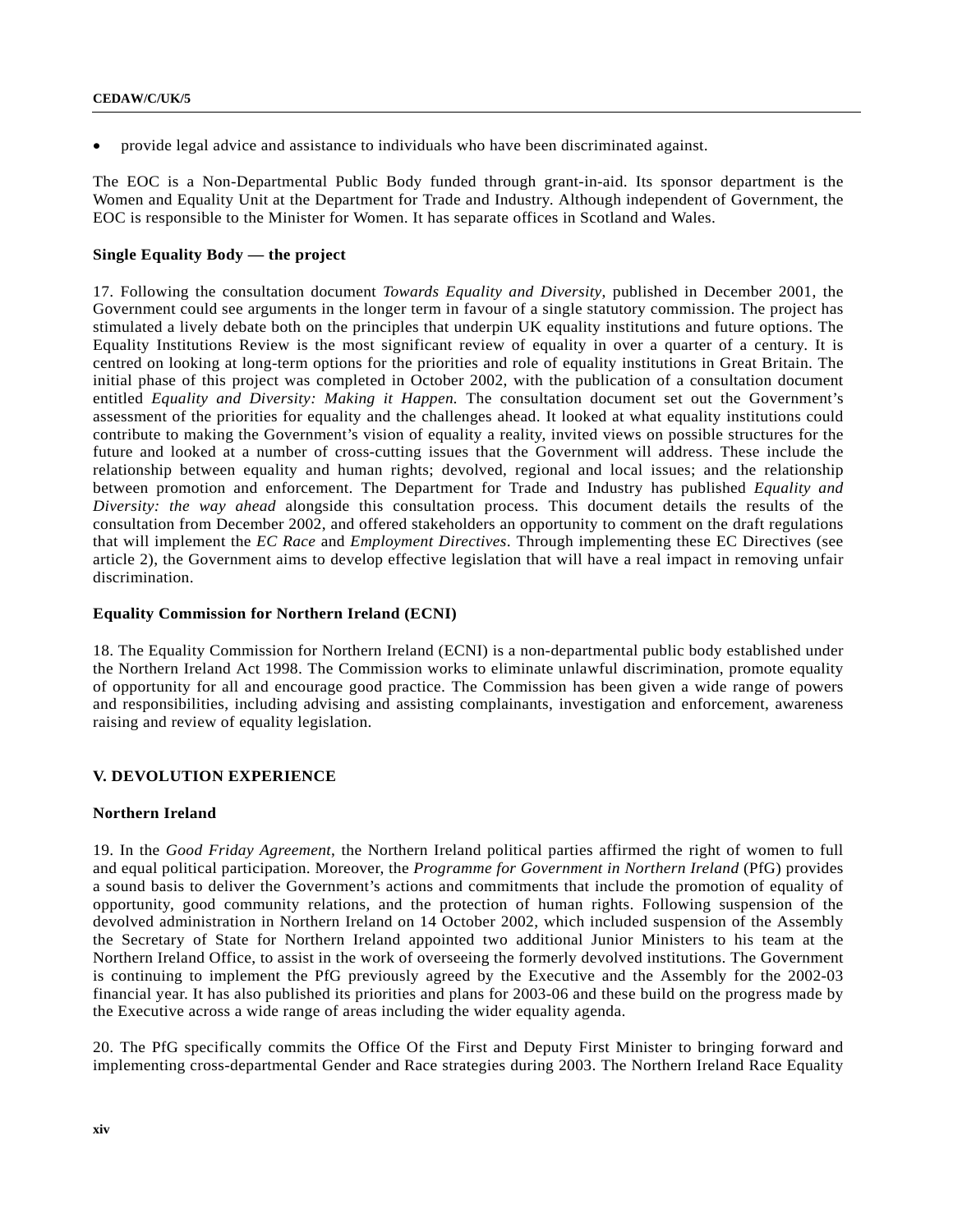Strategy along with the Response to the Recommendations of the Promoting Social Inclusion Working Group Report on Travellers, were launched on 25<sup>th</sup> February 2003. The final strategies will be published before the end of 2003. Both will tackle issues of women, with the Race Strategy placing specific emphasis on those of ethnic minority and traveller women.

## *Single Equality Bill*

21. The development and introduction of a *Single Equality Bill* is another important element of the Northern Ireland equality agenda. The Programme for Government attaches a high priority to this work and the current administration has signalled that it is committed to building on the progress already achieved to develop and harmonise anti-discrimination legislation as far as practicable (see article 2 for details).

#### *Statutory Duty*

22. Under section 75 of the *Northern Ireland Act 1998*, there is a requirement on public authorities to promote equality of opportunity across a number of social categories that include women. Relevant existing and new policies are subject to an equality impact assessment, aimed at identifying any adverse differential impact on women and men, and consider ways of either avoiding or mitigating the effect. In addition, public authorities are required to promote good relations between persons of different religious belief, political opinion and racial group. The statutory equality obligations are implemented through Equality Schemes, approved by the Equality Commission for Northern Ireland, and by public authorities carrying out and consulting on equality impact assessments (EQIAs) of relevant policies. Policies for EQIA are selected by applying criteria tests devised by the Equality Commission's *Guide to the Statutory Duties*.

## 23. See *Equality Commission Northern Ireland* above.

#### *Northern Ireland Human Rights Commission*

24. Northern Ireland has a body concentrating on international human rights standards, the Northern Ireland Human Rights Commission (NIHRC). The Commission was established by the Northern Ireland Act 1998, with duties and powers including individual casework and providing advice to Government on the protection of human rights. In line with the Paris Principles, it has several roles in relation to the monitoring of the many human rights treaties to which the UK is party, including CEDAW.

25. Details (including legislation) of Northern Ireland's experience for promoting gender equality are specified in the articles that follow.

## **Scotland**

26. The Equality Unit was set up to co-ordinate the delivery and implementation of the Equality Strategy and to develop the equality work of the Scottish Executive. Its main job is to promote and extend ownership of equality issues throughout the Executive and to champion the interests of equality groups. It is a source of advice and guidance about equality issues. The Unit is in close touch with the Scotland Office to ensure views of the Scottish Ministers are fed into considerations about reserved matters relating to equal opportunities.

27. The Scottish Parliament, as a key principle, recognises the need to promote equal opportunities for all in its operation and its appointments. This commitment to equal opportunities underpins the work of the Parliament. Under the Parliament's Standing Orders all legislation proposed by the Executive must be accompanied by a statement of its impact on equal opportunities. The Scottish Parliament set up the Equal Opportunities Committee as one of its mandatory standing committees. The Committee has undertaken a range of important investigations and provides continuous scrutiny of the Executive and Parliament's activities on equality. Ministers and officials have appeared frequently before the Equal Opportunities Committee to give evidence on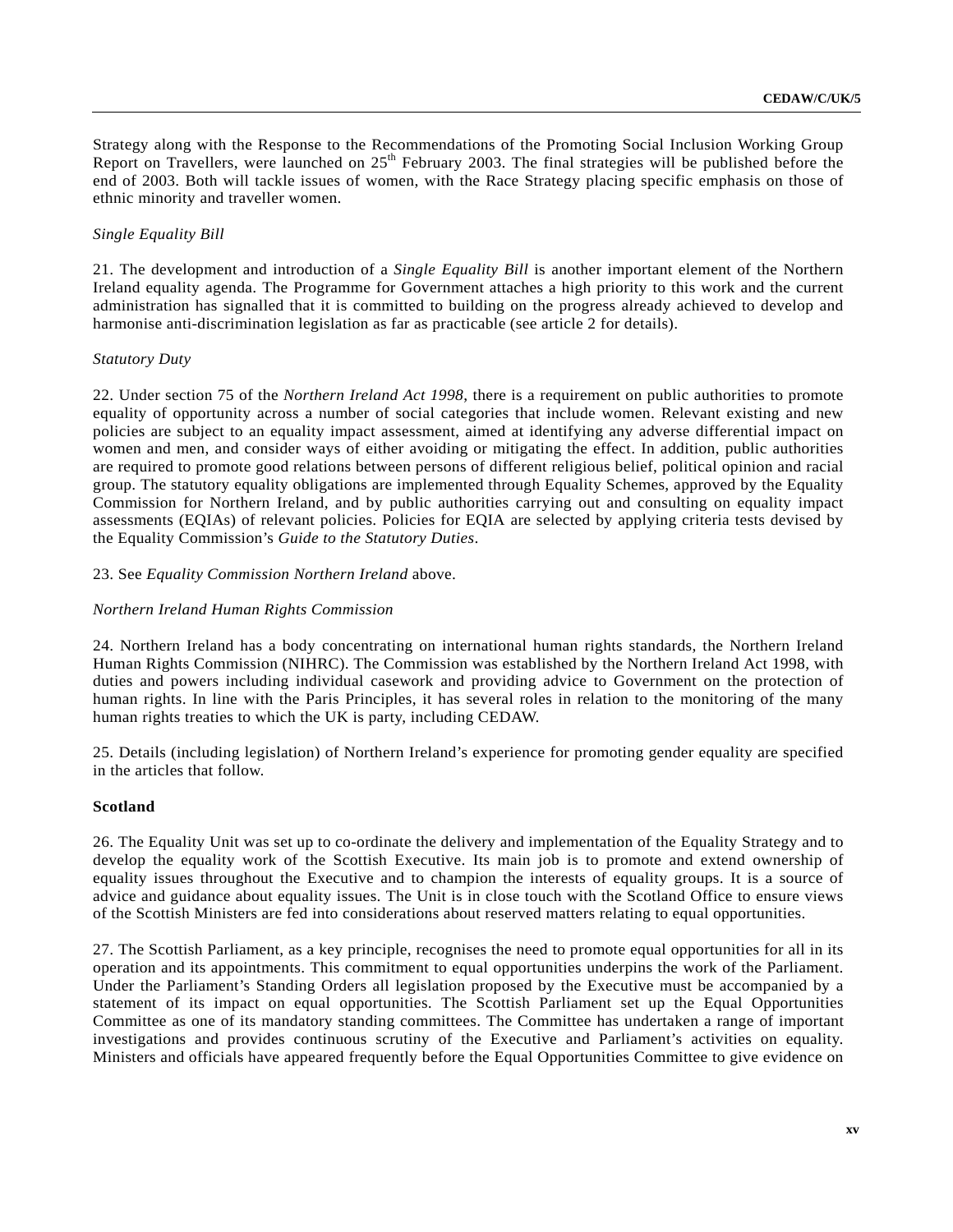equality matters. Two Cross Party Groups on major issues affecting women have also been established. These are:

- Cross Party Group on Women the purpose of the group is to act as a policy forum for discussion on policy impacts on women; to share information and expertise on women and gender between Members of the Scottish Parliament (MSPs); to maximise information and expertise from external sources, including Equal Opportunity Commission Scotland, and other statutory, public and voluntary equality organisations that support the aims of this group; to act as a forum for networking and support, led by women MSP.
- Cross Party Group on Men's Violence Against Women and Childrenthe purpose of the group is to establish a forum for debate on the issue of men's violence against women and children. It is intended that the remit be broad enough to include the issues of rape, domestic violence, physical and emotional and sexual abuse. The work of the group will focus on prevention, protection and provision.

#### *Mainstreaming Equality in Scotland*

28. The Government recognises that mainstreaming equality is a long-term process. During phase 1 (2000–02) of the Scottish *Equality Strategy* the Government concentrated on improving the collection, analysis and dissemination of data and information disaggregated by sex, increasing consultation and dialogue with equality groups, raising awareness on equality issues and developing the processes to facilitate gender mainstreaming in policy and spending plans. The Executive will continue to support the Glasgow Women's Library and engender groups to develop the database of women's contacts across Scotland. This will enable information to be disseminated widely and provide a basis for consultation with women in future. Furthermore, the Executive made a £150,000 grant to the Women's Fund for Scotland in 2002-03 to assist organisations in local areas to support projects that promote the social welfare and capacity building of women in their own communities. A range of groups and organisations has been assisted across Scotland. An additional £450,000 will be awarded over the next three years.

#### *Consultation with Women and Women's Organisations*

29. A series of local consultative events were held during 2002. These combined information on how to input to the Parliament and to the Executive with a focus on a topical issue. Consultations with women focused on education (held with women from ethnic minority communities), equal pay and employment, rural women's issues, and poverty. Another example of the Scottish Executive's work in this area is the collaboration with women's organisations (in Fife) during 2001-02 aimed at developing a local consultation project with local organisations, groups and women to identify their concerns and priorities.

#### *Women's Convention*

30. Following a review of the existing opportunities for women's organisations in Scotland to provide a strategic input into the work of the Scottish Executive and Parliament and to network with each other, the Scottish Executive announced on 10 March 2003 that it would provide funding for the establishment of a new Women's Convention to strengthen the structure for women's organisations in Scotland. The Convention will build on the network of organisations in the Women's Consultative Forum. The Convention will have a steering group comprising a number of key Scottish women's organisations. The steering group will establish a number of working commissions on key topics of relevance to women and linked to the work of the Executive and Parliament. These commissions will draw on the expertise of women across Scotland in these fields and develop effective liaison with the relevant Scottish Executive officials and key institutions. The Executive will continue to hold events for women's organisations and is also supporting a *Delivering for Change Programme*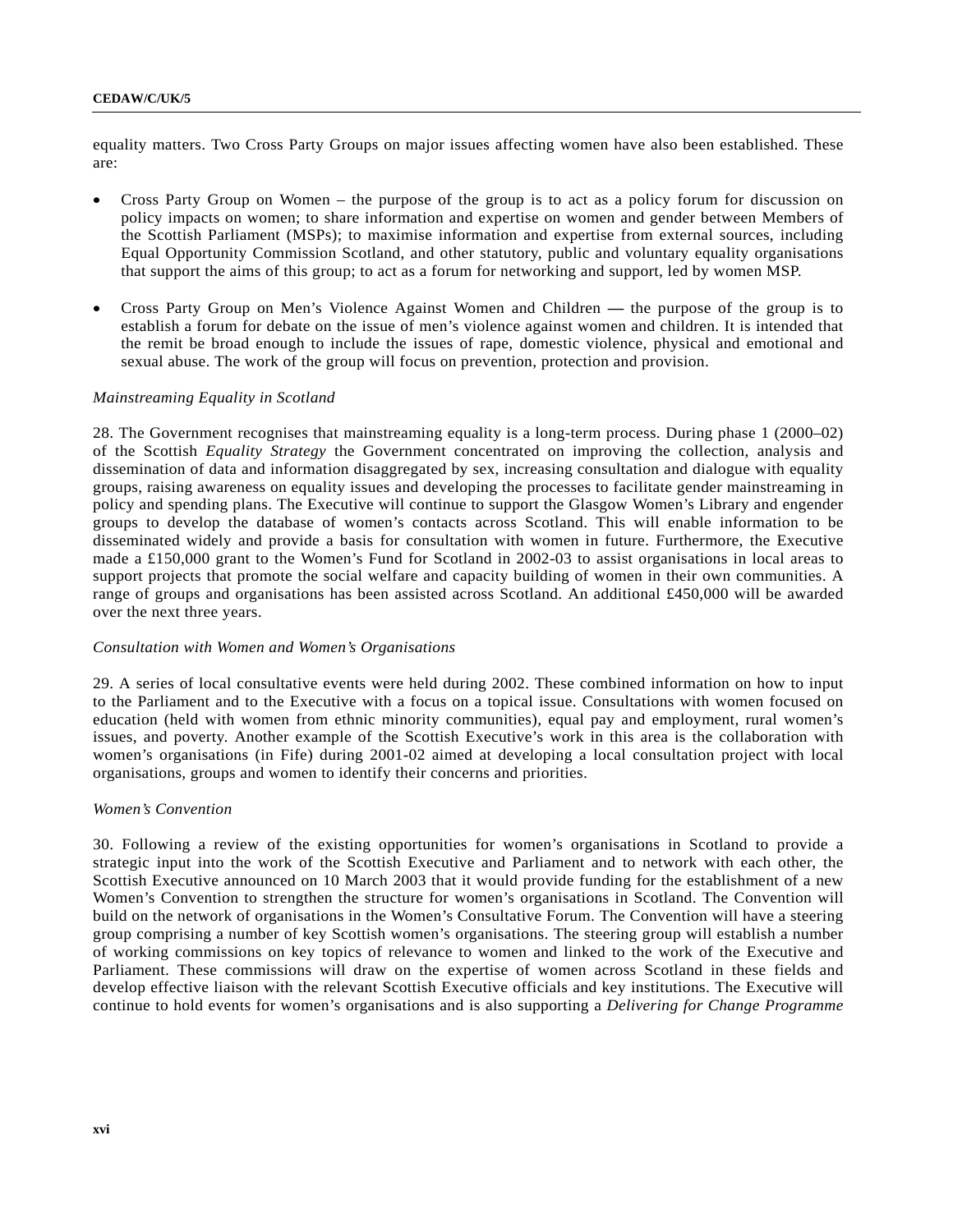*For Women,* drawing on the specific recommendations of the Women's Strategic Group, chaired by Scotland's first woman university principal3.

31. Details (including legislation) of Scotland's experience for promoting gender equality are specified in the articles that follow.

## **Wales**4

32. The establishment of the Assembly provided an opportunity to move equality matters forward due to its statutory obligations to equality under the *Government of Wales Act 1998*. The Welsh Assembly Government set up a system of consultation that comprises three Partnership Councils for Local Government and statutory bodies, Business and Commerce, and the Voluntary Sector. The Council for the Voluntary Sector includes a representative on Gender. Women are in a majority on this Council, as they are principal representatives for Advice and Advocacy, Animal Welfare, Voluntary Arts, Children and Families, Disability, Criminal Justice, Employment, Ethnic Minorities, Sport and Recreation, Volunteering, Youth, and Gender. Each Council member is responsible for setting up a comprehensive network and is funded regularly to provide and elicit information and views on their area of responsibility. This process is monitored and provides real opportunity for democratic participation.

33. The Equality Policy Unit is responsible for taking forward statutory obligations on equality. The Unit provides guidance and advice on equality issues to Assembly officials (including building equal opportunities into policy areas) and supports the work of the Committee on Equality of Opportunity (see below). It liaises with internal and external groups to identify specific initiatives to take forward, particularly in the areas of gender, race and disability, and reviews arrangements for consulting with voluntary sector equality organisations in Wales by developing consultation mechanisms for channelling the views of their members into the Assembly. The Unit also conducted an equality survey to establish baseline information about the extent to which equality of opportunity is already taken into consideration. This provides a basis by which the Assembly is able to monitor and measure its progress on equality issues and to report on actions taken and progress made. Women's organisations are represented on the Equality Policy Unit by a member of the Wales Women's National Coalition.

#### *Committee on Equality of Opportunity*

34. The Committee on Equality of Opportunity's terms of reference include the auditing of the Assembly's arrangements for promoting the principle of equality of opportunity, as well as avoiding discrimination against any person on grounds of race, sex or disability. The Committee also submits annual reports to the Assembly on those arrangements and their effectiveness, as well as reviewing and reporting to the Assembly its conclusions on the annual reports, submitted to the Assembly, by public bodies concerned with the promotion of equal opportunities. It is currently considering reports into the Public Appointments Process and Institutional Racism. The Committee has a strong interest in seeing that a dialogue with groups representing minority and disadvantaged interests takes place at all levels in the Assembly. To facilitate this, three organisations, the Equal Opportunities Commission, the Commission for Racial Equality and Disability Wales (the proposed Disability Rights Commission), attend meetings of the Committee as advisers. The Committee has conducted two baseline audits to assess to what extent race, gender, and disability, are taken into account in current policy (including personnel). The Committee considers other issues, such as ways of bridging the pay gap (also see article 11) and has also looked at issues where lead responsibility lies elsewhere, but which have implications for Assembly policies, such as asylum and immigration issues in Wales. The Committee has an important role in overseeing the Equality Policy Unit's operational plan and agreeing its content, and encourages other

l

<sup>3</sup> Professor Joan Stringer.

<sup>4</sup> This section is taken from Paul Chaney and Ralph Fevre's 'An Absolute Duty – Equal Opportunities and the National Assembly for Wales'.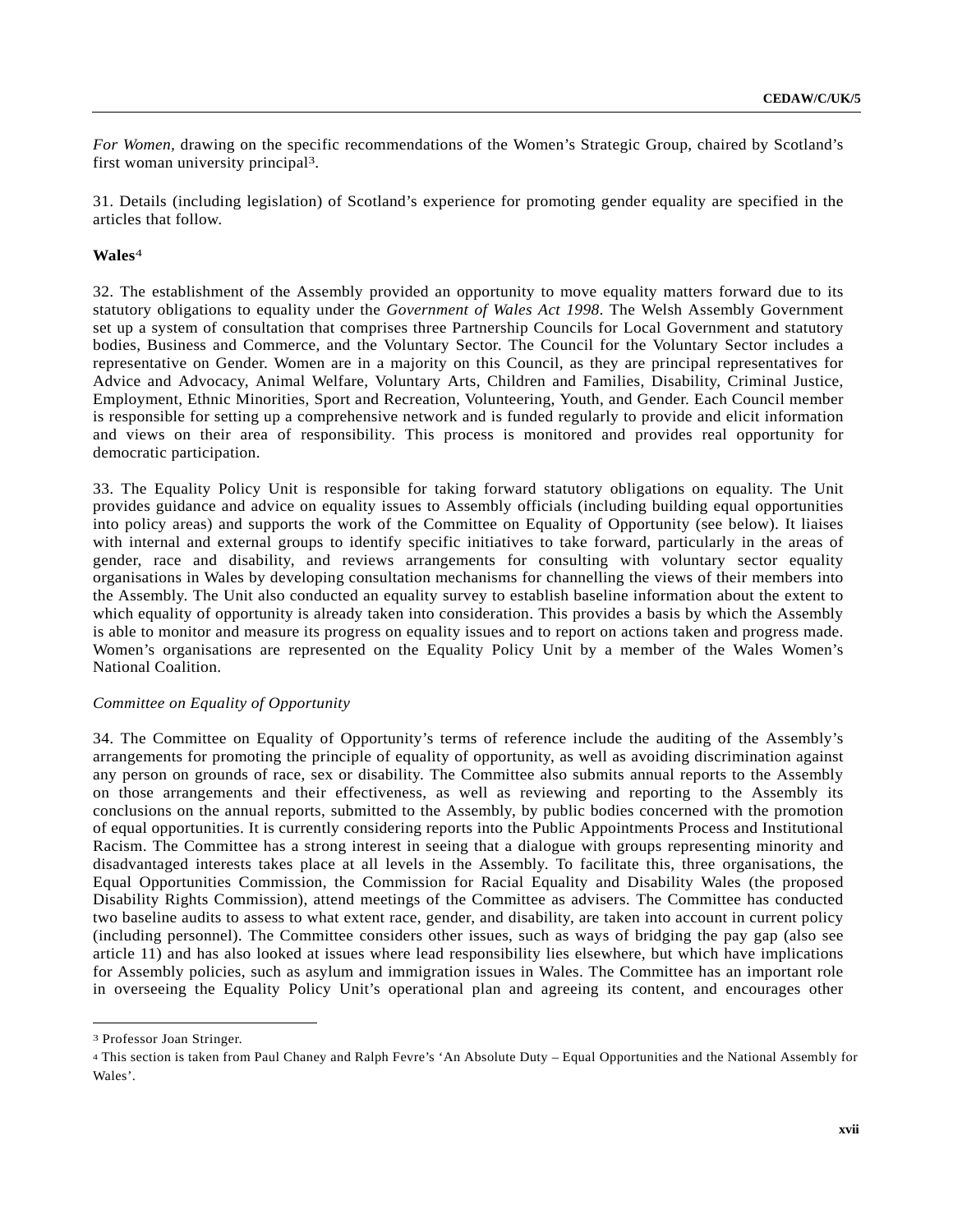organisations in Wales, including Assembly Sponsored Public Bodies, to observe equality policies. The Committee intends to scrutinise equality policies and practices within selected Assembly Sponsored Public Bodies and Health Authorities. A working group has been established to advise on a programme of action designed to achieve applications for public appointments that are broadly representative of the Welsh population.

35. *A Better Wales*, the Assembly's strategic plan (launched in May 2000), was developed in consultation with stakeholders and sets out the long term vision for a better Wales: "a tolerant society in which the needs of all social groups are addressed and everyone is given an opportunity to play a full part". The promotion of a culture in which diversity is valued and equality of opportunity is a reality, is one of three major themes and values at the heart of the plan. Policies and initiatives that will contribute to promoting equality of opportunity include: a childcare strategy to provide care and development opportunities for children that will, in turn, enable the primary carer to return to work if they wish; as well as encouraging under-represented groups to apply for public appointments.

36. Research5 carried out in 2002 has concluded, that it is too early to fully assess the overall effectiveness of the policies introduced by the Assembly Government in response to its equality duty. However, the evidence of the Assembly's first two and a half years shows that the statutory equality duty is the most significant factor driving the new equality agenda in Wales.

37. Details (including legislation, pay gap) of Wales' experience for promoting gender equality are specified in the articles that follow.

l

<sup>5</sup> Research carried out by Paul Chaney and Ralph Fevre and the Institute of Welsh Affairs.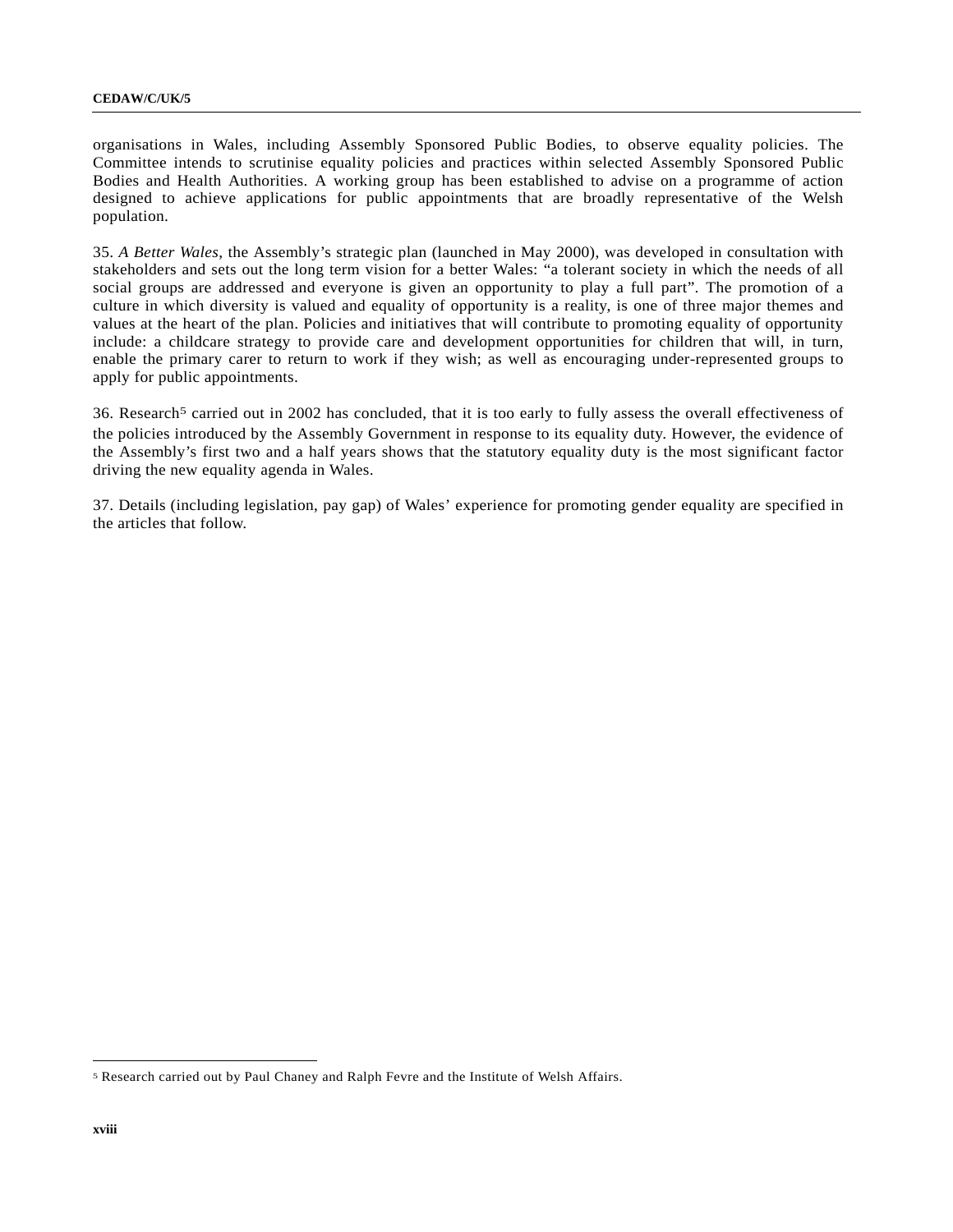## **ARTICLE 1: ELIMINATION OF DISCRIMINATION**

38. The UK Government is fully committed to the elimination of discrimination against women. The UK endorses the definition of discrimination against women under article one of the Convention6. The UK Government's provisions to eliminate discrimination against women are categorised under the articles of the Convention that follow.

## **ARTICLE 2: OBLIGATIONS TO ELIMINATE DISCRIMINATION**

39. As set out in previous reports, the objectives of the Convention are given effect in the UK through provisions of national law, in particular the *Equal Pay Act 1970* and the *Sex Discrimination Act 1975*, each as amended, as well as the Employment Act 1989 and Northern Ireland equivalents. These laws are described in previous reports on the implementation of the Convention. The *Human Rights Act 1998* gives further effect in domestic law to the rights and freedoms guaranteed under the *European Convention on Human Rights* and provides an opportunity to argue Convention points before a court in the UK. The Act includes Article 14 of the convention, which prohibits discrimination in the enjoyment of the Convention rights. The Act, with limited exceptions, makes it unlawful for public authorities to act incompatibly with the Convention rights. People who believe their Convention rights have been infringed are able to argue their case before domestic courts, and to receive an appropriate remedy where the court finds that a public authority has acted unlawfully. The Act also requires all courts and tribunals to read and give effect to domestic legislation, so far as possible, compatibly with the Convention rights. If they cannot, the High Court and above are able to declare the legislation incompatible and signal to Parliament that it needs to consider whether changes are needed. Under the Scotland Act 1988 any provision passed by the Scottish Parliament is not valid if it is incompatible with the Convention.

40. EU legislation on gender equality is also given effect in the UK through provisions on national law — see below for details.

#### **Legislation introduced or amended since the last report**

#### *Family Law Act 1996-Part IV*

l

41. Part IV of the *Family Law Act 1996* (implemented in 1997), which applies in England and Wales, offers protection to those experiencing domestic violence in a family relationship, by making it possible for them to apply for an injunction to protect them from violence. The court will grant a non-molestation order if it considers that on the balance of probabilities an order should be made for the benefit of the applicant, considering all the circumstances. The Act also provides for the court to make an occupation order that can, in certain circumstances, exclude the respondent from the family home or an area around it. Such orders are available from county courts and magistrates' courts with family jurisdiction7. A decision was made in late 2002, in consultation with the Domestic Violence Advisory Group (DVAG) of the Department for Constitutional Affairs (DCA), not to implement section 60 of Part IV of the *Family Law Act 1996* for the time being. Research carried out in 2002 by the University of Leicester, indicated that implementing section 60 raised a number of complex issues that require further consideration. The Advisory Group concluded that the problems identified in the research would not be most effectively addressed by the implementation of section

<sup>6</sup> The term 'discrimination against women' shall mean any distinction, exclusion or restriction made on the basis of sex which has the effect or purpose of impairing or nullifying the recognition, enjoyment or exercise by women, irrespective of their marital status, on a basis of equality of men and women, of human rights and fundamental freedoms in the political, economic, social, cultural, civil or any other field. (Article 1, CEDAW).

<sup>7</sup> Section 60 of Part IV was not implemented in 1997. This section gives the Lord Chancellor the power to make rules of court to allow a prescribed person (a representative), or category of person, to make applications under Part IV, on behalf of survivors of domestic violence. Rules made under this section may authorise a representative to apply for an occupation or non-molestation order instead of the 'survivor'.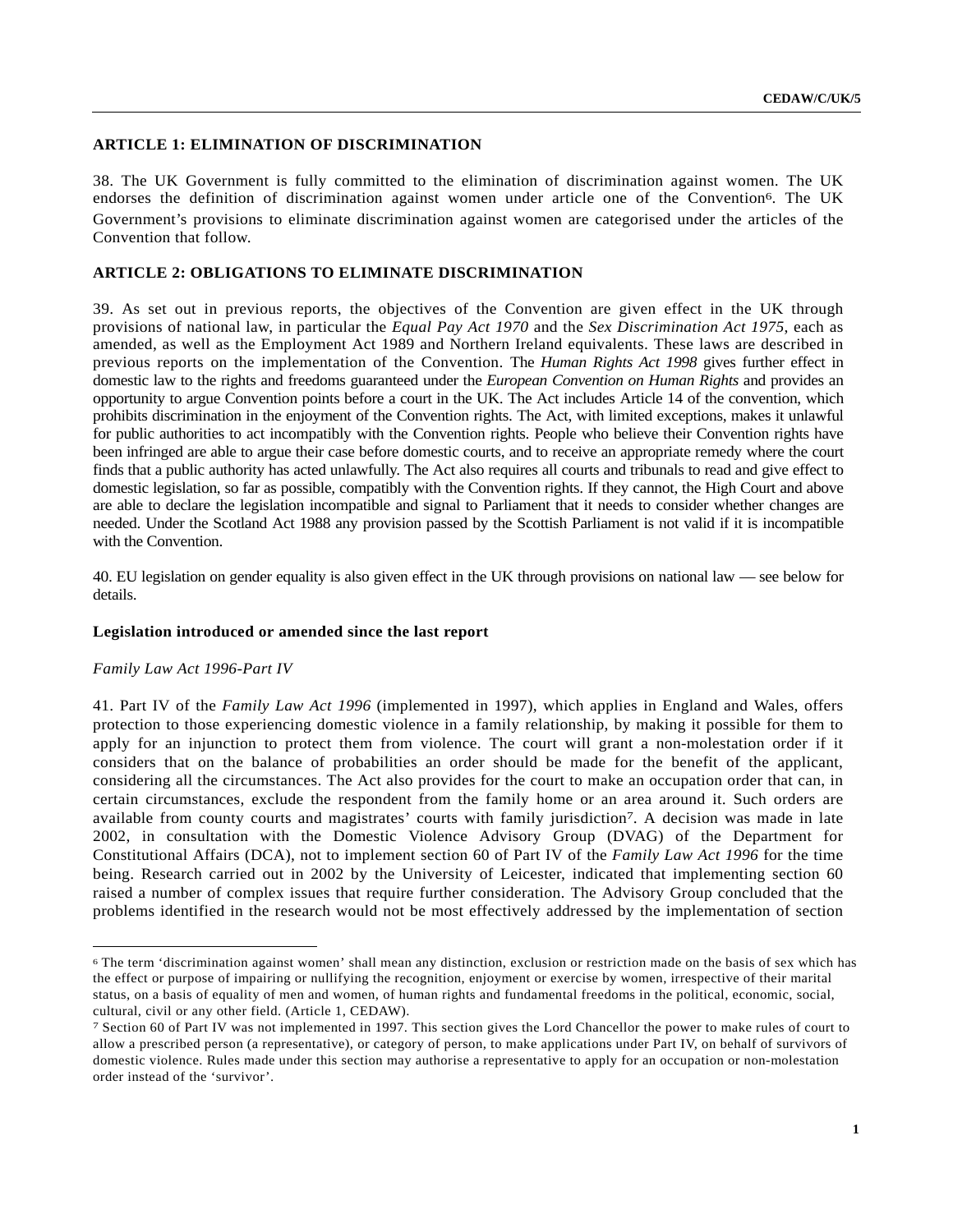60, but victims would be better served by improving current procedures in the criminal and civil justice jurisdictions rather than implementing new legislation. Interaction between the court jurisdictions, effective treatment of breaches of civil injunctions and other issues is included in the Home Office domestic violence consultation paper published in June 2003. A sub-group of the DVAG has been set up to take this forward. The 1996 Act does not apply to Scotland, but similar provisions exist in Scottish law under the *matrimonial Homes (Family Protection) Scotland Act 1981*. Proposals to extend the scope of matrimonial interdict will be considered in the near future in Scotland.

## *Sex Offenders Act 1997*

42. In order to increase the protection given to women and men of all ages from serious sexual assaults and rape in the UK, Part One of the Sex Offenders Act 1997 now requires relevant sex offenders to notify the police when they intend to travel abroad for eight days or longer. Furthermore, the Government ordered a review of Part One of the Sex Offenders Act 1997, and published proposals for consultation in 2001. The Sexual Offences Bill currently before the UK Parliament will strengthen the measures available throughout the UK.

#### *Northern Ireland Act 1998 — Statutory Duty*

43. The policy in regard to promoting equality of opportunity under section 75 of the above Act is a reserved matter but implementation is devolved to Northern Ireland Departments. Human Rights and equality were key issues in the drawing up of the Belfast Agreement. Under the terms of Section 75 of the *Northern Ireland Act 1998* "a public authority shall in carrying out its functions relating to Northern Ireland have due regard to the need to promote equality of opportunity". Relevant existing and new policies are subject to an equality impact assessment that aims to identify any adverse differential impact and consider ways of either avoiding or mitigating the effect. The statutory equality obligations are implemented through Equality Schemes, approved by the Equality Commission for Northern Ireland, and by public authorities carrying out and consulting on equality impact assessments (EQIAs) of relevant policies. Policies for EQIA are selected by applying criteria tests devised by the Equality Commission's "*Guide to the Statutory Duties*".

#### *The Government of Wales Act 1998*

44. The *Government of Wales Act 1998* set up the National Assembly for Wales. The Act contains two sections (48 and 120) that deal with equal opportunities. The first requires the Assembly to have due regard to equal opportunities in the conduct of its business. The second requires the Assembly to make arrangements to exercise its functions in a way that has due regard to equality of opportunity. It also requires the Assembly to publish an annual report showing how effective its arrangements have been in doing so.

## *Crime and Disorder Act 1998*

45. In addition to provisions in the UK-wide *Crime and Disorder Act 1998* relating to sex offender orders, the Act contains a provision permitting a court sentencing an offender for a sexual or violent offence to impose an extended period of supervision following their release from prison if the normal supervision period would not be adequate for the purpose of preventing the commission of further offences and securing the offender's rehabilitation (in the case of sex offenders, the normal period of supervision can be extended by up to ten years).

## *Access to Justice Act 1999*

46. The Act replaced the legal aid scheme with the Community Legal Service and the Criminal Defence Service. The aim of the Community Legal Service is to ensure that women and men have access to legal services that effectively meet their needs. The Criminal Defence Service was established for the purpose of securing that individuals involved in criminal investigations or criminal proceedings have access to such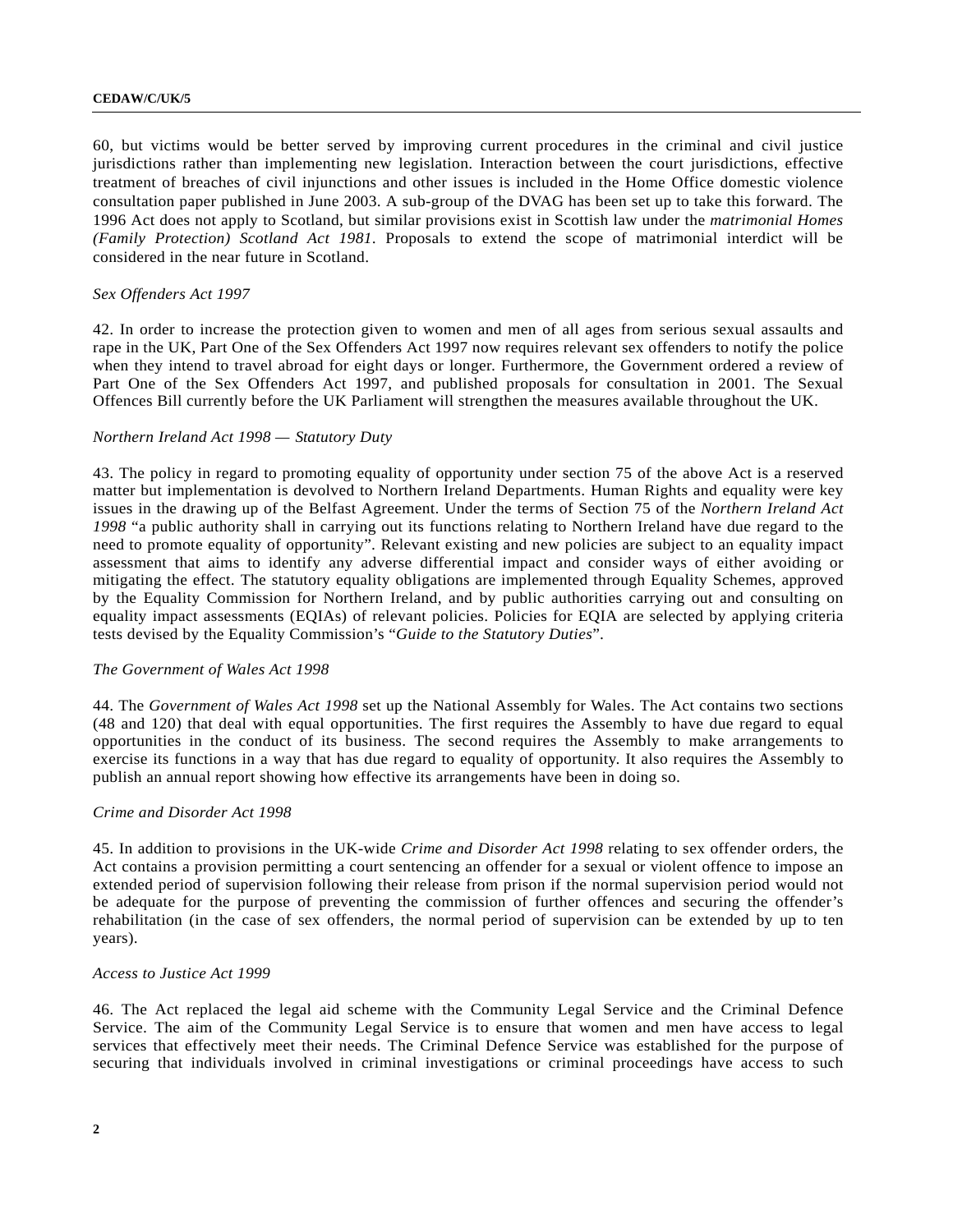advice, assistance and representation as the interests of justice require. The 1999 Act does not apply to Scotland, but the position in Scotland is broadly similar.

## *Welfare Reform and Pensions Act 1999 (Scotland)*

47. In common with the rest of the UK, the *Welfare Reform and Pensions Act 1999* introduced the ability for spouses in Scotland to share a pension when they divorce. It is expected that this will in some cases improve the ability of women to build their own pension provision following a divorce.

### *National Minimum Wage*

48. A statutory national minimum wage took effect in the UK from April 1999, marking an important step towards greater decency and fairness in the workplace. It is contributing to a reduction in the pay gap between men and women, as approximately 70% of its beneficiaries are female (see article 11 for information on the pay gap). The minimum wage has been very successful with around 1.3 million workers having stood to benefit from the last major uprating in October 2002 whilst the negative impact on employment, inflation and competitiveness has been negligible. The rates and other aspects of the operation of the minimum wage are based on recommendations from the independent Low Pay Commission. The main rate for the National Minimum Wage is currently £4.20 per hour for workers aged 22 or over. The rate for workers aged 18 to 21 (inclusive) is £3.60 per hour. The rate does not vary by region, industry or size of company. It applies to all workers whether full-time or part-time, whether permanent, temporary or casual, and to home-workers. The Low Pay Commission's fourth report was published in March 2003 and recommended increases in the minimum wage rates over a two-year period. On 1 October 2003 the main and youth rates will increase to £4.50 and £3.80 per hour, respectively, from which 1.3-1.6 million people stand to benefit. The rates from October 2004 will be subject to further fine-tuning by the Commission nearer the time but are presently recommended at £4.85 and £4.10 per hour for the main and youth rates respectively.

#### *Standards in Scotland's Schools etc. Act 2000*

49. The *Standards in Scotland's Schools etc. Act 2000*, puts a duty on education authorities to prepare and publish an *Annual Statement of Education Improvement Objectives*, describing how they will encourage equal opportunities and in particular observance of equal opportunity requirements in school education.

#### *Criminal Justice and Court Services Act 2000*

50. The *Criminal Justice and Court Services Act 2000* includes a provision enabling 'senior' courts to pass a new restraining order on sex offenders at the point of sentencing. The restraining order is available in cases where a court is passing a sentence of longer than twelve months imprisonment on an offender who has been convicted of an offence listed in the *Sex Offenders Act 1997*. A restraining order can be of indefinite duration or can last for a minimum of five years, and contains prohibitions relating to the offender's activities (e.g. prohibiting contact with victims). The restraining orders apply only in England and Wales.

#### *Part-time Workers (Prevention of less favourable Treatment) Regulations 2000*

51. The *Part-time Workers (Prevention of Less Favourable Treatment) Regulations 2000* ensure that Britain's six million part-timers  $-$  80% of whom are women  $-$  can no longer be treated less favourably in their employment terms than comparable full-timers, just because they work part-time. The regulations mean that part-timers should receive the same pay, pensions, maternity and parental leave benefits, training, and holidays as equivalent full timers working for the same employer.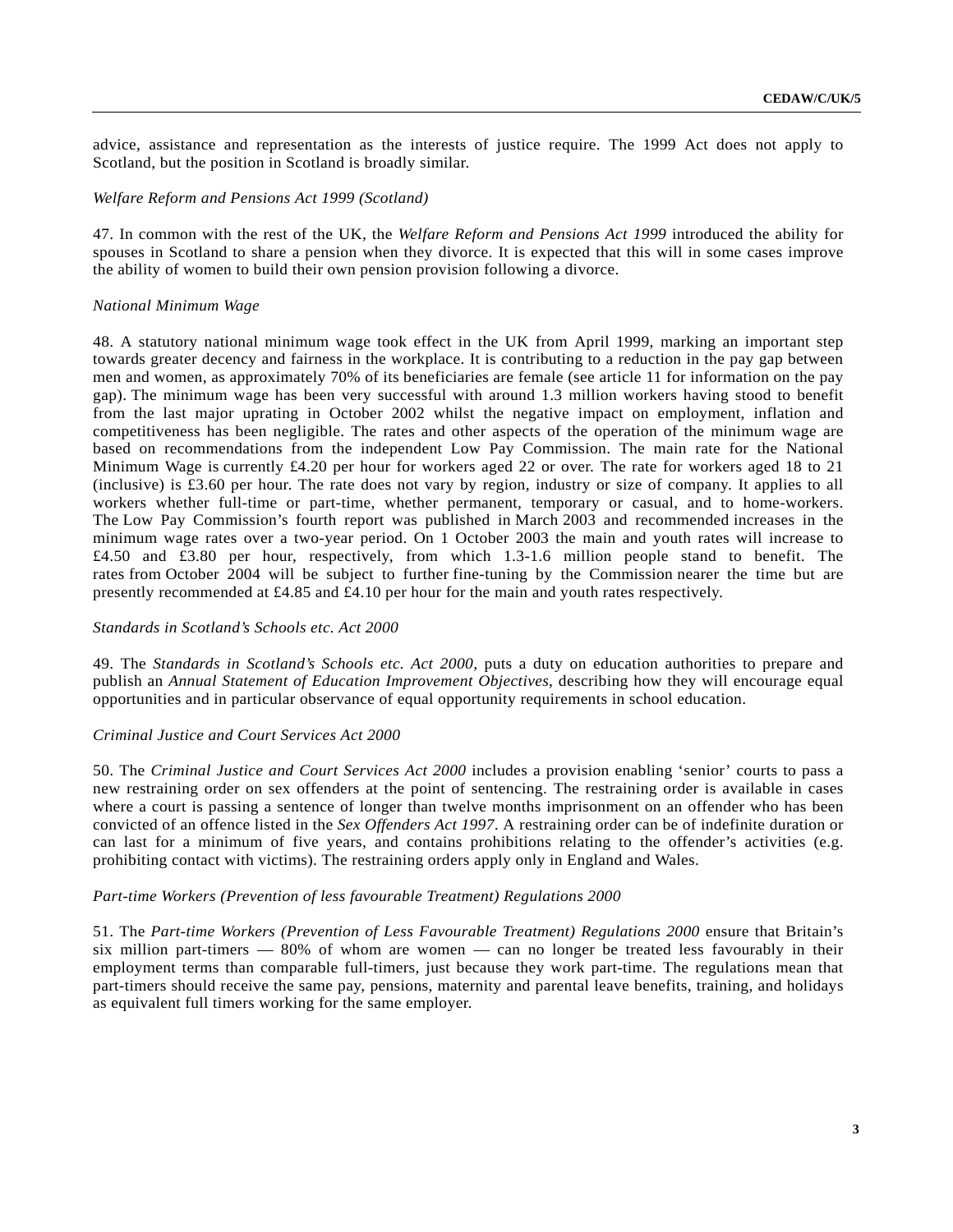# *Criminal Justice and Court Services Act 2000*

52. Maximum penalties for offences involving indecent photographs and pseudo-photographs of girls and boys were substantially increased by the *Criminal Justice and Court Services Act 2000*. The maximum sentence for simple possession was raised from 6 months imprisonment to 5 years, and the maximum for making, distribution and advertising offences was increased from 3 years to 10 years imprisonment. The *Criminal Justice and Police Act 2001* increased the powers of arrest for customs officers and the police in respect of the importation of indecent or obscene material; this extends to the whole of the UK. In Scotland the penalties for taking and distributing indecent images of children and possession of these images were substantially increased in the "Criminal Justice (Scotland) Act 2003 to 10 years and 5 years respectively.

## *Learning and Skills Act 2000*

53. The Act established a new non-departmental public body, the Learning and Skills Council for England (LSC), with responsibilities for the planning and funding of post-compulsory learning, other than higher education. The Act also required the LSC, when exercising its functions, to have due regard to the need to promote equality of opportunity between persons of different racial groups, between men and women, and between persons who are disabled and persons who are not. The Act also brought about changes in Wales, by creating a new National Council for Education and Training for Wales (CETW) with broadly similar functions to the LSC in England, but with some variations to reflect Welsh circumstances.

## *Employment Tribunals (Constitution and Rules of Procedure) Regulations 2001*

54. Revised employment tribunal procedure regulations took effect on 16 July 2001. Changes include making it clear that where there are a number of claims arising out of the same set of facts they may be made on a single application form. This will particularly assist in jurisdictions like equal pay where there are often multiple applications arising out of the same set of facts.

# *Sex Discrimination (Indirect Discrimination and Burden of Proof) Regulations 2001*

55. The *EC Burden of Proof Directive 97/80/EC* was implemented in the UK through the *Sex Discrimination (Indirect Discrimination and Burden of Proof) Regulations 20018.* The Directive amends those parts of the *Sex Discrimination Act (SDA) 1975* that apply generally to employment and vocational training matters as regards indirect discrimination and to the burden of proof approaches in tribunals or county courts in England and Wales, and tribunals and sheriff courts in Scotland. Northern Ireland has implemented the Directive separately, but on the same terms. The regulations ensure that the applicant and respondent involved in sex discrimination cases establish the facts before a tribunal or court, the burden of proof then shifts from the applicant to the employer to show that there is a non-discriminatory reason for their actions. The second change clarifies the meaning of the phrase indirect discrimination to extend coverage to "practices". Although these are minor changes and are not expected to change current Tribunal rulings significantly, they are helpful to women.

# *Protection from Abuse (Scotland) Act 2001*

56. The *Protection from Abuse (Scotland) Act 2001* allows the attachment of a power of arrest to any interdict obtained for the purpose of protection from abuse. This is available to women and men regardless of their relationship with the potential abuser and considerably widens the protection hitherto available under the *Matrimonial Homes (Family Protection)(Scotland) Act 1981*. The Scottish Law Commission made recommendations in its report on Family Law to improve the protection given by the 1981 Act, especially to cohabitants and divorcees. The Scottish Executive will include these in any future *Family Law Bill*.

l

<sup>8</sup> Statutory Instrument 2001 No. 2660.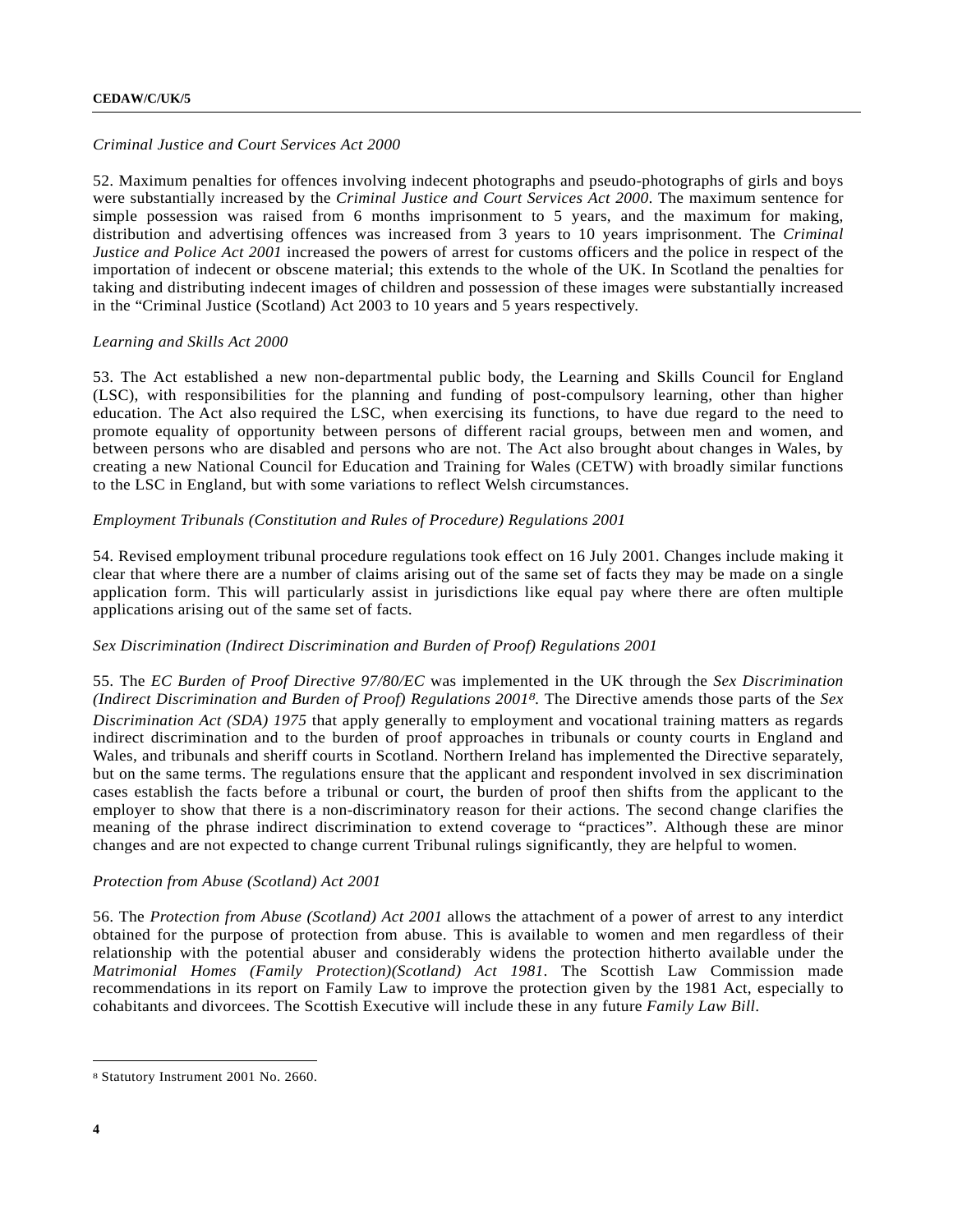## *Special Educational Needs and Disability Act 2001*

57. Improving access to education and educational achievement by disabled girls and boys, women and men is an essential element of the Government's policy for ensuring equality of opportunity, full participation in society, independent living and economic self-sufficiency for disabled people. The GB wide *Disability Discrimination Act*, as amended by the *Special Educational Needs and Disability Act 2001* (SENDA) that came into force on 11 May 2001, is a major part of this policy. SENDA will improve the standard of education for girls and boys with special educational needs, disabled women and men within post-16 provision, and advance civil rights for disabled people in education. It is anticipated that similar legislation for Northern Ireland for children and young people with special needs and disabilities will be introduced later in 2003.

## *Sexual Offences (Procedure and Evidence) (Scotland) Act 2002*

58. In Scotland the *Sexual Offences (Procedure and Evidence)(Scotland) Act 2002* has made changes to the law of evidence and criminal procedure to improve the protections available to victims of rape and other sexual offences. The Act also tightens up the rules governing the admissibility of evidence about a complainer's sexual history or character, and introduces a process requiring written application to be made, before the trial, for permission to lead such evidence. In deciding on the application, the court has to take into consideration appropriate protection of the complainer's privacy and dignity.

#### *Employment Act 2002*

59. The Act increased the standard rate of Statutory Maternity Pay and Maternity Allowance in Great Britain from £75 to £100. Over 350,000 mothers each year will benefit from this as well as the increase to the period of maternity pay to 26 weeks. The Act also gives 6 months paid (at the same rate as maternity pay) and a further 6 months unpaid leave for working adoptive parents. Other benefits of the Act include the introduction of workfocused interviews for partners of people receiving working-age benefits to encourage them to see work as a realistic option, build upon their skills and potential and inform them of the support on offer to find work. For the first time mothers and fathers of young children, including disabled children, have a right to apply to work a flexible working arrangement. Moreover, the Act introduces an equal pay questionnaire in employment tribunal equal pay cases, with the aim to enable individuals to request key information from their employer when they are deciding whether to bring a case as well as simplify the tribunal process benefiting both employers and employees. This could lead to settlement or resolution in some cases. DTI In Northern Ireland, legislative provisions corresponding mainly to Part I of the Employment Act 2002 (Statutory leave and Pay, Maternity, paternity and adoption) have been made. Draft provisions corresponding mainly to Parts II, III and IV of the Act (tribunal reform, dispute resolution, equal pay questionnaires) are the subject of public consultation in 2003.

#### *Sex Discrimination Election Candidates Act 2002*

60*. Sex Discrimination Election Candidates Act 2002* enables political parties in the UK, if they wish, to adopt positive measures to reduce inequality in the numbers of women and men elected as representatives of their party. It amends the *Sex Discrimination Act 1975* and *Sex Discrimination (Northern Ireland) Order 1976 Act*. The Act is permissive, not prescriptive, and it is for political parties to decide what action, if any, they choose to take in selecting their candidates for election. There are no quotas and therefore no sanctions on political parties if they take no positive action to redress any gender imbalance. However, during the Act's passage through Parliament all main political parties supported the Act and pledged to work with their parties to take advantage of the Act's provisions (for further details see article 4).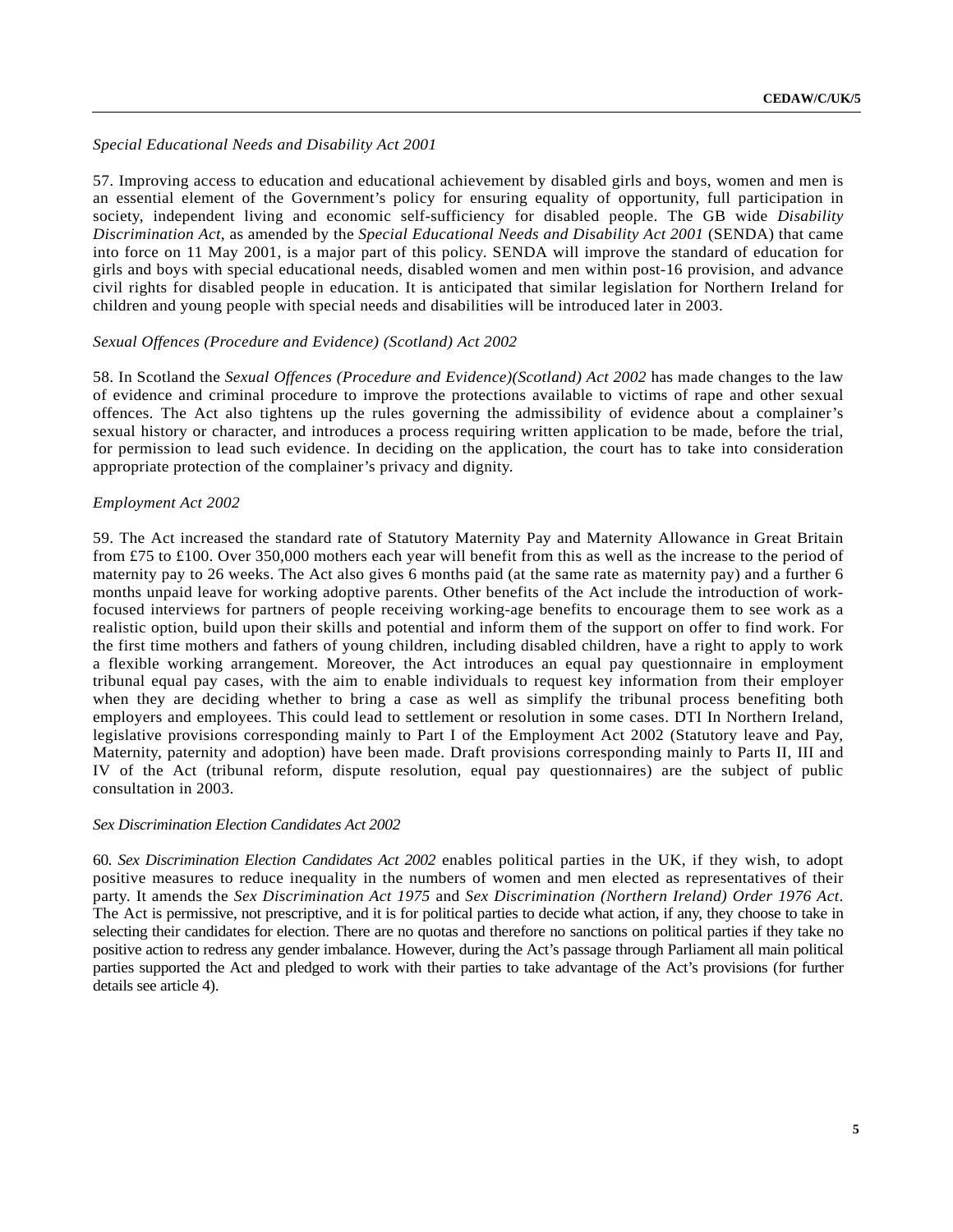## **Forthcoming Legislation**

#### *EU Employment Directive 2000*

61. In December 2000, the EU adopted the *Employment Directive 2000/78/EC* that established a framework for protection across Europe against discrimination on the grounds of age, disability, sexual orientation and religion and belief. It outlaws discrimination and harassment in the fields of employment, occupation, vocational guidance and training and also includes membership of workers', employers' and professional organisations. The Government's plans for implementation are designed to ensure that requirements are consistent across equality legislation, wherever practicable, and the new regulations are available to employers and others in good time before the deadlines agreed with the other Member States. Member States are required to implement the sexual orientation and religion or belief provisions by 2 December 2003. They have until 2 December 2006 to implement the age and disability provisions. The UK is implementing the strands under Article 2.2 of the EC Act and is on course for implementation of the sexual orientation and religion strands by December 2003, disability by 2004 and age by 2006. In Great Britain regulations on sexual orientation and religion or belief were approved by Parliament in June 2003 and will now come into force in December 2003. Regulations to amend the Disability Discrimination Act have been approved by Parliament, and are expected to come into force in October 2004. A separate, equivalent consultation '*Implementing EU Equality Obligations in Northern Ireland*', on a draft Regulations under Article 2.2 of the EC act, is taking place in Northern Ireland during 2003. Implementing the Employment and Race Directives on time is a key concern for the Government. Our strategy is designed to achieve greater coherence across equality legislation where that is practicable.

# *Review of sexual offences and penalties*

62. The Government believes it is necessary that the law on sexual offences should be clear and coherent so as to protect the citizen, particularly the more vulnerable, from abuse and exploitation. It must enable abusers to be brought to justice. New legislation will also ensure that the sexual offences are fair and non-discriminatory; the offences and penalties will have to comply with the European Convention on Human Rights. The Government has considered the recommendations of the public consultation on the existing UK framework of sexual offences and penalties and published its report in 2002. Legislation to amend the existing Sexual Offences framework has been introduced into Parliament.

63. The Scottish Executive also undertook to consult further on what changes to the law might be needed to help vulnerable witnesses give evidence, and published a paper entitled *Vital Voices — Helping Vulnerable Witnesses Give Evidence*. The consultation period ended on 31 July 2002. The report on the analysis to the consultation was published in December 2002 and the Scottish Executive is now considering whether legislative changes should be made in this area.

#### *Equal Treatment Amendment Directive 2002/73/EC*

64. This Directive became law on 5 October 2002 and EU Member States have three years to implement it. We anticipate that we will transpose the legislative provisions of this Directive into British legislation by regulations amending the Sex Discrimination Act 1975 (as amended). It is probable that some of the provisions of the Directive will not require legislation. Where this is the case, we will consider the appropriate method to implement them. The Directive now reflects the changes to European gender equality law, generated by the modification of the Treaty (Article 141), incorporates many years of European case law, and takes a similar line where appropriate to the Employment and Race Directives under Article 13. Most of the provisions of the Directive are already reflected in existing GB legislation. As part of the Article 13 consultation in GB which was launched in October 2002, we took the early opportunity to consult on the principles of some of the legislative changes flowing from the Directive, particularly those which were in line with Article 13 provisions. A more detailed consultation on implementing the amended Equal Treatment Directive will take place at a later date. A separate consultation took place in Northern Ireland during the first half of 2003 on *Implementing EU Equality Obligations in Northern Ireland* with further consultation (s) later in 2003 for any outstanding issues.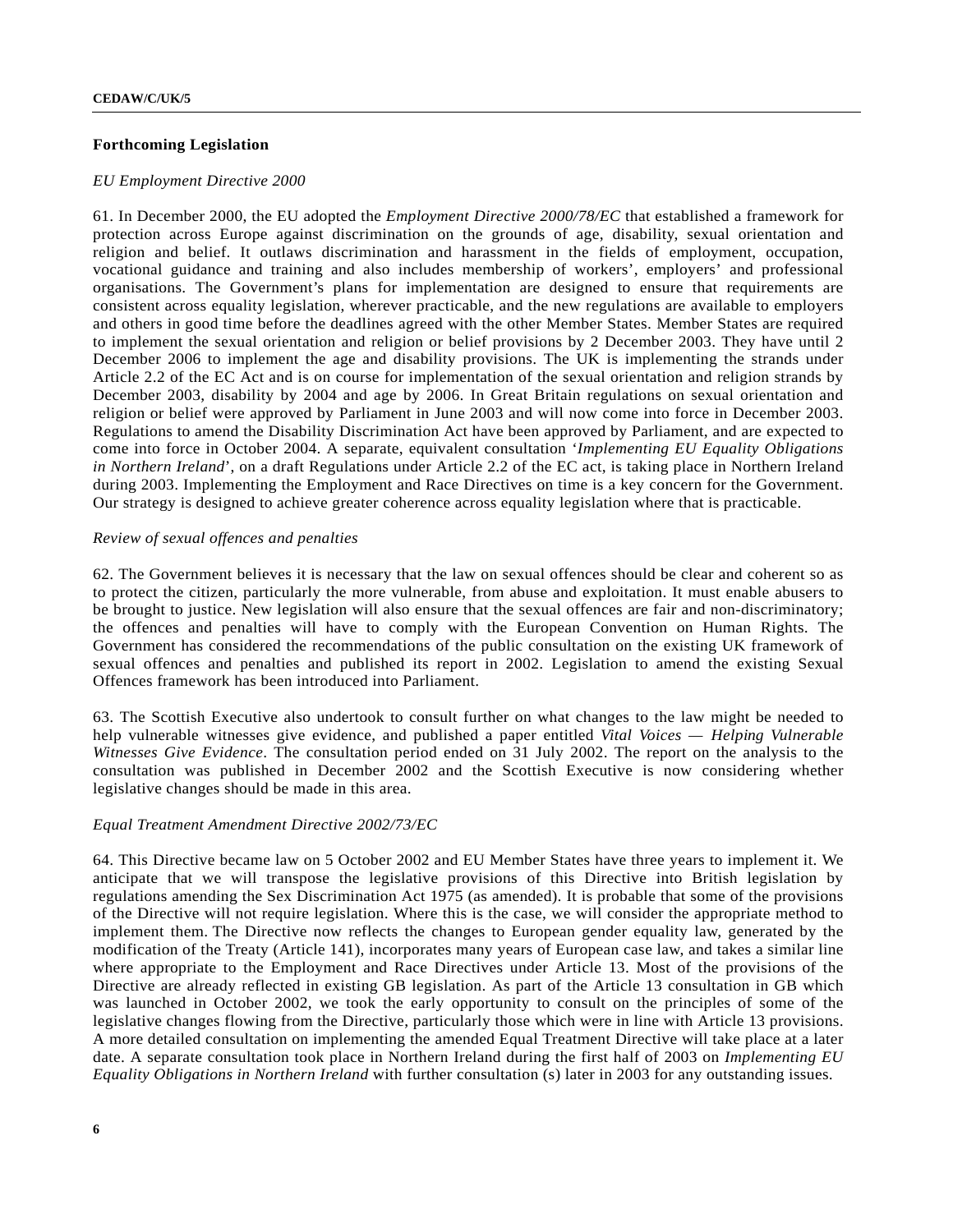## *Disability Discrimination Law*

65. The Disability Discrimination Act (DDA) already provides protection to disabled women in a wide range of areas including education, employment, transport and access to goods, services, facilities and premises. Regulations to implement the disability provisions of the Article 13 Employment Directive will strengthen and widen the DDA's employment provisions. The regulations will come into force in October 2004. The Government will be publishing a draft Disability Bill later in 2003 which will include measures to further extend rights and duties in the DDA. Important new rights for disabled women and men, girls and boys will come into effect in October 2004, when the Government implements Part III of the DDA. These rights require that, where reasonable, a service provider will have to remove, alter or avoid a physical feature (such as steps) that makes it impossible or unreasonably difficult for a disabled customer to access a service available to the general public. These regulations will also come into force in October 2004. Equivalent regulations will come into operation in Northern Ireland on 1 October 2004 and a Code of Practice will come into operation in 2003.

#### *Northern Ireland — Single Equality Bill*

66. The development and introduction of a *Single Equality Bill* is another important element of the Northern Ireland equality agenda. A preliminary consultation exercise to seek views on the scope and content of the *Single Equality Bill* was completed in 2001. The Government announced on 19 November 2002, a new strategic approach to taking forward work on equality legislation. Regulations covering amendments to existing fair employment, race, disability and equal pay legislation, and new legislation on sexual orientation were issued for consultation in February 2003. These regulations will establish a more consistent base from which the Equality Bill can be developed. Preparatory work for a single Equality Bill will continue. A full and inclusive engagement process will be undertaken with the business sector, trade unions, NGOs and the Equality Commission for Northern Ireland on proposals for a Bill. Advice will be sought for a wide range of experts on employment, equality and discrimination issues. The proposals are due to be published for public consultation in Autumn 2003.

## **Legislation and other measures eliminating discrimination targeting specific groups**

#### **Women with a disability**

#### *Disability Discrimination Law*

67. The *Disability Discrimination Act 1995* (DDA) is the primary piece of anti-discrimination legislation in the UK to protect disabled people and is described in the previous report. As part of its efforts to analyse and evaluate recent policies, the Government set up a Disability Rights Task Force on implementing comprehensive civil rights for disabled people. As a follow-up to the Task Force's recommendations, the Government published *Towards Inclusion*, in March 2001, aimed at improving and strengthening rights for all disabled people. The following provisions will be in place by October 2004: (i) end the exemption of small employers (i. e. with fewer than 15 employees) from the scope of the DDA in 2004; (ii) widen the scope of the DDA (e.g. police force, fire fighters, prison officers, barristers in chambers (and advocates in Scotland), partners in business partnerships and employees on ships, planes and hovercrafts). In addition, *Towards Inclusion* proposes to extend Part III of the DDA to functions of public bodies that are not currently covered, because they are not "services" within the Act's definition; and to introduce a new duty on public bodies to promote equality of opportunity for disabled people. These provisions will also be introduced in Northern Ireland with the exception of the new duty on public bodies to promote equality of opportunity for disabled people that already exists there.

## *Disability Rights Commission*

68. The Disability Rights Commission (DRC) was established by the DRC Act in 1999, based on the recommendations of the Disability Rights Task Force. The Commission, started operating in April 2000, with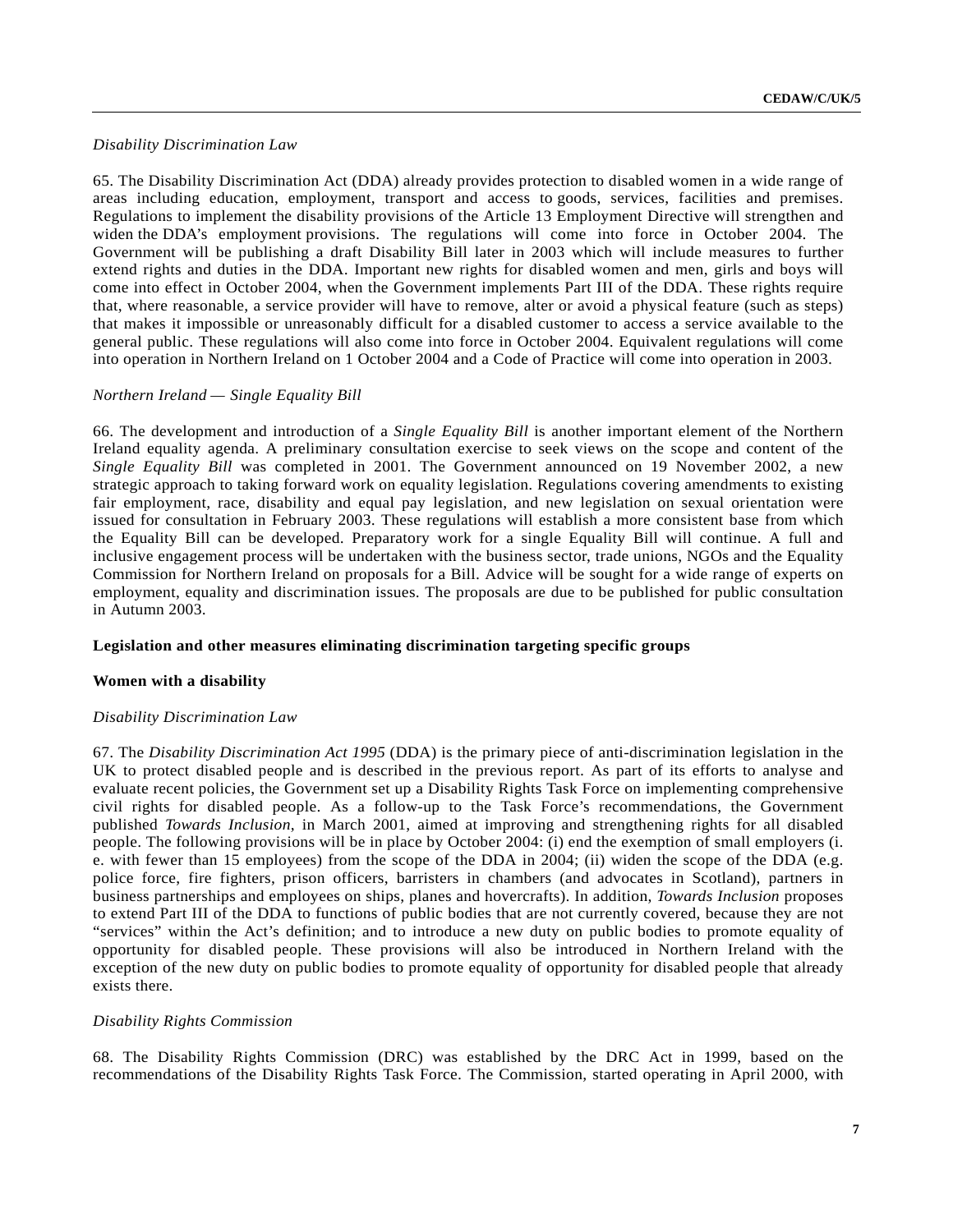the aim to eliminate discrimination against, and promote equal opportunities for disabled people. It encourages good practice in the treatment of disabled people and advises the Government on the working of the DDA and the DRC Act. The Commission prepares Codes of Practice, and is able to undertake formal investigations and research. The DRC's revised Code of Practice and practical guidance for service providers, offering guidance on new duties under Part III of the DDA to be introduced in 2004, was published on 26 February 2002. For more information on Government action to strengthen the rights of disabled women and men, facilitating their access to services and entry into the labour market see section 3 of the annex. For information on Government action on employment opportunities for disabled people see article 11.

69. Section 73 of the Northern Ireland Act created a single Equality Commission. The Equality Commission for Northern Ireland has responsibilities across a wide range of equality issues in Northern Ireland and is thus in a unique position to consider the needs of people with disabilities as well as any more specific issues surrounding the needs of women with disabilities (see institutions promoting the advancement of women and gender equality). Under the terms of Section 75 of the Northern Ireland Act 'a public authority shall in carrying out its functions relating to Northern Ireland have due regard to the need to promote equality of opportunity'. This includes equality between persons with a disability and persons without.

## **Sexual orientation and civil partnerships**

70. The Government recognises the discrimination that many gay, lesbian, transexual and bisexual people face in today's society. The Government is committed to a just and fair society and have already made progress in a number of areas relating to sexual orientation. Government achievements include:

- *Criminal Injuries Compensation.* The inequality of the Criminal Injuries Compensation Scheme was highlighted in the Soho bombing in April 1999 when it became clear that eligibility was denied same-sex partners. The Home office revised the scheme to include lesbian and gay partners in April 2001.
- *Immigration rules.* Immigration rules have been changed to allow people in long term relationships who are unable to marry, including same sex couples, the right to remain with a person present and settled in the UK.
- *Extended overseas allowances.* The FCO has recently extended overseas allowances to married and unmarried couples, including same sex partners.
- *Spearheaded social initiatives.* The *Don't Suffer in Silence* initiative, launched in December 2000 and available from Department for Education and Schools publications, offers practical help to tackle all kinds of bullying amongst pupils in schools, including homophobic bullying. The Foreign and Commonwealth Office have launched the *Know Before You Go* campaign, which gives information to British lesbian, gay, bisexual and transsexual (LGBT) travellers abroad. The *Crown Prosecution Service* has recently launched a policy statement for prosecuting Cases with homophobic elements. The statement makes it clear that homophobic behaviour will, where appropriate, be prosecuted effectively through the Criminal Courts.

71. Government's current initiatives in this area include:

- *Civil Partnership Registration.* Civil Partnership Registration schemes give same sex couples the opportunity to register their relationship, and thereby obtain a package of rights and responsibilities. In 2001, the Government announced that it would examine the policy and cost implications of Civil Partnership Registration. As part of this work, the Government issued a consultation paper in June 2003.
- *Adoption.* The Government's objective is to increase the number of vulnerable children who have the opportunity, through adoption, to grow up as part of a loving, stable and permanent family. When the *Adoption and Children Act 2002*, which received royal assent 7th November, is implemented in 2004, same sex couples will be able to apply to adopt a child jointly.
- *Paternity leave.* From April 2003 a new right to two weeks paid paternity leave will be fully introduced following the provisions in the Employment Act 2002. This will be available to a parent who has responsibility for the upbringing of the child, including a mother's or adopter's same sex partner.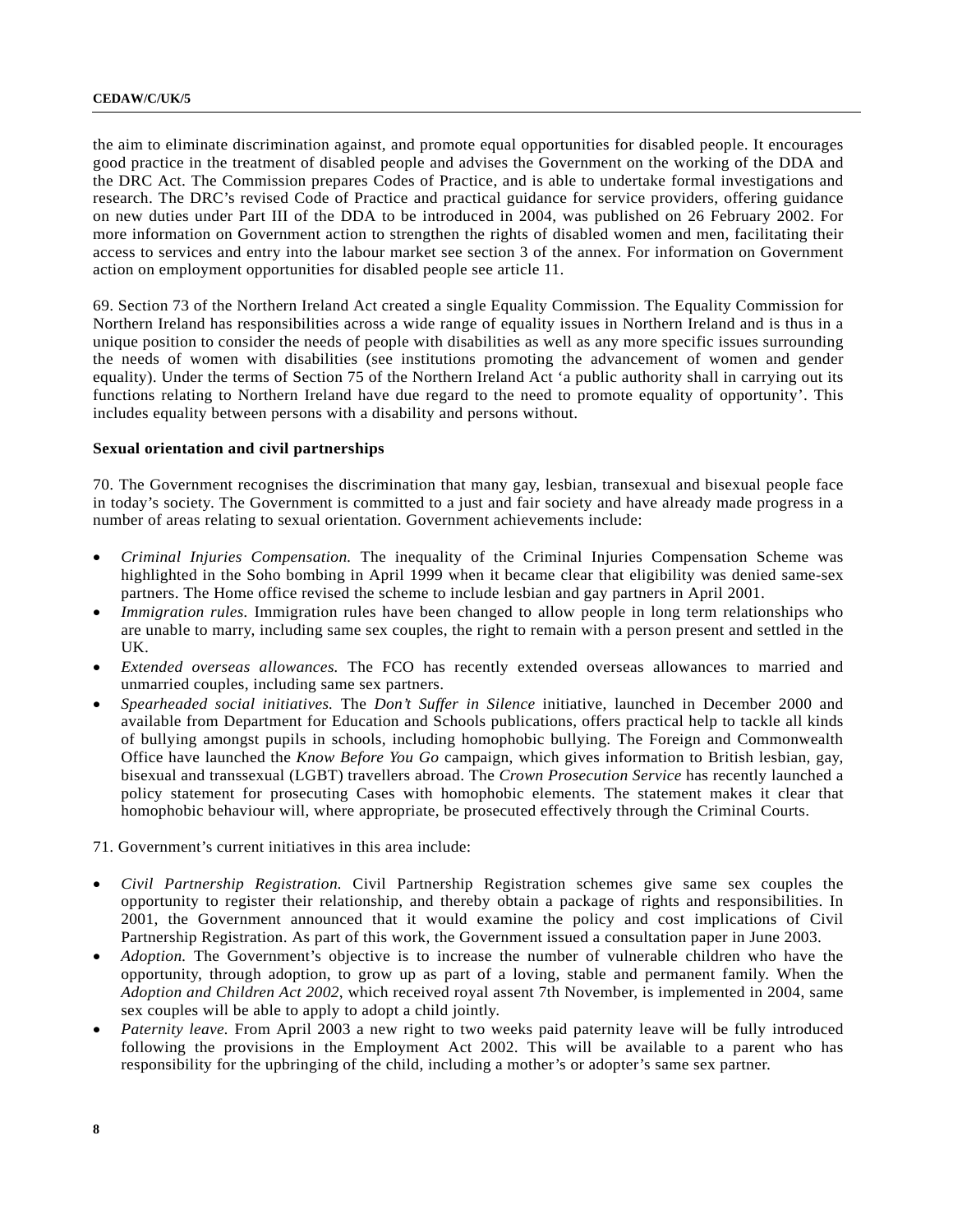- *Flexible working practices.* In April 2003 a new right for parents of young children to request a flexible working pattern was introduced. Same sex partners of a biological parent are also able to request to work flexibly if they have responsibility for the upbringing of the child.
- *Registration of death.* The white paper *Civil Registration Vital Change* recommends that the right to register deaths be extended to 'life partners'. The Government recognises that existing rules cause distress to partners at a very upsetting time.
- *New anti-discrimination law.* New anti-discrimination law will tackle discrimination in employment and training on the grounds of sexual orientation and religion (by December 2003) and age (by December 2006) as mentioned above. The Government is currently consulting on draft regulations for sexual orientation and religion.
- *Sexual Offences.* The Government believes that criminal law should not discriminate unnecessarily between men and women, or between those of different sexual orientation. The Sexual Offences Bill, introduced in to the House of Lords on 28 January 2003, proposes changes that will reflect this position.
- *Section 289.* The Government believes that section 28 is an unnecessary piece of legislation, which offends many people by stigmatising the lifestyles of gay and lesbian people. Section 28 does not affect what can be taught in schools. The Department for Education and Skills' *Sex and Relationship Guidance* makes it clear that teachers should be able to deal honestly and sensitively with sexual orientation, answer appropriate questions and offer support, but that there should be no direct promotion of sexual orientation. It also emphasises that schools need to be able to deal with homophobic bullying. This is a matter for governors and teachers, not local authorities. The Government therefore supports the amendment to the Local Government Bill, laid in Parliament on 7 January 2002, which suggests a repeal of section 28. The Government hopes that this repeal will be widely supported.

## **Implementation of the law**

## *Employment Tribunals (ET)*

l

72. Many equal pay and sex discrimination disputes are settled without the need for a tribunal hearing because of the assistance of the Advisory, Conciliation and Arbitration Service (ACAS) which has the general duty of promoting the improvement of industrial relations as described in the previous report. The EOC also gives advice about the law to both individuals and their employers. Trades unions often assist people to bring claims and TU actions can create significant fluctuations in the number of cases. Not all discrimination cases are brought by women; a 1998 survey of Employment Tribunal applications found that 28% of discrimination cases, based on gender and race, were brought by men. In considering the number of cases, note a) the numbers concluded each year differ from the number of applications, as most cases take some time to conclude b) we have analysed the cases where sex discrimination or equal pay was the main complaint but they were a subsidiary complaint in many other claims, e.g. unfair dismissal or breach of contract, c) cases are rising overall – 80,435 were brought in 1997-98 and 112,227 in 2001-02.

73. Sex Discrimination Claims: There has been a significant increase in the total number of cases brought under the *Sex Discrimination Act 1975* since 1998 – from 6,203 in 1998-99 to 10,092 in 2001-02. However, in overall terms sex discrimination cases against the total of all cases lodged have remained in the 9%-13% range. In 2001-02, the Employment Tribunals concluded 11,161 sex discrimination complaints. This compares with 4,390 for the year 2000-01. Sex discrimination claims were 6.7% of the total in 1998-99, rising to 13.2% in 2000-01; and falling to 9.0% in 2001-2. This surge was due to an exceptional number of claims by part timers for historic pension rights, in anticipation of a Lords ruling. See tables 2.1-2.4 in annex 2 (article 2, p. 2).

<sup>9</sup> Section 28 of the Local Government Act 1986, or section 28 as it has become known, was originally introduced to prohibit the promotion by local authorities of *"the teaching in any maintained school of the acceptability of homosexuality as a pretended family relationship".* However, section 28 never applied to schools, this is governed by the Education Act 1996 as amended by the Learning and Skills Act 2000 — not by Section 28. Government's position is that it is an unnecessary piece of legislation which many people find deeply offensive since it stigmatises the lifestyles of gay and lesbian people. The Government is working to tackle actual and perceived discrimination on the grounds of sexual orientation. It believes s.28 should be repealed.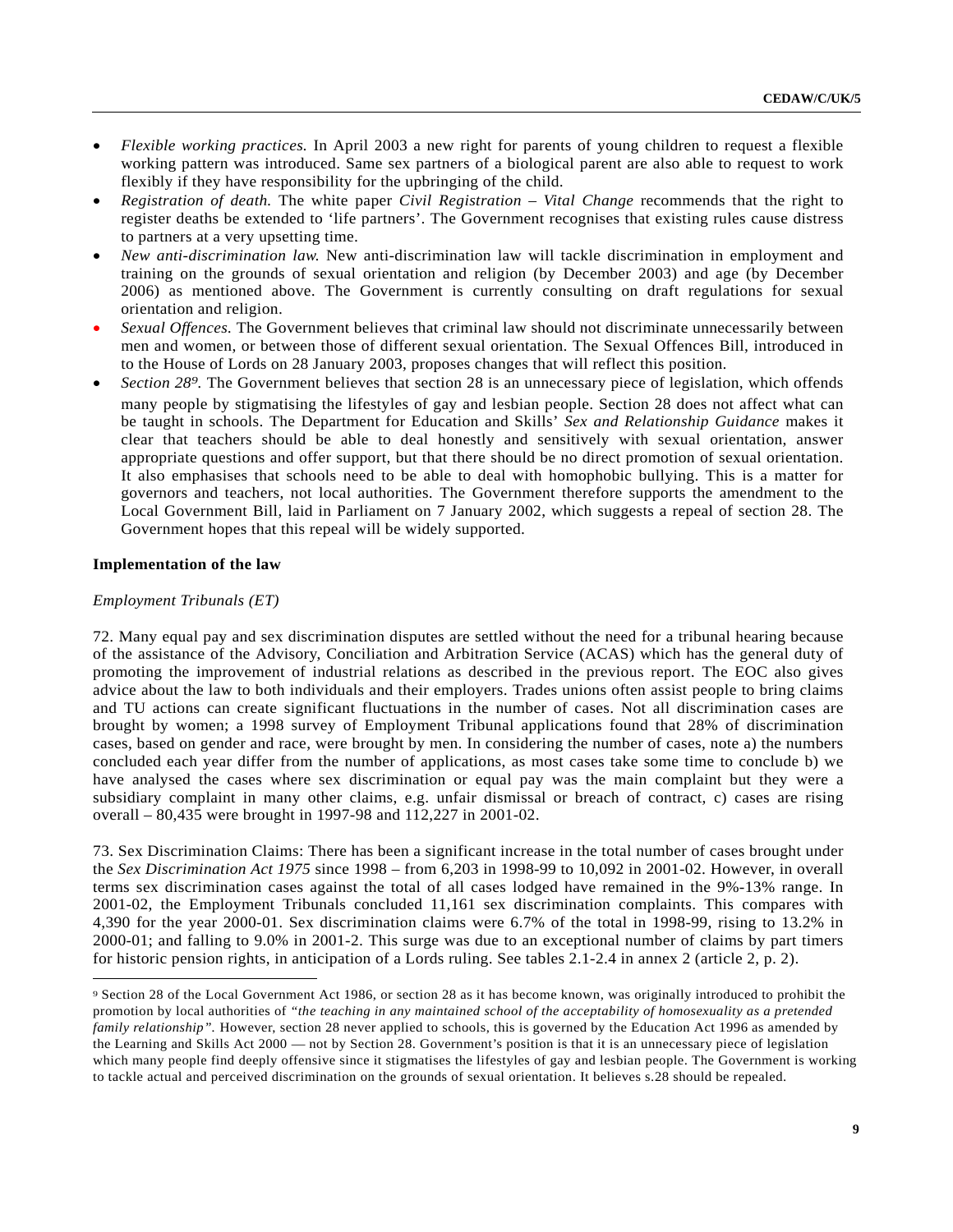74. Equal Pay claims: Cases brought under the *Equal Pay Act 1970* have also risen from 1,845 in 1997-98 to 6,856 in 2000-01 then falling to 5314 in 2001-02. Although the latest figure is nearly three times higher than the 97-98 figure, they remain at about 5% of total cases brought. In 2001-02, the Employment Tribunals concluded 2,252 equal pay complaints. This compares with 1,288 for 2000-01. It is worth noting the number of cases where equal pay was a subsidiary complaint  $-10,567$  in 2000-01 and 3,448 in 2001-02.

## **Women offenders**

75. Although there has been a rise in the female prison population over recent years, women still make up only a very small proportion of the overall offender population (around 6%). The Government is intensifying its efforts to understand the causes of this apparent increase as well as strengthening the rehabilitation and educational programmes targeting women prisoners, including young women offenders. In this context, the Government has published a *Strategy for Women Offenders* for consultation in 2000, followed by a report on the responses in September 2001. The issues identified by the report are feeding into the development of the *Women's Offending Reduction Programme* (WORP). The Government recognises that it is often a combination of factors that lead women to offend and, for this reason, the WORP adopts a holistic approach to examining such factors (housing, mental health, substance abuse, childcare problems, employment, abuse histories, etc.). The aim of the programme is to strengthen links and joint working between Government departments and agencies dealing with these issues so that they develop integrated policies, programmes and spending partnerships. Another key aim of the programme is to ensure the needs and interests of women offenders are incorporated into all mainstream criminal justice policies. The Programme's plan of action, formally launched in 2002, provides the framework needed to build on the substantial work already underway within Government and non-governmental agencies to reduce women's offending. It will also enhance the growing recognition across the Criminal Justice System that there needs to be a distinct response to the particular needs of women.

76. The Women's Policy Team (set up within the Home Office in 2001) manages the WORP with the aim to develop proposals to reduce the number of women in custody. The *Women's Offending Reduction Programme* focuses in particular on improving access to, and provision of, interventions that better meet the needs of women offenders. It highlights the impact and consequences of women's offending, and the differences with male offenders, to encourage specific provision for the needs and characteristics of women, especially within the community. The intention is to improve confidence in, and use of, community interventions for women offenders and to ensure that prison is only used as a last resort for women who really need to be there.

77. The Government wants to ensure that prison is only used for serious, violent and persistent offenders, where custody is necessary for the protection of the public. New sentencing powers are being introduced, in the *Criminal Justice Bill 2002-03,* that include a new generic community sentence. This will provide sentencers with a more straightforward and flexible community sanction. The sentencing powers will not extend to Scotland. A *Communications Strategy* will also promote the message that custody should be a sentence of last resort and not for offenders who have committed minor offences and who do not present a risk. The Strategy will also raise awareness of the interventions, programmes, facilities and support that are available in the community and encourage greater use to be made of them. The number of women sent to prison for fine default has declined substantially in recent years, from 1,370 in 1995 to 370 in 1997, 150 in 2000 and 70 in 2001.

78. On average women offenders are held 68 miles (109 kilometres) from their home areas. To ensure that distances and journey times do not increase, the Prison Service has re-roled male prison facilities at seven prisons. With the incorporation of these smaller establishments into the female estate, and with new female accommodation coming on stream at two new prisons (which will open in 2004-05), the Prison Service will ensure that current average distances and journey times for the female population will be maintained.

79. As part of the Government's efforts to reduce criminality among women, in June 2001, HM Chief Inspector of Prisons published a follow-up to the *1997 Women in Prison Review* (described in the previous report). Moreover, research to identify the factors leading to young women and girls offending (*What works*) is being conducted. Specifically, the aim is to identify the characteristics and needs of girls and young women, in order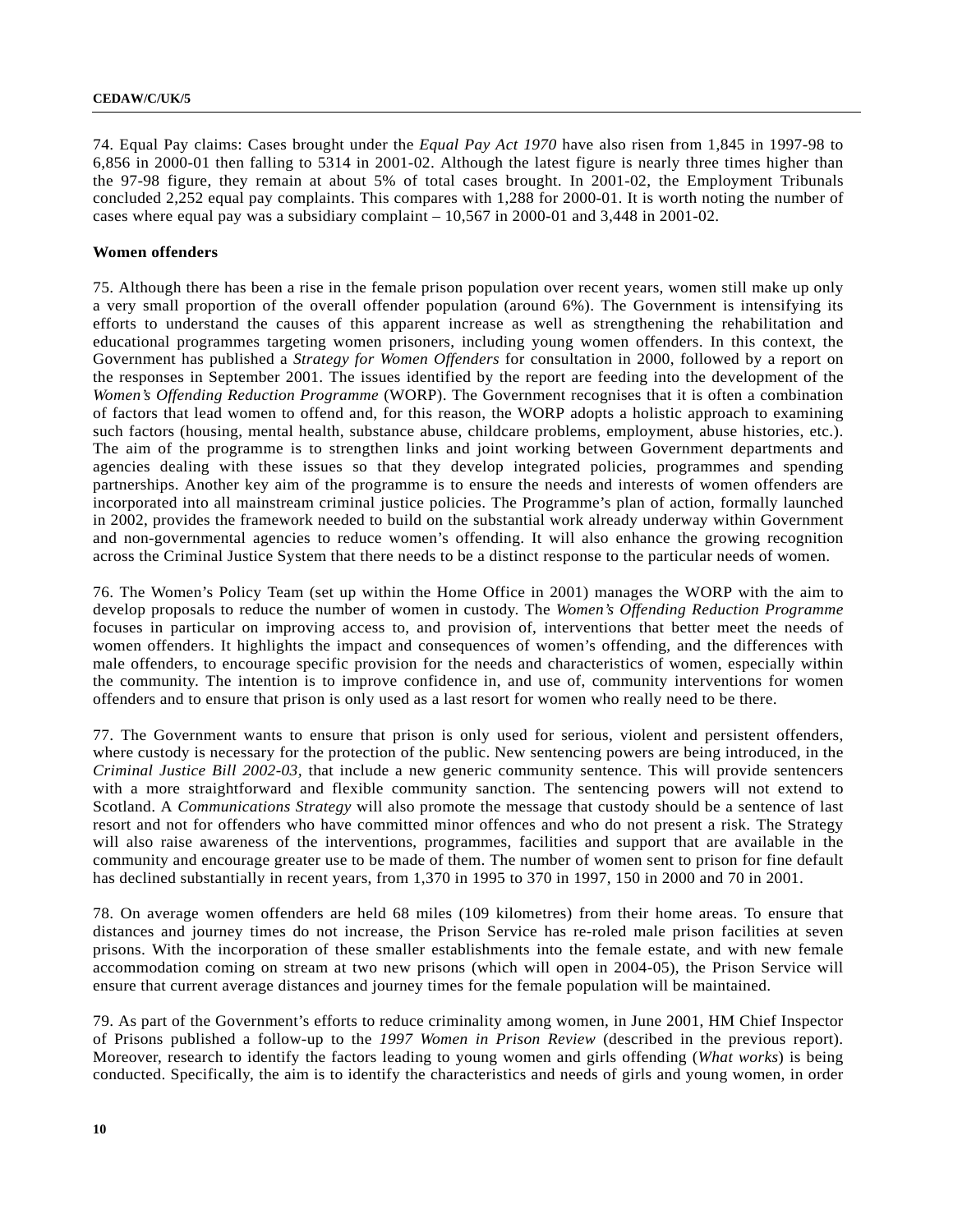to tailor programmes that will meet those needs, and reduce the numbers entering or re-entering the Criminal Justice System. An important development during the reporting period, is the Women's Estate Policy Unit, set up to develop gender-responsive regimes and policy. The Government recognises that consideration needs to be given to the differential impact that sentences can have on women and men. In order to promote adequate educational and rehabilitation programmes that take into account women's needs and experiences, the Women's Policy Team is aiming to achieve equal outcomes for women and men offenders in terms of rehabilitation and custodial sentences. For more details on the Government's efforts in this area see annex 1 (article 2, pp. 2-3) on women offenders — gender-responsive educational and rehabilitative programmes).

80. At the end of June 2001, minority ethnic groups made up 26% of the female prison population, compared to 20% of the male prison population. In the previous two years, the proportion of female prisoners from minority ethnic groups was 25% (and 19% for men). The *Women's Offending Reduction Programme* includes a specific requirement to consider the particular needs and characteristics of women from minority ethnic groups, in order to ensure that any interventions, programmes or facilities for women account for differences between the needs of women from different ethnic groups. This also means that if a programme or intervention is being developed for women in a particular location, the ethnic composition of that area is taken into account to make sure that the initiative is tailored towards the needs of the women who are likely to use it. For information on women prisoners who are foreign nationals see annex 1 (article 2, pp. 2-3).

81. A multi-agency Group within the Scottish Executive was established in December 2000, to build on the work done by an Inter-Agency Forum and implement a package of measures designed to reduce significantly the number of women held in custody in Scotland. The Group published its report *A Better Way: The Report of the Ministerial Group on Women's Offending* in February 2002.

#### *Young offenders*

82. As part of its efforts to introduce alternative custodial strategies for young offenders, the Government, under the *Crime and Disorder Act 1998*, has introduced a new custodial sentence, the *Detention and Training Order*, for young people under the age of 18. Half the sentence is served in custody and the remainder under supervision in the community. The Act also set up the Youth Justice Board (YJB), responsible for monitoring the operation of the youth justice system and providing secure accommodation for offenders under the age of 18. The YJB and the Prison Service are now in partnership and a business agreement between them sets aside prison accommodation for juveniles. It should be noted that within the women's estates, special units for girls aged 15 to 17 years have been set up at four prisons. Special regimes designed by the Prison Service and the YJB are provided in those units to meet young women offenders' needs, using additional money provided by the YJB and targeted resources to ensure that prisoners have access to the same range and quality of education and training as delivered to male juvenile offenders. This will include the new national specification for Learning and Skills for young people serving Detention and Training Orders commissioned by the Youth Justice Board published in 2002.

83. Juvenile girls aged between 15-17 are held within some adult prisons, but are accommodated separately from adults and are provided with a regime dedicated to their particular needs. The Youth Justice Board has overall responsibility for juvenile prisoners in England and Wales and the regime provided by the Prison Service is agreed with them under an annual Service Level Agreement. There were 139 juvenile girls in Prison Service establishments on 13 January 2003. The Government plans to remove juvenile girls from detention in Prison Service accommodation as soon as secure places in the community can be provided.

84. In Northern Ireland, female prisoners including young female offenders are held in a separate house within Maghaberry prison. Although young females are accommodated on a separate landing they share facilities such as education and visits. When the numbers are only 1 or 2, young females are also permitted to associate with adults in order that they are not unduly denied the company of others. The average number of young females in 2002 ranged between 3-5 offenders. An Estate Review is considering the future location of the female prisoners and young offenders with the intention of perhaps providing alternative accommodation at the male Young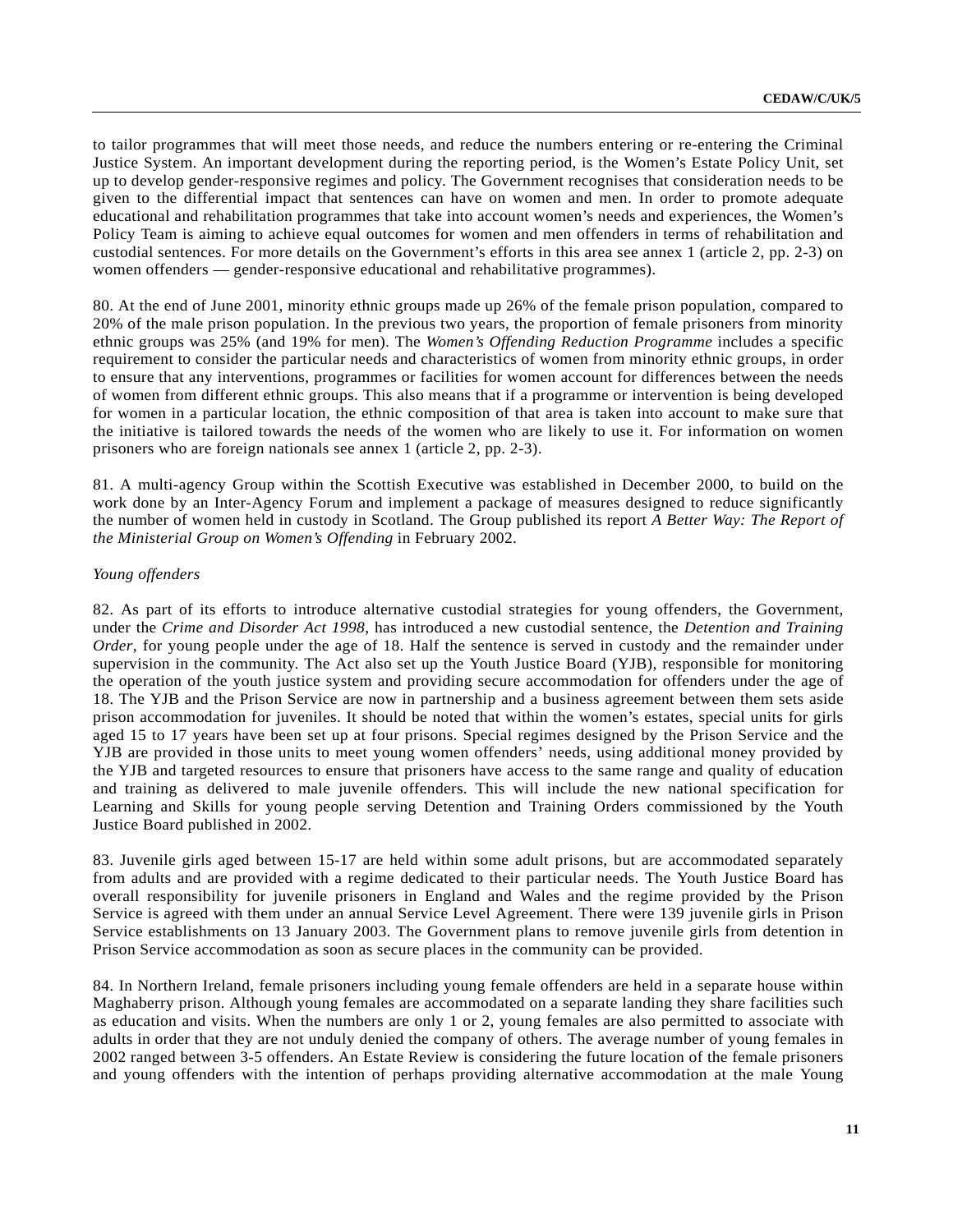Offenders Centre. However, the full detail of this proposal has yet to be worked through including the level of regime for female young offenders. The main issue of low numbers will continue to be a problem.

#### *Mother and Baby Units*

85. There are Units at four prisons providing a total of 68 places, with 10 additional places at two other prisons to open in September 2003. There are also plans to create Mother and Baby Units at the two new privately managed contracted out prisons at Ashford and Peterborough, which are scheduled to open in 2004. The management of Mother and Baby Units is currently being reviewed in the light of the *Framework for the Assessment for Children in Need and their Families* (published by the Department of Health in 2000), the recent Judicial Reviews on mothers with their children in prison and the Department for Education and Skill's publications on national standards for crèches and full day care for children (published in 2001).

#### *Gender-responsive educational and rehabilitative programmes*

86. In its efforts to reduce the number of women offenders, the Government has made progress in the development and implementation of rehabilitation and educational programmes that are gender-responsive. In this context, the Government is working to improve educational and rehabilitation programmes that are genderresponsive as well as seeking alternative sentencing and custodial strategies for young female and girls offenders. See annex 1 (article 2, pp. 2-3) for details of offending behaviour programmes that address the needs of women offenders; resettlement strategies for women prisoners; training and education for women prisoners.

## **ARTICLE 3: THE DEVELOPMENT AND ADVANCEMENT OF WOMEN**

#### **Measures taken to alleviate women's poverty**

87. The Government recognises that although the position of women in the UK has improved dramatically over the last few decades they are more likely than men to be in low-income groups, have lower employment rates than men, and are less likely to be contributing to a second pension. The Government has undertaken research to alleviate poverty among women and men, girls and boys. These disadvantages partly stem from women accounting for the majority of both lone parents and single pensioners. Moreover, recent research showed that household type and marital status were more important determinants of low income in later life for women than for men. There are a number of factors behind this phenomenon. For example, nine out of ten lone parents are women; they are less likely to have qualifications than partnered women, more likely to report a long-standing illness or disability and more likely to have a child below school age.

88. The Government is determined to tackle poverty, from childhood through to old age, by tackling the causes of poverty and social exclusion, not just the symptoms (see section on the situation of older women below). These causes are complex and multi-dimensional and can only be addressed by joined up action across Government and beyond. The Government publishes an annual report on poverty, *Opportunity for all*, (the first was published in September 1999) setting out its strategy, along with the measures against which the Government will be judged. The latest report *Opportunity for all — fourth annual report* was published in September 2002 and shows that the Government is making real progress towards eradicating poverty and its causes. The Government's strategy includes tackling inequalities by improving public services; constantly improving understanding of poverty and social exclusion, to identify what are the greatest priorities and what will work best to tackle them; tackling current and future poverty including supporting those unable to work; investing in services for girls and boys to break cycles of deprivation; and working in partnership with other stakeholders.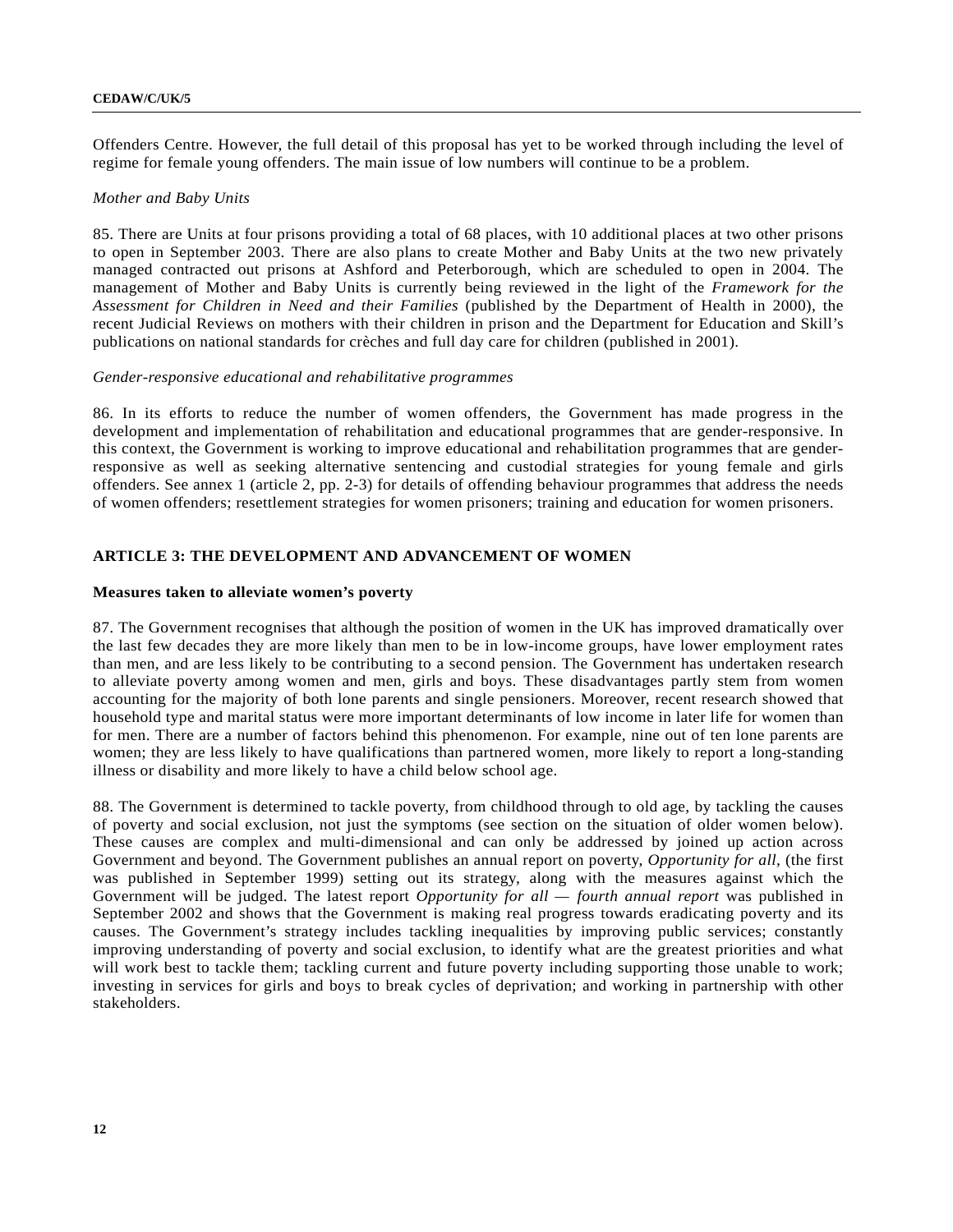## *Policy Measures*

89. The Government has adopted a range of policy responses to alleviate women's poverty. These measures are described in detail throughout the report (in particular, see articles 10, 11, 12, 13, 15 and 16). Some examples include, the National Minimum Wage (NMW) (see articles 2 and 11 for details). Around 1.3 million workers stood to benefit from higher pay as a result of the last major uprating in October 2002 of the NMW and around 70% of the beneficiaries are women. However, the NMW has to be seen as one part of a wider strategy. From October 2002 the NMW in conjunction with the Working Families' Tax Credit and other benefits provides a guaranteed minimum income of at least £231 a week (over £12,000 a year) for families with children with someone working 35 hours a week (see article 13 for details). Around 343,700 lone parents have joined the New Deal for Lone Parents and more than 1 in 3 participants (172,460) have found work (see article 11 for details). Pension Credit is particularly beneficial to women because they tend to have smaller pensions than men do. Of the pensioner households that stand to gain just over half will be single women, around 30% will be men and women in a couple, and around 15% will be single men (see article 13 for details).

90. In ensuring that childcare does not prove to be an on-going barrier to women entering the labour market, the Government is continuing to develop the National Childcare Strategy (see article 11 for details). There has been a substantial expansion in childcare provision: since 1997, 497,000 new childcare places have been created, benefiting over 906,000 children and the Government is well on track to meet the target of creating new places for 1.6 million children by 2004. Annual childcare funding will more than treble between 2000-01 and 2003-04 and much of this increased funding will be targeted on the 20% most disadvantaged areas. With a budget of £300 million over three years to 2004, the Neighbourhood Nursery programme is the biggest ever single investment to increase childcare provision. The cost of childcare can be a significant factor in parents' employment decisions. The childcare tax credit component of the Working Families' Tax Credit provides financial assistance to low- and middle-income working parents to pay for childcare. Parents can receive help with up to 70% of their eligible childcare costs. Recent figures show that 160,000 families are receiving the childcare tax credit component – a dramatic increase from the 47,000 who had help with childcare costs under the preceding Family Credit scheme. The 2002 Spending Review confirmed the Government's intention to continue to expand and improve childcare provision. The Spending Review saw a doubling of spending on childcare. The extra funding will support the expansion of childcare places across the country and, in particular, the provision of integrated early education childcare and family services in a network of children's centres in disadvantaged areas. As part of this strategy, it will develop a thriving supply of childcare; provide financial help to lower- and middle-income parents for whom the cost of childcare is a barrier to work; and transform the way services are delivered to ensure that they better meet the needs of children and their parents, particularly for the most vulnerable.

91. Eradicating poverty is not just about providing income, or supporting people into jobs. Other forms of Government intervention can help break cycles of deprivation in the early years, including education and Early Years Investment: the 2000 Spending Review allocated resources that will result in average real growth in education spending of some 6.6 per cent a year across the UK over the four years from 1999 — 2000 to 2003 – 04 (see article 10 for details). Sure Start programmes are helping to strengthen families and local communities with a range of support services for children living in deprived areas. The Government is funding a major expansion in free Early Education. All 4 year olds have been guaranteed a free early education place since 1998, with an increasing number of 3 year olds now enjoying free provision through a £1.13 billion programme that began in 1999. By September 2004, all 3 year olds will enjoy this entitlement. Overall funding of early education for 3 and 4 year olds will double from £1 billion in 1996-97 to £2 billion in 2003-04. The Connexions Service will, through both a universal and targeted approach, provide all teenagers with the information, guidance, personal development opportunities and work-related learning they need for a successful transition to adulthood. It will particularly help those at risk of social exclusion or of being marginalized. By the end of 2002-03 the Government will be investing £420 million in the Service across England. The Service will extend throughout England by 2003 (see article 10 for details).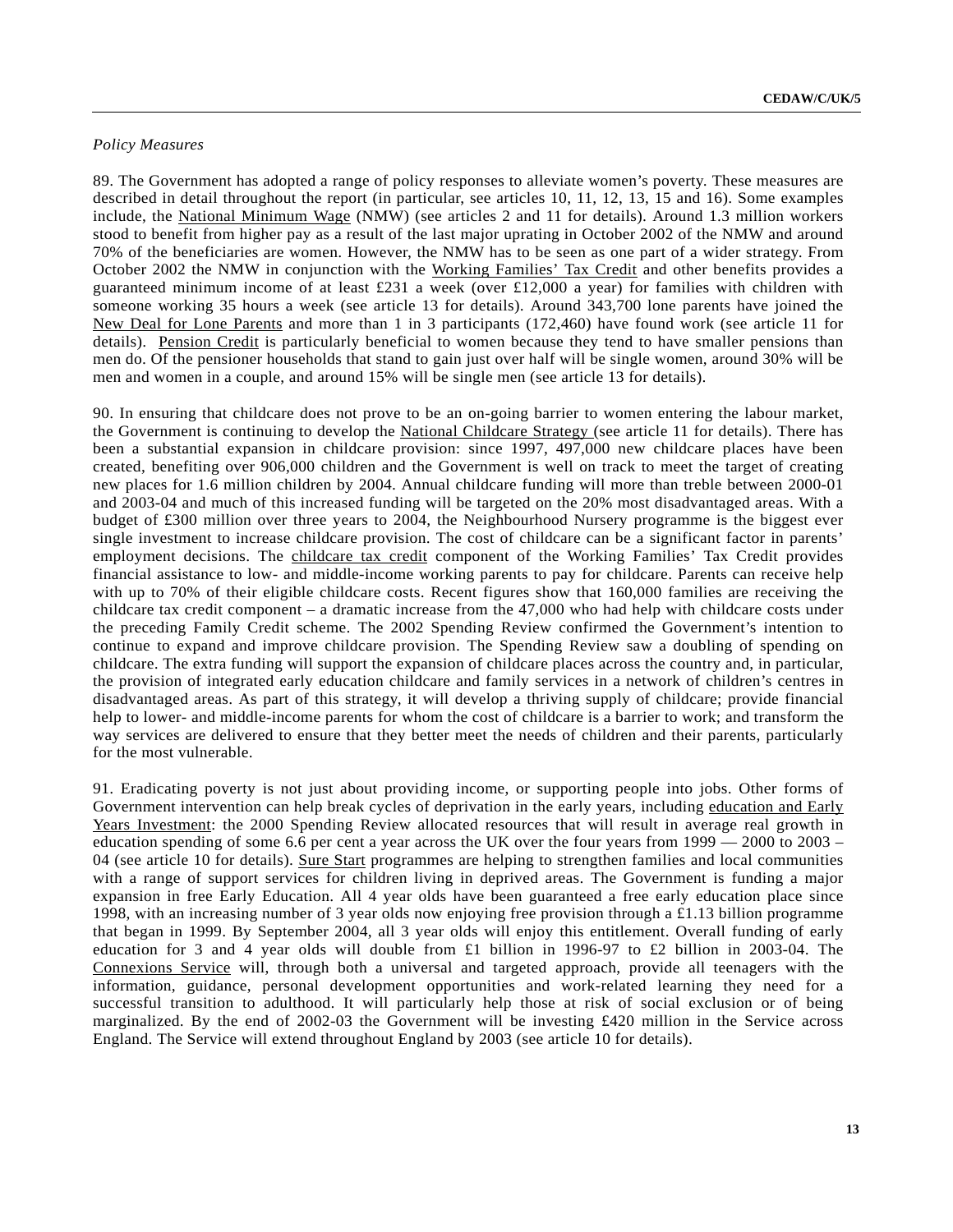#### *The situation of older women*

92. The Government is determined to ensure that all women and men enjoy secure, active, independent and fulfilling lives. The Government is addressing the situation of older women in a cross-sectoral manner, with a view to ensuring adequate provision of their physical, mental, economic and social well-being, that takes into account the demographic change in the UK. In this context, a Cabinet Sub-committee on Older People, consisting of senior Ministers from key Government Departments, has been set up to co-ordinate and drive forward our action for older women and men. The Government has introduced a range of policies that directly benefit older women. These policies are described throughout the report, examples include:

- *State Second Pension* that extends second-tier pension rights for people without earnings, including carers almost all of the 2 million carers who will benefit are women;
- *Stakeholder Pension* flexible pension products designed with the employment patterns of women in mind. Stakeholder pensions have restricted charges capped at 1% of the fund and there are no penalties for breaks in contributions and for switching providers. Research shows that 40% of stakeholder pensions have been taken up by women;
- *Pension Credit* will potentially benefit just under half of all pensioners, from October 2003. Over half of those entitled will be single women;
- *Equalising pension age to 65* will help women as they will have longer time in which to build their pensions;
- *Pension Sharing on Divorce* was introduced in December 2000. Legislation enabled couples to share the value of their pensions on divorce or nullity of their marriage – beneficiaries are more likely to be women;
- *Start point of National Insurance* (NI) contributions was separated from the Low Earning Limit for Employees. This has brought more people into the NI system, and has benefited 500,000 women, without requiring low earners to pay contributions. They do not need to pay contributions until they earn £89 per week, whereas entitlement to benefits starts at earnings of £75 a week.

93. The Government is committed to improving pensions information for women and men and will promote informed choice such as individualised pension forecasting – these measures are particularly important for women. In order to inform women about the rules of State and Private pensions and changing circumstances over the working life, the Government has produced a leaflet *Pensions for women – Your Guide* and a media campaign about pension provision. The Government intends to look at many different ways that will alert women to consider their future income in retirement and inform them of their options.

94. See article 10 for details on Government action to encourage older women into continuing education as a means to alleviate poverty. Also see article 12 for details on Government measures addressing the physical and mental well-being of older women. More details on social and economic benefits for older women are detailed in article 13.

#### **Minority ethnic women**

95. The Government is seeking to address the issues affecting minority ethnic women. Government actions in this area are described throughout the report (see articles 7, 10, 11, 12, 16 and previous report). The Women and Equality Unit is seeking to ensure that in its activities and research the issues affecting women from ethnic minorities are taken into account and that these are integrated into the Unit's work programmes. Some examples include:

## *Ministerial activities*

96. Patricia Hewitt, Minister for Women, co-hosted with the Prime Minister a discussion group for Asian women**.** This provided the opportunity for Asian women to question the Prime Minister and Ministers for Women about how Government policy affects their lives. Ministers for Women hosted a reception at Lancaster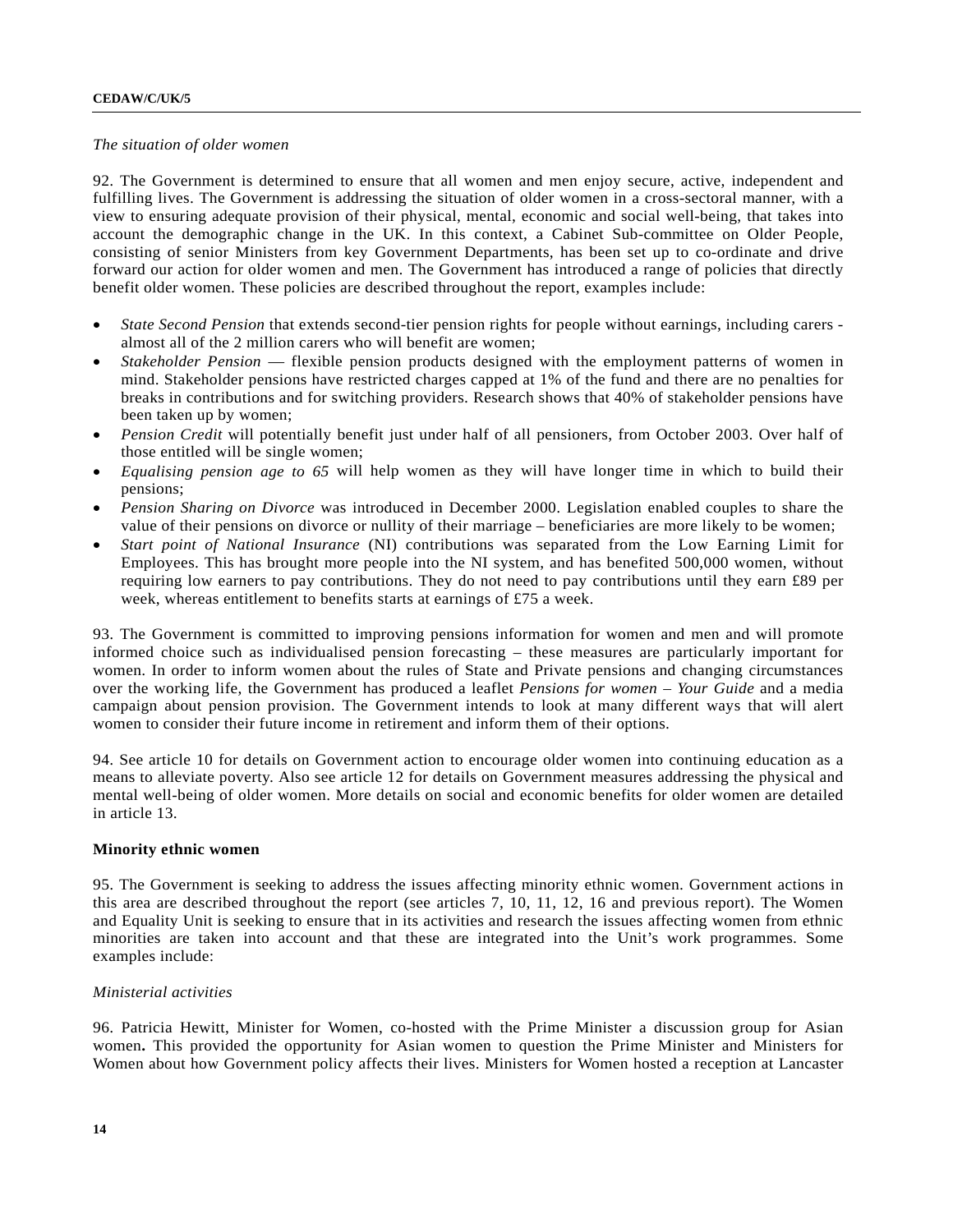House as part of *Black History Month* to celebrate the achievements and contribution that black women have made to British Society in areas such as the economy, politics, law, medicine, arts, community activities and public services. In November 2002, the then Minister for Women, Barbara Roche, spoke at the *TUC Black Women at Work* conference on the issue of minority ethnic women and their participation in the labour market. Barbara Roche participated in the African Caribbean Finance Forum (ACFF) annual careers fair diversity debate on *Diversity in the Workforce*. Patricia Hewitt, Minister for Women hosts a meeting every 6 months for *Women Living in Muslim Communities* to discuss issues specifically affecting them and their communities. These include Labour Market participation, religious discrimination and participation in public life. Ministers for Women have also acted to increase the number of minority ethnic women holding public appointments. At 12 seminars across England minority ethnic women were invited to participate and speak. In October 2002, the Government held a specific public appointment seminar in Leicester targeting minority ethnic women to encourage them to apply for more public appointments. The Government is following these women as part of the evaluation research for the whole programme to identify and tackle potential barriers to public appointments.

#### *Research*

97. In October 2002 the WEU in partnership with Joseph Rowntree Foundation (JRF) launched research on *Black Women's Organisations*. The WEU was represented on the JRF research advisory group for this project. Senior officials from the Women and Equality Unit gave a presentation at the Bristol University Conference on *Black and South Asian Women in the Labour Market* on the work of the Women and Equality Unit and how it relates to minority ethnic women.

98. The Women and Equality Unit also have a number of research projects underway that will integrate data on minority ethnic women's experiences: Public Appointments research, Domestic Violence research and Mainstreaming Equality into research. The Women and Equality Unit produces a regular fact sheet on the position of minority ethnic women in the Labour Market providing analyses of Labour Force Survey data. The Women and Equality Unit *Key Indicators research* (2002) on the position of women in the UK brings together for the first time official statistics by gender, age and ethnicity (where data allows for this).

#### **International Development**

99. The elimination of gender discrimination is a key component of the Government's international development policy. During the reporting period, the Department for International Development (DfID) published a gender strategy paper, *Poverty elimination and the empowerment of women* (September, 2000) that recognises the empowerment of women is an essential precondition for the elimination of world poverty and the upholding of human rights. In December 2000, the second *Government White Paper on International Development* was published, focusing on how to manage the process of globalisation to benefit poor people, a disproportionate number of whom are women. The White Paper states that the Government will "work with others to manage globalisation so that poverty is systematically reduced and the International Development Targets (now the Development Millennium Goals) achieved and to build a stronger, more open and accountable international system, in which poor people and countries have a more effective voice".

100. The focus on poverty elimination, and by extension on elimination of gender discrimination, was consolidated in law by a new International Development Act that came into force in June 2002. Implementation of this policy is based on a "twin track" approach that combines specific activities aimed at empowering women, with a commitment to place gender equality concerns into the mainstream of development programmes. DfID spending across all sectors, on activities that include the promotion of gender equality and the removal of gender discrimination, has increased significantly in recent years. During 2001-02, from a total bilateral commitment of £1,425 million, some £230 million of activities had gender equality as either the main goal or significant objective. This level of commitment is expected to continue. DfID is currently supporting more than 500 projects and programmes worldwide aimed at promoting gender equality.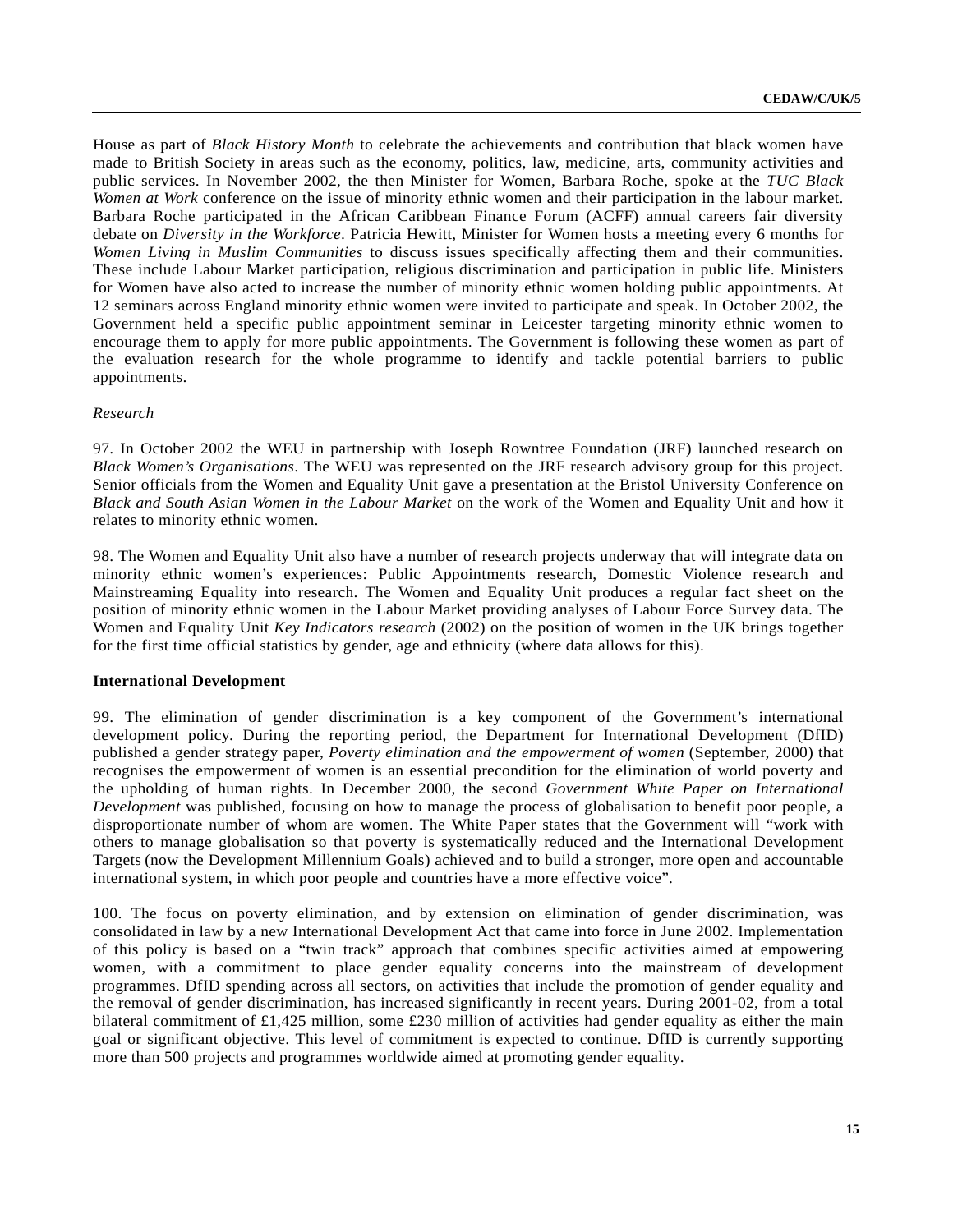101. During the reporting period, DfID has worked to make resources and opportunities for economic and human development more readily available to women, particularly those who are poor. Key approaches include facilitating women's access to markets and employment opportunities, making credit more readily available to poor women, and ensuring that infrastructure improvements benefit women as well as men. The Government has also contributed to the gender aware design of economic management, and human and social development programmes. Examples include through the Poverty Reduction Strategy Process in support of HIPC debt relief and other national poverty reduction strategies, support to human rights programmes, and the growth of a socially responsible private sector.

102. Recognising that the effects on women of globalisation and the liberalisation of world trade have shown both benefits and costs, the Government is working to identify policy instruments to improve opportunities for the poor and to reduce the negative effects on the most vulnerable. As well as supporting initiatives on ethical trade and socially responsible business, DfID is promoting core labour standards, which will protect women and other workers from exploitation, including through several programmes with the International Labour Organisation. Support is also provided to innovative programmes aimed at developing a more central role for women in conflict prevention and post conflict reconstruction. Moreover, recognising women's disadvantages in education and health, DfID expenditure in these areas is expected to continue to rise substantially.

103. Other significant DfID initiatives that have achieved results since 1999, include:

- New approaches that emphasise links to social benefits and women's needs, are being developed with DfID support. The department is also promoting participatory planning and assessment methods in road improvement programmes in Uganda and Ghana, and supporting a fifteen-country research programme in Africa and Asia, aimed at developing more gender-sensitive approaches to travel and transport programmes.
- Supporting the Bangladesh Rural Advancement Committee, and other credit providers around the world, the UK Government is making small-scale credit available to millions of poor women.
- DfID is helping the government of The Gambia to incorporate gender concerns into the planning and implementation of their public services. Assistance is being provided as part of wider DFID support to the Gambian's Strategy for Poverty Alleviation and is channeled through their Co-ordinating Office and the Women's Bureau. Promoting a holistic and integrated approach, these units are working directly with key departments – such as health and education – to ensure that improved services bring real and lasting benefits to those who need them most.
- Support to basic health care, awareness raising on sexually transmitted diseases, and the promotion of behaviour change has helped female sex workers in West Bengal, India, reduce infection rates to 5%, compared with 70% among similar groups in other parts of the country.
- Support for research to develop a microbicide that provides an alternative form of protection from HIV/AIDS infection for women.
- Development of new effective approaches to reducing maternal mortality in Malawi and Nepal, and support international efforts to raise awareness of maternal mortality as a human rights issue.
- Support to primary education in India has helped bring about an increase in enrolment of 6.5 percent over a two-year period. The enrolment of girls generally has grown by 7.5%, and among disadvantaged girls from scheduled castes and scheduled tribes by 12.4% and 9.6%, respectively.
- Support for a growing portfolio of work aimed at stopping violence against women, including work with the UN High Commissioner for Refugees to protect women in refugee camps.

104. More than half of the UK aid budget is spent through multilateral channels, including the European Commission, the United Nations, the World Bank and regional development banks. UK collaboration with the UN bodies is continuing to strengthen and expand, especially in support of the advancement of women and gender equality. Examples include increasing significantly the Government's financial support to the United Nations Development Fund for Women (UNIFEM) and funding to the Division for the Advancement of Women of the UN Secretariat for expert group meetings in support of inter-governmental processes. DfID has also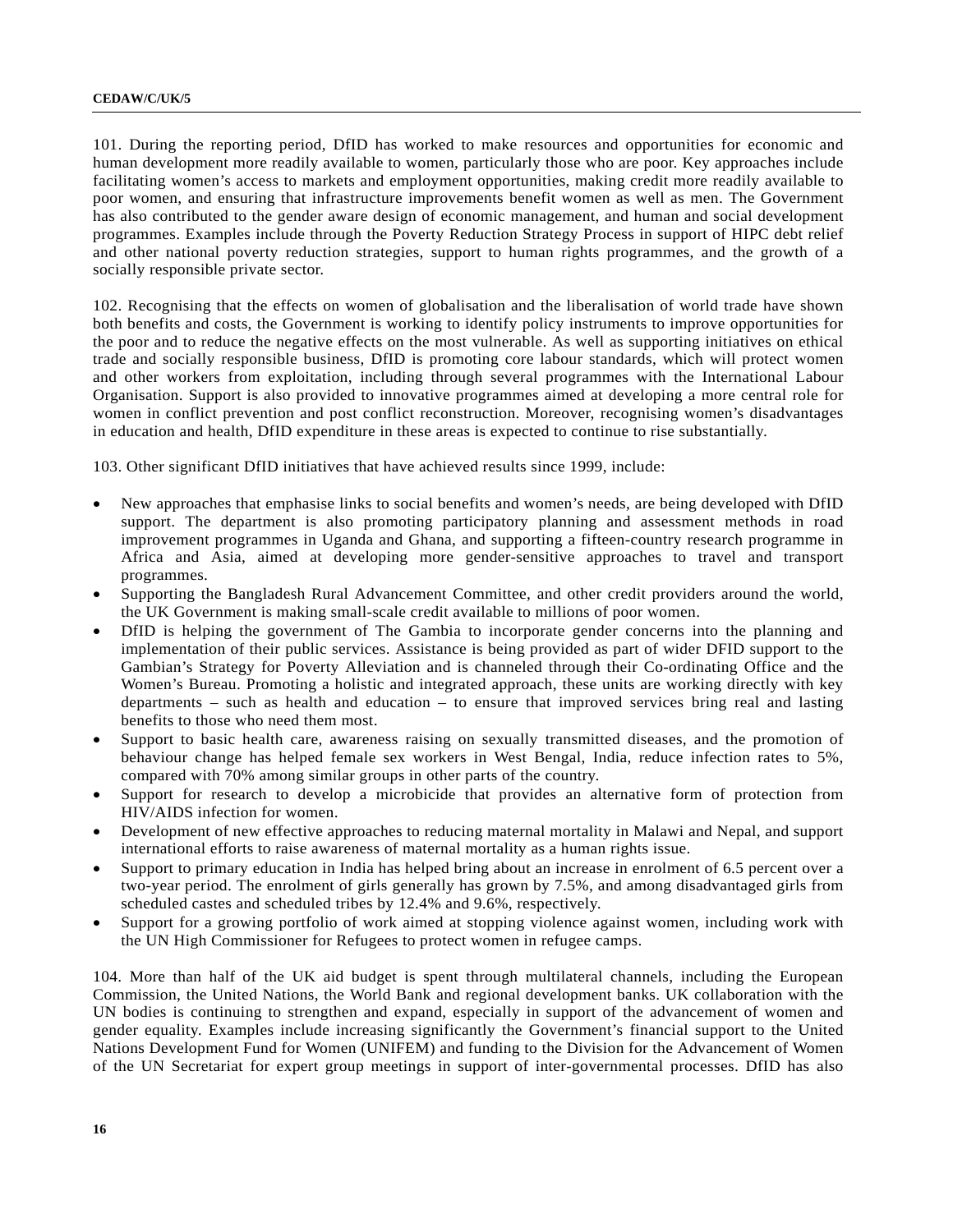supported gender mainstreaming efforts within the International Labour Organisation's child labour programmes as well as the development of rights-based methodologies in programming by the United Nations Development Fund for Children (UNICEF). DfID is also helping the World Health Organisation and the Inter-African Committee on Traditional Practices to develop policy, guidelines, and training programmes for health workers to tackle practices prejudicial to the health of young girls, including female genital mutilation.

105. The UK continues to play a full role in gender-related and other work of the Development Assistance Committee (DAC) of the Organisation for Economic Co-operation and Development (OECD), which is one of the main forums for donor co-ordination. As a follow-up to earlier work with DAC, DfID contributed to the preparation of a *DAC good practice guide on incorporating gender concerns into sector-wide approaches to development co-operation*. DfID has strongly supported the programme of action for mainstreaming gender equality in development policy launched by the European Commission in autumn 2001. A close and active dialogue on the gender aspects of development is also being maintained with the World Bank.

## **ARTICLE 4: ACCELERATION OF EQUALITY BETWEEN WOMEN AND MEN**

#### **Elections**

106. The Government is committed to encouraging the equal representation of women and men democratic representatives. The Government has successfully introduced into Parliament a bill to allow political parties to take positive action to redress the under representation of women in UK democratic institutions. *Sex Discrimination Election Candidates Act 2002* enables political parties, if they wish, to adopt positive measures to reduce inequality in the numbers of men and women elected as representatives of their party. It amends the *Sex Discrimination Act 1975* and *Sex Discrimination (Northern Ireland) Order 1976 Act*. The Act is permissive, not prescriptive, and it is for political parties to decide what action, if any, they choose to take in selecting their candidates for election. There are no quotas and therefore no sanctions on political parties if they take no positive action to redress any gender imbalance. However, during the Act's passage through Parliament all main political parties supported the Act and pledged to work with their parties to take advantage of the Act's provisions.

107. The first elections where positive measures will be used are, effectively, the elections to the devolved administrations and certain local government elections in May 2003. The Act has a 'sunset' clause and consequently it will cease to be law at the end of 2015. The Government will continue to assess the Act's effectiveness, and decide by 2015 whether its provisions should be extended beyond that date. Elections to devolved administrations in Scotland and Wales in 1999 and to the Greater London Authority, where positive measures were used by some political parties, resulted in a comparatively high level of female representation (37.2%, 41.7% and 40% respectively).

## **ARTICLE 5: SEX ROLES AND STEREOTYPING**

#### **Sex Roles and Stereotyping**

108. The Government is committed to making use of the full range of means at its disposal to remove any barriers to equality of opportunity and to enable women to reach their full potential. In this context, the Government is working to provide good quality, broadly based education and offer good advice on education and career choices breaking down sex stereotypes, in order to reduce job segregation, the skills and pay gaps, as well as fulfilling the potential talent.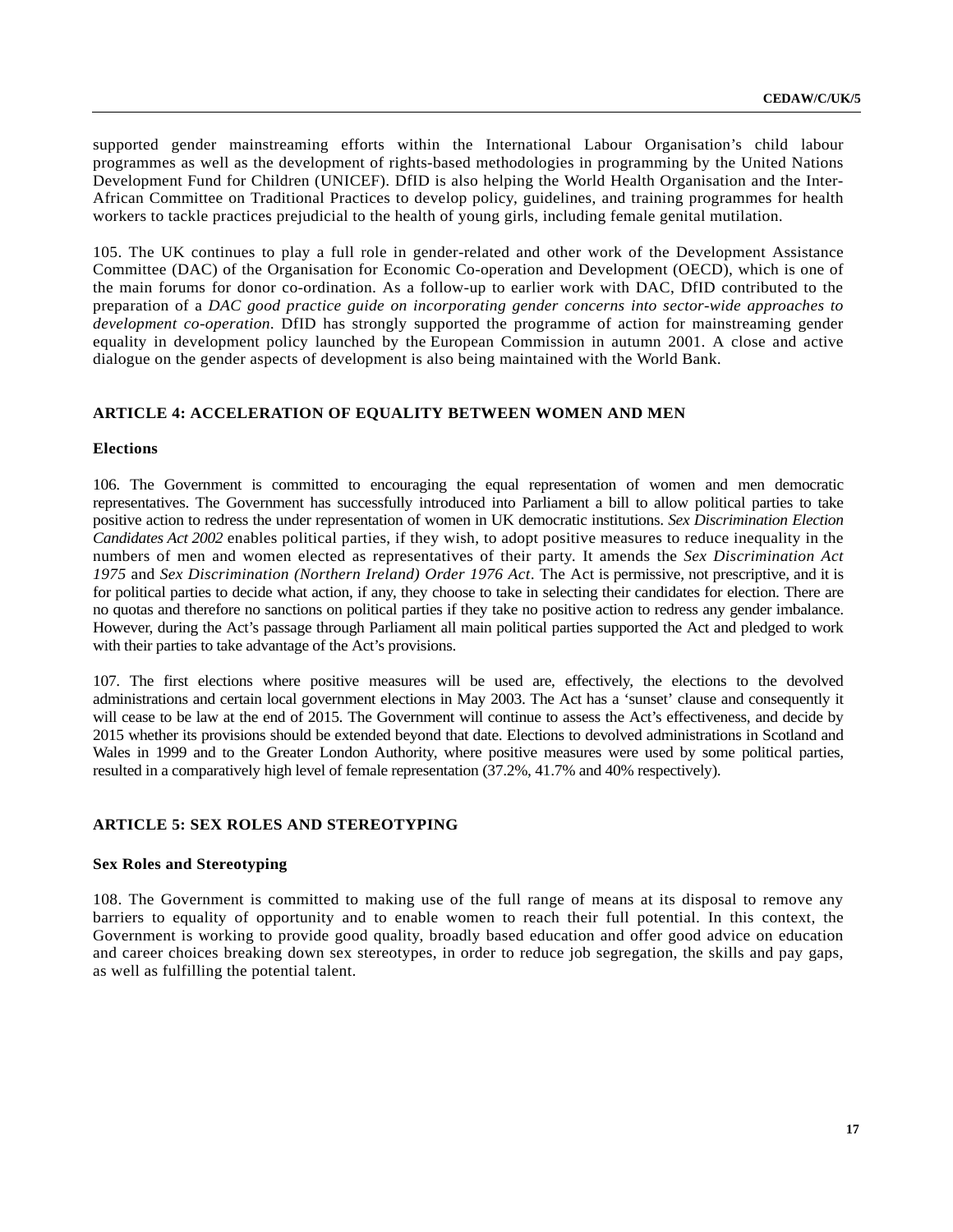## **Education**

109. The Government replaced Advanced GNVQs (General National Vocational Qualifications) with Vocational A levels (exams taken at the age of 18). The latter are not gender-specific and promotional literature aimed at prospective students avoids gender-bias. Moreover, young people are given advice and guidance on the full range of opportunities, breaking down sex stereotypes and encouraging women and men to enter nontraditional areas. In 2001-02, in England and Wales, nearly half of all new Modern Apprentices (a traditionally male-dominated area) were young women (43% Advanced Modern Apprentices and 55% Foundation Modern Apprentices), in line with female participation in work-based training for young people generally. Moreover, the Careers Service is required to operate an equal opportunities policy that questions stereotypical career choices (for further details see article 10).

#### *Women in Science, Engineering and Technology (SET)*

110. Recognising that women are under-represented in the SET sector, the Government is committed to increase the representation of women in the SET sector at all levels and, for this purpose, conducted thorough evaluations of the situation of women in SET in the UK. As a follow-up to the 1994 *Rising Tide* report, the Government set up the Promoting SET for Women Unit (PSETW) in the Office of Science and Technology (OST) in its Department for Trade and Industry, to tackle the under-representation of women in SET. The role of the Unit is to improve the recruitment, retention and progression of women throughout SET education and employment and to increase their involvement in shaping SET policy. The Unit's long-term objective is to achieve a SET community where it is assumed that women can have successful, rewarding careers based on equality of opportunity at every level throughout all institutions.

111. Other Government measures to promote the role of women in science, engineering and technology include: *Baroness Greenfield's Review,* a strategic review that aims to identify priorities for more focused action to improve the recruitment and retention of women in SET and highlights women's achievement and contribution to SET. Recognising mentoring as a key tool in personal development and empowerment, the PSETW Unit is funding a pilot 3-year national mentoring scheme for women in SET. The Project is delivered through two organizations, the Women's Engineering Society (WES) and the Association of Women in Science and Engineering respectively (AWISE) and supported by five major companies (Ford, HSBC, BAE, Astra Zeneca and Alstom Power). An awareness-raising campaign that includes the production of posters illustrating the profile of young women in SET careers, depicting a range of professions that can be entered through both vocational training or via an academic route. The posters highlight the relevance of SET and aim to convince girls to enter SET careers. In recognition of Rosalind Franklin's contribution to  $20<sup>th</sup>$  century science, the Government set up the Rosalind Franklin Award, in 2002. The competition aims to further the Government's objectives to improve the overall international ranking of the UK's science and engineering base and to increase the participation of women in SET. The *Athena Awards project* is a UK-wide initiative that aims to encourage the advancement of women in higher education and to significantly increase the number of women recruited in managerial positions within the SET field. This project builds on best practices such as development grants to Higher Education Institutions for mentoring, networking and staff development for women in science and engineering. As part of its efforts to reduce job segregation and gender stereotypes, the Government commissioned a study on *Maximising Returns to Science Engineering and Technology Careers*, published in January 2002.

112. The Science and Engineering Ambassadors (SEAs) programme was officially launched by the Department of Trade and Industry and the Department for Education and Skills jointly on 31 January 2002. The programme is co-ordinated nationally by SETNET and managed locally by the UK-wide network of 53 SETPoints. SEAs provide a structure to strengthen and expand, within a single quality-assured framework, all of the activities that encourage younger people with STEM skills to go back into schools to act as role models, relating the STEM subjects more clearly to the world of work, and encouraging others to follow them.. SEAs is an integral part of the larger Science Technology Engineering Maths (STEM) Delivery Initiative and will play a major role in delivering the STEM Delivery objective. The Programme is backed by companies including BAE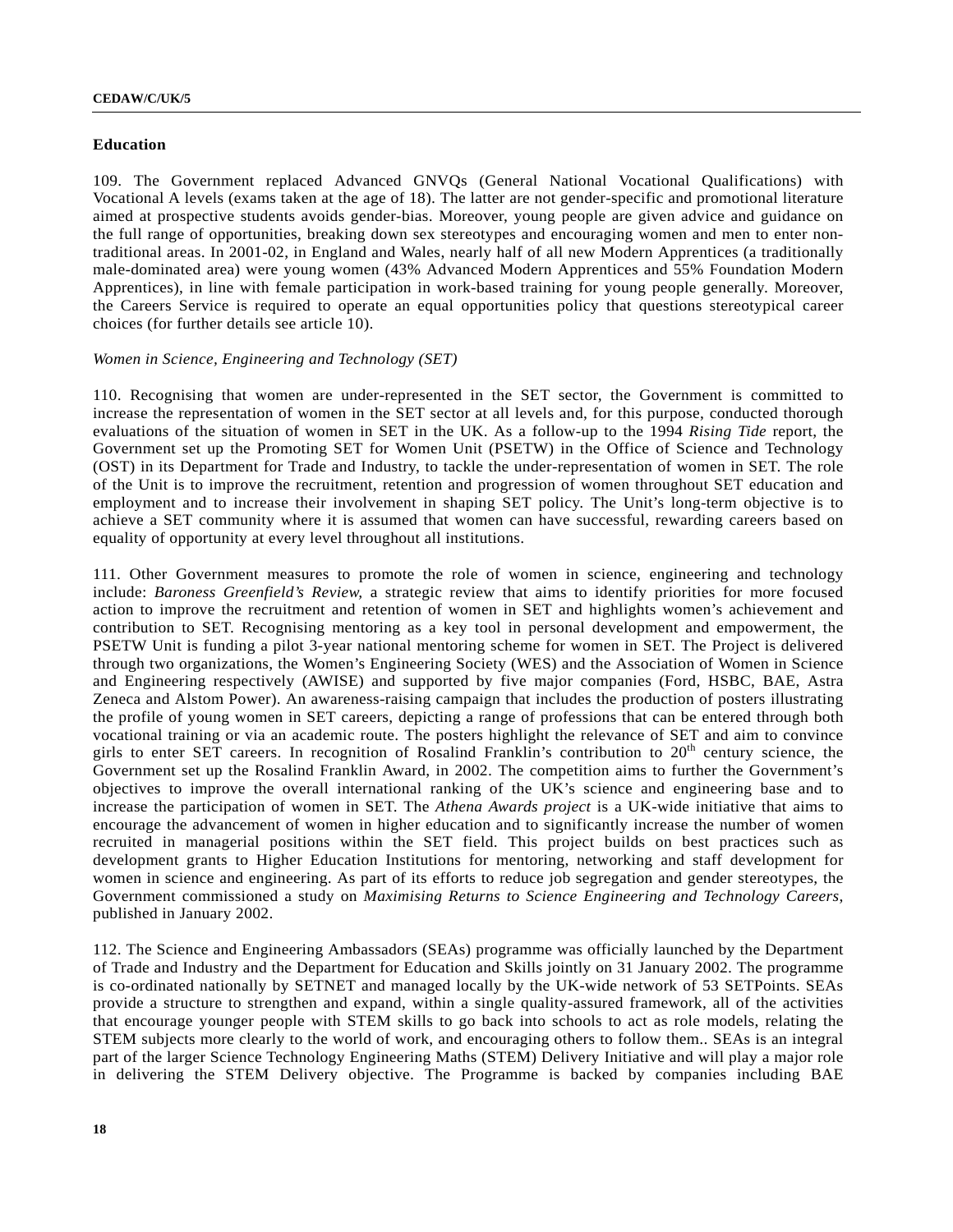SYSTEMS, BP, IBM, Ford and Unilever, who run schemes in local schools. SEAs aim to provide a national umbrella resource that establishes a quality "brand" and will make Ambassadors available to all schools that want them. As of 22 January 2003, there were 667 Ambassadors registered with a further 3,000 being trained and more coming on stream daily. Of those who have applied and are under 30, over half are women. The WISE programme "Speaking Out" has made institution speakers' database available to the SEAs management and a particular effort is being made to attract people from all under-represented groups.

### *Women in Information Technology, Electronics and Communications (ITEC)*

113. Recognising that women's participation in ITEC education and employment is lower than that of men10, the Government is attempting to improve this by an integrated and holistic approach. The Government conducted a comprehensive analysis of the position of women on courses that are expected to lead to a career in ITEC. The analysis compared patterns in the participation of women in the UK with those in other countries, and also identified lessons for education and employment policy and best practices that can be learned from experiences abroad, with the aim to improve the situation for women in the UK. The *Opportunity for All* White Paper, published in February 2001, illustrates the Government's commitment to working with business to increase women's representation in this sector. A cross-departmental strategy was developed with an integrated approach following women through education and into ITEC employment. The strategy addresses education, learning and career choices (to counter the negative perceptions girls develop about ITEC); unemployed women and women re-entering the labour market and career changes (to address the problems women face accessing appropriate training or re-skilling and to overcome employer prejudice about their potential as ITEC professionals); and retention in ITEC employment (to ensure that working practices in ITEC businesses do not make it difficult for women to remain in employment or progress in their chosen career path).

# **The Media**

l

114. The role of the media in the portrayal of women is widely recognised by Government, broadcasting regulators and broadcasters. Full details of the operations and regulations of the UK media were illustrated in the previous reports and this report therefore concentrates largely on recent developments.

115. A new regulator for the whole communications sector, Office for Communications (OFCOM), will supersede the current regulators, the Independent Television Commission, Radio Authority, Broadcasting Standards Commission, OFTEL and Radio-communications Agency. The Communications Bill, which is currently going through Parliament, requires OFCOM to set licence conditions for all broadcasters who meet the thresholds to promote equality of opportunity between men and women. There will be a corresponding duty on OFCOM to promote equality of opportunity in employment within broadcasting bodies and to promote the development of opportunities for training and retraining of persons whom broadcasters employ or who work in connection with the making of programmes for inclusion in any service.

# *Portrayal of women in advertising*

116. Television advertising must comply with the Independent Television Commission (ITC) Advertising Standards Code as revised in September 2002. The Code states that "advertisements must not prejudice respect for human dignity or humiliate, stigmatise or undermine the standing of identifiable groups of people" (Section 6.6). The Code does recognise that the use of stereotypes is an inevitable part of establishing characters within the brief span of a TV commercial, but warns that care is needed to ensure that the use of such stereotypes does not condone or feed prejudice or perpetuate damaging misconceptions. Broadcasters are responsible for making sure that advertisements shown on their channels comply with the ITC Code, and most broadcasters use the Broadcast Advertising Clearance Centre to check them for compliance. Although traditional gender stereotypes still appear, the trend in recent years has been towards greater experimentation with less stereotyped imagery

<sup>10</sup> In 2000, 13% of women worked in information, technology, electronics and communications-related jobs (J. Millar, N. Jagger. *Women in ITEC courses and careers*. 2001).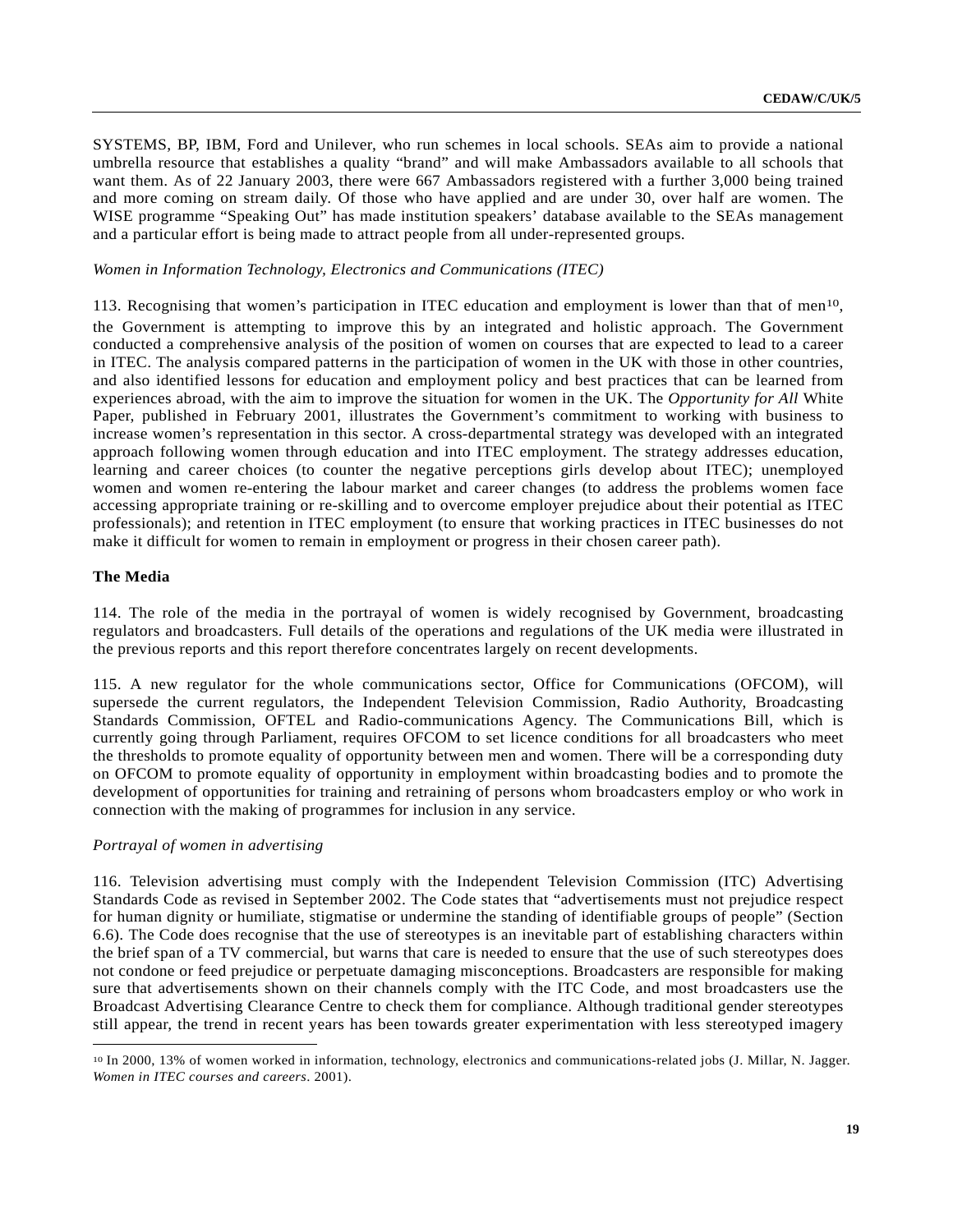and greater use of irony when stereotypes are used or, often, reversed. This is reflected by the decline in percentage of complaints related to sexism in advertising from 45% in 1999-2000 to 37% in 2001-0211.

## *Employment of women in the broadcasting media*

117. The Government recognises that increasing the number of women in senior posts in broadcasting can result in the portrayal of women in a fair and sympathetic manner in this industry. Appointments to broadcasting regulatory and complaints bodies are made on merit. Within this framework, the Department for Culture, Media and Sport has set a target for 50% representation by women on its sponsored bodies by 2004. In August 2001, the Government reached its interim target of 35%, with Ministerial appointments to broadcasting regulatory and complaints bodies standing at 34.8%. Positive steps are being taken to achieve the 2004 targets, including: (i) active participation in the Women and Equality Unit's (WEU) regional seminars aimed at encouraging women to enter high-level public appointment (see article 7 for further details); (ii) targeted sectoral media articles; (iii) wide-dissemination of all Government-sponsored body posts (e.g. through the internet); (iv) working with equality groups, individuals and others to identify potential candidates for public appointments, particularly among under represented groups. As mentioned in the previous report, the media are subject to Equal Opportunities legislation.

118. In 2002 the BBC brought together all of its equal opportunity and diversity activities into one shared service centre. The newly formed 'Diversity Centre' covers the whole spectrum of diversity activity from race and religion to disability, age, sexual orientation and gender. In recent years the BBC has made progress in meeting its publicly stated targets for representation of women at all levels of the organisation. The percentage of women who have reached the most senior levels of management in the organisation increased from 16.5% in 1993 to 37.8% in 2002. Where representation is still low in some non-traditional areas (e.g. engineering, technical resources), the BBC is continuing initiatives that positively impact on the recruitment of women. Everyone involved in recruitment is required to undertake 'Fair Selection' training to ensure they are fully aware of the BBC's responsibility under the *Sex Discrimination Act (1975)* and other equality legislation. The BBC carries out regular portrayal monitoring to ensure that the representation of all groups, including women is acceptable. The BBC does not consider flexible working and childcare matters as 'women's issues'. Although they may predominantly affect women in the workforce the BBC believes they apply equally to all individuals and should therefore not be aligned with gender policies. Moreover, the BBC is an active member of Opportunity Now, an initiative aimed at realising the economic potential that women at all levels can contribute to the workforce, and regularly takes part in network events, sharing best practice and updating its managers on key changes in legislation.

119. All 15 independent TV companies, GMTV (the national breakfast television licensee), Channel 4 and Channel 5 have policy statements on equal opportunities and arrangements in place for monitoring the effectiveness of their policies, for example in responses to job advertisements and appointments. Initiatives include flexible working arrangements, childcare provision, job sharing, targeted job advertisements, training courses for women and work experience placements. Women are relatively well-represented at middle and senior management levels, standing at 39% for ITV, 43% for Channel 4, 42% for Channel 5 in 2001<sup>12</sup>. Companies have adopted a wide range of initiatives, including links with schools, local projects, sponsorships or participation in careers events, special training schemes targeted trainee programmes, work placement schemes, mentoring and work shadowing.

l

<sup>11</sup> Broadcasting Commission 2002.

<sup>12</sup> Independent Television Commission's Annual Performance Reviews of the ITV companies 2001.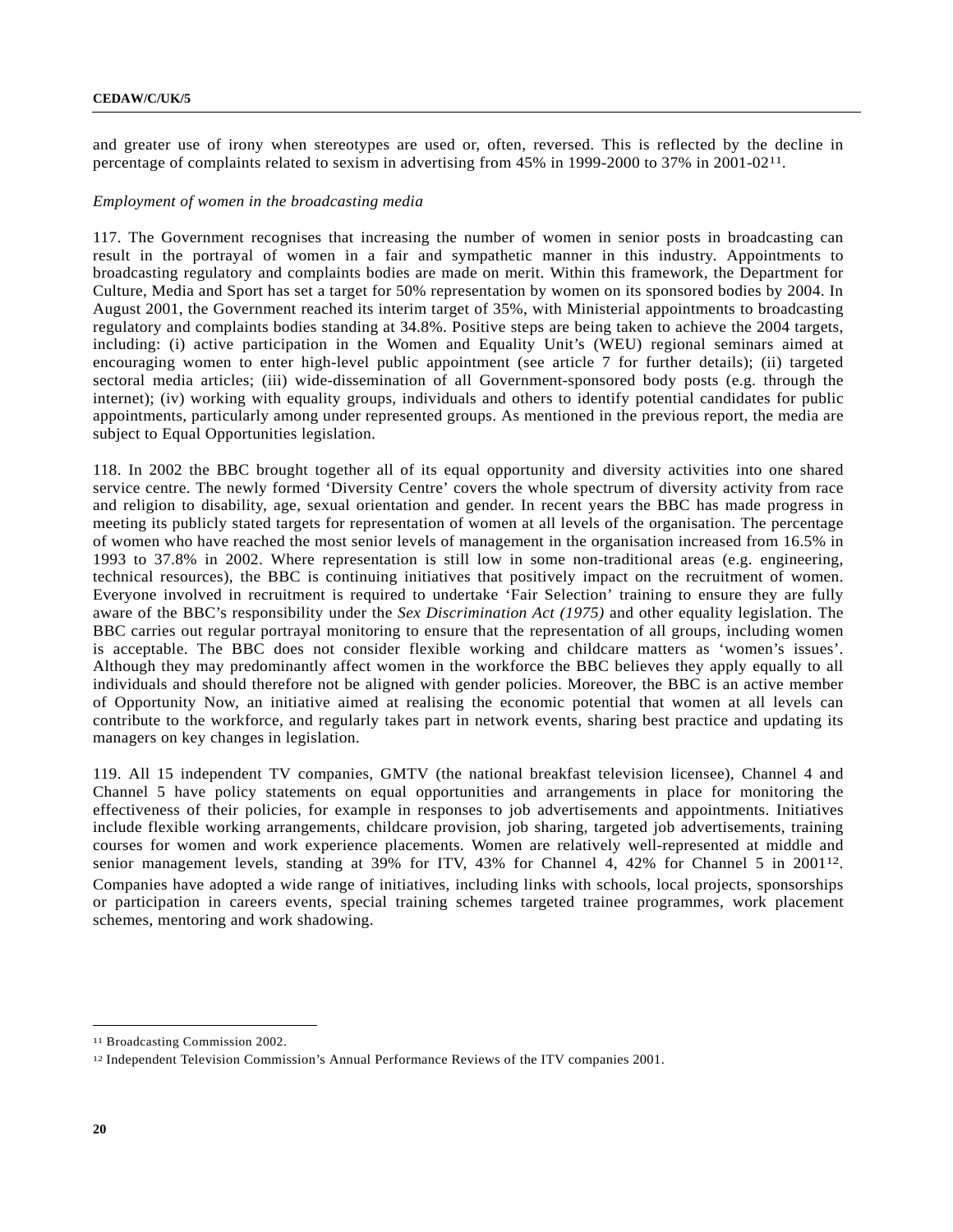# *The Internet*

120. The UK obscenity legislation and the law in general applies to the Internet as it does elsewhere. Material that is illegal "off line" is illegal "on line". The legal framework underpins the work of the Internet Watch Foundation (IWF), a self-regulatory body established in September 1996 by Internet Service Providers (ISP), with the support of the Government, in response to growing concern about the availability of potentially illegal material, particularly child pornography, on the Internet. It operates a hotline to which people can report potentially illegal material they come across on the Internet. The IWF transmits reports on such material to the police, when it originates in the UK, or to the National Criminal Intelligence Service when it originates overseas, so that the relevant law enforcement agencies can consider whether to take action. The IWF also passes reports to ISPs so that they can remove illegal material hosted on their systems. If the ISP fails to remove the site, following notification by the IWF they can also be liable to prosecution. The Internet Content Rating Association based in the UK is working towards the international development of a voluntary content rating system. It is intended that this will be compatible with filtering software packages which have been developed to enable schools and parents to restrict the types of websites to which their children have access.

# **ARTICLE 6: EXPLOITATION OF WOMEN**

## **Prostitution and trafficking in women**

121. The UK is fully committed to combating trafficking in women and its associated activities. The UK was one of the first countries to sign the United Nations Convention Against Transnational Organised Crime, and its Optional Protocol to prevent, suppress and punish trafficking in persons, especially women and children. This requires signatories to ensure trafficking is a punishable offence, alongside the introduction of prevention, education and support initiatives for victims. The Government is taking steps to implement the EC Framework Decision of 19 July 2002 on combating trafficking in human beings. The Government also supports action to combat illegal immigration including that of women for sexual purposes, in both EU and international fora and has supported information campaigns aimed at alerting women to the risks involved in such illegal immigration. The UK seeks to encourage information and good practice sharing to combat trafficking. Among other initiatives in 2002, the UK participated in the EU/IOM STOP European Conference on Preventing and Combating Trafficking in Human Beings.

122. Within the UK there are currently comprehensive laws in place to deal with those who engage in activities associated with trafficking and prostitution (see previous reports for details).

123. The Nationality, Immigration and Asylum Act introduced a new offence of trafficking for the purpose of controlling in prostitution with a maximum penalty of 14 years. This offence came into force  $10<sup>th</sup>$  February 2003. It is a stop-gap measure pending introduction of more wide ranging offences covering trafficking for the purposes of sexual exploitation which are included in the new Sexual Offences Bill. We are working to define a new offence of trafficking for labour exploitation, which will be introduced when parliamentary time permits. Trafficking in human organs is already specifically outlawed throughout the EU.

124. With the aim to review and update the existing laws, the Government conducted a consultation process, *Setting the Boundaries: Reforming the Law on Sex Offences*. Activities such as pimping, and controlling someone in prostitution are considered in depth in the review, and the recommendations that the Government is currently considering seek to ensure that those involved in these activities are adequately and appropriately dealt with and that the penalties involved are suitable.

125. In May 2000, the Government set up Reflex, a practical multi-agency taskforce on organised immigration crime, which includes people trafficking. Between June 2002 and December 2002, Reflex has had 27 operations which have reached the arrest phase. These operations range from those conducted at the local level by individual police forces or agencies to the national level involving multi-agency partnerships. Its three main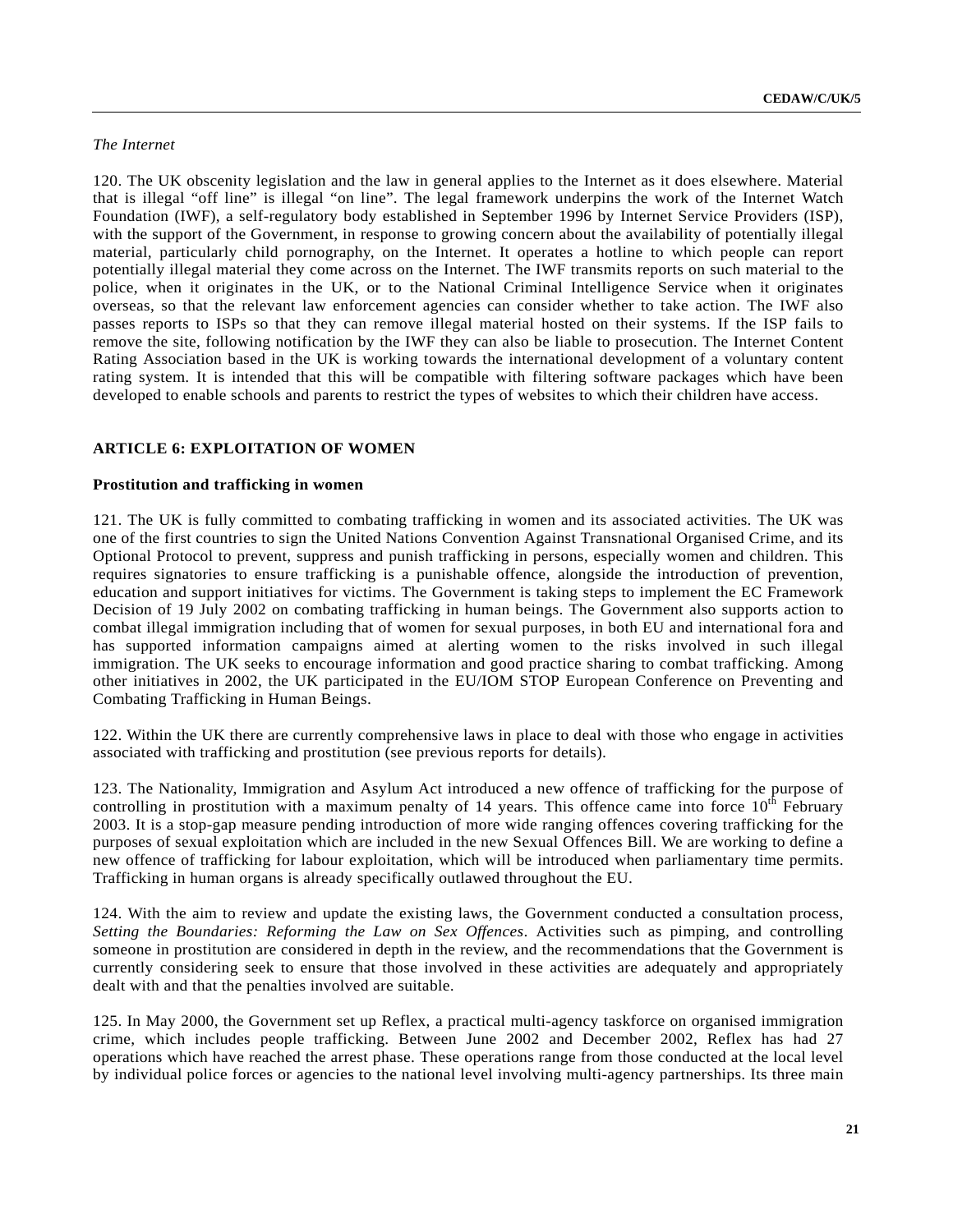tasks are to develop intelligence leads for the operational arm, to carry out surveillance and to provide legal assistance to investigations with a view to future prosecutions. It is providing a significant new capability to respond to trafficking of women. A Child Protection Pilot Project has also been launched recently at Heathrow (London's main airport) as a joint initiative between the Metropolitan Police and the Immigration Service.

126. As set out in chapter 5 of the White Paper *Secure Borders, Safe Haven: Integration with Diversity in Modern Britain*, in co-operation with the voluntary sector, the Government is looking at how it will offer the victims of trafficking particular support so that they can escape their circumstances and, in certain cases, help law enforcement against organised criminals. Where they are willing to come forward to the authorities, the Government is looking at special arrangements for their protection. A pilot scheme for adult victims of trafficking for sexual exploitation was launched on March  $10<sup>th</sup>$ . The scheme is being delivered through a voluntary organisation with considerable experience of providing specialist housing to victims of domestic violence and other vulnerable women. The scheme will run initially on a pilot basis for six months, in order to assess the scale of demand for the services and to test its effectiveness.

127. The Government has also recently published a trafficking toolkit, which will be a best practice guide for immigration officers, police and others potentially dealing with trafficking. In particular, it will raise awareness of the difference between trafficking and smuggling, and help those concerned to treat trafficking victims fairly. The toolkit is available on www.crimereduction.co.uk/toolkits

128. Alongside effective enforcement in the UK is the need to develop intelligence and undertake joint operations against trafficking networks in transit and source countries. We have provided a total of £200,000 to fund various anti-trafficking projects in the Western Balkans region implemented under the auspices of the Organisation for Security and Co-operation in Europe's democratisation arm, the Office for Democratic Institutions and Human Rights. We have also provided assistance to the recently established anti-trafficking task force at the South East Europe Co-operation Initiative (SECI) centre in Bucharest, which is focused on cross border co-operation and intelligence sharing between its 11 member states in the Balkan region.

129. The Government is funding projects as part of its *Crime Reduction Programme*, to tackle crime and disorder associated with prostitution, with the aim to identify models of best practice. This will include exit strategies for women and men who wish to leave prostitution. Moreover, the Government conducts training programmes for immigration officials that include raising awareness on the issue of trafficking in women. In May 2000, the Home Office and the Department of Health issued joint guidance on children involved in prostitution, emphasising that children involved in prostitution are, primarily, abused children, and ought to be treated as such and cared for appropriately. The guidance stresses the use of the full range of criminal offences against 'child abusers' as well as encouraging all relevant bodies to treat the child primarily as a victim of abuse, safeguarding and promoting their welfare, and work together to provide children with strategies to exit prostitution. (Also see articles 2 and 16 for further details).

# **ARTICLE 7: POLITICAL AND PUBLIC LIFE**

### **Women in political life**

130. The Government is taking action to increase the number of women in political and public life. After the 1997 General Election there were 120 women as Members of Parliaments (MPs), double the figure from the previous election. The General Election on 2001 resulted in the return of 118 women as MPs, representing 18% of members. Since the changes in composition in 1999, women now make up 16% of the House of Lords. In 1999, women represented 24% of the UK members of the European Parliament. With the aim to increase the number of women in the political life, the Government introduced the *Sex Discrimination (Election of Candidates) Act 2002* to remove the domestic legal barrier to political parties who wish to use positive measures to reduce inequality in the numbers of women and men elected. The Act is permissive, meaning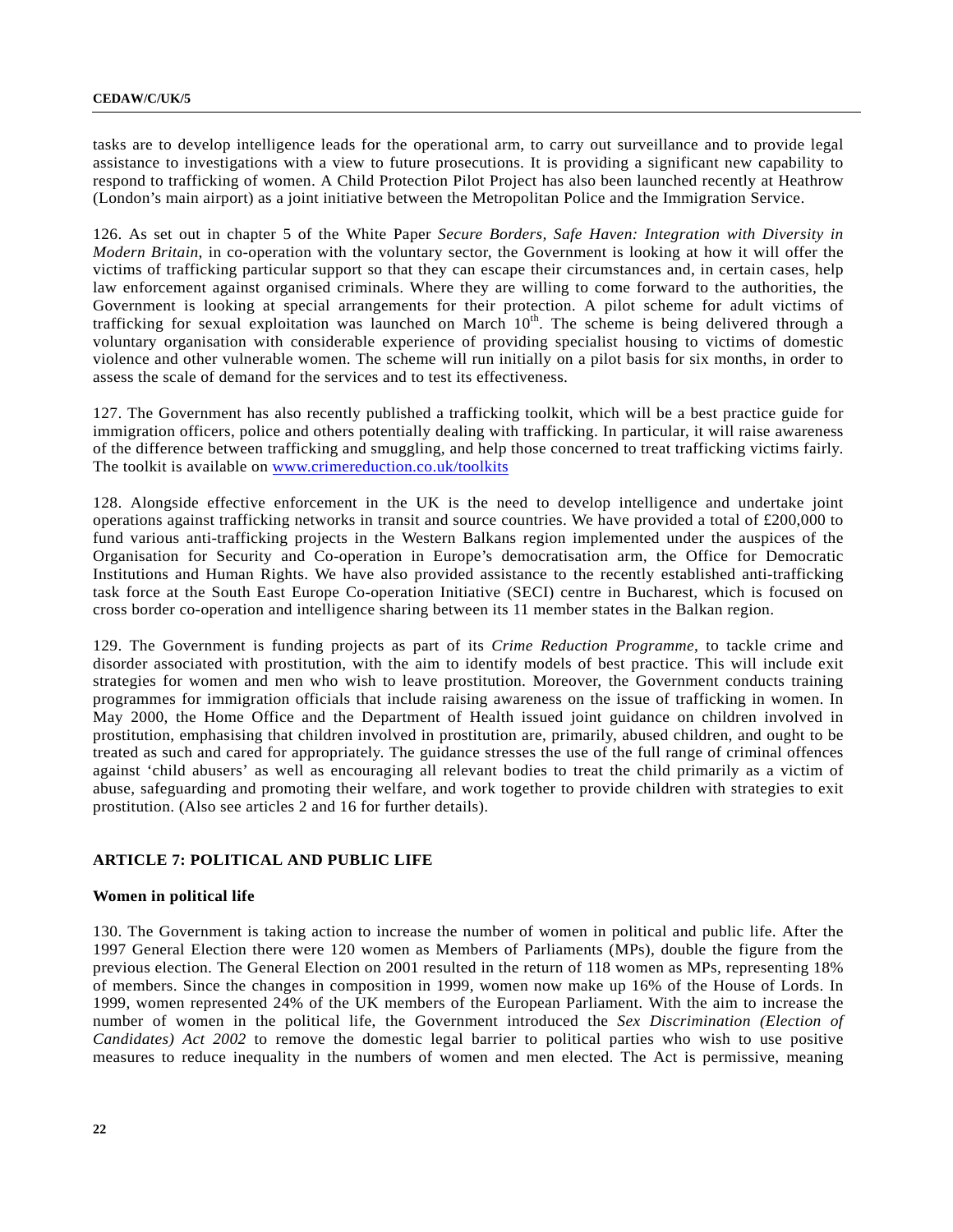parties themselves are free to choose what measures, if any, they wish to take to reduce gender inequality (see article 4 for details).

## *The Northern Ireland Assembly*

131. The new Northern Ireland Assembly was elected on 25 June 1998 under the terms of the *Northern Ireland (Elections) Act 1998*. 15 of the 108 members of the Northern Ireland Assembly are women. Before suspension of the Assembly in October 2002, three of the ten Departments were headed by female Ministers (Agriculture and Rural Development; Health, Social Services and Public Safety; and Education and Learning). One of the two Northern Ireland Women's Coalition Assembly Members is also one of the Deputy Speakers in the Assembly. Before suspension of the Assembly on 14 October 2002 two of the four Ministers were women. Following suspension the Secretary Of State for Northern Ireland appointed two additional Junior Ministers to his team to assist in the work of overseeing the formerly devolved institutions. Two of the five NIO Ministers are women. In the *Good Friday Agreement*, the Northern Ireland political parties affirmed the right of women to full and equal political participation.

## *The Scottish Parliament*

132. In a referendum in September 1997 the people of Scotland voted for a Scottish Parliament. The first elections were held in May 1999, resulting in 48 women (out of 129) Members of the Scottish Parliament (MSPs). Today, following the May 2003 elections, the number of women MSPs has increased to 51, representing 39.5% of the Scottish Parliament. There are 30 women (or 41.1%) out of 73 Constituency MSPs; and 21 women (or 37.5%) out of 56 Regional MSPs, representing an increase of 5.4% from 1999. There are three women Cabinet Ministers (27.3%).

## *The Welsh Assembly*

133. In July 1997, the UK Government published a White Paper, *A Voice for Wales*, outlining proposals for devolution in Wales. These proposals were endorsed in the referendum of 18 September 1997. The elections for the first Assembly were held on 6 May 1999. The assembly has sixty elected Members. Following the May 2003 elections, the proportion of women members of the National Assembly for Wales increased from 41.6% to 50% (30 out of 60 members). 55.5% of women account for Cabinet Ministers (or 5 out of 9 Cabinet Ministers are women).

# **Women in public appointments**

134. In recent years, the Government has undertaken a number of initiatives aimed at increasing women's representation on public bodies, as well as people from ethnic minority backgrounds and people with disabilities. There has been a steady increase in the number of appointments held by women from 26% in 1992 to 34% in 2001. The number of appointments held by people from ethnic minority backgrounds has also increased during this period, from 20% in 1992 to 38% in 2001. In 2001, at least 440 appointments were held by disabled people, and of these 197 were held by women. See tables 7.1-7.2 in annex 2 (article 7, p. 4).

135. Recognising the importance of women and men's equal representation in public life, the Government is intensifying its efforts to increase the number of women in public bodies. All appointments are made on merit, and are monitored by the Independent Commissioner for Public Appointments. The aim is to increase women's representation to 45-50% of the public appointments made by the majority of Government departments by the end of 2005. Women are already engaged in public life at a local level – holding around half of all appointments such as school governors, magistrates or members of health trusts. The Government commissioned research with the aim to gain a deeper understanding of the barriers to women's access to highlevel public appointments in order to facilitate their entry. In this context, the Women and Equality Unit (WEU), in collaboration with the Public Appointments Unit, the Women's National Commission, the Equal Opportunities Commission and other stakeholders, has run a national outreach programme that included a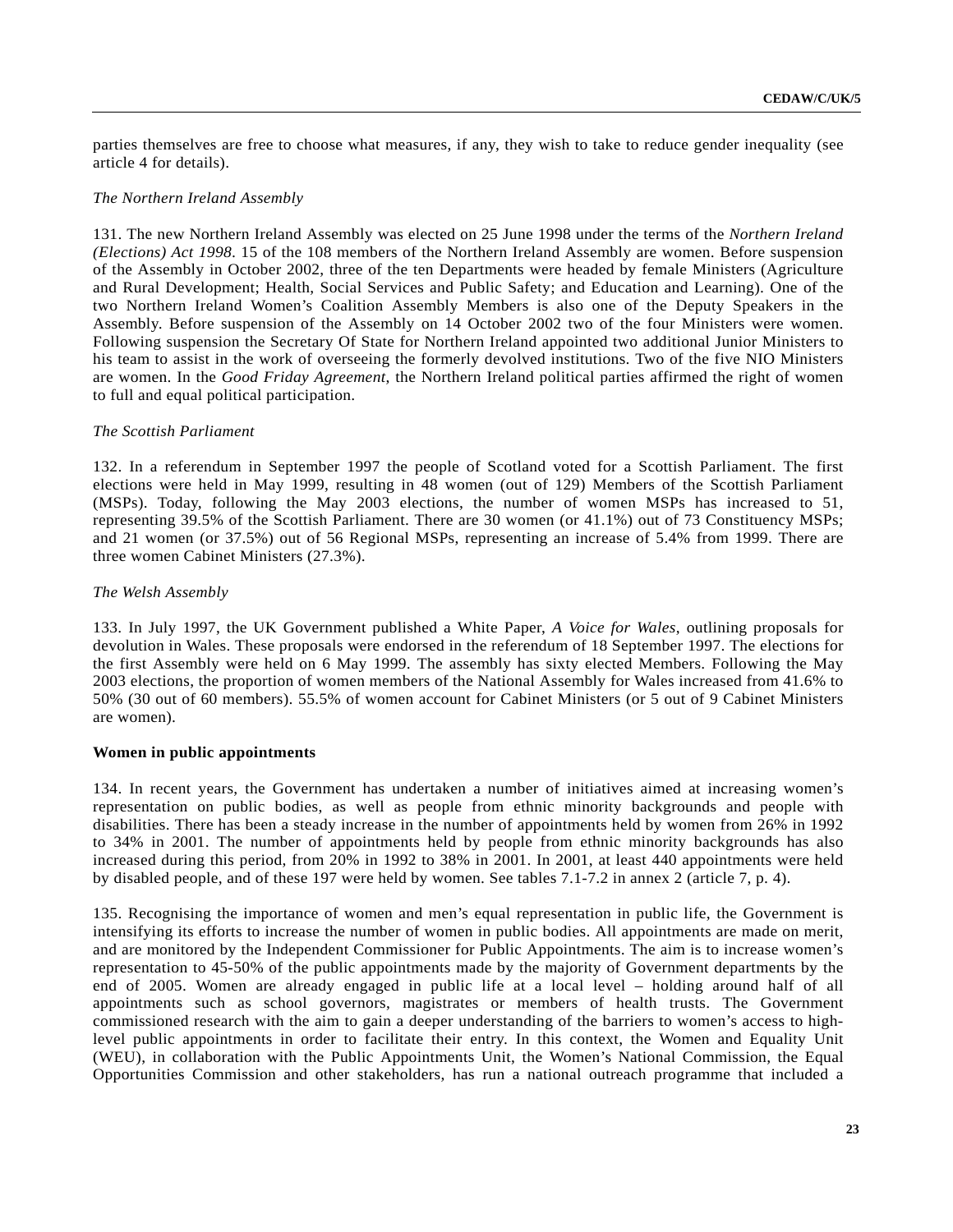series of seminars to encourage women from a diverse range of backgrounds to make the move from local to national level appointments. These regional seminars provided practical help, information and support to women thinking about applying for a national public appointment. The seminars proved successful were extended to national seminars to target employers (through female Human Resources Managers), women in journalism, trade union women, women in Public Relations and ethnic minority women. The ethnic minority women event aimed to facilitate women's access into public life at national, regional and local levels.

136. A research programme is now underway to evaluate the effectiveness of the seminars and explore in more depth women's views of public appointments and their experience of applying and holding them. Specific research will also be done on the experiences and perceptions of minority ethnic women in public appointments. The WEU has also produced a cascade pack, containing good practice guidance on developing seminars and awareness raising tools for encouraging women to take up public appointments. This will be made available to the devolved assemblies, local government, MPs, employers, public bodies and individuals.

# *Diversity in public appointments: the Government's commitments*

137. The Government is keen to ensure that further and faster progress is made in public appointments and has two fundamental commitments: (i) equal representation of women and men in public appointments, pro-rata representation of members of ethnic minority groups and increased participation of disabled people; and (ii) use of fair selection procedures which recognise non-traditional career patterns as suitable qualifications for appointments. In line with these commitments, each central Government department has an individual plan of action including specific time-based targets for increasing the proportion of appointments held by women, people from ethnic minority backgrounds and disabled people. The plans were first published in 1998, and are updated and published each year. Details of the latest plans for action on diversity were published in February 2002 in *Public Bodies: Opening Up Public Appointments 2002-2005*. Alongside the action being taken by individual departments to achieve their targets, measures are being taken across Government to increase diversity in public appointments, and promote understanding of the work and value of public bodies. The Cabinet Office is responsible for promoting best practice with regard to public appointments, working with departments to enable continuous improvement in the quality and diversity of appointees.

### *Local Government*

138. The Government is following up on its proposals put forward by the 1998 local government White Paper *Modern Local Government: in touch with the People, that set out changes to political management structures,* electoral and consultation arrangements, accountability and scrutiny of councils aimed at making local government more accessible and encouraging more women to stand for election.

#### *Women as local councillors*

139. In 2002, representation of women as councillors rose to around 28% of all councillors, a clear increase since 1964 when the proportion was 10%. It should be noted that there are roughly the same numbers of women in leadership positions as men. The Government hopes to encourage more women to become councillors. The main problem in recruiting new councillors of any gender or race is the steady decline in the public's interest in local affairs and the standing of local government and politics generally. The Government is addressing this through its programme of democratic renewal. It is committed to increasing women's participation in local decision-making and becoming councillors in due course.

## *Local Government staff*

140. Of all staff working in local government 71% are women (of whom 39% work full-time). Currently, 16% of Chief Executives and Chief Officers are female, illustrating progress since the last report, when only 10% were women. Recognising the need to increase women's representation, local government is involved in several equal opportunities initiatives aimed at increasing opportunities for female employees. These include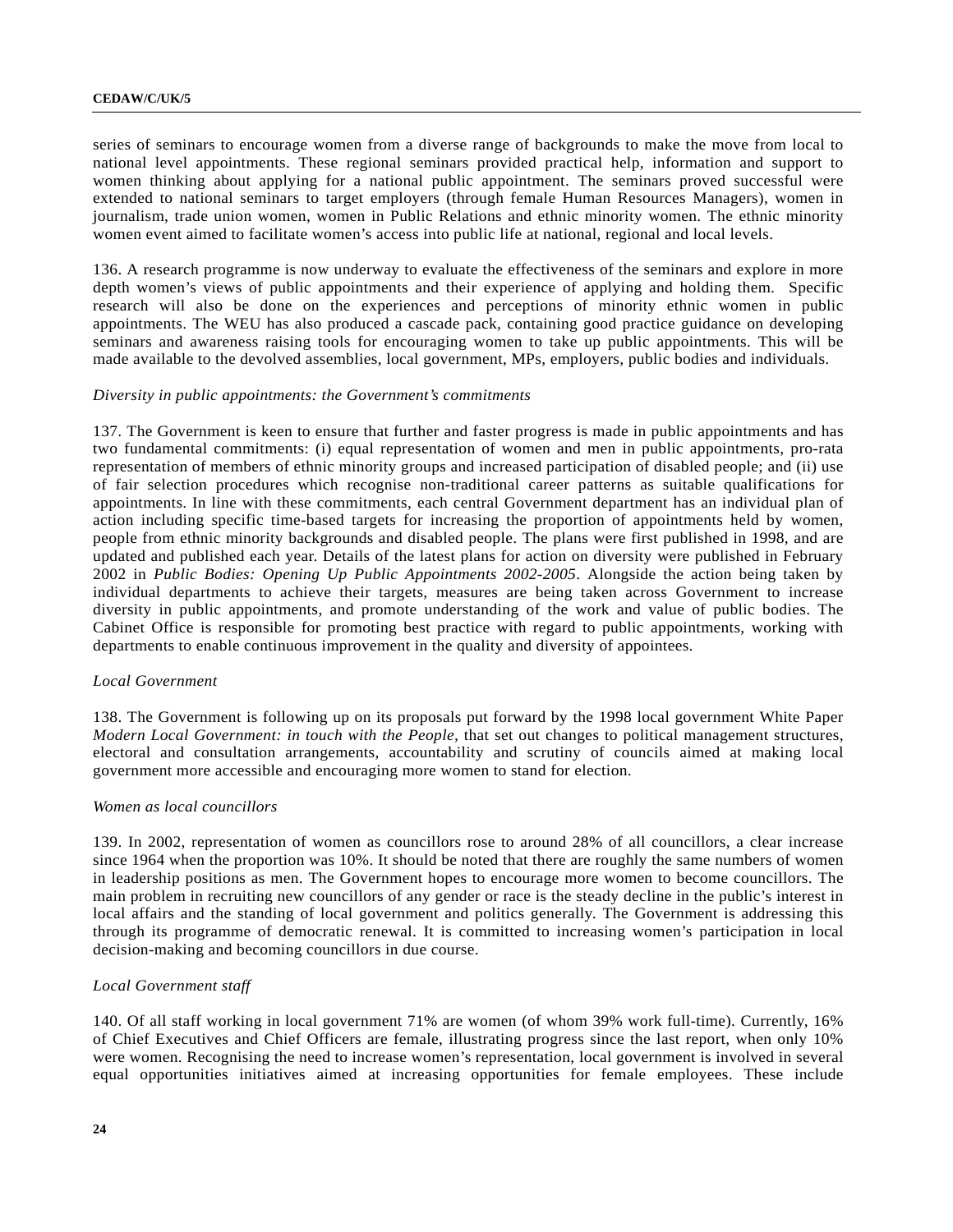*Opportunity 2000* and the *Women's Leadership Programme* run by the Local Government Management Board. In 2001, a performance indicator of the percentage of the top 5% of earners who are women in every local authority was introduced, with the aim to measure individual authorities' commitment to equality of opportunity in senior posts.

## **Northern Ireland**

### *Women in public appointments*

141. The Northern Ireland Office (NIO), a Whitehall Department, is bound by the revised Code of Practice on Ministerial Appointments to Bodies, issued in July 2001. The annual report on Northern Ireland Office public appointments (published in the *Northern Ireland Office 2002 Departmental Report, Expenditure Plans and Priorities* — **www.nio.gov.uk**) demonstrates that at March 2001, the level of female representation in public bodies increased to 41% (March 2000 it was 40%). Of the 14 publicly appointed bodies listed in the report, 4 Chair and 2 Deputy Chair posts were held by women. With the aim to intensify efforts aimed at increasing the number of women in public life, the Northern Ireland Office's Diversity Action Plan*, Opening Up Public Appointments 2002-2005*, states the goal to increase the proportion of public appointments held by women to 45% by 2005.

142. Departments in Northern Ireland have to base their procedures for making appointments on the *Code of Practice and Guidance* (described in the previous report), revised in April 2002, that includes the principle of 'equal opportunities'. Departments are also encouraged to take appropriate action, wherever possible, to attract suitable candidates from all sections of society and this, in turn, should lead to wider representation of women on public bodies. Departments must take care not to unlawfully discriminate against any group of people. The Central Appointments Unit in the Office of the First Minister and Deputy First Minister prepares an annual report on public appointments in Northern Ireland (www.ofmdfmni.gov.uk/publicappointments). The report sets out in detail the number of applications received and appointments made by each of the Northern Ireland Departments and includes an analysis of these figures by gender. The latest figures for the percentage of women currently serving on public bodies in Northern Ireland is almost 32%. Of the 119 publicly appointed bodies in Northern Ireland in December 2002, 35 Chair and 5 Deputy Chair posts are held by women.

143. The Northern Ireland Department for Enterprise, Trade and Investment undertook a specific, targeted outreach initiative to encourage women's participation in Non-Departmental Public Bodies (NDPBs), in January 2002. The Department also approached organisations such as the Federation of Small Business, Northern Ireland Council for Voluntary Activity and Northern Ireland Congress/Irish Congress Trade Unions as part of its outreach initiative. As a result, over 60% of the applicants were women. Of the 102 applicants shortlisted, 51 (50%) were female and 10 (50%) of those applicants interviewed were female. Overall 205 (64%) males and 115 (36%) females applied for the Invest NI Board. 10 (62.5%) males and 6 (37.5%) females were appointed.

### *District Council*

144. There are currently 108 female councillors in the 26 Northern Ireland district councils. This represents an overall percentage of over 18%, an increase of 4% since 1998. Following appointments in June 2002, 4 councils have a woman as Mayor/Chairperson and a further 5 councils have a woman as Deputy Mayor/Vice-Chairperson.

## **Scotland**

### *Women in public appointments*

145. The Scottish Executive is committed to encouraging more women to apply to serve on the boards of Non-Departmental Public Bodies (NDPBs). At 1 December 2002, women accounted for 36% of all appointees in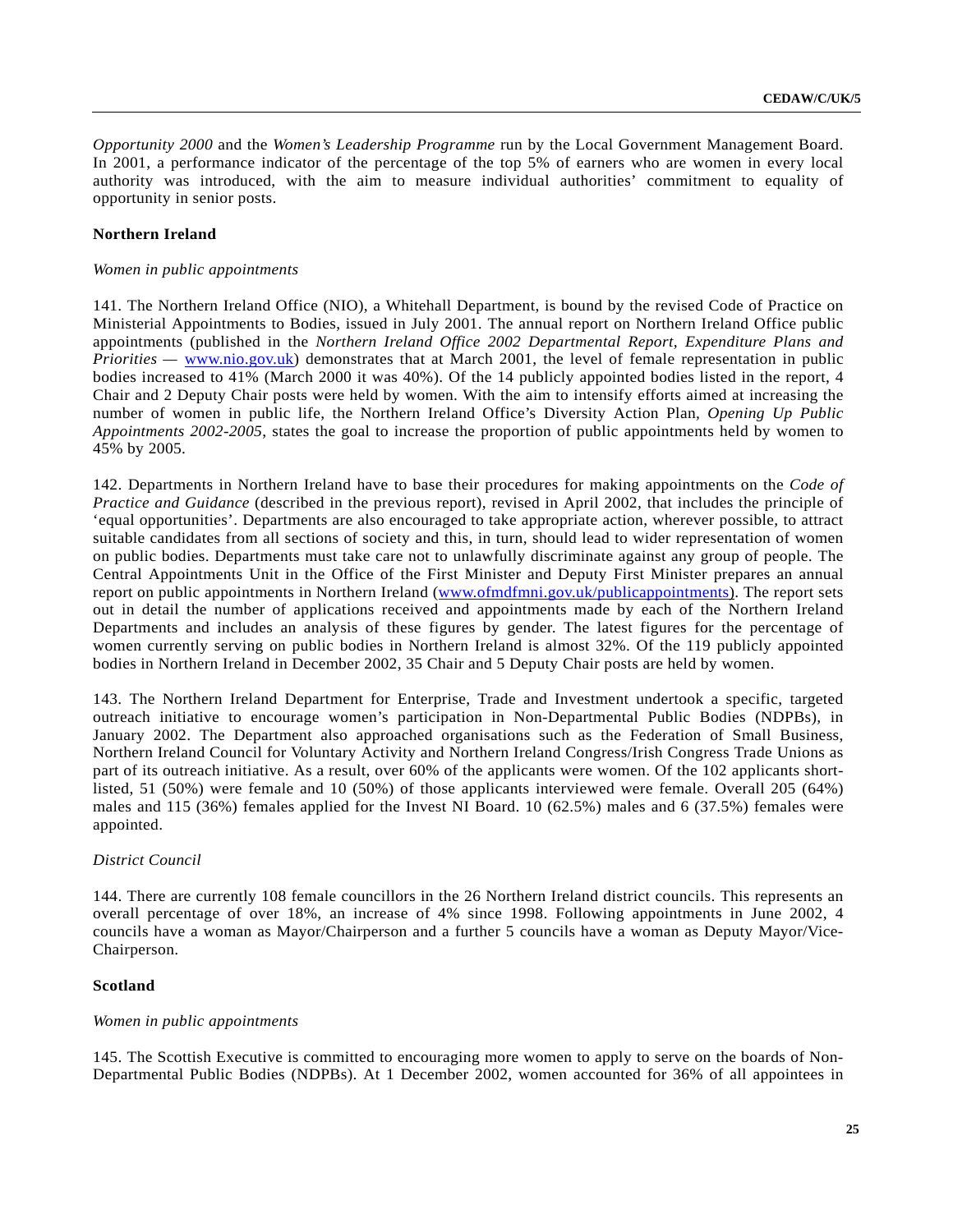post. Recognising that the previous targets for achieving greater diversity have not secured lasting change, a detailed strategy for improving diversity in public appointments will be drawn up by the new Commissioner for Public Appointments in Scotland (once appointed) and the Executive. The *Public Appointments and Public Bodies etc (Scotland) Bill* currently (at the time of print) before the Scottish Parliament seeks to establish such a Commissioner. The Scottish Executive is already doing a great deal to promote public service more widely, but it will take some time before measures designed to generate more applications from currently underrepresented groups have full effect. The Executive continues to promote public service through:

- The creation of a Commissioner for Public Appointments in Scotland with specific responsibility for promoting diversity in public appointments;
- The notification of specific vacancies to a wider variety of interest groups (in addition to advertising in the press);
- The introduction (from 13 May 2002) of a Parliamentary notification system for public appointments; Commissioning or undertaking action with other interested parties to secure a better understanding of diversity-related issues and how to address them;
- Conducting a second tranche of the *Public Appointments Work Shadow Initiative* (launched 30 May 2002);
- Undertaking speaking engagements targeted at under-represented groups; and
- Providing diversity awareness training for officials.

## *Local Councils*

146. In 1999, 22% of councillors in Scotland were women. The Commission on Local Government and the Scottish Parliament recognise the importance of women's participation in decision-making positions, recommending that councils should review how they organise their business so that a wider cross-section of the community could realistically consider taking on the responsibilities of council membership. In this context, the Renewing Local Democracy Working Group put forward a number of recommendations aimed at widening access to council membership, and included consideration of the impact on women's participation in council business. The recommendations that fell under the responsibility of the Council were addressed in the recent Local Government White Paper *Renewing Local Democracy: The Next Steps*. The consultation period on the White Paper finished on 31 July 2002, the Executive is now developing the next steps in relation to legislation and the future governance of councils.

## *Local Government staff*

147. Although there are three women Chief Executives (6%), this represents a 100% increase since 1996. As at June 2001, the percentage of women employed by Scottish Councils was 65% of local authority employees (50% of local authority full-time employees; 90% of local authority part-time employees).

## **Wales**

148. The Welsh Assembly Government is committed to ensuring that public appointments are more representative of the communities they serve by improving diversity. An action plan has been approved, and is being implemented, with the aim to increase the number of applications received from under-represented groups, including women. This strategic approach includes research, capacity building and outreach work. The Voluntary Sector Partnership Council is encouraging the Welsh Assembly Government to promote further its equal pay initiatives, by requiring Unitary Authorities to provide a gender audit of its staff appointments with classification by level of appointment and salary scale, and with information on the composition of the appointment panels. See table 7.5 in annex 2 (article 7, p. 4).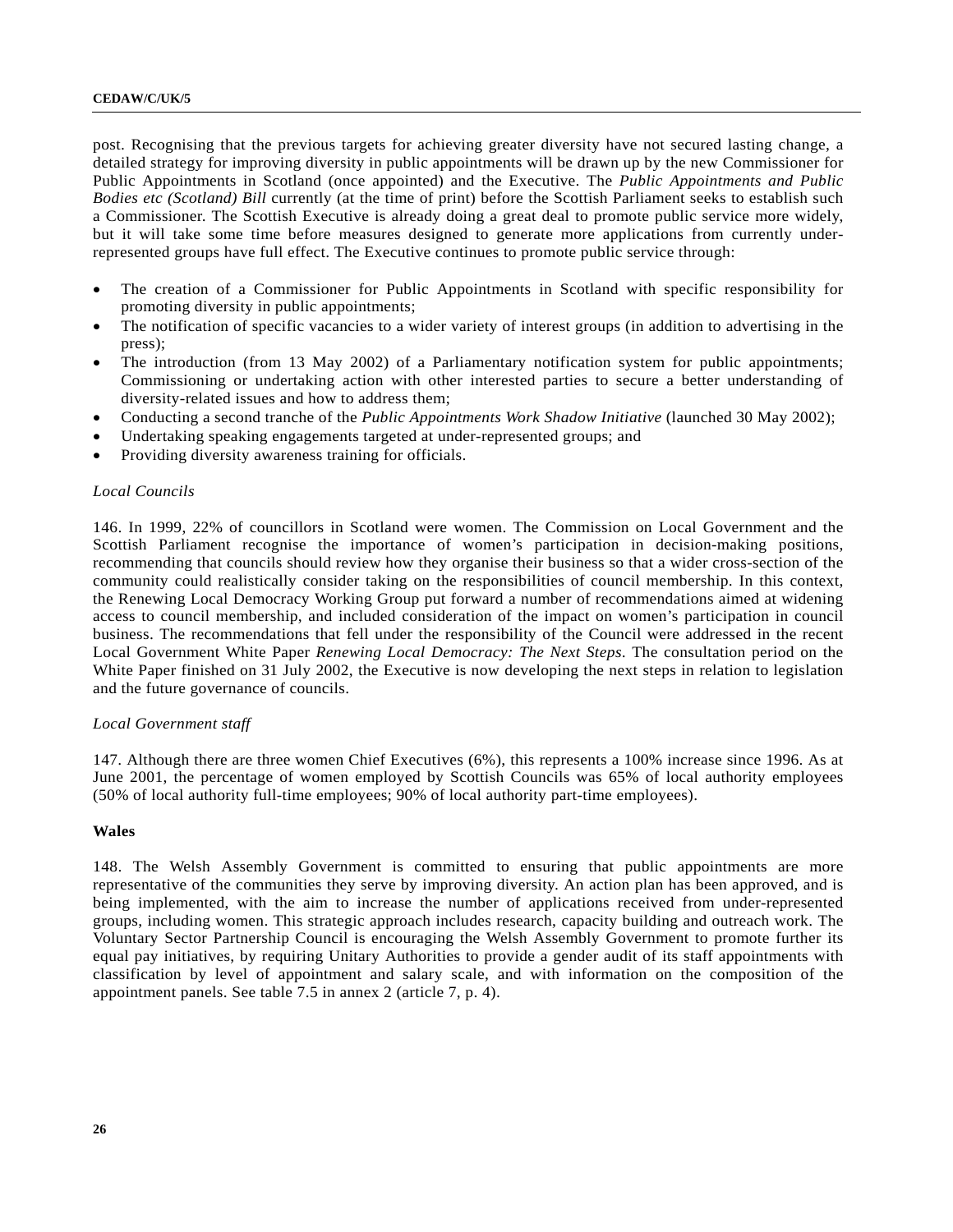# **Trade Unions**

149. At the end of 2000 there were 226 trade unions in Great Britain with 7.78 million members. In Autumn 2001, 47% of employees who were union members were women. The number of women general secretaries, currently 33, has increased fivefold since 1993, and represents approximately 15% of the total. Women now account for 18 out of 56 members, or 32% of the Trades Union Congress (TUC) General Council. Trade unions are increasingly aware of the need to attract more women members in order to stop a decline in their membership. For this purpose, trade unions are pursuing initiatives to increase women's representation. For instance, the TUC's *New Unionism project*, launched to boost membership across the movement, is targeting growth sectors of the economy: typically female, part-time and non-manual. It should be noted that the Deputy General Secretary and Assistant General Secretary of the TUC are women.

# **The Civil Service**

150. The Civil Service is committed to equality of opportunity for all staff. The Civil Service Management Code states that there must be no unfair discrimination on the basis of age, disability, gender, marital status, sexual orientation, race, colour, nationality, ethnic or national origin, or (in Northern Ireland) community background. In the Autumn of 1999, the Civil Service Management Board pledged to drive forward a new agenda of Civil Service reform. One of the six key themes was 'A dramatic improvement in diversity'. All departments pledged action plans to reflect this commitment. The Diversity Sub-Group set stretching targets for the Senior Civil Service to improve diversity by 2004 – 2005. The targets were set at double the rate of growth in the numbers of women expected on the then current trends. Departments set their own targets for diversity for grades below the Senior Civil Service and Cabinet Office issued guidance on how to set targets to ensure that they were fair, but stretching.

151. Departments were also committed to develop policies to enable staff to achieve a better balance between their work and private lives. Heads of Departments became personally accountable to Ministers on progress against these commitments and an annual report is submitted to the Prime Minister by the Head of the Home Civil Service. In 2000, an independent Civil Service wide diversity survey was carried out to assess staff perception in relation to the management of diversity. The survey demonstrated that the sense of satisfaction with the Civil service as an employer was greater for women than for their male colleagues and that although the majority of women in the Civil Service do not feel that their multiple roles outside the workplace impact their career, some do feel that gender related issues have had an adverse effect on their careers. In January 2002, Cabinet Office issued guidance for departments on Equal Pay. All departments are committed to an equal pay review and to prepare any necessary action plans.

### *Women with a Disability*

152. In 2001, the proportion of permanent staff within the Civil Service with a disability was 3.1 % (this figure excludes the Ministry of Defence). In support of achieving equality of opportunity in the workplace, the Government produced a new guide, *A Practical Guide to Good Practice in the Recruitment of People with Disabilities to the Civil Service*, to promote good practice from advertising recruitment to induction and support, also disseminated through the website (www.diversity-whatworks.gov.uk). A number of Government departments and agencies have registered with the Department for Work and Pension's Positive About Disabled People symbol, making a public commitment to improving opportunities for disabled people. For instance, offering guaranteed interviews to suitably qualified candidates, consulting with employees, advising on ways of retaining people who have become disabled and developing awareness programmes for line managers. Other Government initiatives in this context include the *Workstep* scheme aimed at providing work opportunities for people with disabilities who are unable to carry out the full rage of duties. Workstep applicants for the Civil Service are now exempt from fair and open competition on recruitment. The *Access to Work* scheme provides help for departments and agencies to overcome work-related obstacles faced by disabled people, such as funding adaptations to equipment or premises and meeting additional costs of fares to work. '*Workable in the Civil Service*' aims to enable Government departments and agencies to offer disabled graduates and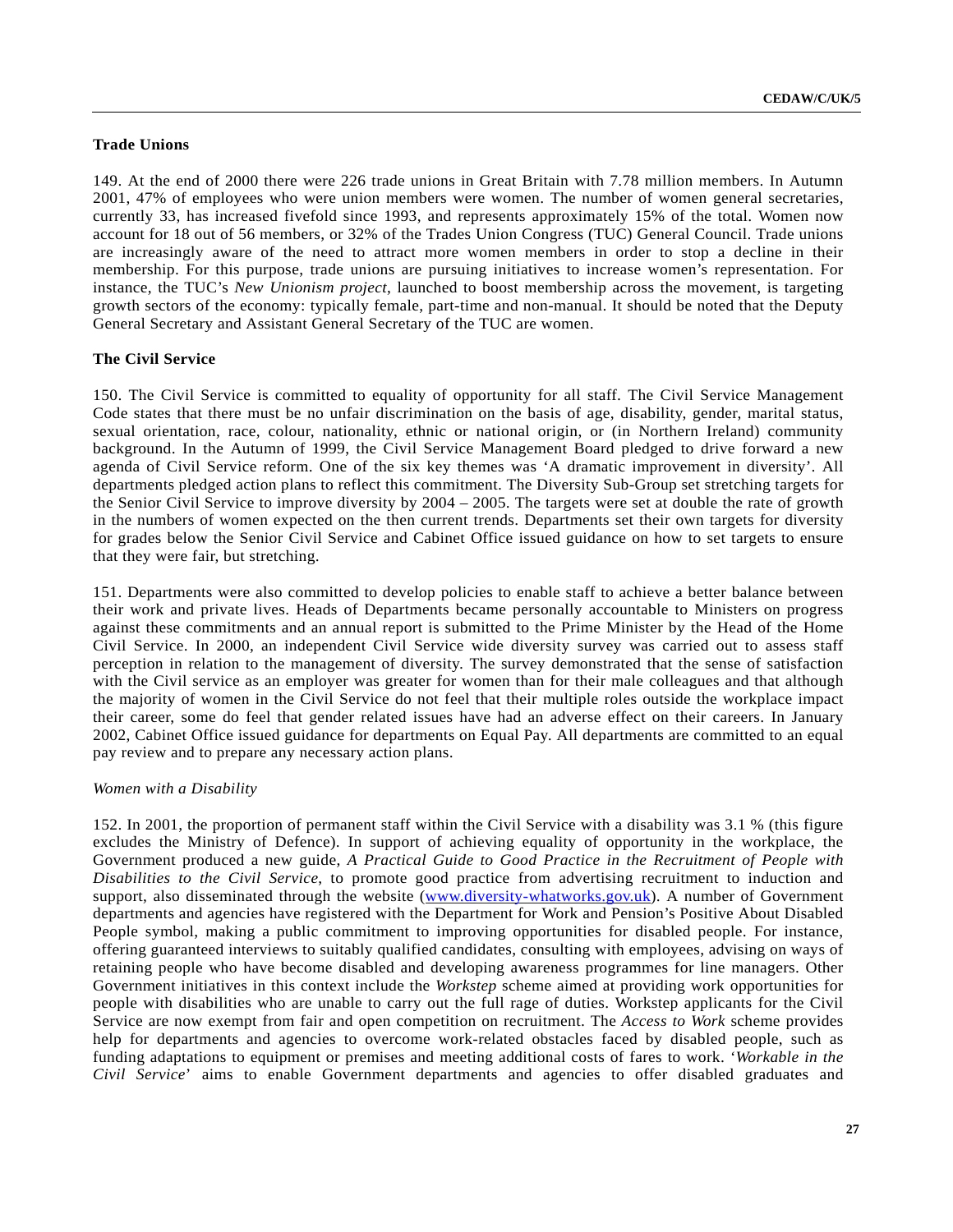undergraduates work placements of between one and twelve months. Nearly 200 students have benefited so far. Moreover, the Government is implementing the Bursary Scheme for Civil Servants with Disabilities that offers a fund of £7,000 to support individuals on a two-year programme of career training and development. The scheme is open to all permanent civil servants with a disability, who have a potential to reach senior management position within the Civil Service. Since the launch of the scheme in 1997, the number of disabled people awarded the Bursary scheme has increased from ten to thirty-one, of whom 52 % were women. For more information on such schemes see articles 3 and 11.

### *Ethnic minority women*

153. The *Pathways* initiative was launched in 2001 to help meet the targets set to increase representation of ethnic minorities in the Senior Civil Service. It provides senior civil service managers from ethnic minority backgrounds with the tools and direction to compete for Senior Civil Service posts. Each programme has 21 participants, with new cohorts starting each year, and four programmes planned. 53% of the first cohort are women.

154. For information on the Government's initiatives to increase the number of women in the Civil Service, including the Senior Civil Service and Fast Stream (graduate entry route for senior Civil Service careers), benchmarking, flexible working and childcare provisions see annex 1 (article 7, pp. 5-6).

### **Northern Ireland**

155. In Northern Ireland on 1 January 2002, women represented over 54% of all non-industrial staff in the Northern Ireland Civil Service (NICS). The percentage of women at Deputy Principal level increased from 21% in 1999 to 28% in 2002 and the percentage of women at Senior Principal/Principal level increased from 18% in 1999 to 23% in 2002. In May 2002, the NICS announced a goal of at least 19% female representation in administrative posts in the Senior Civil Service by December 2005. Female representation at this level increased from 9% in 1999 to 16% in 2002.

## **Scotland**

156. In Scotland on 1 January 2003, women represented 49% of whole-time equivalent staff in the Scottish Executive, its Agencies and associated Departments. Of these, 32 (0.9%) were from a minority ethnic background. In the senior civil service, women held 59 (29.1%) of the posts. The Scottish Executive enhanced its established equal opportunities policy through the launch of a new Diversity Strategy in November 2000, setting challenging targets to increase the number of women in under-represented grades and aiming to progress gender equality through a number of key objectives (including raising awareness through diversity training, support for part-time workers through a staff network; the extension of a variety of family friendly alternative working patterns, including the piloting of a new job share bank, and a review of current childcare provision). In addition, the Executive will implement a revised bullying and harassment policy and a new strategy on age diversity, including a review of existing retirement age in 2003.

### **Wales**

157. The National Assembly for Wales has a comprehensive policy on equal opportunities and diversity, including initiatives on flexible working hours, part-time working, job sharing, special leave, parental leave, nursery facilities and holiday playcare. The National Assembly is working to mainstream equality policy and diversity into all management practices. An Intranet site is available to all staff providing guidance, information and examples of good practice. Furthermore, the National Assembly plays a proactive role in representing the interests of women, people with disabilities and people from ethnic minorities, and promotes equal opportunities and diversity policies. The National Assembly for Wales has set up a number of internal networks for staff from under-represented groups including women and these will provide a key role in consultation on policies and guidance in the future.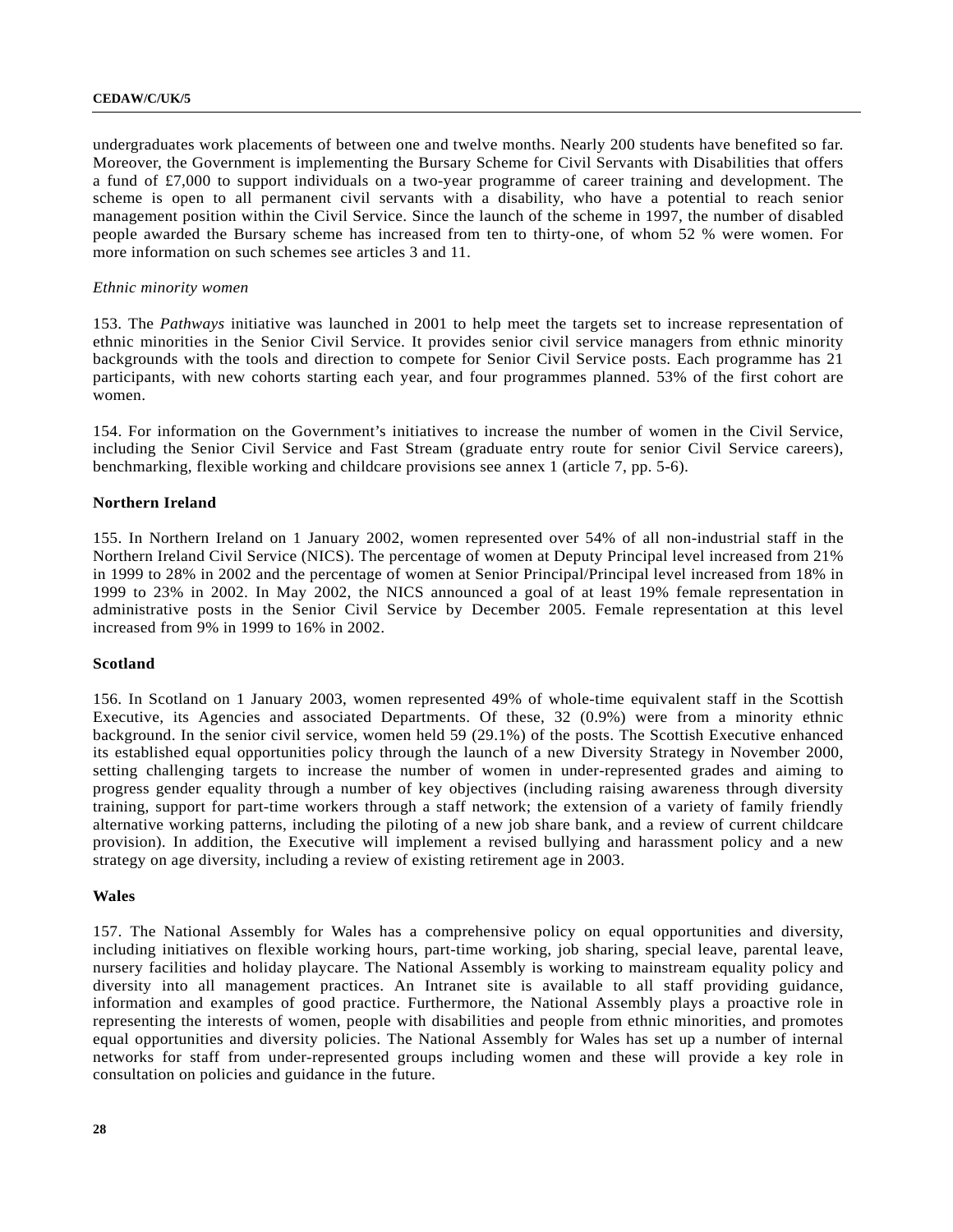# **ARTICLE 8: WOMEN AS INTERNATIONAL REPRESENTATIVES**

## **The Diplomatic Service**

158. The Foreign and Commonwealth Office (FCO), which provides the staff to British Diplomatic Missions overseas, has an objective to ensure that staff are free from direct or indirect discrimination and to promote a culture of equal opportunities for all staff. All members of the FCO Board will soon have a personal objective relating to diversity in the FCO, and there is a Board-level champion for women's issues on the Board. The department is continuously reviewing existing equal opportunities policies and re-examining the position of women in the FCO. As part of this process, a target to increase the numbers of women reaching the Senior Management Structure (SMS) to 20 percent by 2005, has been set. A detailed programme of action to improve the prospects for, and to tackle internal cultural barriers to, women in the FCO has also been introduced. The FCO already has in place a series of policies aimed at improving the position of women within the organisation. They include: equal opportunities; promotion of flexible working; facilitation of joint postings; a robust harassment policy; career breaks of up to five years; the option to remain in the UK for ten years to meet domestic commitments; and childcare support, including a workplace nursery.

159. Improved career break schemes, paid maternity leave and flexible working practices should improve the numbers of women who remain in the FCO and compete for jobs at high levels. Recent changes to the scheme have introduced a common focal point for all officers on career breaks, to provide support and career guidance during the break and to try to ensure that women are not disadvantaged as a result of taking a career break. The FCO has introduced a range of objective mechanisms for promotion at different levels, aimed at ensuring equality of opportunity for all, irrespective of gender. Early results from the Assessment and Development Centres (ADCs) for promotion from Band B to Band C and from Band D into the SMS suggest that a balance is being achieved. In 2002, the majority of entrants into the Diplomatic Service were women (109, or 54 percent). In the same year, there were 682 women (35% of the Diplomatic Service total) working overseas; 20 women (8% of the total) were working overseas as Ambassadors or Heads of Mission; and 10 women (13% of the total) were Heads of Departments in the United Kingdom.

# **Women's Role in Defence**

l

160. The Ministry of Defence is committed to equality of opportunity consistent with the need to maintain combat effectiveness. The majority of posts within the Armed Forces are open to women<sup>13</sup> and their contribution to the operational effectiveness of the Armed Forces is essential. During the reporting period, the Ministry has worked and will continue to work with the Equal Opportunities Commission and discuss the results of further work to examine the wider issues of the employment of women in the Armed Forces. Between 1990 and 2002, the percentage of women in the Armed Forces has increased from 5.5 to 8.3 percent. There has been a gradual increase in women's representation in the UK's regular forces, increasing from 8.2, in 1999, to 9.7 percent, in 2002, for officer-levels and from 7.6 to 7.9 percent for other ranks, during the same period. Since the early 1990s, women have taken on an increasingly wide range of roles and tasks. They have been able to serve as pilots and navigators in attack helicopters and in fast jets, and in all roles on board surface warships, and in the Royal Artillery and Royal Engineers. See table 8.1-8.3 in annex 2 (article 8, page 5-7).

161. Because the Armed Forces do not recruit personnel directly to senior levels, it will take some time before the expansions of roles for women, made during the 1990s, feeds through to the more senior ranks. In April 2002, there was one Commodore and three Captains in the Naval Service, three Brigadiers and seventeen Colonels in the Army, and nine Group Captains in the RAF. After the last extension of roles open to women in 1998, the Ministry of Defence carried out a detailed study into the performance and suitability of women in

<sup>13</sup> In total, women can serve in 73% of posts in the Naval Service, 70% of posts in the Army and 96% of posts in the Royal Air Force. Women now make up more than 8% of the strength of the regular Armed Forces and over 10% of recruits to the enlisted ranks and almost 20% of officer recruits are women.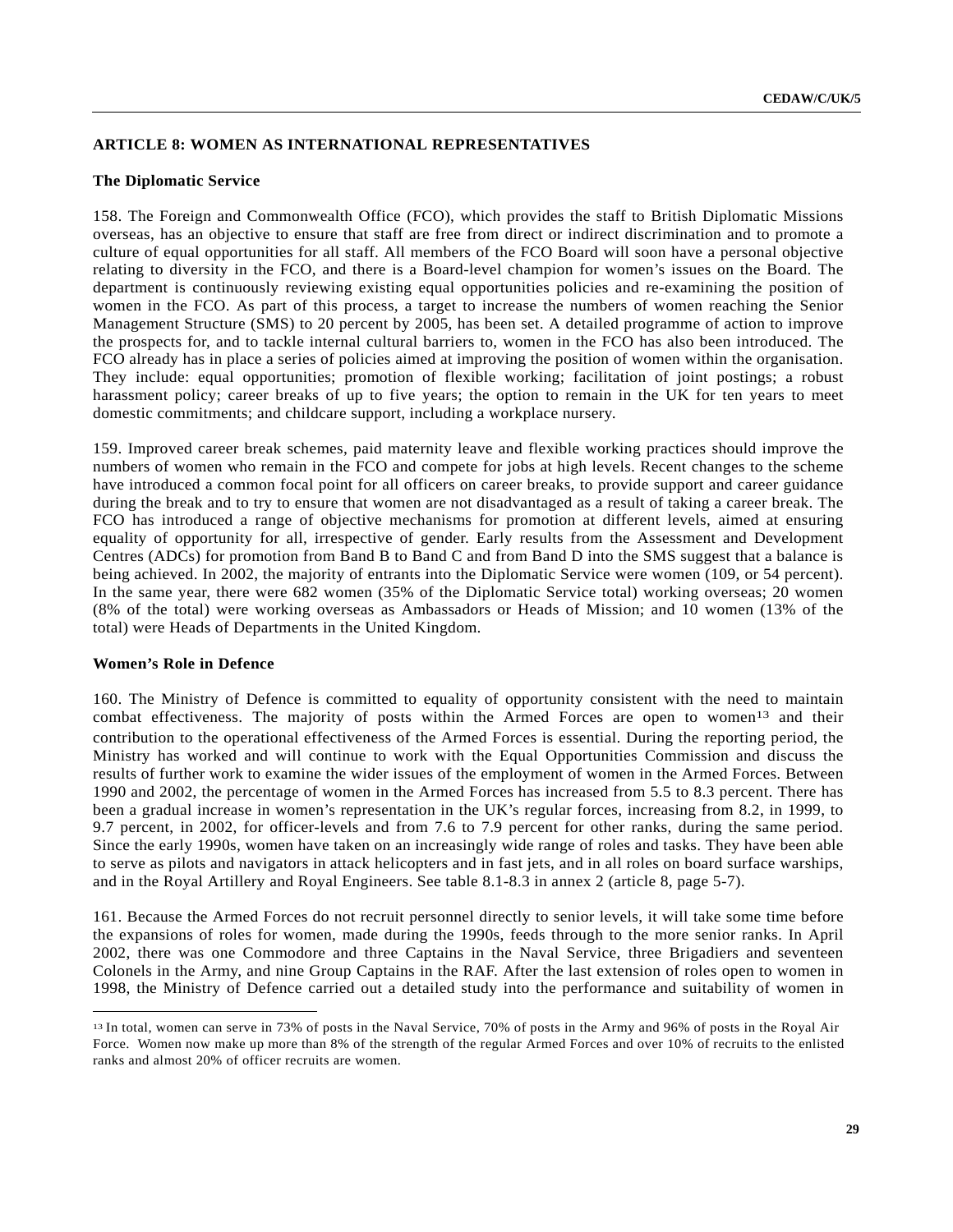close-combat roles in order to examine if these roles might be opened to women. Taking into account the study, that resulted the *Women in the Armed Forces Report,* the Ministry of Defence announced, in 2002, that the current restrictions on women serving in close-combat roles could not be lifted.

162. The report and the accompanying summary paper, which together describe the details of the decision, have been made public. In summary, although women are, on average, less able to meet the physical demands of these roles, some women would certainly be able to do so and this was not, in itself, a reason to exclude them. The key issue was whether the inclusion of women in close combat teams could adversely affect the combat effectiveness of those teams in a high-intensity direct fire battle. All the units in question operate primarily in small teams as fire teams or tank crews. The evidence suggested that on operations other than close combat the presence of women in small units does not affect performance detrimentally. However, there was no evidence to show whether this remained the case under the extraordinary conditions of high intensity combat. Given the lack of relevant direct evidence, from either field studies or the experience of other countries, the Secretary of State for Defence concluded that military judgement must form the basis of the decision. The military advice was that under the conditions of a high-intensity, close-quarter battle, group cohesion becomes of much greater significance to team performance and, in such an environment, the consequences of failure could have far reaching and grave consequences. To admit women, therefore, would involve a risk without any offsetting gains in terms of combat effectiveness. From a legal perspective, the Sex Discrimination Act 1975 allows the Armed Forces to exclude women from close combat posts. The judgment of the European Court of Justice in *Sirdar v. the Army Board and the Secretary of State* and relevant European Community equality law upheld that position, subject to a requirement periodically to assess the position.

# **ARTICLE 9: NATIONALITY**

163. UK nationality legislation reflects the principle that men and women have equal rights in this area and there have been no changes since the last report.

## **Immigration rules concerning marriage**

164. UK Immigration Rules permit spouses of British citizens or those present and settled in the UK to enter or remain in the UK for a probationary period of 12 months with no restriction on employment — subject to meeting strict criteria. At the end of this time, settlement will normally be granted, provided the requirements of the Immigration Rules relating to marriage continue to be met. The probationary period, which applies equally to all applicants, is considered an essential safeguard against abuse by those who are prepared to use marriage as a means to obtain settlement in the UK to which they would not otherwise be entitled. The White Paper *Secure Borders, Safe Haven*, published in February 2002 proposes an increase in the probationary period on marriage to 2 years.

165. To assist those subject to immigration control whose marriage breaks down during the probationary year as a result of domestic violence, the Government introduced a domestic violence concession in June 1999. The concession provides for the person to be granted settlement, exceptionally outside the Immigration Rules, if the domestic violence occurred while the marriage was subsisting. Where an application for an order or prosecution is pending, the applicant may be granted further periods of 6 months limited leave to remain, subject to the same conditions, until the outcome of the proceedings is known. The operation of the concession has been monitored over its first two years and the findings are currently being reviewed. The review will include consideration of whether the range of evidence required to meet the criteria should be extended.

## **Refugees**

166. A key element of the Government's commitment as a safe haven for those fleeing persecution is how we help those who have the right to remain here to rebuild their lives and to fulfil their potential as full members of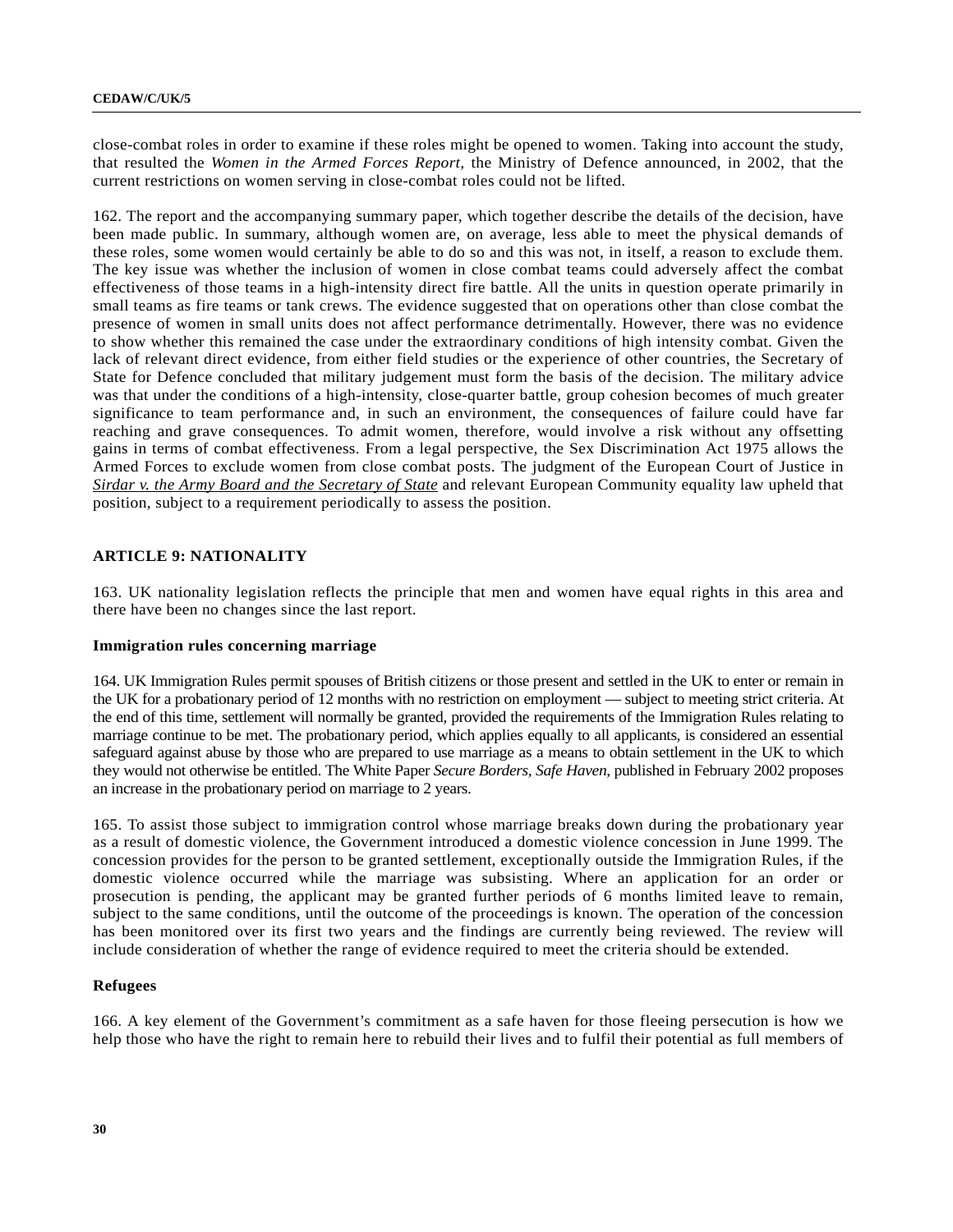society. Many refugees<sup>14</sup> find it difficult to make the transition from support to independence, particularly women with children. To facilitate this process, the Government has put into place new co-ordination measures to improve refugees access to education, healthcare and employment, however difficulties still remain. In November 2000, the Government launched the Refugee Integration Strategy *Full and Equal Citizens*, designed to enhance the successful settlement of refugees in the UK and to help them overcome the barriers that they may face which prevent them from achieving their full potential. The integration agenda is taken forward through the National Refugee Integration Forum, drawing together local authorities, Government departments and the voluntary and private sectors to monitor and steer the development of a strategy for integration. It contains a number of sub groups to cover the areas recognised as those needing particular attention if barriers to integration are to be overcome, including accommodation, community development, community safety and racial harassment, education of children, employment and training, health and social care, positive images, research, unaccompanied asylum seeking children.

167. In 2002, each EU Member State was awarded funding to target projects that take into account the needs of vulnerable people. This included victims of torture or rape, people requiring special medical treatment, elderly and disabled people, and in particular, women and children. This has enabled the Government to fund additional projects working to enhance the reception of asylum seekers and the integration of refugees in the UK. Several projects funded under the European Refugee Fund are working in partnership with schools, families and voluntary agencies to enable refugee women, their families and the host communities to develop a sustainable link and relationships.

## **ARTICLE 10: EDUCATION**

l

### **The Government's commitment to education**

168. Recognising that education opens the door to opportunity for all children, boys and girls alike, the Government is committed to root out inequality and under-achievement and raise standards in all schools and colleges to those of the very best. The Government will deliver an increase in education spending in the UK of £14.7 billion between 2002-03 and 2005. The Government is intensifying its efforts to build an inclusive society by creating opportunities for women, men, girls and boys to develop their learning, realising their potential and achieving excellence in standards of education and levels of skills. To achieve this, the Government has set three objectives: (i) give girls and boys an excellent start in education so that they have a better foundation for future learning; (ii) enable all women and men, girls and boys to develop and to equip themselves with the skills, knowledge and personal qualities needed for life and work; (iii) encourage and enable women and men to learn, improve their skills and enrich their lives. In the UK responsibility for the provision of education is devolved to local education authorities and schools, colleges, and universities. All are bound by the requirements of the *Sex Discrimination Act 1975,* the *Race Relations Act 1976,* and the *Disability Discrimination Act 1995* to ensure equality of opportunity for both women and men. There are many local strategies and policies devised and/or adopted at the local level (for example, by local Learning and Skills Councils, Further Education colleges or other post-16 learning providers) to address the particular needs and aspirations of their local populations.

169. In addition, a number of national strategies, policies and initiatives are designed to increase the participation, retention and achievement of ethnic minority learners and thus ethnic minority women. These include:

• Introduction, from May 2002, of the requirement under the *Race Relations (Amendment) Act 2000* for further (and higher) education institutions to prepare a written statement of its policies for promoting race

<sup>14</sup> The term "refugee" are recognised refugees who are granted indefinite leave to remain within the terms of the 1951 Convention on the Status of Refugees or those given four years exceptional leave to remain as persons in need of protection in accordance with obligations under the ECHR and the Convention against Torture.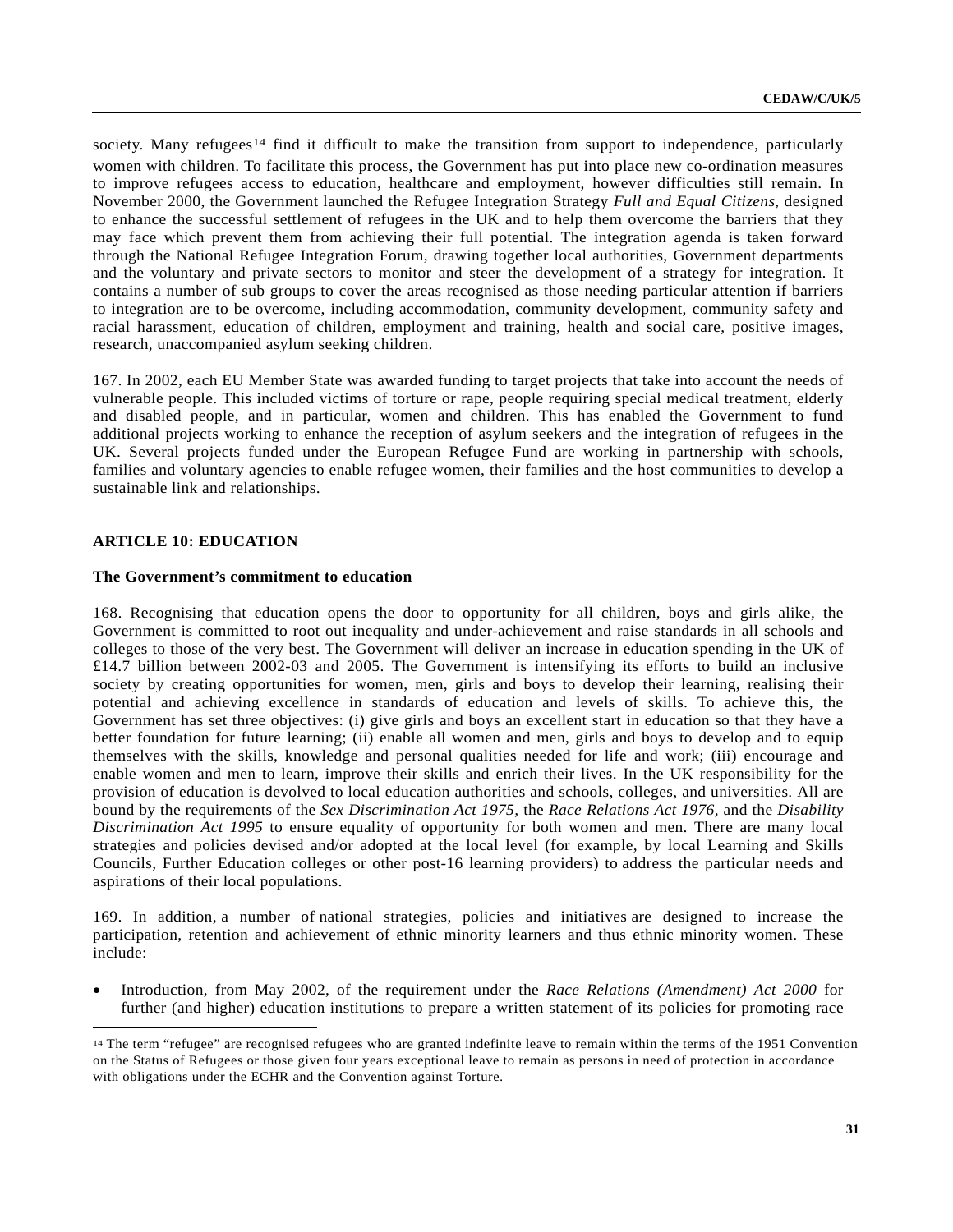equality, procedures for fulfilling them and mechanisms for assessing the impact of its policies on the admission and progress of students and staff;

- Development and implementation of a 'Widening Adult Participation' strategy by the Learning and Skills Council. This strategy will complement the Council's 'Equality and Diversity' strategy;
- Development and implementation of appropriate actions in response to the recommendations made by the Commission for Black Staff in Further Education. These include steps to increase the number of ethnic minority senior managers and to raise awareness of equality and diversity issues across the sector thereby providing an appropriate environment and identifiable role models to help attract and retain prospective ethnic minority learners;
- The Department's continued funding of the Ethnic Minority Student Achievement Grant (now managed and administered by the Learning and Skills Council) designed to raise participation and achievement of ethnic minority students in post-16 learning;
- Introduction, as part of the new further education strategy '*Success for All*', of Strategic Area Reviews through which the Learning and Skills Council can encourage more ethnic minority providers to enter the market and thus help attract prospective ethnic minority learners;
- Development and implementation by the Learning and Skills Council of Equality and Diversity Impact Measures which, when set alongside existing performance monitoring and quality improvement procedures, will help monitor progress and identify issues that need to be addressed to widen participation.

## **Sure Start**

170. As part of the Government's efforts to implement a holistic and integrated approach to early education, childcare, family services and equal opportunity for young children and families, the 2002 Spending Review combined the former Sure Start and Early Years and Childcare Units into a new single interdepartmental Unit, now designated as the Sure Start Unit. The Review also unveiled a combined £1.5 billion budget by 2005-06 for Sure Start, Early Education and Childcare programmes within which there will be a more than doubling in childcare spending. The Unit is responsible for *e*stablishing children's centres in disadvantaged areas, combining high quality childcare with early education, family support, health services and training and employment advice. Centres will build on existing programmes like Sure Start, Neighbourhood Nurseries and Early Excellence Centres, bringing high quality integrated services to the heart of those communities. The Unit also supports the existing and planned 524 Sure Start local programmes, 9 mainstreaming pilots and 46 Mini Sure Starts in rural areas and pockets of deprivation. To date, Sure Start local programmes have helped around 350,000 children to have a better start in life by combining good quality childcare with early education, family and health support, and advice on training and employment. By the end of summer 2003, there will be 524 local programmes operational around the country, helping up to 400,000 children in the most disadvantaged areas, including a third of all those living in poverty. (For more information on childcare, see articles 11 and 13). The early years and childcare workforce is predominately female and considerable activity has been focused on improving the status of the profession, including mounting a high profile recruitment campaign, developing a better-trained workforce and new coherent career and qualifications pathways, so there are no unnecessary barriers to career progression.

### **Early Education**

171. Children's experiences in their early years are critical and the Government has recognised this period as a distinct phase of education, introducing the Foundation Stage for children from 3 to 5 years of age aimed at developing key skills, complemented by Early Learning Goals. Challenging discrimination and stereotypes is part of the Foundation Stage Curriculum. The Government has funded a major expansion in free early education. From September 1998, access to a free part-time place with a state, private or voluntary sector provider, has been guaranteed to every four year old, if requested by the parents. Around 70% of 3 year olds currently enjoy this entitlement and all of them will by April 2004.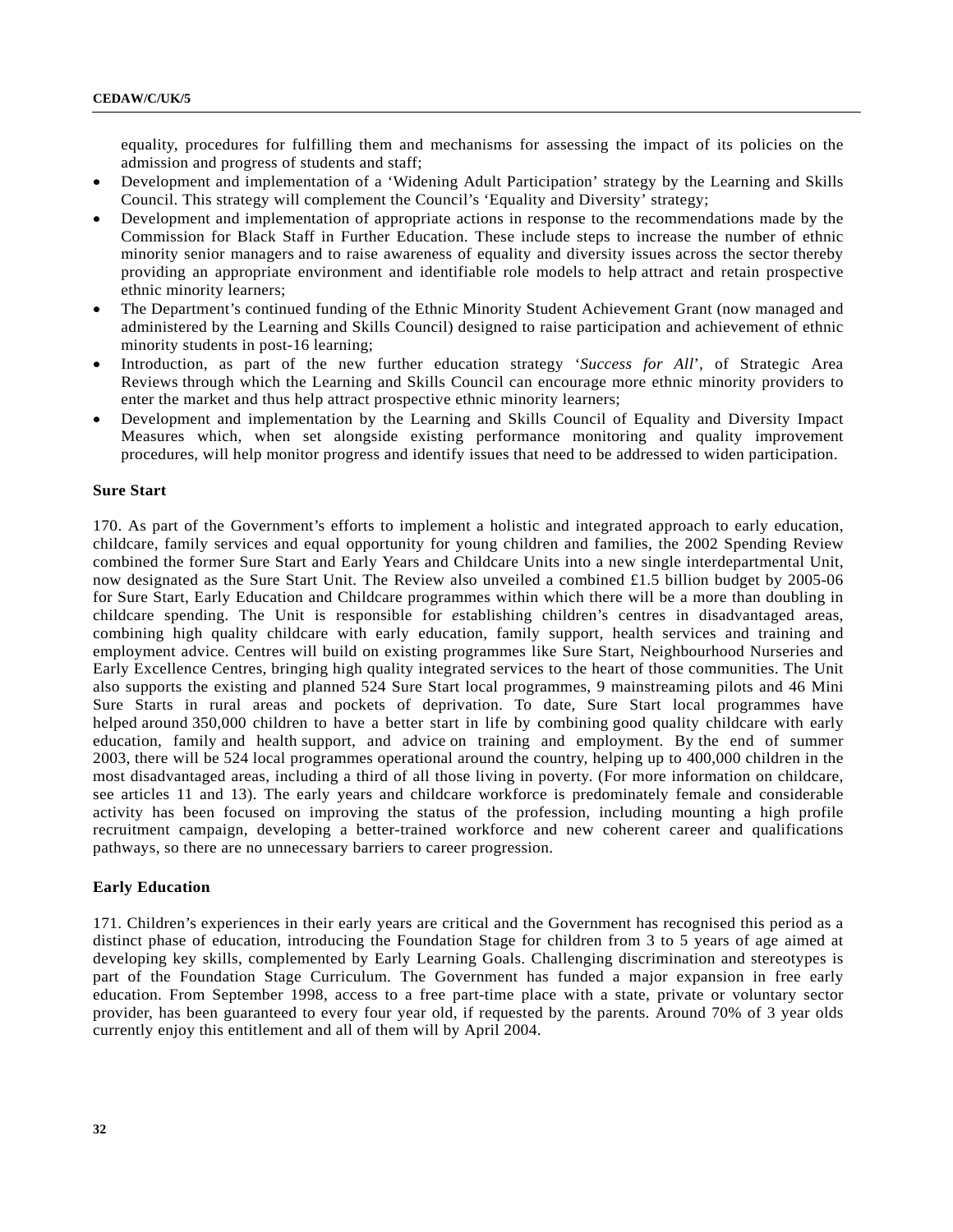# **School (5-16 years of age)**

172. Details of the National Curriculum, introduced in 1989, are illustrated in previous reports. The New General Certificate in Secondary Education (GCSE, exam-levels taken at the age of 16) in 8 vocational subject areas (including engineering and manufacturing) were introduced in September 2002. These new qualifications are targeted at a wide range of abilities and both girls and boys are actively encouraged to take advantage of them. In September 2000, the Personal, Social and Health Education (PSHE) framework was set up for girls and boys aged 5-16 to enhance their knowledge, skills and understanding in taking responsibility for themselves; to recognise the effects of stereotyping, prejudice and discrimination of any kind (for example racial, gender or disability) and to develop the skills to challenge them assertively, to show respect for others and develop the self-awareness and confidence needed for life. The implementation of the PSHE framework is supported by guidance on sex and relationship education, safety education and financial capability issued by the Department for Education and Skills, as well as the guidance issued by the Qualifications and Curriculum Authority (QCA) in April 2000. The revised National Curriculum has enhanced opportunities for girls and boys to learn about issues such as violence against women. The Government produced *Does sex make a difference?* – a gender equality pack for young people, published to coincide with International Women's Day, on 8 March 2003. The pack highlights opportunities within PSHE and Citizenship and includes a lesson plan on domestic violence to help teachers to explore the issue in the classroom.

## *Sport in Schools*

173. A joint Department for Education and Skills and Department for Media Culture and Sport Public Service Agreement target was announced on 15 July 2002 and seeks to enhance the take up of sporting opportunities by 5-16 year old girls and boys by increasing the percentage of children who spend at least 2 hours each week on Physical Education and school sport within and beyond the curriculum to 75% by 2006. This commitment extends to girls and boys. *Nike* and the *Youth Sport Trust Girls in Sport Partnership Project,* a school-based project, is assisting teachers to develop forms of physical education and sport to enable more girls to lead active lifestyles, by tackling such issues as changing facilities and sportswear. To date more than 1000 secondary schools have applied for the *Nike* and *Youth Sport Trust* training programme.

### *Retention*

174. In 2000-01, around 17% of permanent exclusions from schools were exclusions of girls. The Government is working to address exclusions from schools through a number of initiatives. The Government is now focusing on promoting social responsibility and improving behaviour and attendance rather than solely focusing on targets for reducing permanent exclusions. Since 1999, all Local Education Authorities have been developing out-of-school provision for permanently excluded girls and boys. The Government is achieving results in this area as illustrated by the annual report of Her Majesty's Chief Inspector of Schools for 2002 that highlighted improving standards in the education of excluded girls and boys. As part of the Government initiatives to improve school retention, in October 2001, the Department for Education and Skills published a detailed guidance on the education of teenage parents, to help schools and local education authorities with the practicalities of supporting parents and pregnant girls of school age. The guidance is widely disseminated through the internet (http://www.dfes.gov.uk/schoolageparents) and has been distributed to all Reintegration Officers and concerned Local Education Authorities. The Guidance states that pregnancy should never be a reason for exclusion from school, a point that is re-iterated in the new *Guidance on Exclusions,* published by the Department for Education and Skills in January 2003. (Also see below and article 12 for details on the Government's Teenage Pregnancy Strategy).

### **National curriculum assessment arrangements**

175. National curriculum assessment arrangements are explained in the previous report. The assessment helps monitor schools' success in offering the full National Curriculum to girls and boys through the annual Office of Standards in Education (OFSTED) reports, and identify any gender discrepancies. The results in 2001 of pupils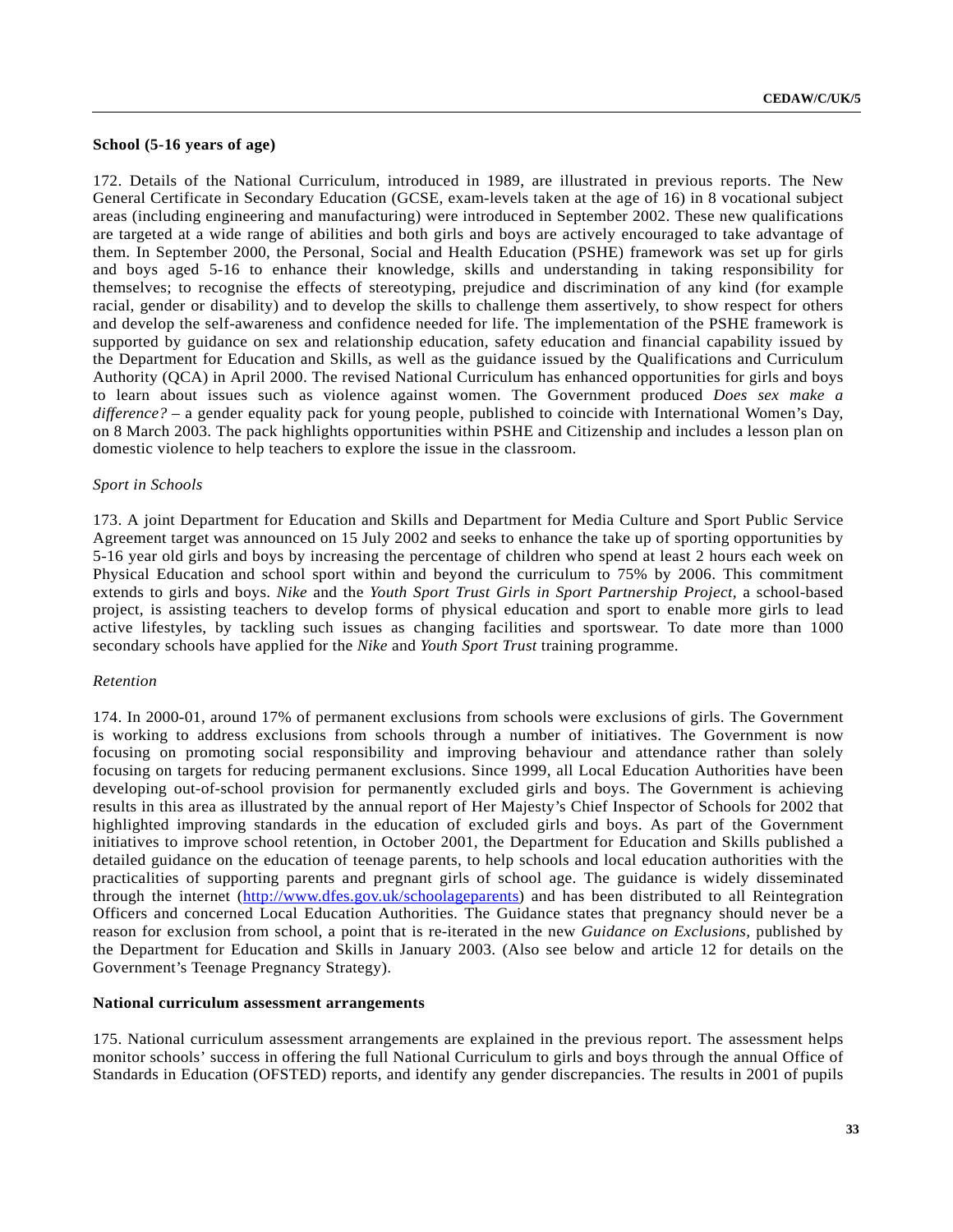at Key Stage 1 (age 5-7) showed that in all subjects, the percentage of girls who achieved the expected level or above was higher than the percentage of boys. At Key Stage 2 (age 7-11), girls outperformed boys in English tests and for both mathematics and science, girls and boys had a very similar percentage distribution. In all Key Stage 3 (age 11-14) core subjects, the percentage of girls achieving the expected level was the same as or higher than the percentage of boys. Girls also outperformed boys in the Key Stage 3 non-core subjects.

# *Examination achievements at age 15, 16 and 18 (GCSE, GCE Advanced and equivalent)*

176. The proportion of both girls and boys leaving school with a General Certificate in Secondary Education (GCSE, taken at age 15-16) or equivalent qualifications has increased steadily over the last 25 years, with more girls than boys leaving school with GCSE qualifications. In 2000-01, 96% of girls and 94% of boys in their last year of compulsory education had graded results (compared to 82% and 80%, respectively, in 1975-76). Moreover, there has been a marked improvement in achievement at GCSE level overall, with girls consistently outperforming boys in the attainment of higher grades. There has been a 21% increase from 1985 to 2001 among girls who gained at least one GCSE (grades A-C) or Scottish Certificate of Education Standard Grades (1-3) (from 59% in 1985 to 80% in 2001). Since the 1980s girls have outperformed boys at GCE Advanced or A level examinations (taken at age 18). In particular, girls are achieving slightly higher level passes in mathematics, physics, computer studies, design and technology, geography and physical education — although the number of girls taking these subjects is lower than the number of boys. The Department for Education and Skills is working with the Department of Trade and Industry in supporting initiatives aimed at encouraging more girls to continue with physics and mathematics beyond 16, as well as science and engineering (see below and article 5 on stereotyping). More girls than boys took A-level English, social studies, biological sciences, art and design and French in 2000-01. See table 10.1 in annex 2 (article 10, p. 8).

# **Higher Education**

177. In the last 30 years the UK has witnessed an increase in the numbers of those participating in higher education. In 2001-02, over 2.2 million students were studying within the higher education system, of whom 1.3 million were studying full time. Over this period there has been a significant change in the gender balance of those undertaking higher education. In 1970-71 there were twice as many men as women in higher education. Since then, women's participation has increased steadily and in 2001-02 women made up 55% of enrolled students in higher education — in line with demographic representation. See table 10.2 in annex 2 (article 10, p. 8). An increasing emphasis on more flexible learning systems by both further education colleges and universities, including credit accumulation and transfer schemes, part-time studies and summer teaching are particularly beneficial for women returning to the labour market. Women account for around 73% of participants on Access to Higher Education courses. Some courses are designed specifically to help women gain entry into courses in technology and science, information and communication technology and financial management as well as other subjects where women are traditionally under-represented. Although women are under-represented in certain sciences and engineering, within the sciences women outnumber men in biological sciences, veterinary science, agriculture and related subjects. Moreover, women's participation in sciences has increased in recent years, reaching 48% in 2002 while numbers of men have been relatively static.

### *Higher Education Qualifications*

178. From 1991-92 to 2001-02, the proportion of women undergraduate qualifiers increased from 46% to 57%. The proportion of women postgraduate qualifiers also increased from 43% in 1991-92 to 55% in 2001-02. In subject categories the greatest differences in numbers of student qualifiers, were in the following subjects: Engineering and Technology; Mathematical and Computer Sciences; and Architecture, Building and Planning (where men outnumbered women graduates); Subjects Allied to Medicine; Education; and Social Sciences (where women graduates outnumbered men). An analysis of the quality of the qualifications obtained reveals that more women achieved 'good' degrees (defined as upper seconds and first class degrees) than men. The Government is working to encourage female students to graduate in Engineering, Technology and Computer Sciences (for details see below and article 5). See tables 10.3-10.5 in annex 2 (article 10, page 9-10).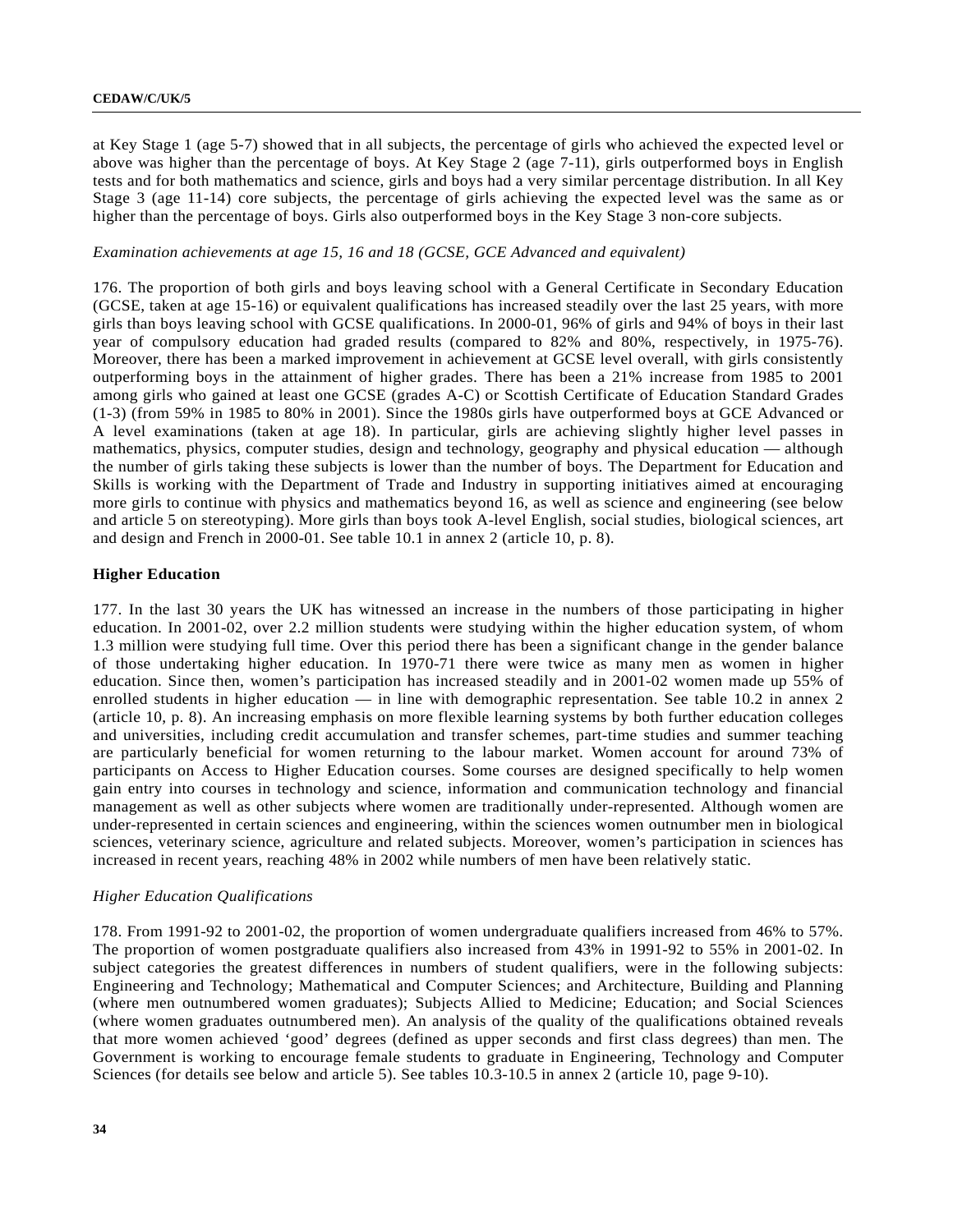## **Career and education guidance**

179. From September 1998, secondary schools in England and Wales are required to provide a programme of careers education for all young people aged 14-16, with the aim to enable girls and boys to develop career management skills so that they can take advantage of the opportunities open to them. The DfES is developing a national specification for careers education and guidance to help schools improve the quality and consistency of their careers education programmes, including specific learning outcomes on career and gender stereotyping. The Department publishes a range of occupational guidance material to help pupils choose their career by offering an insight into particular industries or areas of work. A conscious effort is made to include case studies that challenge stereotyping and encourage young women to consider non-traditional fields of education, training and employment.

180. In Scotland, a Career Framework paper to encourage greater coherence in provision for careers education provision was produced by Learning and Teaching Scotland in November 2001. This paper highlights the place of career education in both primary and secondary schools and suggests a series of possible learning outcomes. Scottish Ministers statutory obligation to secure provision for information, advice and guidance services to young people at school is, since 1 April 2002, delivered through the new national Career agency, Careers Scotland.

# *The Role of Connexions*

181. Connexions is a radical new approach to guiding and supporting girls and boys through their teenage years, so that they make the best possible transition to adulthood and working life. The Service has subsumed the role of the former careers services in England to provide impartial advice and guidance to young women and men on learning and career choices. Within the context of a universal service, a priority of the Service is to reduce the number of 16-18 year olds who are not in education, training or employment. The Connexions Service offers advice to young women and men on educational choices, vocational options, discrimination and gender stereotyping, health problems, family and relationship problems, to enable them to realise their full potential. The Service adopts a best practice approach in relation to gender stereotyping that includes the following elements: (i) the organisation ensures adequate advocacy and support mechanisms for those considering "non-traditional" options; (ii) all resources and materials, including those produced "in-house", reflect the local population and promotes positive images on gender; and (iii) young women and men are equipped to recognise and counter discriminatory behaviour.

182. The Service contributes to achieving social inclusion targets such as reducing the incidence of teenage pregnancy and drug misuse (also see article 12). It is a major player in addressing social exclusion among young women and men – with an emphasis on detecting early signs and preventing escalation. The Connexions Service aims to reach out to and help make the links for young women and men at the margins, or at risk of being marginalised, helping them reach their full potential and make a successful transition to adult life. Extending opportunity and equality of opportunity is one of the eight key principles of the Connexions Service. Each Connexions Service will have to demonstrate that it meets 5 broad equal opportunity principles outlined in the *Equal Opportunities Best Practice Principles* contained in the *Business Planning Guidance* used by Connexions Partnerships. These are obviously wider than gender stereotyping and cover the entire equal opportunities and diversity agenda. The Connexions Service works with the Equal Opportunities Commission, the Commission for Racial Equality and the Disability Right Commission, amongst others, to help ensure the Service is designed to meet the needs of all young people.

## *Teenage Pregnancy Strategy*

183. Connexions has a key role to play in supporting the implementation of the Government's Teenage Pregnancy Strategy by working in partnership with other agencies to reduce the number of teenage conceptions and ensure that teenage parents receive the support they need and are re-integrated into learning. The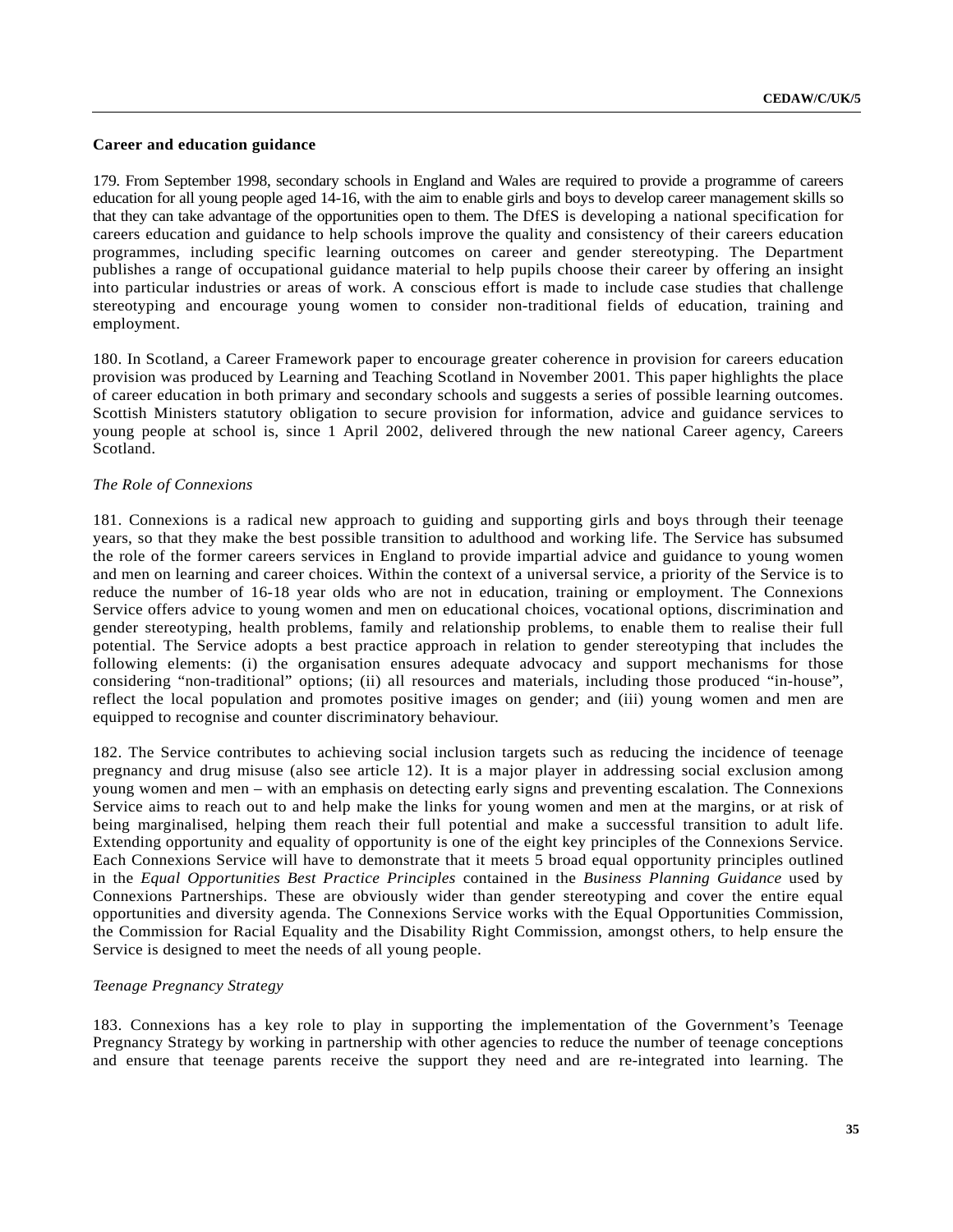Connexions Service ensures young people have access to information and advice on sexual health. For example, ensuring young people are aware of where they can access contraceptive advice in their local area, are confident in accessing those services if they need to and are reassured about the confidentiality arrangements for those services. It also provides intensive, specialist support to pregnant teenagers and teenage parents in particular by helping them to access health and support services and remain engaged in learning or return. Guidance on Connexions and teenage pregnancy, as part of the *'Working Together'* series, was issued in July 2001. Connexions Service National Unit (CSNU), the Teenage Pregnancy Unit and Sure Start jointly produced this. The *Working Together – Connexions and Teenage Pregnancy* guide sets out the principles that ought to lie behind joint working to deliver services to teenage parents. It focuses on the links that need to be developed between Connexions and Teenage Pregnancy Co-ordinators and Re-integration Officers, and in particular, on the interface between the role of the Connexions personal adviser and the Sure Start Plus Adviser and others fulfilling similar roles.

184. CSNU is in the process of finalising an update to the *Working Together – Connexions and Teenage Pregnancy Guide* entitled *'Making a Difference — Emerging Practice – Connexions and Teenage Pregnancy'*. This document is for practitioners working in the field of teenage pregnancy – both within the Connexions Service and its partner agencies. It builds on the 'Working Together – Connexions and Teenage Pregnancy' guidance published in 2001 and describes the crucial role that the Connexions Service is continuing to play in supporting the achievement of the Government's Teenage Pregnancy Strategy. It provides:

- updates on the Teenage Pregnancy Strategy;
- examples of emerging practice and case studies from Connexions Partnerships;
- examples of emerging practice from the Sure Start Plus initiative currently being piloted in 20 areas.

The evidence indicates that innovative and creative solutions are being developed to meet the challenge of the Government's teenage pregnancy targets. There is a clear emphasis on the importance of multi-agency working and of collaboration between the Connexions Service and other agencies, including Teenage Pregnancy Coordinators (TPCs), Reintegration Officers (ROs) and Sure Start Plus Advisers. It is envisaged that the publication will be ready for publication in May. For more information on the Government's *Teenage Pregnancy Strategy* see article 12.

# *Sexual health and reproductive education*

185. Furthermore, for the first time, the Government has provided a National Curriculum framework to support schools in this area. Sex and relationship education, which must include teaching about HIV/ AIDS and other sexually transmitted diseases, is compulsory in all maintained secondary schools. To be effective it must include teaching about relationships, love and care and the responsibilities of parenthood as well as sex. Government guidance recommends that all primary schools should have a programme tailored to the age and physical and emotional maturity of the children. Effective sex and relationship education is essential if young people are to make responsible and well informed decisions about their life. It does not encourage early sexual experimentation but enables young people to mature, to build up their confidence and self-esteem and understand the reasons for delaying sexual activity (for more information on this see article 12).

### **Financial support for students**

## *Full-time students*

186. Since 1999 the Government has introduced a number of grants for mature students with children, and in particular lone parents, to help with the costs of taking up a course of Higher Education. These include grants to replace lost benefits, such as school meals grant and childcare grants (providing grants to cover up to 85% of the actual costs of formal childcare costs (to a maximum of £170 per week in 2002-03). In addition, since 1997 the Government has quadrupled the level of funding provided to Universities and Higher Education Institutions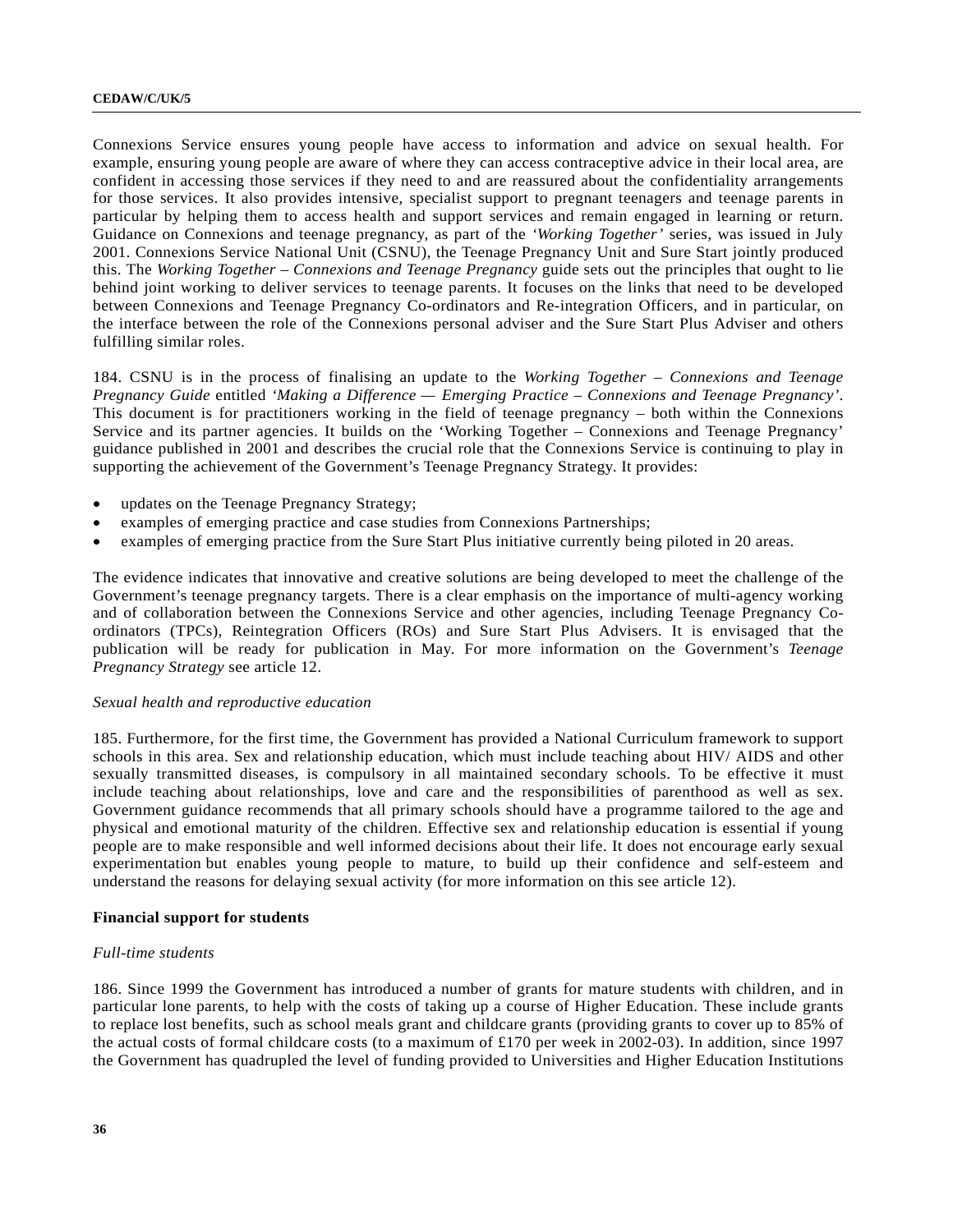to assist students with financial hardship during the academic year. The Government directs Higher Education Institutions to give priority to students with children when administering those funds to cover unexpected cases of financial hardship during the academic year.

#### *Part-time students*

187. The Government has introduced a range of financial support for part-time students also, including financial support to help cover tuition fee costs, loans to help cover the additional costs of study, and specific grants to help disabled students undertake higher education. These new elements of financial support will be of particular help to women, who remain more likely to have sole or main responsibility for caring for children, and will help to remove financial obstacles which prevent women from taking up Higher Education opportunities.

### **Learner support funding**

188. With the aim to prevent drop out from education due to financial problems and help promote equal opportunities, the Government provides through the Learner Support Funding (LSF) a mixture of general and specific funding for young people who are at risk of not continuing their education. General support is available for books and equipment and specific funds are available for childcare, residential and transport costs. The Institute of Employment Studies has conducted an evaluation of the learner support funds. Evidence so far demonstrates that 9.8% of students (aged 16-19) in further education are benefiting from the funds, with ethnic minorities, those with learning difficulties and the disabled using the funds disproportionately. Recognising that students with childcare needs are more likely to have fewer or no qualifications, the Government is working to provide them with appropriate childcare funding. Specific childcare funding arrangements in Further Education were introduced in 2000 and replaced a tariff points system that rationed the funds available. The arrangements have been well received and are proving effective in general Further Education Colleges, but were less so in the smaller School 6<sup>th</sup> Forms and Sixth form Colleges, mainly due to the relatively low numbers of students and the allocation formula used to distribute the funds. Therefore during 2002-03 the LSC tested new arrangements for providing childcare support to students in these smaller institutions. This pilot scheme currently allocates funding of up to £4000 per year for 2002-03, rising to a maximum of £5000 per year in 2003-04.

### **International comparisons**

189. Findings from the recent OECD study of 15 year olds, published in *Knowledge and Skills for Life* (OECD, 2001) under the Programme for International Student Assessment (PISA), illustrate that the UK appears to provide a learning environment that benefits both genders equally. Students in the UK achieve high mean scores in reading, mathematical and scientific literacy, but with limited gender differences.

## **Status of women teachers**

190. The Teacher Training Agency (TTA) is specifically charged with ensuring equal opportunities for access to the teaching profession and to encourage institutions to provide this in their admission arrangements for students who have the qualities to become effective teachers, irrespective of age, sex, race, experience or background. In order to provide a single national focus for school leadership development and research and offer a range of training and development activities for school leaders, the Government set up the National College for School Leadership (NCSL), in 2000. Aspiring heads undertake the National Professional Qualification for Headship (NPQH) and the proportion of women taking this qualification is an improvement on the proportion of women currently in headship. In the latest recruitment round for NPQH, 63% of candidates were women. NCSL is reviewing the take-up of leadership and headship training programmes, including by gender and aims to increase the pool of potential school leaders, particularly those from under-represented groups. As one of its actions, it launched the first pilot of *Women in Leadership and Management* in November 2002. Women are well represented in, and continue to be attracted to teaching. In 2001, 69% of full-time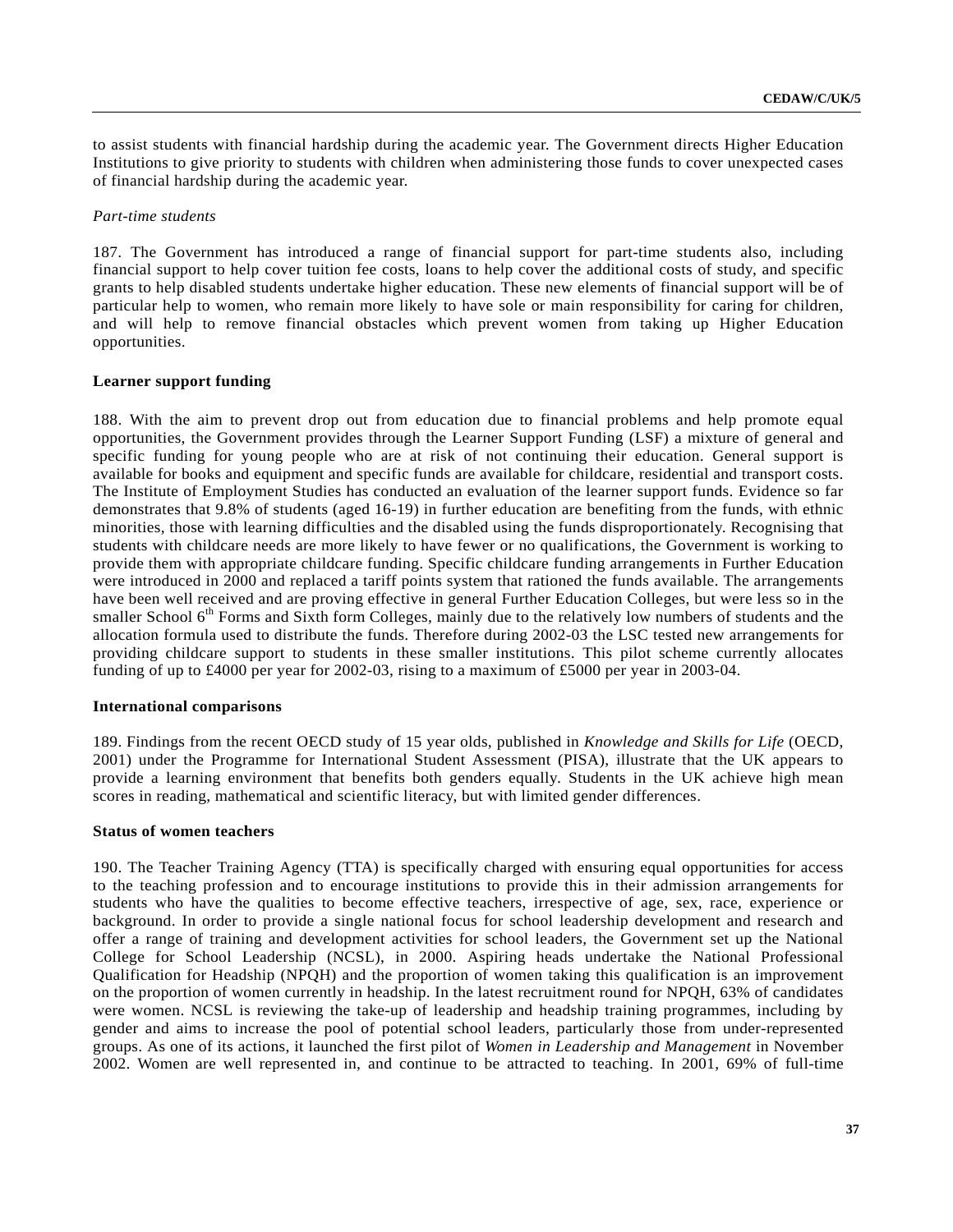regular qualified teachers in maintained schools in England were women. Women outnumbered men in higherlevel positions (Head and Deputy-Head level). In 2000-2001, in the maintained schools sector in England, 680 men were promoted from full time regular qualified teacher to head teacher as opposed to 1410 women<sup>15</sup>. Moreover, the Government spending plans include an additional £330 million to 2003-04 to underpin the human resource strategies in Higher Education institutions that have undertaken to address equal opportunities for their staff. They are supported by the sector's Equality Challenge Unit, one of whose main tasks is to improve the recruitment, retention and career progression of women in academic life. See table 10.6 in annex 2 (article 10, p. 10).

# **Continuing Education**

## *Adult and Community Learning (ACL)*

191. The ACL is an important element of the Government's priorities to tackle poverty, social exclusion and promote neighbourhood renewal. Almost 75% of learners under this initiative are women. In 2001, the Government established the Learning and Skills Council (LSC) to replace the Further Education Funding Council and the 72 Training and Enterprise Councils. The LSC is responsible for planning and funding all post 16 learning (except Higher Education) in England including school sixth form provision, further education, work-based training for young women and men, and adult and community learning. In 2002, around 58% of the learners on Council funded Further Education and work-based learning provision were females. Although the statistics are not directly comparable, almost three quarters of the learners under ACL provision are women. In 2003-04, the LSC will receive nearly £6 billion for adult learning, which includes the key elements of local education authority ACL, family learning, neighbourhood learning and the Adult and Community Learning Fund.

192. For more information on Government action in this area including literacy and numeracy, family learning and lifelong learning programmes see annex 1 (article 10, p. 7).

### **Northern Ireland**

193. The Government is implementing a programme of expansion of pre-school education with the aim of providing a year of free pre-school education for every child, if requested by the parents. The statutory curriculum introduced in 1990 is described in the previous report. The Northern Ireland Council for the Curriculum, Examinations and Assessment is currently conducting a major review of the curriculum with a view to meeting the educational needs of girls and boys, women and men in this millennium. Relationships and Sexuality education is included on a statutory basis within the curriculum through Science, Health Education and other subject areas as appropriate.

### *Early Years Development Fund*

194. The early Years Development Fund, (EYDF) has £1,467,000 available annually from the Government and supports initiatives to improve and extend early years services, to improve the quality of provisions and practice, and to advance training and research. It is focussed on children including children with special needs, and targeted at families experiencing disadvantage or living in areas of high social or economic deprivation including those in rural isolation. EYDF is administered through the Family Policy Unit, in the Northern Ireland Office.

l

<sup>15</sup> Database of teacher records 2000.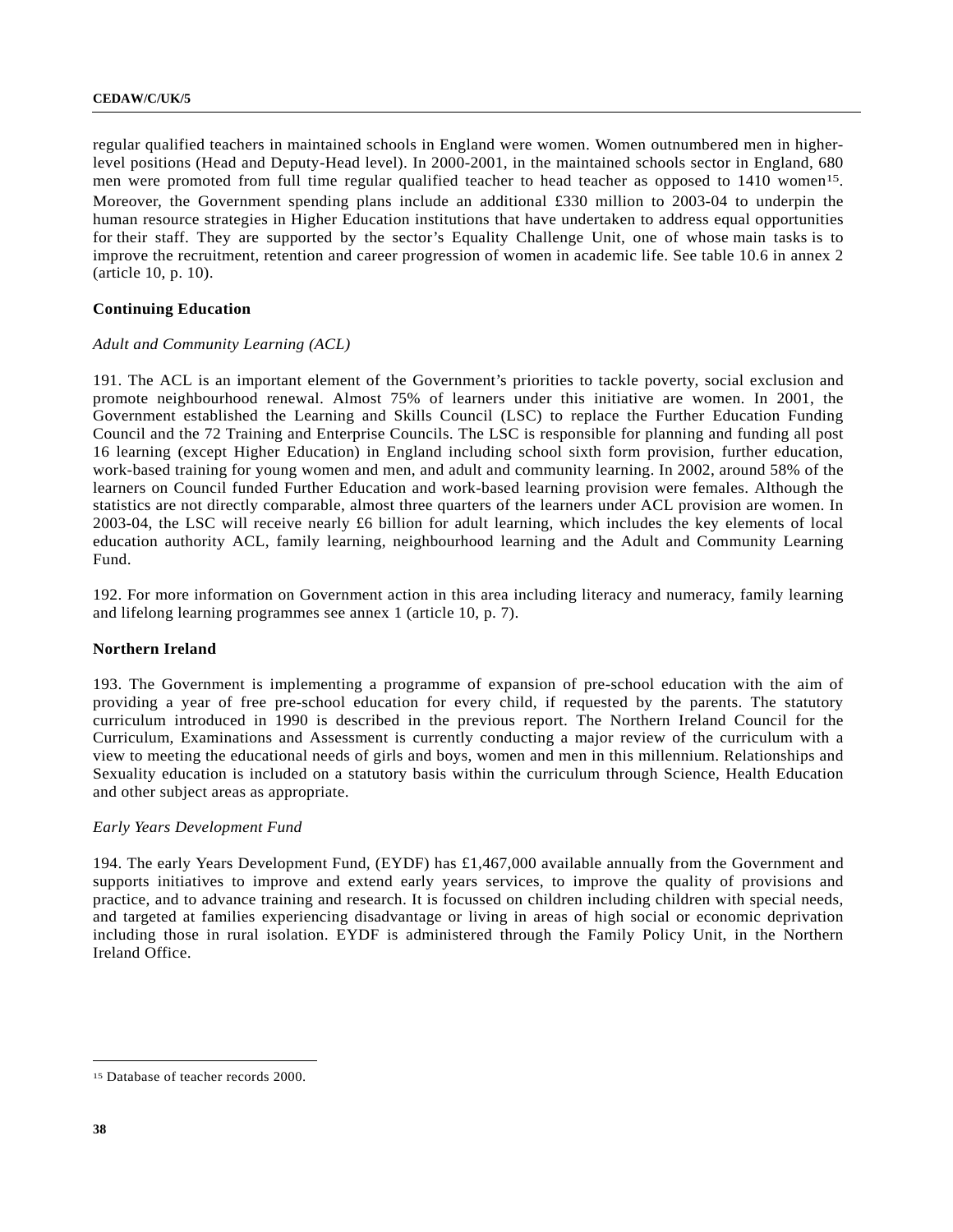# *Examination Achievements*

195. In Northern Ireland the proportion of girls and boys leaving school with GCSE-level qualifications or equivalent qualifications has increased over the last 13 years, with the rate for girls consistently higher than that for boys. In 1987-88, 84% of girls and 73% of boys left school with GCSE qualifications, and by 2000- 2001 the comparable figures increased to 96% and 92% respectively. At GCSE level there has been a marked improvement in achievement generally and girls consistently outperform boys in the attainment of higher grades. Between 1987-88 and 2000-2001 the proportion of girls gaining at least one GCSE at grades A\* to C has risen from 67% to 84%, while the comparable figures for boys were 53% and 73% respectively. At the higher level of GCSE attainment (5+ GCSE's A\* to C), a similar pattern emerges with girls outperforming boys. In 1987-88, 41% of girls attained this higher level, increasing to 66% in 2000-2001, while the figures for boys were 32% and 50%, respectively. Thus, although both girls and boys have improved, girls are further ahead of boys. When attainment in Northern Ireland at A Level and equivalent is examined, girls still outperform boys. In 1987-88, 29% of girls left school with at least one A Level or equivalent whereas 23% of boys left school with the same qualification. By 2000-2001, the proportion of girls leaving with this qualification had risen to 46% while boys had risen to 32%. The proportion of 16 year olds in Northern Ireland without GCSE's is, consistently, the lowest in the United Kingdom, although Northern Ireland does have a lot of young people with low qualifications and therefore a big gap between the lowest and highest attainers. In response to this the Department of Education is taking steps to improve standards of literacy and numeracy in boys and girls in schools and to implement a support programme aimed at helping underachieving schools.

## *Initiatives to improve education standards for girls and boys*

196. The Government is committed to providing all girls and boys from all backgrounds and circumstances the best possible opportunity to develop their skills. A wide range of school improvement strategies are in place as part of the School Improvement Programme, with the aim of raising standards and in particular to raise literacy and numeracy standards. Such standards are steadily improving in the primary sector as measured by end of Key Stage 2 assessment. In the post-primary sector there is not yet clear evidence of sustained improvement but it should be noted that there has been some improvement in Key Stage 3 outcomes for 2000-01 and 2001-02. The Department of Education, in conjunction with its educational partners, has carried out an internal review of the literacy and numeracy strategy and recognises that there is a need for a more co-ordinated approach in relation to the implementation of this strategy, alongside those for the school support programme, curriculum and assessment arrangements and educational technology. A new strategy group, made up of all the educational partners, has been established to take forward in a coherent way, the findings from on-going reviews.

197. Other initiatives aimed at improving the education for girls and boys include the School Support Programme (SSP), which provides schools with a period of intensive professional and modest financial support for self-improvement measures. For a small number of post-primary schools, that are serving areas of social deprivation, a more intensive period of support has been instigated. The emphasis remains, however, on empowering the schools to identify and take control of their own situation and take action to bring about improvements. The purpose of the Good Practice Initiative is to provide additional resources to schools, which have demonstrated success, to enhance their capacity to achieve further improvement. The aim is to provide an opportunity for the development, recognition and celebration of good practice in schools and for its wider dissemination throughout all schools. The Discipline Strategy, published in February 1998, provides for additional support for schools and girls and boys with all aspects of discipline problems, including truancy, which may lead to suspensions and expulsions. Implementation is ongoing and nearly all of the key elements of the strategy are now in place.

# *Women Teachers*

198. Women in Northern Ireland continue to form the majority of the teaching force. At present, 74% of schoolteachers in Northern Ireland are women. In Northern Ireland between 1999 and 2001, the proportion of both principal and vice-principal posts held by women increased. In 2001 women held 43% of principal posts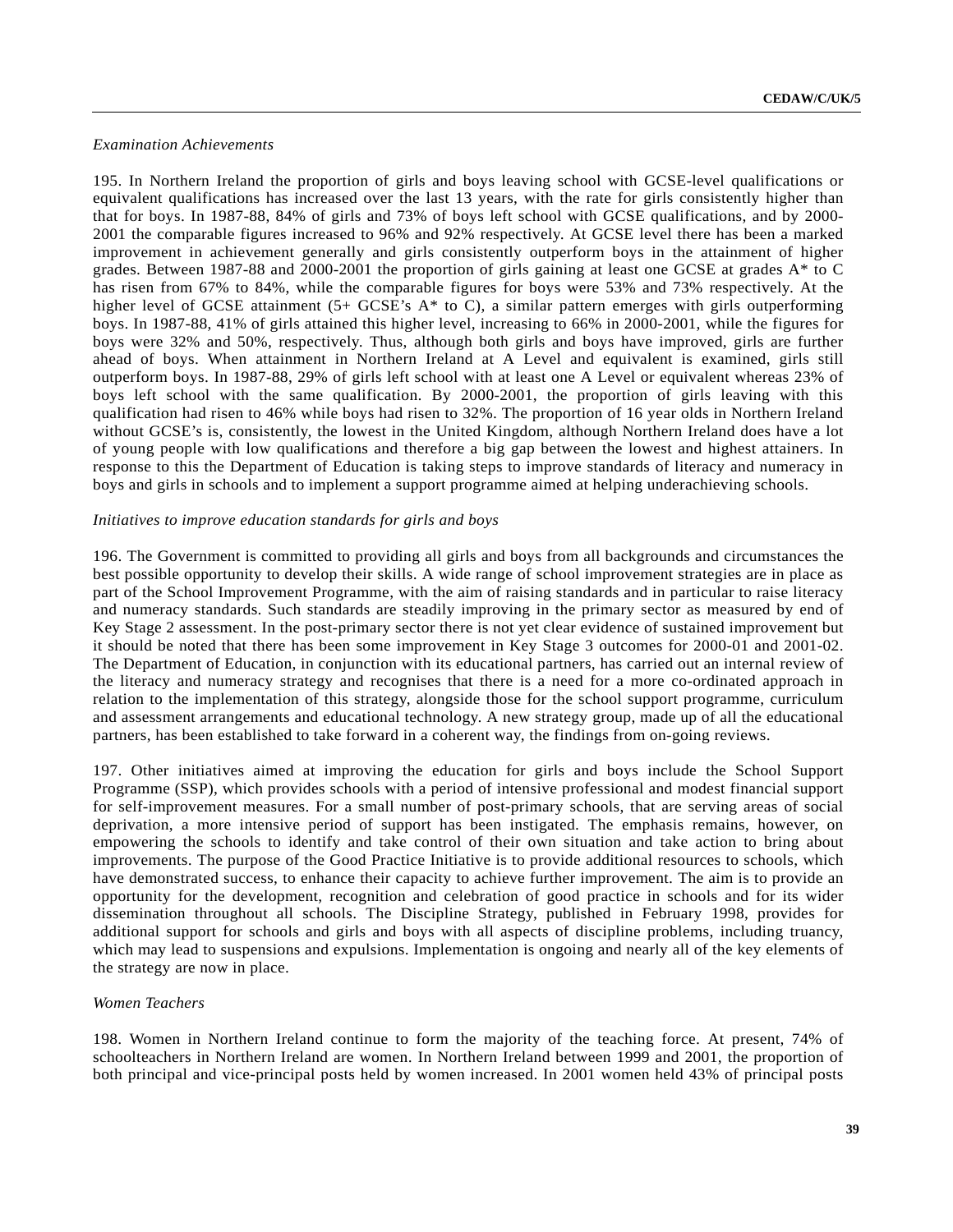and 70% of vice-principal posts in primary schools, compared with 40% and 68%, respectively, in 1999. In Northern Ireland the percentage of female candidates who completed the Professional Qualification for Headship (PQH NI) pilot project was 43%.

#### *Further and Higher Education*

199. Women now account for over 60% of all NI Higher Education student enrolments, 61% of undergraduate enrolments and 57% of postgraduate enrolments. The number of women enrolling on full time Higher Education courses has increased by 4% between 1998-99 and 2000-01. The number of women enrolled on parttime courses has increased by 10% since 1998-99 compared with a 3% growth in male part-time numbers. The majority of Northern Ireland domiciled students gaining Higher Education qualifications in 2000-01 were female. The proportions of male and female first degree graduates attaining first class honours were broadly similar (7%). A larger proportion of Northern Ireland women first degree graduates achieved upper second class honours degrees (52%) than their male counterparts (40%).

## *School age mothers*

200. The Department for Education was allocated additional resources from the Executive Programme Children's Fund in 2001 to develop a regional programme of support for pregnant schoolgirls and school-age mothers (SAM Programme). The programme addresses the educational, social and personal development needs of these young women while they adjust to their changed circumstances. Young women wishing to continue in education after the programme are supported with childcare services. A key element of the programme is the provision of social support by developing informal peer networks and 'non-judgemental' support and advice. Underpinning the project is the belief that completion of formal education provides enhanced life opportunities for both the young woman and her baby and where the young woman wishes to continue in education on completion of the SAM Programme she should be supported in doing this. By February 2002 some 43 young women had been referred and programmes arranged at 5 locations. Some 28 young women participated in the SAM Programme and 15 received home tuition. A poster campaign and website were launched in November 2002 with a view to making the programme more widely known and accessible.

#### **Scotland**

201. There is no statutory national curriculum in Scotland. However, the Scottish Executive has set National Priorities in Education providing a national vision towards which all education authorities and schools are now working. One of the National Priorities is to raise standards of educational attainment for all in schools, especially in the core skills of literacy and numeracy, and to achieve better levels in national measures of achievement including examination results. Another National Priority is to promote equality and help every pupil benefit from education. Moreover, the *Standards in Scotland's Schools etc. Act 2000*, puts a duty on education authorities to prepare and publish an *Annual Statement of Education Improvement Objectives,* describing how they will encourage equal opportunities and in particular observance of equal opportunity requirements in school education. Local authorities published their first Statements illustrating how they plan to meet these objectives in 2001.

202. The main development in school education since the last report is the introduction of the new National Qualifications (NNQ, post-age16) courses phased in from 1999-2000 to replace SCE Higher and Certificate of Sixth Year Studies (CSYS). Full implementation is not required until 2004. NNQs are intended to maximise participation, improve attainment and enable female and male students to reach their full educational potential. The Scottish Executive is reviewing Physical Education in schools and the issue of promoting greater female participation may feature in that review. As part of its efforts to encourage young women to take sciencerelated subjects, the Scottish Executive has organised a major international conference on science education in schools. Keynote speakers included senior female scientists and researchers. The conference also considered the role of women in science and measures needed to broaden the appeal of science for female teachers and female school pupils.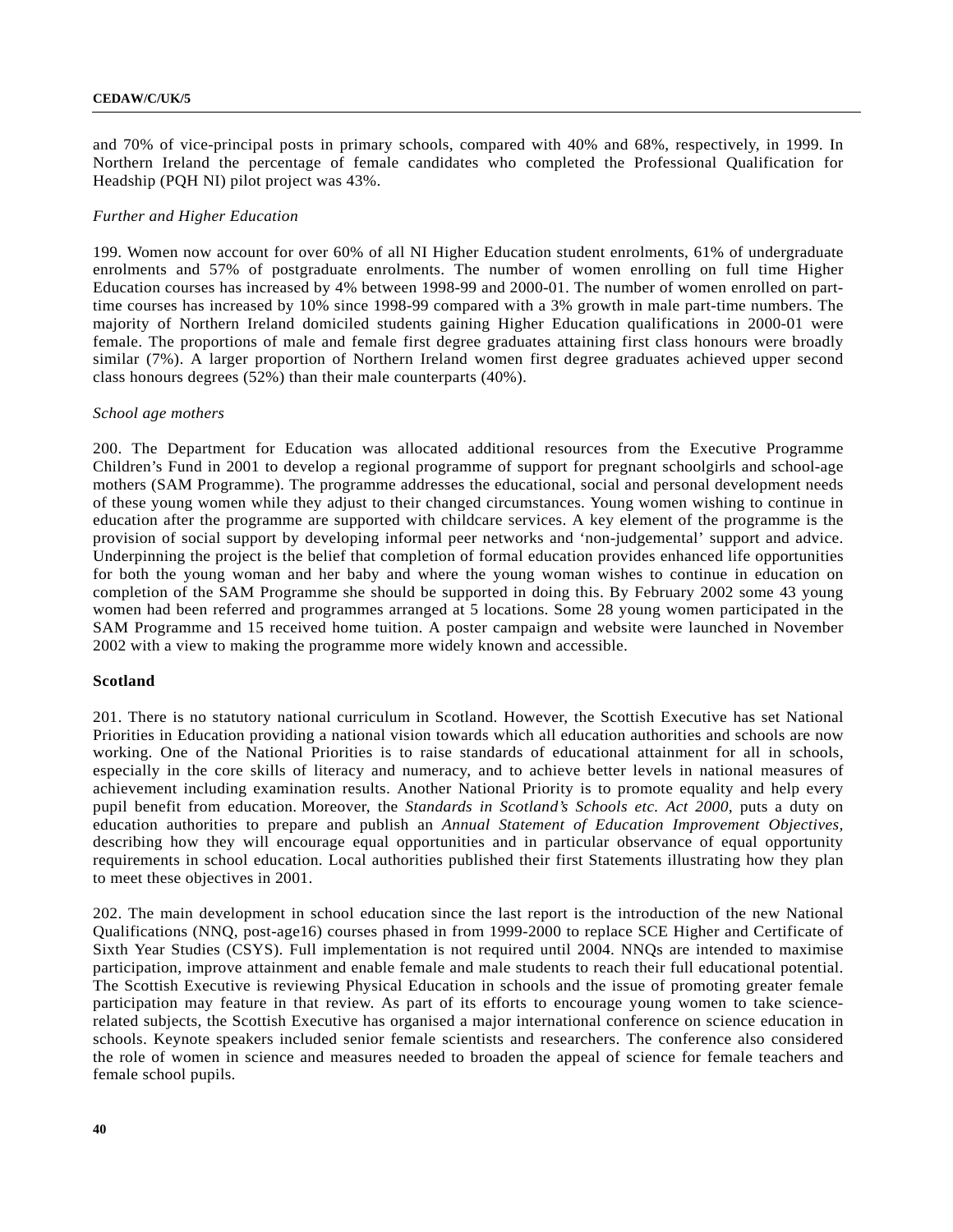203. Full provision of a free, part-time pre-school education place for all 3 and 4 year olds whose parents required it has now been achieved. From April 2002, the Standards in Scotland's Schools Act 2000 placed a new duty on local authorities to secure pre-school education for all eligible children, to cover all 3 and 4 yearolds resident in an authority's area. The Sure Start Scotland programme provides targeted support to families with very young children aged 0-3 years, with a focus on the most vulnerable and deprived families. The programme aims to improve children's emotional and social development, health and their ability to learn, as well as to strengthen families and communities. £19 million has been allocated to local authorities in 2002-03 to work in partnership with health services and relevant voluntary organisations. Resources available for the Sure Start Scotland programme will be £23.1 million in 2003-04, £35 million in 2004-05 and £50 million in 2005-06. Over 9,000 additional children received support in the first year of implementation of Sure Start Scotland (1999-00), increasing to over 15,000 additional children in the second year (2000-01). During this period over 6,000 additional parents were supported.

### *Attainment*

204. The 2000-01 analysis of Scottish School Leavers and their Qualifications shows that a higher proportion of females than males leaving publicly funded schools achieved passes at all levels, except three or more passes at Scottish Credit and Qualifications Framework (SCQF) level 7. The Scottish Executive commissioned a research project, which looked at the factors influencing the relative attainment of girls and boys, published in September 2001. Among other things, the research emphasised that factors affecting pupil performance are complex, and that gender issues must be considered within the context of other sources of inequality, such as social background. A follow up research project that will look at the intervention methods employed by education authorities and schools to tackle gender inequality will be carried out after 2003.

205. A substantial amount of work has been done to widen access to further education particularly for those in disadvantaged groups and over 65,000 new further education places have been created since 1998-99, while 2,800 additional funded places have been announced for Higher Education in the period from 1999 to 2003-04. Participation in further and higher education by women has increased over the last three years. In the academic year 2000-01, almost 280,000 women were enrolled in programmes of study in further education colleges accounting for 57% of enrolments; and 105,900 women in programmes in higher education institutions (56% of enrolments). This compares with 233,044 further education college (5%) and 101,364 higher education institution enrolments (55%) by women in 1998-99.

## *Child Poverty Package for Lone Parents*

206. The Scottish Executive attaches great importance to assisting lone parents in education and employment. Eradicating child poverty within this generation is one of the Executive's long-term targets, shared with the UK Government, and one important way to achieve this is by assisting lone parents, the majority of whom are female, into further and higher education. This should lead to better job opportunities, better incomes and a better way of life for their children. In July 2001, the Executive launched a three year (2001-04) £24 million package of initiatives to assist lone parents take advantage of further and higher education opportunities by making it easier for them to address the difficulties associated with the cost and supply of childcare. This package is estimated to benefit around 6,500 students. For the first time in Scotland, lone parents in full-time higher education can claim a £1,000 grant per annum towards the cost of registered childcare, from an allocated fund of £8.5 million. To support out of school childcare provision in disadvantaged areas, £8 million was awarded to local authorities. These funds should help to sustain around 1500 to 2000 places. To meet locally identified needs for lone parents, £7.5 million was made available over the three years for further education colleges to widen childcare provision. The package was launched alongside a new information leaflet for lone parents, entitled *Can I Afford to Go to College?,* containing all relevant information for lone parents. This information is also widely disseminated through the internet (www.scotland.gov.uk/library3/misc/lpac-00.asp). Lifelong learning also has a key role to play in enriching the lives of older people. The Scottish Executive is working to encourage learning in order to develop the skills required to lead a fulfilling life and the skills needed to remain in the labour market. The Scottish Executive has widened access with over 7000 women from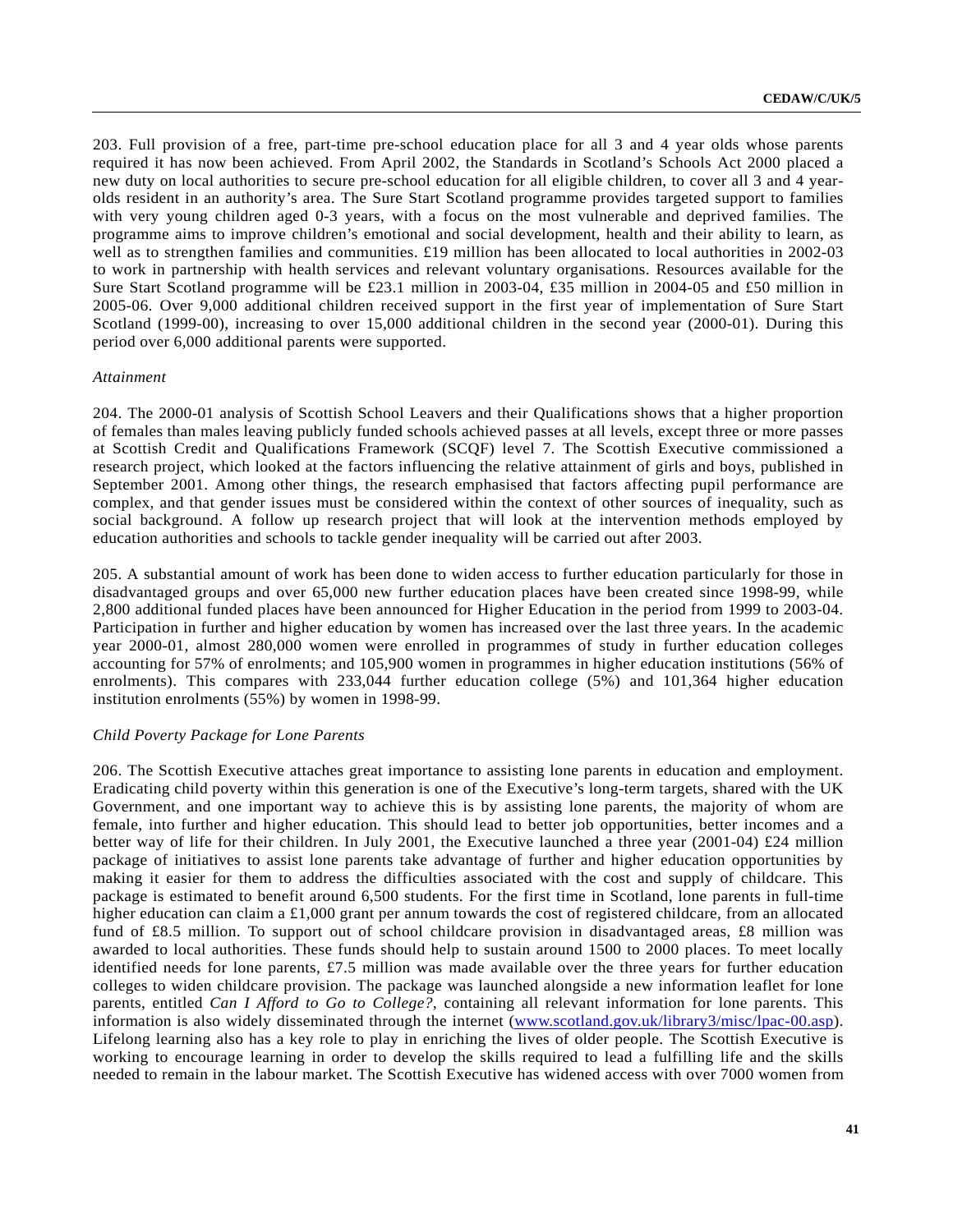#### **CEDAW/C/UK/5**

minority ethnic backgrounds enrolling in further education colleges, and 5,434 in higher education institutions, in the 2000-01 academic year.

### **Wales**

207. In line with the *Government of Wales 1998 Act* the Department for Training and Education in the National Assembly for Wales is keenly aware of the role of education and training in supporting equality of opportunity. The *Learning Country: A Comprehensive Education and Lifelong Learning Programme to 2010 in Wales* detailed the initiatives aimed at supporting and developing education and training for women and men, girls and boys in Wales. This document examines ways to assure equality through wider access and participation and ultimately to work to ensure equality of attainment and opportunity in life. Other major strategic documents have included The Skills and Employment Action Plan The National Assembly is currently consulting on a document *Learning Country: Learning Pathways 14-19* (year olds). The aim is to increase opportunities for young people, enabling them to achieve their full and individual potential. The key to this is providing choice and to extend learning beyond school and college. It is recognised that access for all is important and that the issues of gender segregation and stereotyping need to be addressed.

208. Gender imbalance is considered within the context of equal opportunity in general. Future directions include supporting Governing Bodies of schools, colleges and universities to adopt an open and inclusive approach to the construction of their own memberships and for the staff teams of those institutions. In addition to this the Higher Education Institutions are being encouraged to undertake equal pay reviews following EOC guidelines. Widening access and participation is a key overall objective for the Assembly. In both Higher Education and Further Education, female learners outnumber male (55% of Higher Education learners are female and 64% of FE). In both Higher Education and Further Education (though in Further Education institutions in particular) women are strongly represented amongst mature learners. Retention and completion rates do not materially differ between men and women though there continue to be marked differences in subject choice. The National Assembly is on target to achieve its objective of a part time place in early years settings for all children at three years of age. Making this available to parents if they require it, allows those with parental responsibility the opportunity to pursue career and educational routes. At the other end of the education path the new Assembly Learning Grant offers means tested grant support to learners at further and higher education levels for both full time and part time students.

## *Attainment*

209. At Key stage 1 to A level, females out-perform males. ACCAC will provide guidance on the scope within the National Curriculum for Wales for promoting equal opportunities and the understanding of diversity. The Annual Report of Her Majesty's Chief Inspector of Education and Training in Wales 2000-01 notes that education providers are becoming more aware of meeting the needs of all learners and generally good progress has been made. The report however, stresses that improvements need to continue and that the systems need to be monitored. It is suggested that the expectations of both teachers and learners continue to be challenged on gender stereotyping. New data collection systems across the range of education and lifelong learning are being introduced to collect data at individual learner level. This will give a stronger and more precise evidence base for formulating future policy and for evaluation of what works.

## *Teachers*

210. Within the teaching profession women have always formed a large part of the workforce. Of all teachers in 1990-91 63% were female, this increased to 68% in 2001-02. However, they have traditionally remained in the classroom and have not taken a managerial role, some headway has now been made against this trend. Of primary head teachers in 1990-91 41% were female, this increased to 53% in 2001-02, for secondary head teachers the figures effectively doubled from 8% to 16%. Overall for head teachers the figures for females have increased from 25% to 35%. In Higher Education institutions 44% of teaching and research staff are women.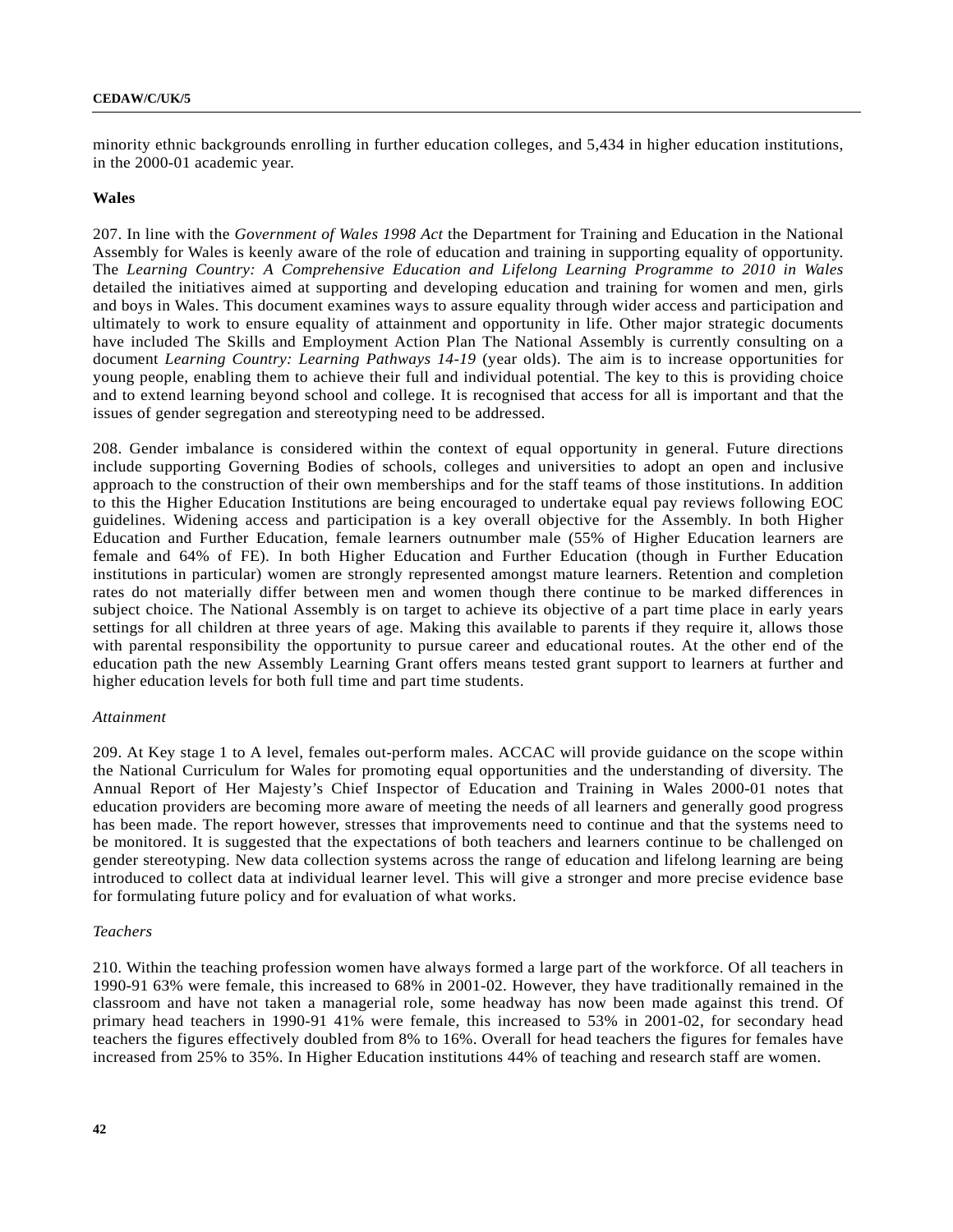# **ARTICLE 11: EMPLOYMENT**

## **Women's participation in the labour market**

211. The Government recognises that women make a crucial contribution to the economy, both in their role as workers and carers, and is fully committed to equal opportunities in the labour market, encouraging familyfriendly employment policies, and to improving childcare packages to encourage those parents who wish to work to do so. One of the most important changes in UK society in recent decades has been women's increased participation in the labour market. The proportion of women in the labour force has been increasing and this trend is likely to continue. In 1971 women of working age (16-59 years) made up 38% of the labour force, this figure increased to 45% in 200216. According to the Spring 2002 Labour Force Survey, there are around 12.2 million women of working age in employment in the UK. Between Spring 1992 and Spring 2002, the employment rate for white women in the UK increased by 7% compared with an increase of 2% for ethnic minority women over the same period. Moreover, the number of people in the workforce increased by approximately 240,000 in the year to May 2002. Of this increase, 66% were female and 34% were male.

212. 49% of women of working age have dependent children under the age of 19 and their overall activity rate is 69% compared with 76% for women without children under the age of 1917. Between Spring 1992 and Spring 2002, an increase in the proportion of those in part-time employment took place. The number of working age people in part-time employment rose by about 1.2 million, with women contributing around 50% of this increase. 5.2 million women of working age (43% of those in employment) worked part-time March to May 2002. Women in employment therefore tend to work fewer hours than men, on average 31 hours per week compared with 43 hours for men, but even women in full time employment work 3.5 hours less per week than men.

# **Family-friendly employment policies**

l

213. In recognition of the importance of and growth in women's participation in the labour market, the Government is committed to helping mothers and fathers balance work and family life. A range of family friendly rights has been introduced following a review of maternity and parental rights in the green paper *Work and Parents: Competitiveness and Choice*, published in December 2000. These rights will give more choice to women and enable business to benefit from a greater contribution from the workforce by keeping women's skills and knowledge in the economy. The Government has introduced a cohesive package of parental rights to enable women to balance work and family commitments. Employees will be protected from dismissal or other detrimental action if they exercise any of their rights in the package. The main elements are:

- *Parental leave* Parents of children born or adopted on or after 15 December 1999 (the date the right was first introduced) are covered by the *Maternity and Parental Leave etc. Regulations 1999*, and may qualify for parental leave if they have one year's continuous service with their employer. They are entitled to a total of 13 weeks unpaid leave, which can be taken up to the child's fifth birthday or the fifth anniversary of placement for adoption (or the child's 18th birthday if that is sooner).
- Parents of children born or adopted between 15 December 1994 and 14 December 1999 are covered by the new *Maternity and Parental Leave (Amendment) Regulations 2001*, and qualify for parental leave if they have completed one year's continuous service with an employer (other than their current employer) during the period 15 December 1998 to 9 January 2002. They are entitled to a total 13 weeks unpaid leave, to be taken up to 31 March 2005 (or in the case of adoption, the child's 18th birthday if that is sooner).

<sup>16</sup> Labour Force Survey figure seasonally adjusted and regressed to the 2001 census.

<sup>17</sup> These figures are derived from the Labour Force Survey. Women with dependent children are either the head of the family unit or the wife or partner of the head of family unit. Women without dependent children may include some who are not parents but who do have some caring responsibilities for children in the family unit.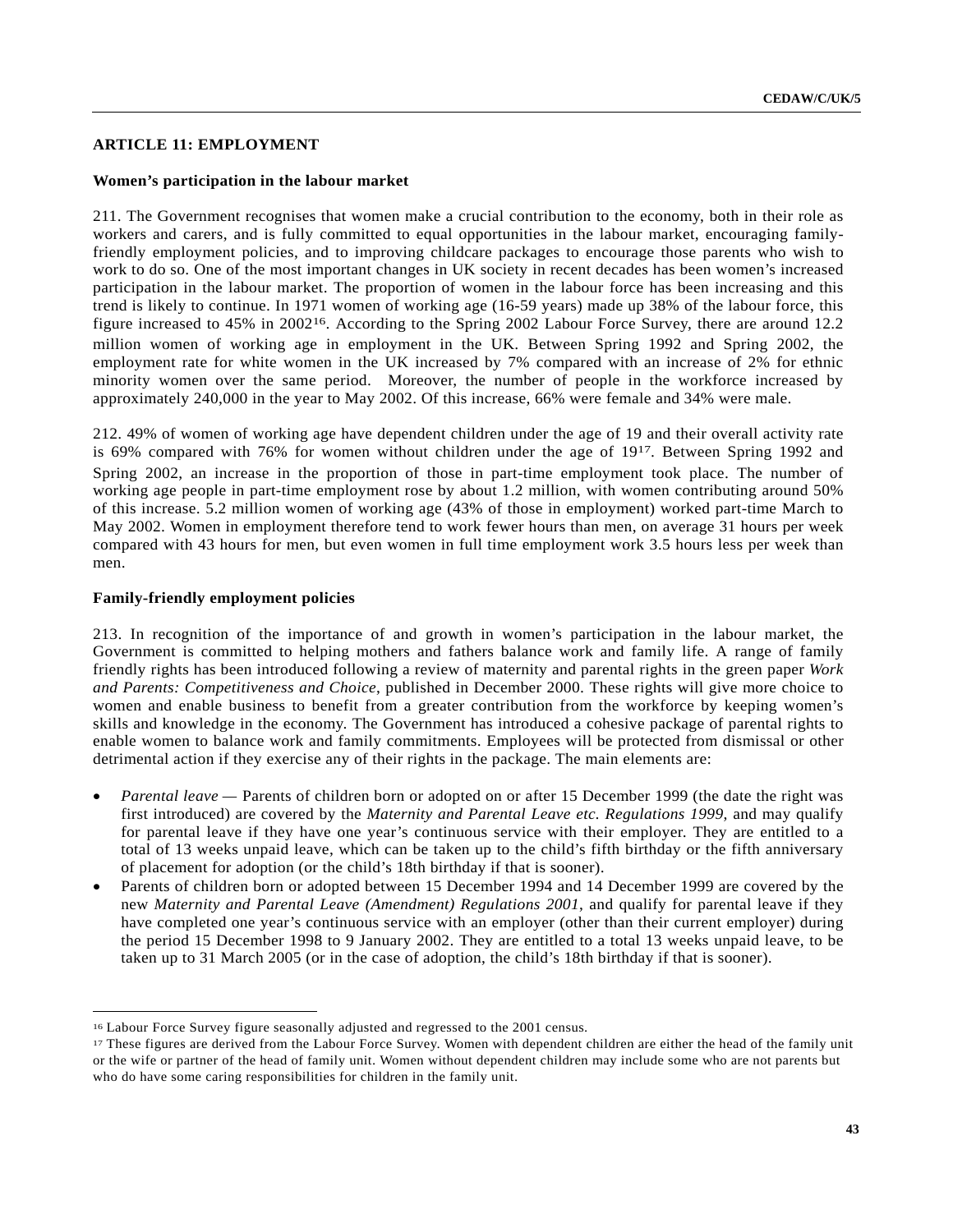#### **CEDAW/C/UK/5**

- The take-up of parental leave is estimated to be between  $3\t{-}12\%$ <sup>18</sup>. Taking into account parents who have now gained entitlements as a result of the 10 January 2002 amendment, the total number of parents expected to take parental leave each year is estimated at being between 220,000 and 530,000. This figure represents the estimated total number of parental leave rights expected to be exercised per year, rather than the total number of parents who actually receive the right.
- *Right to request flexible working:* Since April 2003 parents of children aged under 6 or parents of disabled children aged under 18 have the right to apply to work flexibly. Employers will have a duty to consider such requests seriously.

214. All parents of disabled children born or adopted on or after 15 December 1994, and who have the necessary qualifying length of service, are entitled to a total of 18 week's unpaid leave which can be taken up to the child's 18th birthday. There are around 380,000 children under the age of 18 in Great Britain who have a disability Disabled children generally have to attend more medical appointments than other children and this can be difficult for parents trying to balance caring for their child's needs with the pressures of work. The costs of increasing parental leave entitlement for these parents is likely to be around  $£1m - 2m$  in total per year.

- *Maternity leave*: From April 2003 maternity leave for all employed mothers increased from 18 weeks to 26 weeks regardless of their length of service. Additional maternity leave increased to 26 weeks giving most mothers up to one year off work in total. Statutory maternity pay and Maternity Allowance, available for qualifying mothers, is paid for 26 weeks at higher rates. The contract of employment will continue throughout maternity (and parental) leave. Approximately 350,000 mothers each year will benefit from the increase in maternity leave and pay.
- *Adoption leave:* Since April 2003 adopters with a child newly placed for adoption have the right to 26 weeks paid adoption leave followed by up to 26 weeks unpaid adoption leave. This right is subject to a 26 week qualifying employment period and minimum earnings criteria.
- *Paternity leave:* Since April 2003 qualifying employees will benefit from two weeks paid paternity leave in the time around which their partner gives birth to a child.
- *Time off for dependants:* All employees are entitled to take a reasonable amount of unpaid time off to deal with an emergency or unexpected situation involving a dependant. This right is available regardless of length of service.
- The Government will also be taking forward an awareness and promotional campaign to encourage employers to introduce family-friendly policies that build on these requirements.

215. Implementation of the *Working Time Directive* (see previous report) provides rights to minimum daily and weekly rest periods; rest breaks; annual paid holidays; a limit of 48 hours a week on the average time which employees can be required to work (except by voluntary agreement); and restrictions on hours worked at night. Implementing regulations came into force in October 1998. The *Part-time Workers (Prevention of Less Favourable Treatment) Regulations 2000* ensure that Britain's six million part-timers, 80% of whom are women, can no longer be treated less favourably in their employment terms than comparable full-time colleagues, just because they work part-time. See article 2 for further information.

216. Corresponding legislative provisions will apply in Northern Ireland.

l

<sup>18</sup> This figure is taken from the survey evidence as collected by DTI in Autumn 2000, which found that 12 per cent of employed parents who said that their employer provided parental leave also said that they had taken parental leave since December 1999 when the right was first introduced. This equates to about 3 per cent of all employed parents. The range of  $3 - 12$  per cent allows for uncertainties about provisions for parental leave in the workplace, and also to the fact that take-up is likely to increase over time as awareness of entitlements increases.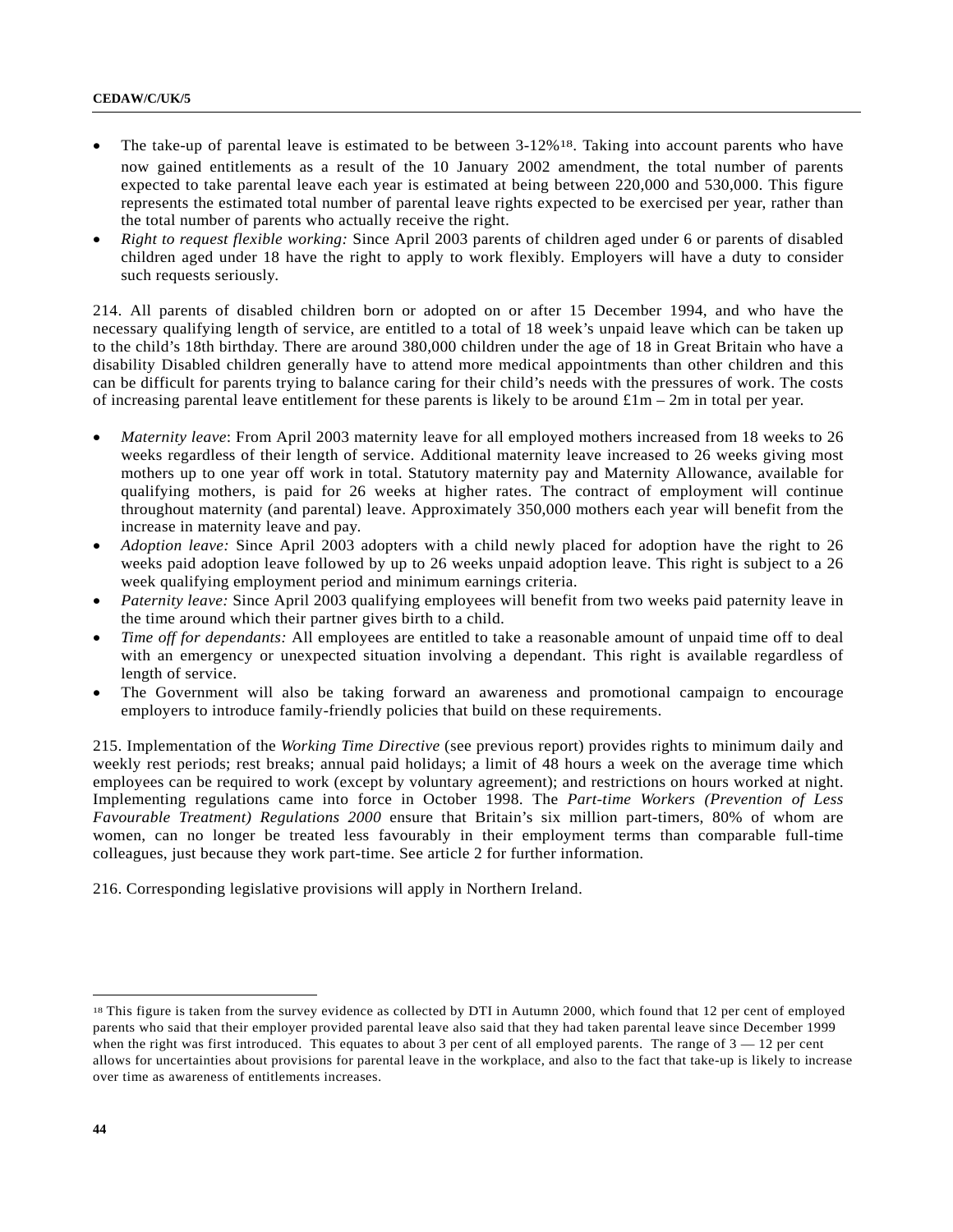# **Maternity rights**

217. Maternity rights in the UK were extended in 1994, as described in the previous periodic reports and again in April 2003 as detailed in article 2 of this report. The proportion of women returning to work within eleven months of having a baby has increased from 45% in 1988 to 67% in 1996. A 2000 Department of Trade and Industry survey of how parents balance their work, life and home found that 88% of all working mothers who had taken maternity leave and had a child under the age of 5 returned to their original employer.

# **Childcare**

218. The implementation of the *National Childcare Strategy* is a major component in the Government's wider support and encouragement of family friendly working arrangements. There are particular benefits for women, especially lone parents, as an increase in quality childcare provision helps them maintain continuity of employment and find work, training and employment. The Government's National Childcare Strategy was launched in 1998 to ensure accessible, affordable and quality childcare in every area. It aims to create places to help 1.6 million children by 2004. As a result, at December 2002, more than 647,000 new childcare places have been created since 1997, benefiting over 1,100,000 children. Taking account of turnover, this added more than 367,000 places, for over 688,000 children, to the stock of places available. Particular efforts are being made to extend childcare in disadvantaged areas where provision can still be scare. At February 2003, 160 new Neighbourhood Nurseries had opened in these areas. There are a further 1,200 Nursery projects in development, helping to account for a total of over 50,000 new childcare places. At November 2002, 180,000 middle and lower income working families were receiving substantial help with their childcare costs through the childcare tax credit component of Working Families Tax Credit. (From April 2003, this assistance has been made available in a more flexible form through the childcare element of Working Tax Credit (see article 13 for details). Increases to the Sure Start Maternity grant from £300 to £500 in June 2002 will benefit 215,000 lowincome families a year, to help with the costs of having a new baby.

219. The National Childcare Strategy is complemented by the Government's introduction of free part time early education for 4 and 3 year olds. Currently all 4 year olds, and 70% of 3 year olds, are able to enjoy free early education places. Every 3 year old will be able to access a free place by April 2004, in advance of the September 2004 target date. All 4 year olds have been guaranteed a free early education place since 1998.

# **Pay**

220. The Government is fully committed to taking practical measures to help to close the gender pay gap. Since 1975, when the *Equal Pay Act* came into effect the full-time pay gap has closed considerably, from 30% to around 19% in 2002. The Government is determined to take steps to help close the pay gap further and has conducted research to understand the root-causes of the pay gap in order to reduce it. Contributing factors to the pay gap, include: a greater proportion of women than men work part-time (44% compared with 10%) and a higher proportion of part-time jobs are in lower paying occupations; and the effect of women's childbirth and caring responsibilities. Women re-entering the workforce (as opposed to taking maternity leave or career breaks) do so at lower wage rates than men who have had long absences from the labour market.

221. The Government is working to reduce the gender pay gap through a variety of measures, including the equal pay questionnaire, working with the EOC to promote equal pay reviews, providing trade unions with additional funding for training representatives in equal pay issues and by requiring the Civil Service to undertake pay reviews by end of April 2003.

222. The Civil Service is committed to undertake equal pay reviews and prepare Action Plans. Action Plans representing 81% of the Civil Service have now been received by the Cabinet Office. The Cabinet Office is undertaking the equal pay review for the Senior Civil Service, representing the top 3500 Civil Servants.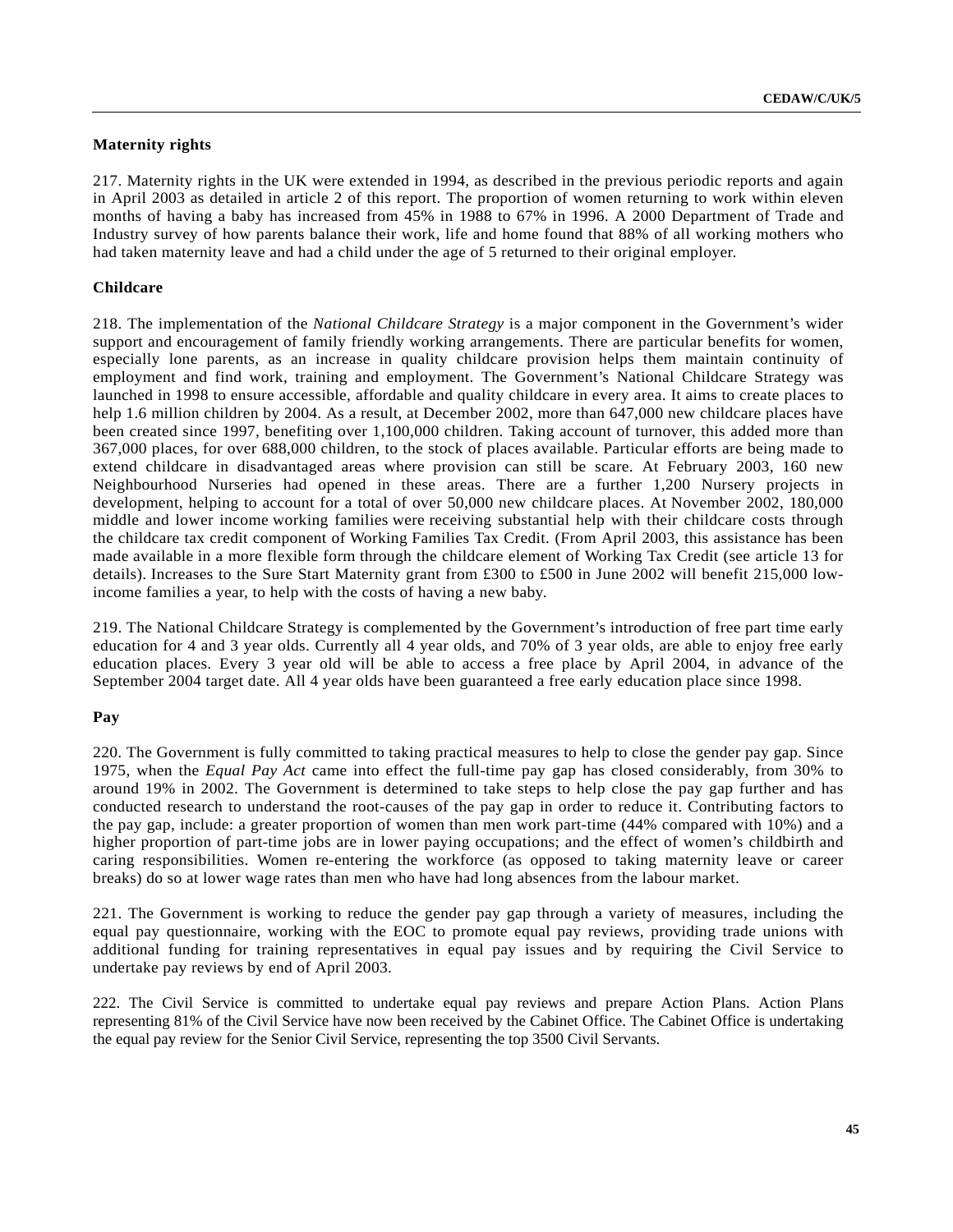223. The EOC and Fair Pay Champions are currently taking forward work to promote and share good practice in the food and soft drink manufacturing and retail finance sectors. Future work is planned in other sectors, including Further Education. The Government provided the EOC with £100,000 to prepare a model for voluntary pay reviews, which was launched in July 2002. A separate system for small businesses has been developed. Also provided additional funding of £151,867 (on top of the initial £145,000) to trade unions, for training representatives in equal pay issues in the workplace.

224. The Employment Act 2002 (see article 2) makes it easier for women who have been discriminated against to take up equal pay cases by simplifying the existing procedure, and introducing a questionnaire procedure that will help resolve matters in the workplace. The Employment Act includes a number of measures to help tackle the other main causes of the pay gap; women's lower level of work experience, and the part-time pay gap.

225. The Castle Awards, launched in March 2002, are designed to recognise steps taken by employers of all sizes and in all sectors to promote equality of opportunity between men and women and to address the issues of pay inequality. The Equal Pay Forum, organised by Opportunity Now and the EOC is promoting equal pay reviews among employers. Approximately 190 firms have joined the Forum. Members must have committed to carrying out or already undertaken an equal pay review.

226. Other Government initiatives to reduce the pay gap include the National Minimum Wage (see article 2 for details) as well as measures to tackle job segregation (see articles 5 and 10 for details). For example, the National Curriculum ensures that both girls and boys study the full range of subjects and therefore have a broad base on which to make career-related choices. Women comprised 55% of undergraduates in academic year 2001 (see article 10) and, in time, the impact of greater numbers of more highly qualified women, with greater earnings potential, should be reflected in higher actual earnings. The Careers Service is required to operate an equal opportunities policy that questions stereotypical career choices. The *Part-time Workers' Regulations* (see article 2) will contribute to a narrowing of the pay gap, as it requires employers to accord part-time workers conditions and contracts in-line with their full-time counterparts. This should, in turn, have a positive impact on the pay gap as the majority of part-time workers are women. The *Parental Leave Regulations* and reform of maternity rights will also enable employees to reconcile their work and family lives (see above).

### **New Deal for Lone Parents**

227. As part of the measures to tackle poverty among women, the Government has intensified its efforts aimed at improving lone parents' living standards by facilitating their access to the labour market. In this context, the Government introduced the New Deal for Lone Parents (NDLP), in 1997, that aims to help and encourage lone parents to improve their prospects and living standards by taking up and increasing paid work. In November 2001, NDLP was extended to include all lone parents not working, or working fewer than 16 hours per week. Over 90% of those benefiting from the programme are women. NDLP offers active case management through dedicated Personal Advisers (PAs). The PA will offer advice on job-search, childcare, training and in-work benefits, and provide an in-work support service to help lone parents make the transition into employment.

228. The Government is committed to ensuring rigorous analysis and evaluation of recently introduced policies. In this context, evaluation of the New Deal for Lone Parents is being conducted by independent researchers, as well as being monitored by the Department for Work and Pensions. A full programme of research is underway, with many findings already available. A quantified measure of the impact of the national NDLP programme is to be published in 2003. However, approximately half of those participating in national NDLP go on to get jobs. Evaluation of the national programme has shown a number of benefits of NDLP, beyond simple job outcomes. Participants reported high levels of satisfaction with NDLP, with most of the praise directed towards their PA. NDLP helped lone parents find work, change their working arrangements, find a place in an education or training programme, or set up a business. These tangible outcomes were often combined with less tangible improvements such as improved confidence in relation to ability and skills, and increased motivation.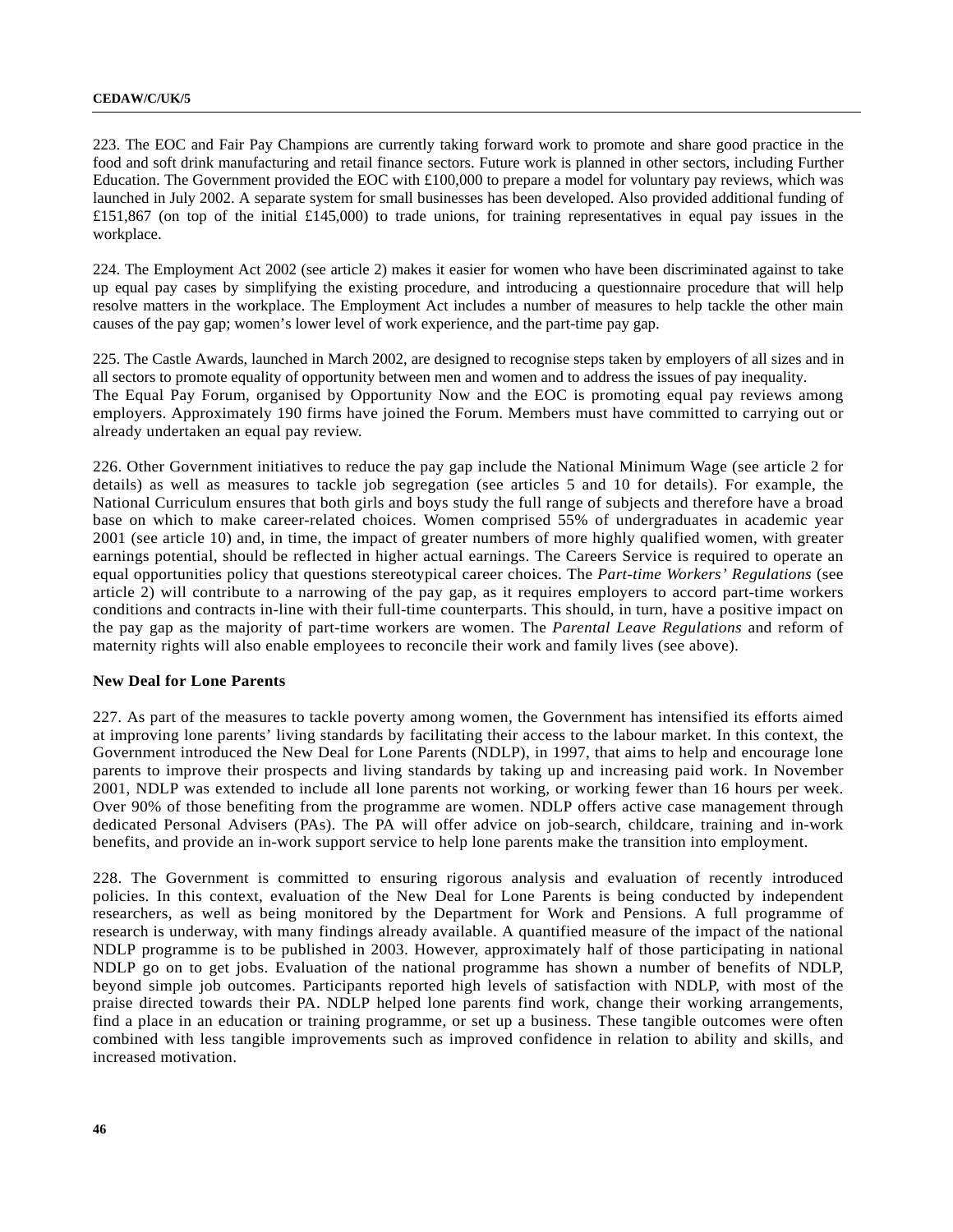229. As at January 2002, NDLP has supported over 318,000 lone parents and 132,730 jobs have been gained through NDLP. Although by far the largest proportion of NDLP participants have joined of their own accord, increasing numbers are choosing to participate following a mandatory work-focused interview with a lone parent personal adviser. PA meetings are intended to increase participation in NDLP by making lone parents aware of the help and support available to them. PA meetings are mandatory for certain groups of lone parents who claim Income Support. Lone Parent PA meetings were introduced in April 2001 to new and repeat claimants with a youngest child over 5 years and 3 months of age, and existing IS claimants with children aged between 13 to 15 years. From April 2002, PA meetings were extended to new and repeat claimants with a youngest child aged 3 to 5 years and regular claimants with children aged 9-12 years. PA meetings will be rolled out to new and repeat claimants with a youngest child aged 0-3 years and stock claimants with a child aged 5-8 yrs from April 2003, and to stock claimants with a child 0-5 yrs in April 2004. There is also a rolling programme of the introduction of six and twelve-monthly review meetings. Evidence shows that the introduction of PA meetings is having a positive effect on NDLP participation: the proportion of those having a PA meeting who subsequently join NDLP is approximately 32%, compared to a take-up rate of approximately 6% before they were introduced.

### **Women in Business**

230. Women entrepreneurs make an increasingly important contribution to the business sector. The 2002 Labour Force Survey estimates that women constitute around 27% of the self-employed in the UK. Women are most likely to establish businesses in service sectors, with nearly 50% of businesses in this sector started by women. A key Government objective is to promote enterprise for all. As part of this agenda it is important to ensure that services for start-up businesses are delivered effectively in disadvantaged areas and to those in under-represented groups, including women and ethnic minorities. As part of this, the Government's Small Business Service is taking the lead in identifying and removing barriers in the provision of those services and spreading best practice.

231. The *Small Business Service and Government – the Way Forward* (published in December 2002) set out a new policy framework for a Government-wide approach to helping small firms. It identifies seven core strategies as key drivers for economic growth, improved productivity and a wider involvement in enterprise for all. One of the seven core strategies is "encouraging more enterprise in disadvantaged communities and underrepresented groups".

232. The Small Business Service, in partnership with Prowess (a UK-wide trade association for the promotion of women's enterprise support), has led the development of a cross Government strategy for women's enterprise which will focus primarily on the business support needs of women starting and growing their own businesses. The strategy, launched on 8 May 2003, has also had an input from the Devolved Administrations. The framework aims to incorporate good practice examples, guidelines and measurable outcomes aimed at various business support providers.

233. Policy support for women can be successful in increasing both the number of start-ups and the long-term growth potential of women-owned businesses. For example, the Government runs national schemes such as the Small Firms Loan Guarantee Scheme that has been of particular help to women who may lack a proven track record in raising finance. Moreover, the Small Business Services Phoenix Fund (launched in November 1999) encourages entrepreneurship in disadvantaged areas and within groups that are currently under-represented in terms of business ownership, including women. The Fund's £96 million budget to March 2004, in July 2002 was allocated an additional £50 million for 2004-05 to 2005-06. The bulk of these additional resources will be used to continue support for the community development finance sector and for business support activities currently funded through the Development Fund element of the Fund. The Development Fund is running over 90 projects encouraging innovative approaches to supporting entrepreneurship in disadvantaged areas and under-represented groups. All of the projects are opened to women and 15 of them focus specifically on women.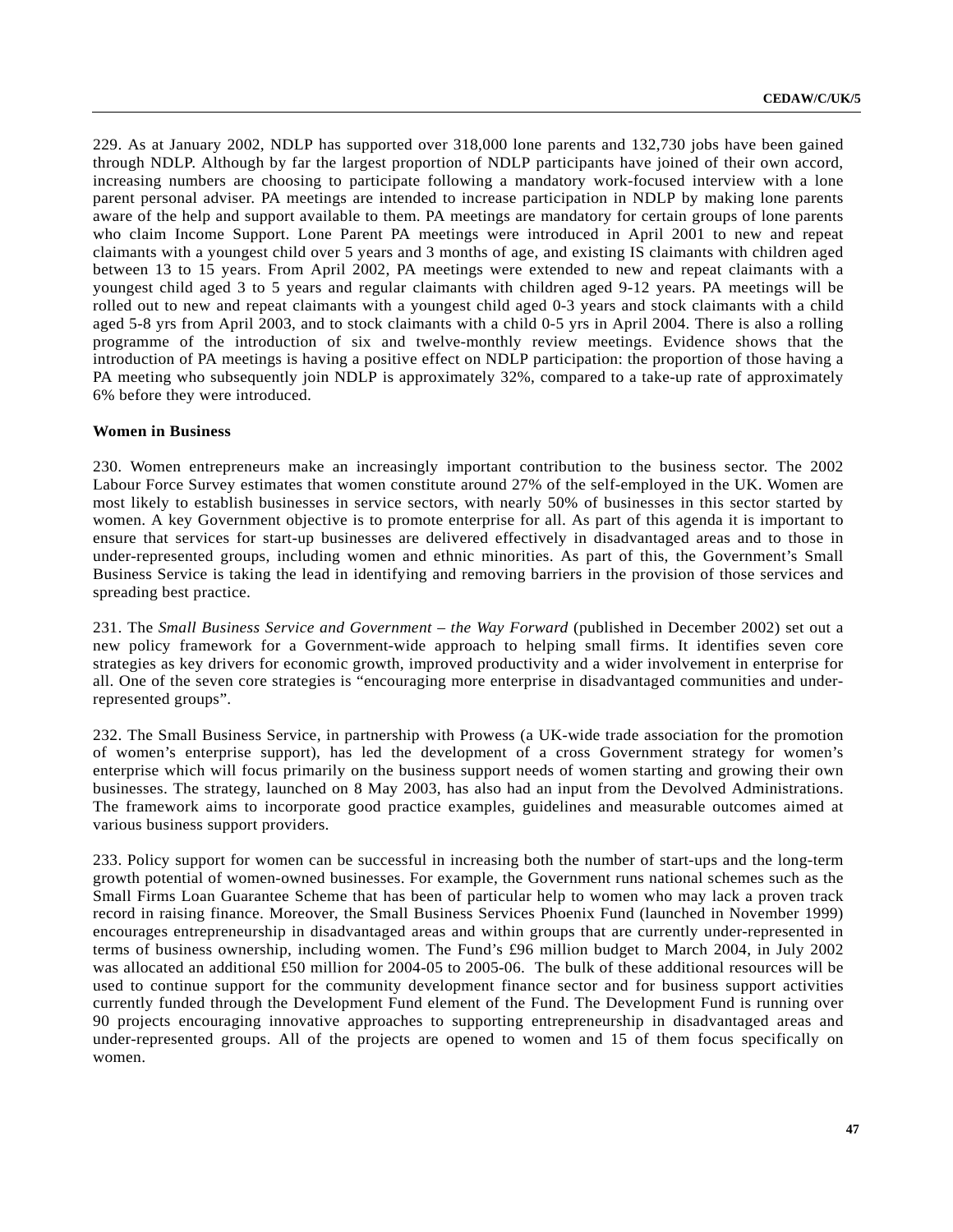234. Women are playing a key role in providing much needed services and employment through social enterprises. A social enterprise is a business with primarily social objectives whose surpluses are principally reinvested for that purpose in the business or in the community, rather than being driven by the need to maximise profit for shareholder and owners. One sector of social enterprises which is often highlighted as an example of how women are making a positive contribution is that of childcare. This activity provides both a service to and employment for other women and enables parents to return to the workplace. Other areas of activity in social enterprises where women play a key role are those of care work, training & education, tourism and recycling. The Social Enterprise Unit was set up in DTI to provide a focal point for strategic decisionmaking on social enterprise across Government.

### **Older women in employment**

235. We are delivering a range of measures to tackle age discrimination in employment and help women and men over 50 back into work and remain in work for longer. In this context, the Government has committed to implementing the age strand of the *European Employment Directive* by 2006, when domestic legislation will come into force outlawing age discrimination in employment and training. In the meantime, through the *Age Positive* campaign, the Government is vigorously promoting to employers the business benefits of age diversity, so that legislation when it is introduced will simply confirm existing good practice. The campaign is challenging employers' prejudices and perceptions and aims to achieve a culture change and help employers prepare for the coming legislation. At the heart of the Age Positive campaign is the *Code of Practice on Age Diversity in Employment*. The code is aimed at employers and sets the standard for non-ageist approaches to recruitment, selection, training, promotion and retirement. Moreover, a major programme for people over 50 looking for work, *New Deal 50 plus*, was rolled out nationally in April 2000. It is a voluntary programme designed to help long-term unemployed and economically inactive women and men over 50, who have been claiming work related benefits for 6 months or more, back into paid employment. Some 81,000 women and men have been helped into work through *New Deal 50 plus.* Following the success of *New Deal 50 plus*, complemented by other programmes, the employment rate of the over 50s has increased every year for the last five years. For men the rate has increased by 3.2 percentage points in the five years to spring 2002, from 38.3% to 41.4%. For women during the same period the rate has increased by 4.3 percentage points, from 30.4% to 34.2%.

### **Women with disabilities**

236. In December 2001, over 6.9 million people of working age were long-term disabled people in Great Britain of whom 3.3 million were disabled women. In 2001, 19% of employed people were long-term disabled19 people of whom 47% were female (lower numbers reflect the fact that women aged 60-64 are not included in the working-age population). The Government is offering employment and training programmes to women and men with disabilities. Through its network of Disability Service Teams, Job-Centre Plus is committed to opening up career opportunities to more disabled women and men and helping employers recruit, retain and develop disabled employees. People facing complex employment-related barriers associated with a disability are supported by Jobcentre Plus Disability Employment Advisers (DEAs) who provide a wide range of employment services to women and men with disabilities. DEAs also play a key role in providing specialist advice and help to employers to encourage them to adopt good employment policies and practices in the recruitment, retention, training and career development of women with disabilities, including advice on practical and financial help available including adaptations to premises or the provision of special aids to employment under the Access to Work programme. For more information on Government action in this area see annex 1 (article 11, p. 9).

l

<sup>19</sup> Those with a disability which has a substantial adverse impact on their day-to-day activities or limits kind or amount of work and those known to have a progressive condition.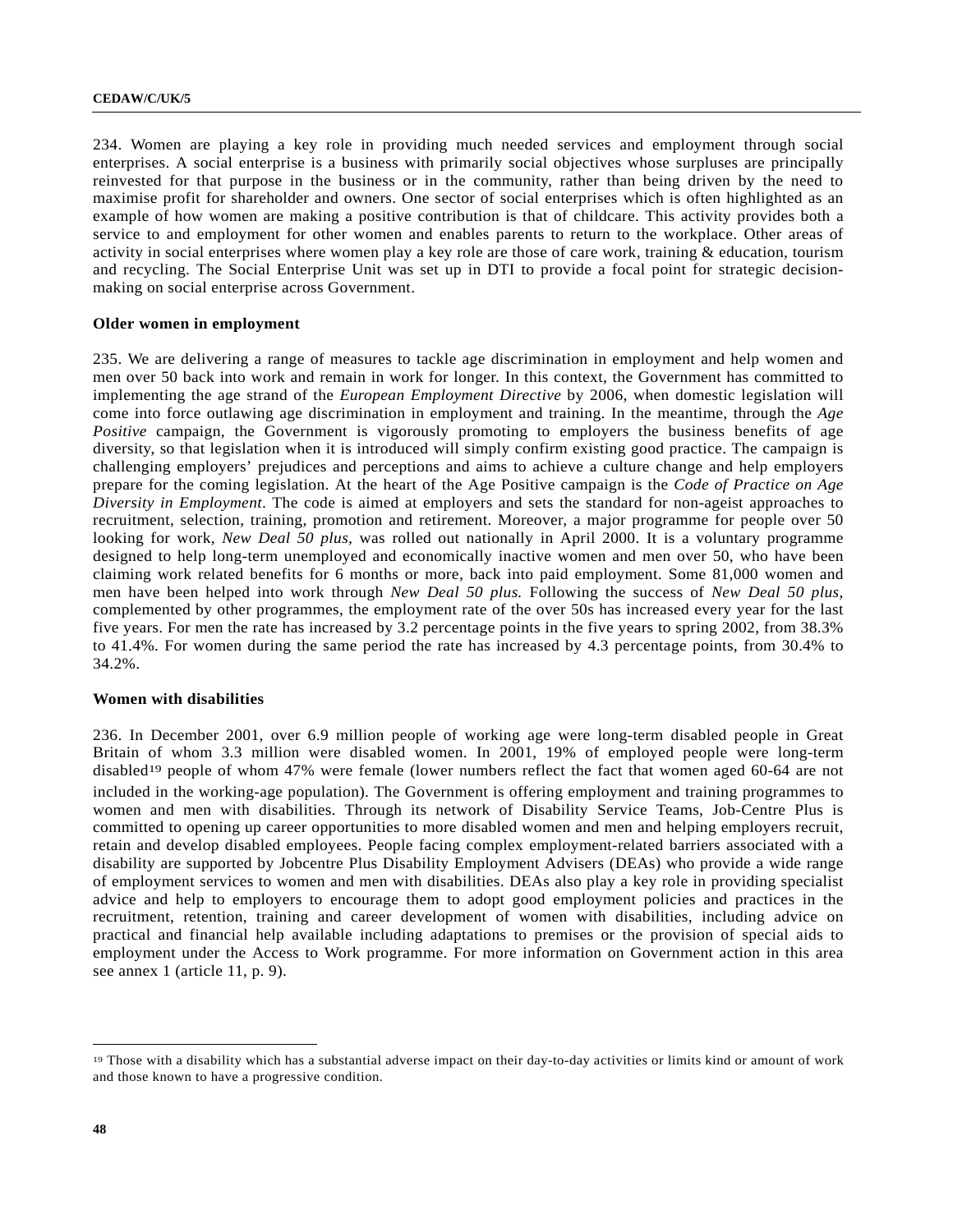# **Unpaid Work**

237. The UK Office for National Statistics produced an experimental Household Satellite Account (HHSA) for the year 2000. This measured and valued the outputs of household production under seven headings – housing, transport, nutrition, clothing and laundry services, childcare, adult care and voluntary activity. These were then linked to the relevant inputs of purchased goods and services, household capital (dwellings, vehicles and household appliances), and labour as measured by the UK 2000 Time Use Survey. This enabled the calculation of the value added by household members in the production process – the effective return on their labour. Household production was worth approximately 78% of adjusted GDP in 2000. Time spent in household production was calculated by adding together the total hours spent on activities associated with the above headings, recorded both as primary and as secondary activity.

238. The survey results, including children over the age of 8 years, were grossed to the UK population using estimates based on the Labour Force Survey. The estimates for childcare and adult care included an imputation for unrecorded passive care. Estimates of time spent in household production can be broken down by gender, as shown in the table 11.2 in annex 2 (p. 12), but the value of the output cannot be disaggregated without further research into the relationship between inputs and outputs. Females spent 27% of their total hours – including primary and secondary activities and passive care — on household production and 7% in paid work, while males spent 20% of their total hours on household production and 12% in paid work. If we look only at primary activities, both males and females spent approximately 27% of their time in household production and paid employment, with males spending 13% of their time on household production, compared with 19% of females' time. These gender differences are not as stark as those suggested by other research, because of the activities included in these calculations. See tables 11.1-11.2 in annex 2 (article 11, p. 12).

## **Eliminating discrimination — health and safety at work**

239. For information on eliminating discrimination in the right to protection of health and to safety in working conditions see annex 1 (article 11, p. 9-10).

### **Women migrant workers**

240. See Article 9.

# **Northern Ireland**

### *Childcare*

241. In September 1999, the pre-devolution Department of Health and Social Services, Department of Education and Training and Employment Agency published *Children First,* the Northern Ireland Childcare Strategy. This extended the *National Childcare Strategy* to Northern Ireland, adapting it as appropriate but keeping the three key aims of raising the quality of childcare, making childcare more affordable and improving access to childcare. In addition to the measures set out in the strategy, the Department for Employment and Learning pays childcare allowances to lone parents participating in a range of vocational training programmes, and in 2001 introduced childcare grants as part of a new regime of financial support for students. In 2001, the Department for Employment and Learning, the Equality Commission for Northern Ireland and the four Childcare Partnerships in Northern Ireland jointly commissioned research on childcare and women's access to employment, training and education. The research will be used to forecast the demand for and the supply of different types of daycare in Northern Ireland over the next five to eight years. Employers for Childcare is both a campaign and a service for employers, to enable them to help their female and male employees and potential employees to find childcare solutions. In order to help raise the quality of childcare, the Department for Employment and Learning has introduced more favourable conditions in some vocational training programmes for women and men who are training in childcare (e.g. for National Vocational Qualifications in Early Years Care and Education and in Playwork).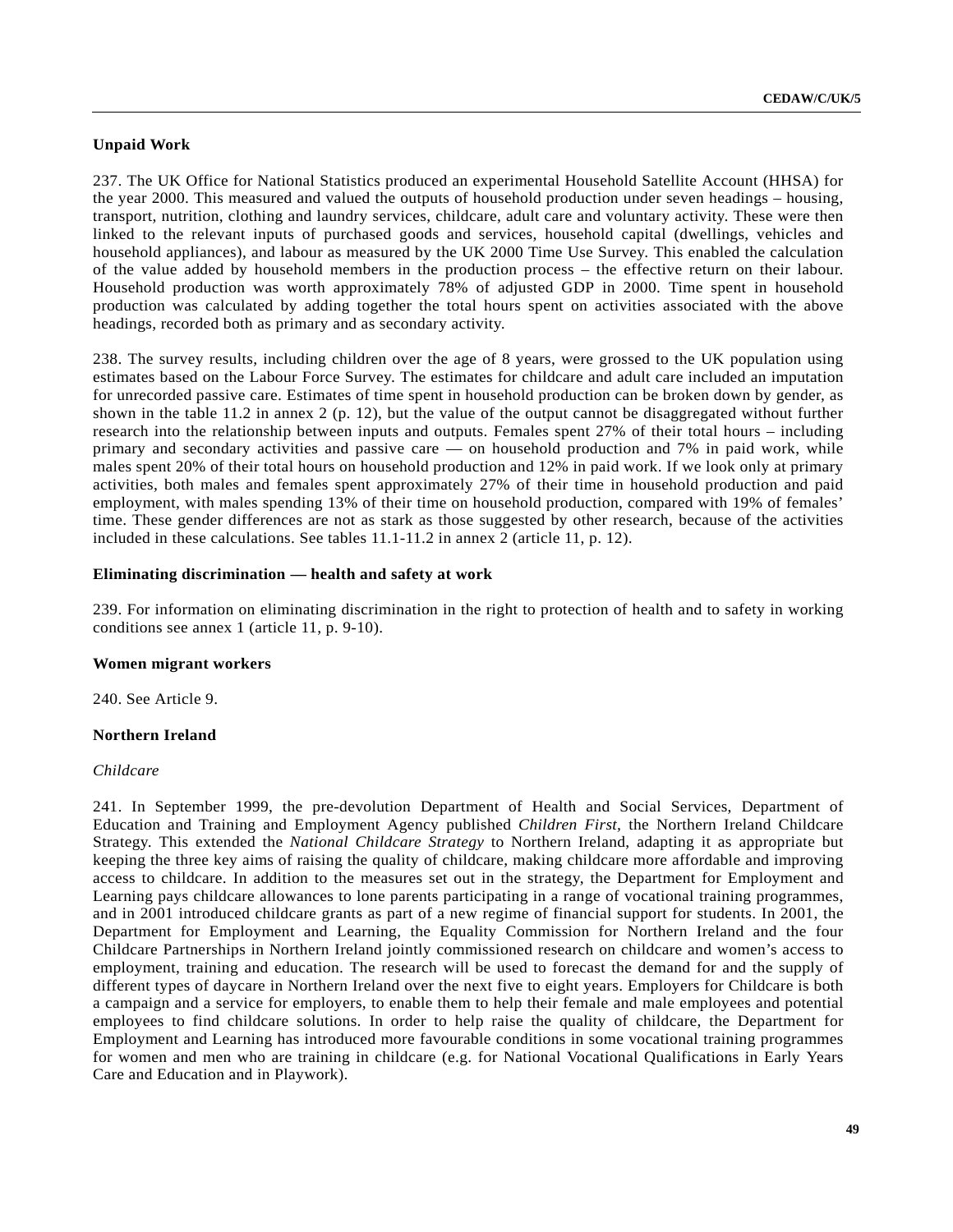### *Women in business*

242. Recognising that women in business are under-represented, the Government is undertaking a number of initiatives to increase their representation in the business sector. In 2001, a report, *Mapping of Support Provision for Women in Enterprises in Northern Ireland – A Strategic Framework for the Future,* aimed at understanding the barriers that potential women entrepreneurs experience, was carried out. The report provides information on the outcomes of a consultation process (June-September 2001) with women entrepreneurs at different stages of business development as well as support providers and other stakeholders. Invest Northern Ireland (INI) is a Non-Departmental Public Body of the Department of Enterprise Trade and Investment that came into existence in April 2002. INI has produced a strategic framework to encourage women in business to grow and expand their existing operations as well as facilitate women's entry into business. The framework developed is all-inclusive with a focus on effective and consistent communication of information to all women in Northern Ireland interested in setting up their own businesses. The Spring 2002 labour Force Survey estimates that 17% of the self-employed are women.

## *Public Sector Training Programmes*

243. March 2001 figures show that 45% of participants on Training and Employment Agency (now part of the Department for Employment and Learning) programmes and services were female. The Department is committed to promoting equality of opportunity in all of its programmes and services and has in place measures such as: monitoring the use of its services and participation in its programmes as appropriate with the aim to identify any participation rates or take-up rates that are lower than expected, and their causes; and development of programmes for women managers with the aim of increasing the numbers of women managers in positions of leadership in Northern Ireland.

## *The EU Programme for Peace and Reconciliation*

244. Under the PEACE 11 Programme (2000-2004) women as a group are encouraged to seek funding for a range of activities. In particular resources are available to improve women's access to and participation in the labour market and to improve entrepreneurship among women.

# **Scotland**

### *Childcare*

245. The Scottish Executive's Childcare Strategy aims to provide affordable, accessible, good quality childcare for children aged 0-14 in every neighbourhood, to help meet the needs of working parents. The Scottish Executive is providing £16.75 million of Childcare Strategy funding in 2002-03 and £ 19.25 million in 2003-04 to local authorities who are responsible, with Childcare Partnerships, for making decisions on its disbursement to meet local needs. Out of School Care (OSC) has an important role to play in labour market growth and family prosperity by helping enable people back into work. A cross-sectoral working group will be set-up to make recommendations on issues affecting the delivery of OSC services.

246. A network of Childcare Partnerships has been created, one in each local authority area, with members from the public, private and voluntary sectors. Their task is to identify local needs for childcare, plan expansion of services to meet the needs identified and commit themselves and their resources to achieving this. Childcare Partnerships are responsible for giving informed direction to local authorities on the allocation of Childcare Strategy funding. ChildcareLink is funded as part of the Scottish Childcare Strategy, and provides information on all aspects of early education and childcare. ChildcareLink operates a national telephone information line and a website. The New Opportunities Fund (NOF) first round programme 1999-2003 made £25.3 million available for out-of-school childcare projects in Scotland. A further £14.5 million will be available from 2003- 06 in the third round quality childcare programme, that will also support new and existing childcare projects, especially in disadvantaged areas and also those projects meeting the needs of parents who are in work,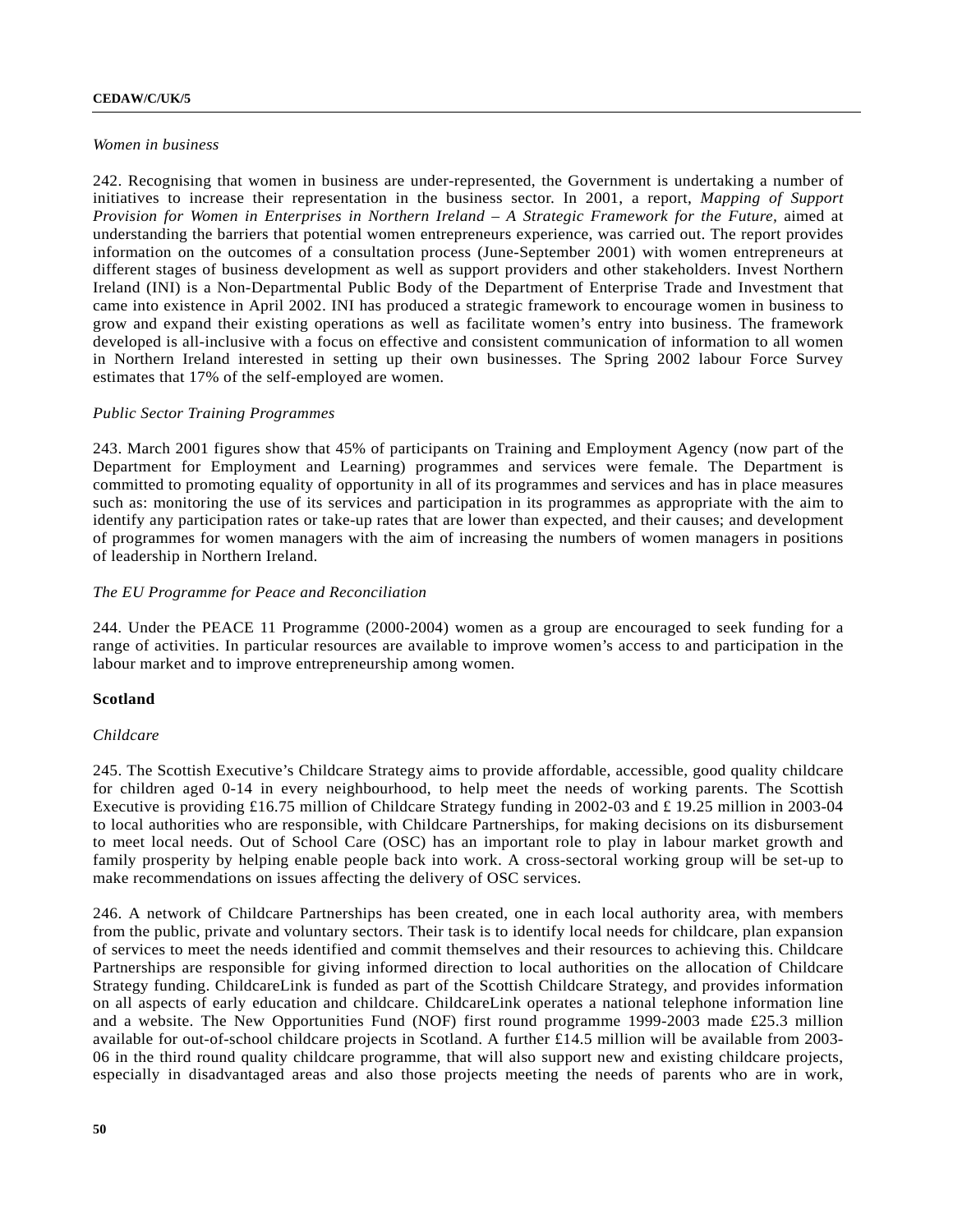studying or training. The Executive is looking at the existing sitter service network, which provides childcare in the parent's home to support unusual working patterns for low income families, as a possible means of extending eligibility to the Childcare Tax Credit in Scotland. From April 2003 sitter services were regulated by the Scottish Commission for the Regulation of Care as childcare agencies.

247. Under the *Regulation of Care (Scotland) Act 2001,* the Scottish Executive established the Scottish Commission for the Regulation of Care (Care Commission) in April 2002, and new national care standards for early education and childcare and for childcare agencies have been published. The Care Commission is responsible for registering and inspecting childcare provision in the public, private and voluntary sectors against these care standards. The Act provides for the regulation of the social services workforce, by establishing the Scottish Social Services Council that became operational from October 2001. The Council will regulate the education and training of social services workers and raise standards through the publication of codes of conduct and practice. Registration of the early education and childcare workforce will not commence before 2005. From April 2003, inspection of centres providing pre-school education that HM Inspectorate of Education (HMIE) conducted, have been replaced with inspections undertaken by the Care Commission working jointly with HMIE. These inspections apply to all kinds of centres offering pre-school education, including nursery schools and classes.

248. *Child Poverty Package for Lone Parents —* The Scottish Executive attaches great importance to assisting lone parents in education and employment. See article 10 for information.

## *Women in business*

249. Scottish Enterprise has in place a broad range of initiatives to provide advice, assistance and training for women starting a business or considering doing so. Examples include: the Women into the Network (WIN) programme; various Training and Development programmes; Women's Business Clubs; Women into Business Programme; coaching seminars *scottishbusinesswoman.com*; Women's Business Directory; Women's Technology Centre. In December 2001, Scottish Enterprise commissioned an independent review of its Business Birth Rate Strategy. The enquiry, which reported in June 2001, confirmed the importance of supporting more women into business. It strongly recommended the development of positive and proactive initiatives to encourage women. The issue is now established as a clear priority for the Scottish Enterprise Network and is being addressed through its New Approach to Entrepreneurship initiative, which was launched on 23 January 2002. The aim is that in 3 years 40% of new business start-ups assisted by the Scottish Enterprise Network are to be women led. This will account for 3,600 new business starts in 2004-05.

250. A number of additional initiatives are already underway to encourage women into enterprise: in February 2002 a Microcredit Programme, aimed primarily at women, was launched across the Scottish Enterprise Network; a second Women into Business conference was held in Glasgow in May 2002, attracting over 1,000 women; the Scottish Enterprise Premier Adviser Programme is being developed to increase awareness of the women into business programme and ensure that business advisers throughout the Network understand the issues and hurdles faced by women;, A new access to funding programme was introduced by Scottish Enterprise in September 2002. *Business Investment for Growth* (BIG) offers specialist help to women seeking to raise finance to grow their business; Scottish Enterprise have also launched in September a case study brochure promoting successful female entrepreneurs, funded jointly by the Executive; and a new format to the Small Business Gateway has been introduced, integrating existing web services for women entrepreneurs and for Business Mentoring Scotland programme. Scotland's other development agency, Highlands and Islands Enterprise, also attaches a high priority to helping women into business.

*Pay*

251. The Scottish Executive launched the *Close the Gap* campaign in March 2001 to raise awareness about the pay gap between women and men and encourage activity to close the gap. The EQUAL Community Initiative, part-financed by the European Social Fund, is a programme to develop innovative means of combating all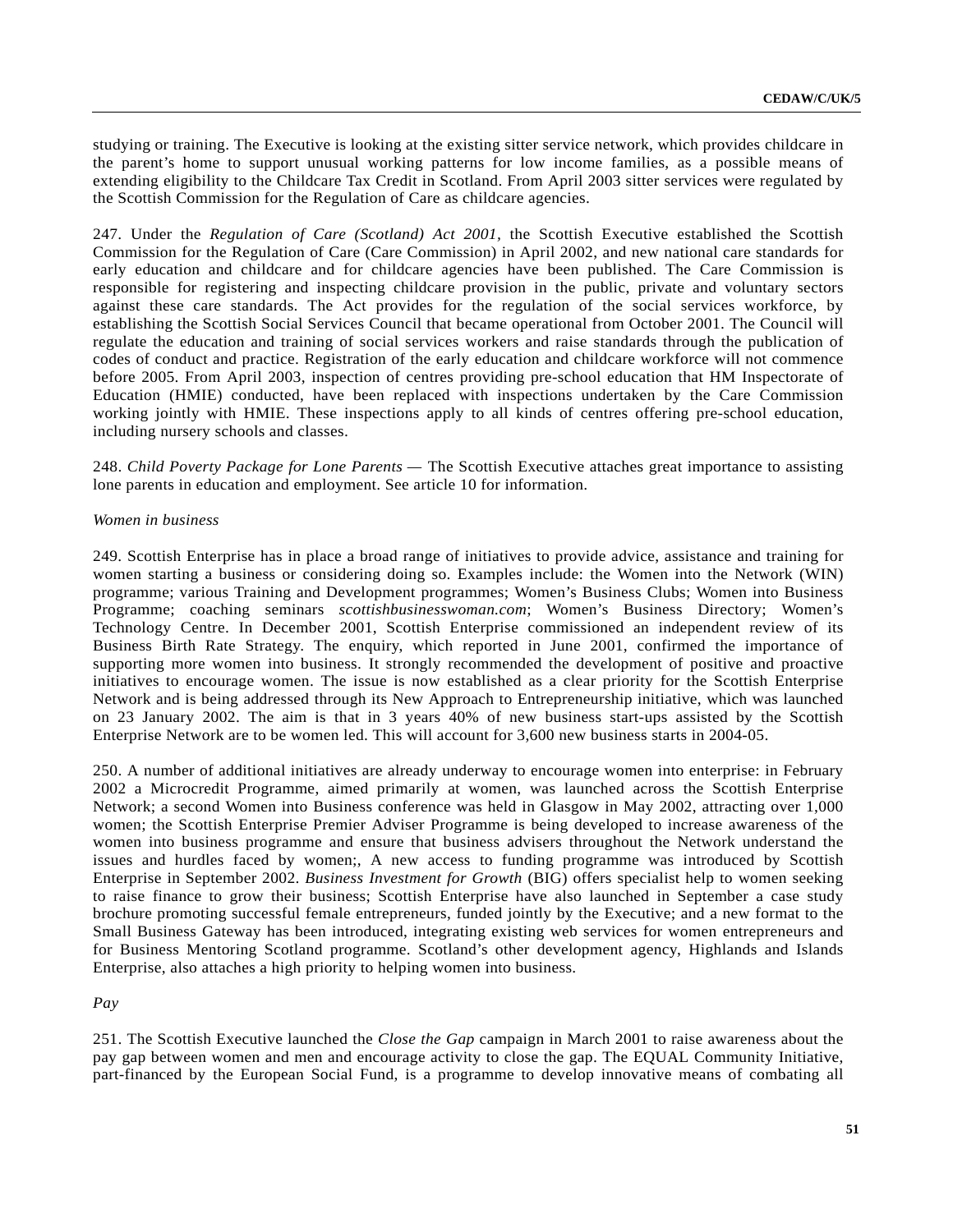forms of discrimination and inequality in the labour market. One of the themes of the programme is targeted at reducing gender gaps and supporting job desegregation. The programme involves two stages: one to develop the partnership and second to deliver the actual programme. The Scottish Executive is a partner in a development partnership under this theme, with the Equal Opportunities Commission designated as the lead partner.

### **Wales**

## *Childcare*

252. Out of school childcare funding has increased since 1999 with the New Opportunities Fund (NOF) committing £14.3 million with the aim of creating 22,000 new childcare places. The NOF has enabled a total of 332 new clubs that have created 23,236 childcare places in Wales. Furthermore, £2 million has been made available for supporting the sustainability and workforce development of out of school childcare provision. Clybiau Plant Cymru Kids' Club (CPCKC) was awarded an Assembly Government contract in July 2001 to become the Out of School Childcare Club Organisation for Wales. The aim of CPCKC is the promotion, development and expansion of high quality, affordable, accessible clubs throughout Wales, as well as offering ongoing support. As of October 2002, there are 866 out of school clubs in Wales. The Assembly Government funds development workers in CPCKC, who work closely with NOF to assist these clubs to obtain funding.

253. The Welsh Assembly Government announced a new *Childcare Action Plan* in May 2002, based on the recommendations of the Childcare Task Force. The Task Force (comprised members from a range of statutory organisations) was charged with reviewing progress and developing the Assembly's strategy for childcare. The Plan is part of the Assembly's programme aimed at the welfare of children, the care sector and economic regeneration. The key aims of the Plan include integrating childcare with Sure Start and other services through a unified fund and development of integrated centres; removing barriers to parents who wish to enter the labour market or education; and maximising all sources of funding for childcare.

### *Women in business*

254. The *Entrepreneurship Action Plan for Wales* (EAP) has identified specific groups, amongst them women, that are under-represented in terms of starting up in business and that require special measures of support and encouragement in enterprise development. An integral project of the Plan is *Women's Enterprise Wales* (WEW) set up to address the needs of potential female entrepreneurs pan-Wales. It is managed through Chwarae Teg and is a pre-business start-up programme for women interested in setting up in business but who face various barriers which makes it difficult to work immediately with the existing mainstream service provision. It aims to increase the number of women moving into self-employment by delivering a range of outreach support services in order to enable them to actively engage with mainstream. In its first year, Women's Enterprise Wales has provided assistance to over 600 women and created approximately 100 new businesses across Wales.

### **ARTICLE 12: WOMEN'S HEALTH**

255. The Government has made tackling health inequalities a priority and recognises that gender is an important aspect of health inequalities. A Health Inequalities Unit (HIU) has been established in the Department of Health responsible for driving delivery of the government's Health Inequalities Strategy working across government departments and agencies at local, regional and national levels. As promised in the *National Health Service (NHS) Plan*, published in 2000 a national health inequalities Public Service Agreement target has been set to reduce inequalities in health outcomes by 10% as measured by infant mortality and life expectancy at birth by 2010. Other Department of Health related inequalities targets include the reduction of conception rates of girls under 18 by 15% by 2004 and 50% by 2010, and the reduction of smoking rates among manual groups from 32% in 1998 to 26% by 2010 to narrow the health gap.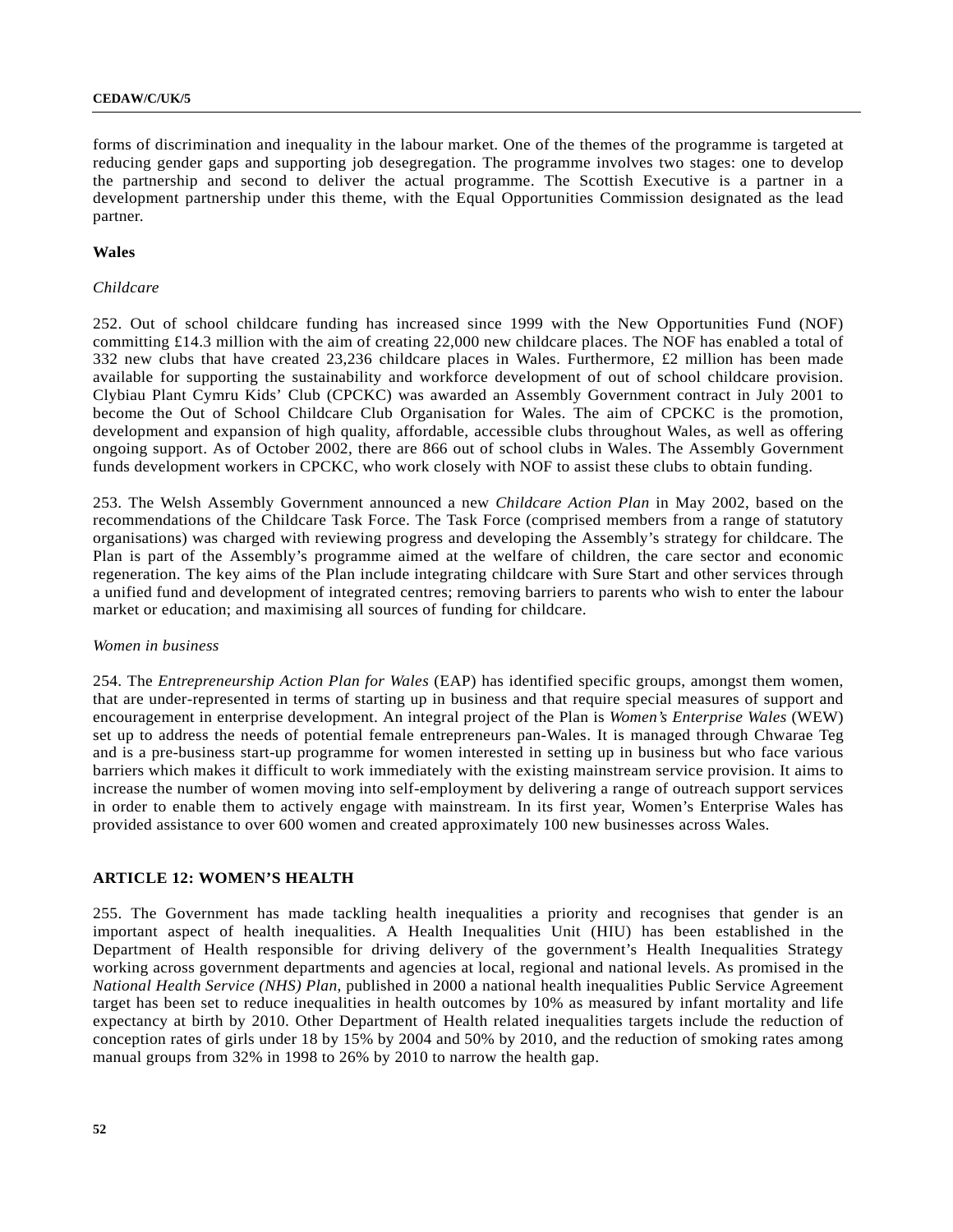256. Building on earlier work both to understand the health inequalities problem and to consult across sectors on actions to tackle health inequalities, the government undertook a cross cutting Review on health inequalities. The Review recognises that a range of factors can have an impact on the take up of services and facilities including, for example, gender and ethnic group. *Tackling Health Inequalities: Summary of the 2002 Cross-Cutting Review* was published in November 2002 and is available at http://www.doh.gov.uk/healthinequalities. The HIU is leading work to develop an *All-Government Delivery Plan* focusing on the action needed to deliver the strategy. It will set out what must be achieved on tackling inequalities and by whom, the time-scales involved, and how progress will be monitored. The Plan is due to be published during 2003 and will be available on the health inequalities website.

257. In order to address difficulties in accessing health services by ethnic minority women, the Government is working to facilitate their access to health services and quality care by taking into account their needs, priorities and experiences through a number of approaches including the *National Service Frameworks*, the *NHS Plan* and the *Inequalities in Health Programmes*. These include innovative programmes that involve places of worship, such as Gurudwara, Mosques and Temples, to promote health and rehabilitation services. The Department has been funding black and minority ethnic organisations for a number of years to build their capacity to undertake health work. These organisations play a major role in tackling inequalities in health at the local level by designing health promotion programmes to reach black and minority ethnic groups**.** The Department of Health has also funded the production of videos with supporting materials on breast screening and cervical cytology in Asian languages and English for the African Caribbean and Asian women. The resources take into account the lifestyle of the targeted groups.

# **Family Planning Services**

258. Family planning services are available from specialist clinics and family doctors (GPs). Family planning advice and contraceptives are free to all under the National Health Service. In 2001, approximately 75% of women in Great Britain aged between 16 and 49 used some form of contraception — a figure that has remained fairly constant over the last 15 years. In England, improving access to contraception, sexual health advice, pregnancy testing and NHS abortions are key strands of the *Teenage Pregnancy Strategy* and the *Strategy for Sexual Health and HIV* (see below for details on these strategies).

## **Teenage pregnancy**

259. Concerned at the level of teenage conception (see table 12.1 in annex 2, article 12, p.13), and recognising the consequences of early motherhood (including, lower educational achievement and higher levels of poverty), the Government has intensified its efforts to address this issue and there are encouraging signs as the teenage conception rate is falling (see below). The Government conducted a study on the complex reasons for, and set out a clear strategy to address teenage pregnancy. In June 1999, the Government launched a ten-year *National Teenage Pregnancy Strategy* for England that aims to: halve the rate of conceptions among girls under 18 years of age by 2010, with a reduction of 15% by 2004; set a firmly established downward trend in the conception rates for girls under 16 years of age; and increase the participation of teenage parents in education and employment to 60% by 2010. Some of the other UK administrations are developing their own strategy. The *National Teenage Pregnancy Strategy* is tackling the causes and consequences of teenage pregnancy through an integrated and multi-faceted approach that includes: joining up action at national, regional and local level; a national campaign to help young people resist peer pressure, make their own choices and take responsibility; better prevention by improving Sex and Relationships Education and the provision of contraceptive advice services for young people; as well as better support for pregnant teenagers and teenage parents to increase their participation in education, training and employment and reduce their risk of social exclusion.

260. A cross-Government implementation unit, the Teenage Pregnancy Unit, was established in 1999 to drive delivery of the Strategy. Every local authority area has an agreed local teenage pregnancy strategy and rolling three-year action plan that sets out how the local authority and health bodies will work together to implement the national Strategy. Implementation of local strategies is managed by a network of local co-ordinators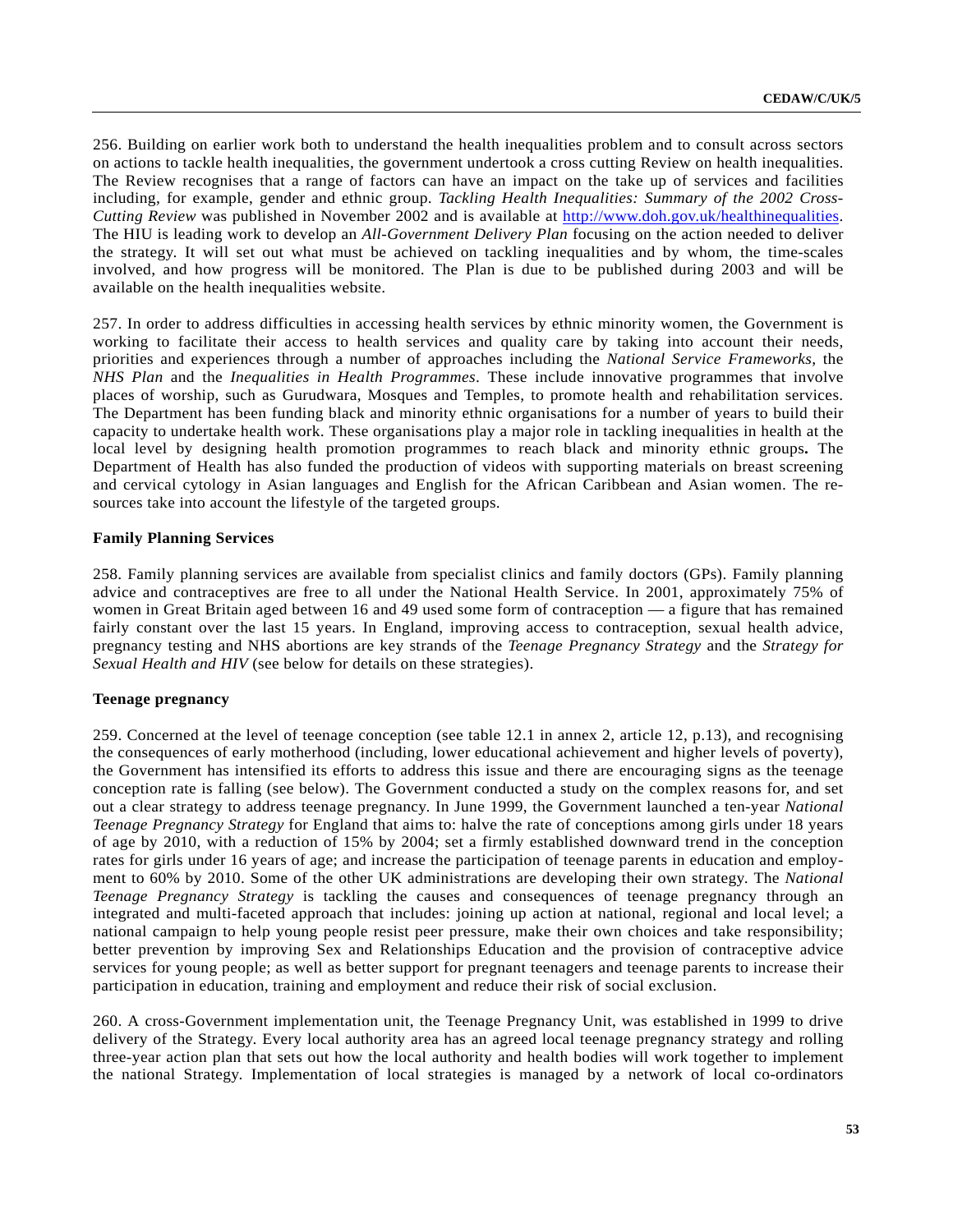#### **CEDAW/C/UK/5**

supported by regional co-ordinators. In addition to establishing the infrastructure for delivery, key achievements since the Strategy was launched include:

- A national advertising campaign aimed at young people began in October 2000, focusing on the themes of choices and taking control and responsibility around relationships and sexual behaviour, including resisting peer pressure. Evaluation has shown that 77% of 13-17 year olds recognise the campaign materials.
- New guidance for schools on Sex and Relationships Education is being implemented.
- Best practice guidance on the provision of effective contraception and advice services for young people has been issued, against which local services have been audited.
- A Young People's Forum has been established as a tool for consulting young people about the Strategy.
- Providing personal support for pregnant teenagers and teenage parents on health, education, benefits and housing issues. For example, nine pilot areas are testing how best to provide childcare for teenage parents, to help them return to education, training or employment. Six housing pilots are testing how best to support teenage parents. The Housing Corporation has approved funding for over 1,500 new units of supported housing for teenage parents.

261. A four-year evaluation programme is underway to provide valuable information not only about what is having an effect but also how it works. An Independent Advisory Group on Teenage Pregnancy was established in 2000 to advise the Government and monitor the overall success of the strategy. In June 2002, the Government Response to the First Annual Report of the Independent Advisory Group on Teenage Pregnancy was launched, building on the recommendations made by the Advisory Group to set out a new forward action plan for the next phase of implementation. All 30 of the action points set out in the Teenage Pregnancy Strategy are being implemented. There are very encouraging signs that the Strategy is making an impact. As mentioned above, data for 2001 published in February 2003 shows that under 16 and under 18 conception rates are down by 10% since 1998 (i.e. from 47 per thousand women aged 15-17 in 1998 to 42.3 per thousand women aged 15- 17 in 2001; and 8.8 per thousand women aged 13-15 in 1998 to 7.9 per thousand women aged 13-15 in 2001). The strategy relates to both boys and girls — the first time a national strategy has done this both in relation to prevention through sex and relationships education and contraceptive advice, and in relation to supporting young fathers.

# **Maternity Services**

262. The Department remains committed to the principle of putting women at the centre of maternity services planning. Progress has been made in developing readily available information sources, aimed at ensuring women are getting full information and choices throughout pregnancy and childbirth. For example, the *Pregnancy Book*, given free to all first time mothers, contains comprehensive information and guidance for a healthy pregnancy, labour and giving birth as well as life with the new baby. Moreover, the primarily midwifeled, community-based maternity service offering women greater choice, control and continuity of care, is now largely mainstream NHS practice. Women on the whole are happy with the maternity service they receive and the latest figures for infant mortality rates, peri-natal mortality rates and maternal deaths all show a continuing downward trend. It is therefore safer than ever before to have a baby. An important improvement in maternity services, currently under development, is the Children's National Service Framework (NSF), announced in 2001. The NSF will set national standards of care for antenatal, intrapartum (childbirth) and postnatal services. In addition the National Institute for Clinical Excellence (NICE) have issued guidelines on important clinical procedures such as induction of labour, electronic foetal monitoring. Further guidelines are being developed on caesarean section and routine antenatal care. Moreover, in 2001, the report of the Sentinel Audit of Caesarean Section, commissioned by the Department of Health, was published. The findings from the Audit will help inform development of the NICE guidelines as well as the maternity element of the National Service Framework.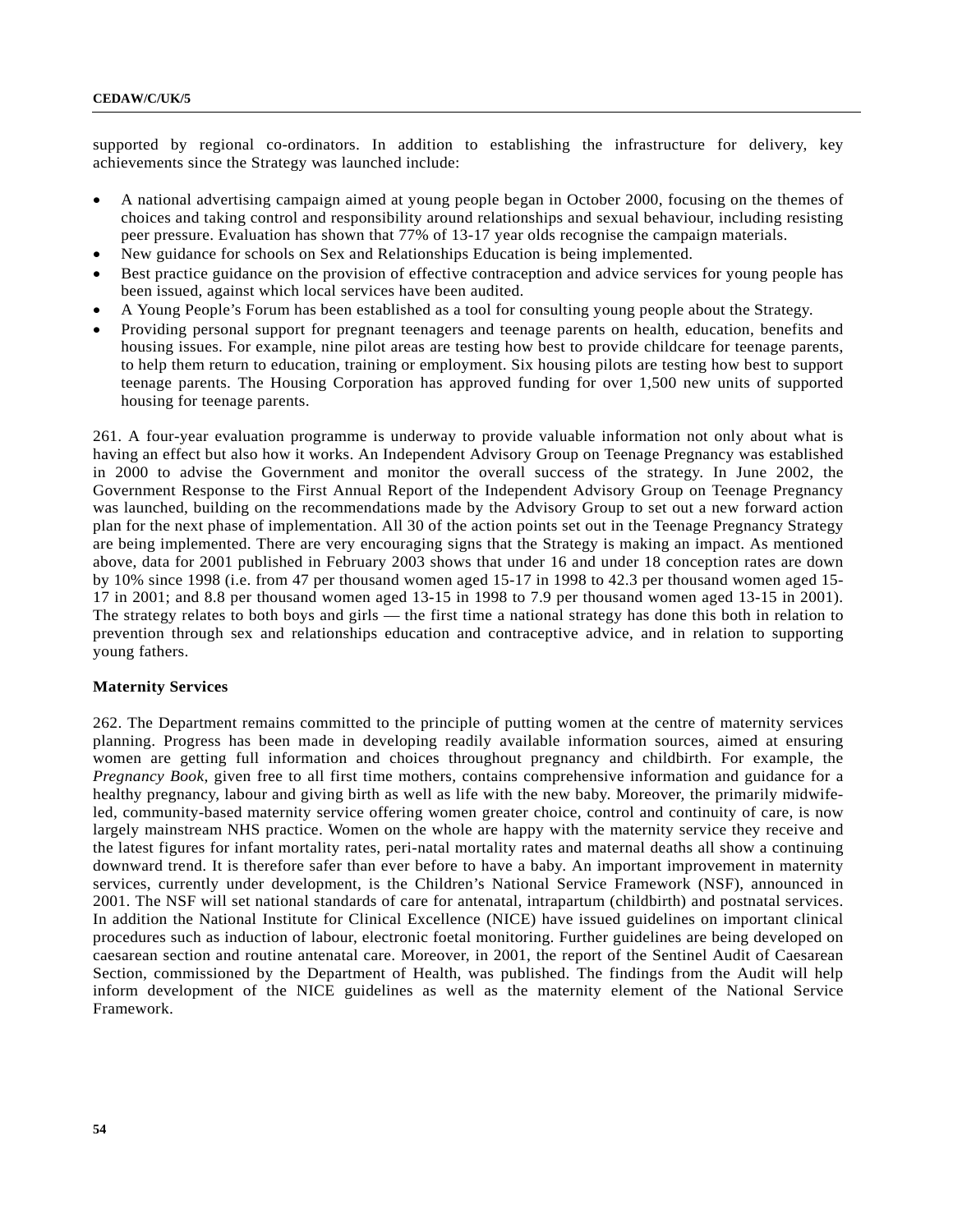# **Abortion in the United Kingdom**

263. Abortion in England, Wales and Scotland is regulated by the *Abortion Act 1967*, as amended, as described in the previous report. After remaining steady since 1988, the abortion rate rose in the period 1996-1998 and has stabilised again during the reporting period, with about 175,000 abortions to residents of England and Wales in each year.20. A *National Sexual Health and HIV Strategy* (see below for details) was issued in 2001, followed by an *Implementation Action Plan* in 2002, setting out actions to tackle inequalities in access to abortion in England. Also see teenage pregnancy above.

# **Abortion in Northern Ireland**

264. The *Abortion Act* does not extend to Northern Ireland. The law for Northern Ireland is found in the *Offences Against the Persons Act 1861*, the *Criminal Justice (Northern Ireland Act) 1945*, and certain case law. Whilst the issue has not been devolved to the Northern Ireland Assembly, the mechanism to do so is contained in the *Northern Ireland Act 1998*. Government Ministers are aware of the great strength of feeling on this issue, and the divergence of opinion that exists and the calls, by some persons, for a review of the legislation. The Government will not impose any change in Northern Ireland on what is recognised as a most sensitive issue. Any change to the law on abortion could only come about with broad support from a cross-section of the people of Northern Ireland. On 20 June 2000 the Assembly debated the issue and clearly voted against extension of the 1967 Abortion Act to Northern Ireland. The Family Planning Association (FPA) has applied for judicial review, the outcome of which will be known shortly. In 2001, 1,577 women travelled from Northern Ireland to England and Wales for an abortion.

# **Sexual Health and HIV/AIDS**

265. Between January and December 2001, there had been 4909 new HIV diagnoses made and 674 AIDS diagnoses. New HIV diagnoses in 2002 are expected to be in the region of 6,500. During the reporting period, there has been an increase in the number of women diagnosed with HIV in the UK as a result of increased testing of pregnant women (see below) and differences in health seeking behaviour. However, the number of women diagnosed with HIV in the UK remains relatively small (around one fifth of the cumulative total of HIV diagnoses were for women). In 2001, 38% of reported HIV infections and 33% of AIDS cases were in women (see tables 12.7 and 12.8 in annex 2, p. 14-15). Promoting safer sex is still key to prevention efforts and HIV testing is being encouraged to allow prompt access to treatment. The use of highly active antiretroviral therapy has reduced the progression to AIDS and death in HIV infected people since the mid-1990s.

# *Antenatal HIV testing*

266. Over 250 women had their infection diagnosed in 2001 as a result of antenatal testing. In the UK, almost all HIV infected children have contracted the infection from their mothers during pregnancy, childbirth or via breastfeeding. The Government is working to reduce the number of HIV infected children through delivery of effective interventions (drug treatment, elective Caesarean delivery and avoidance of breastfeeding) aimed at reducing the risk of transmission. National targets and objectives were set in 1999 involving the offer and recommendation of an HIV test to all pregnant women throughout England. It is intended that by increasing the uptake of antenatal HIV testing to 90%, and by increasing the proportion of HIV infections diagnosed prior to delivery to 80%, an 80% reduction in the proportion of children acquiring HIV infection from their mothers should be achieved by December 2002. Implementation of universal antenatal testing has resulted in substantial improvements in recent years in maternal diagnosis rates. The 80% diagnosis target has already been met in London, where the prevalence of HIV infection is highest. Increased detection of HIV infections in expectant mothers means that fewer babies are becoming infected. It is estimated that infection was prevented for around 100 babies born to infected mothers in 2001.

l

<sup>20</sup> Office for National Statistics 2002.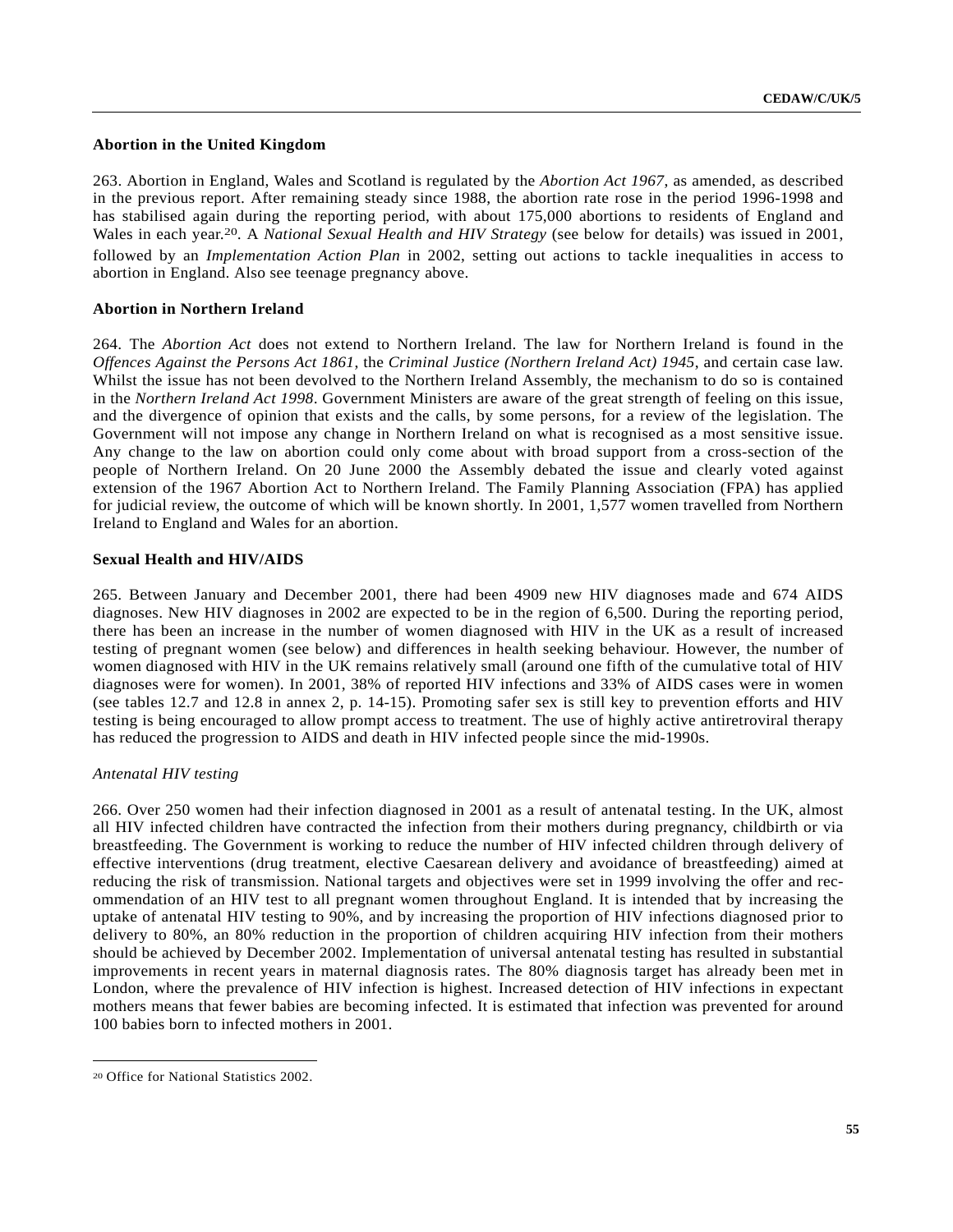# *The National Strategy for Sexual Health and HIV*

267. With the aim to intensify its efforts in this area, the Government has set out plans to prevent the spread of HIV and other sexually transmitted infections in *the National Strategy for Sexual Health and HIV,* published in 2001. In order to reduce the prevalence of undiagnosed HIV infections, a national standard has been proposed, whereby all those attending sexual health clinics should be offered an HIV test as part of screening for sexually transmitted infections. The strategy also includes a goal to reduce the number of newly acquired HIV infections by 25% by 2007. The strategy highlights the importance of HIV prevention for those groups most at risk of HIV including men who have sex with men and people from high prevalence countries overseas. Existing national HIV health promotion work for gay men will continue and the Department is strengthening its national HIV health promotion work for African communities. Gay men remain the largest group in the UK affected by HIV/AIDS. In line with the Strategy the Department of Health launched in November 2002 a new public awareness campaign on sexually transmitted infection. The *Sex Lottery* campaign is aimed at 18-30 year olds and aims to increase awareness of STIs and the importance of condom use. £4 million over two years has been allocated to the campaign so far. The *Sex Lottery* campaign builds on the success of the Teenage Pregnancy campaign (which also includes STIs). See section on Teenage Pregnancy Programme for more information on approaches addressing sexual and reproductive health, including sexual violence.

#### **Female Genital Mutilation (FGM)**

268. FGM is a brutal practice usually undertaken on girls between the ages of four and 10. It can have consequences for the health of the victim that can last her lifetime. The extent FGM is not known in this country, but based on the number of people who have settled here from parts of the world where the practice is endemic it has been estimated that 74,000 first generation immigrant women have undergone FGM and as many as 15,000 girls might be at risk of FGM in the UK.

269. FGM is illegal in the UK under the *Prohibition of Female Circumcision Act 1985*. The Government is working to extend the provisions of the 1985 Act. Under the *Female Genital Mutilation Bill*, a Private Members Bill introduced by Ann Clwyd MP on 11 December 2002, will, if it becomes law, restate and extend the provisions of the 1985 Act and give them extra-territorial effect (see article 16 for details). The Department of Health condemns the practice and in this is supported by the leading bodies in the medical field, all of which have issued guidance or position statements on FGM. In 2000, a doctor had his name removed from the medical register for offering to perform FGM on a young girl. Furthermore, the Government continues to fund the voluntary organisation, FORWARD, the leading body working in the FGM field in this country, with an annual grant to support its core activities, as well as two projects: one dealing with training for the range of professionals who work with children from the practising communities; and a second project to work with these communities on the extent of FGM, linked practices, such as early marriage and mobilising men in those communities. There are seven specialist clinics in the NHS that treat women and girls who have been mutilated. These clinics all have trained and culturally sensitive personnel who offer a range of healthcare services for these women and girls including reversal surgery. Services are confidential and in many cases interpreters are available. These clinics are open and a woman can attend these clinics without a referral from her own doctor.

### **Circulatory system/heart disease**

#### *National Service Framework for Coronary Heart Disease (NSF for CHD)*

270. The Government, through the NSF is actively addressing gender-based inequalities requiring health professionals to take into account the special needs of women and be aware of differences in the presentation of symptoms. The National Service Framework for Coronary Heart Disease, published in 2000, is an evidencebased participatory (stakeholders include clinicians, patients, managers and Government) blueprint for how coronary heart disease services (in England) will be modernised over the next ten years. A key aim of the NSF for CHD is to tackle inequalities, both in incidence of disease and in access to services. Its underlying principle is that appropriate interventions should be offered to female and male patients who show symptoms or are at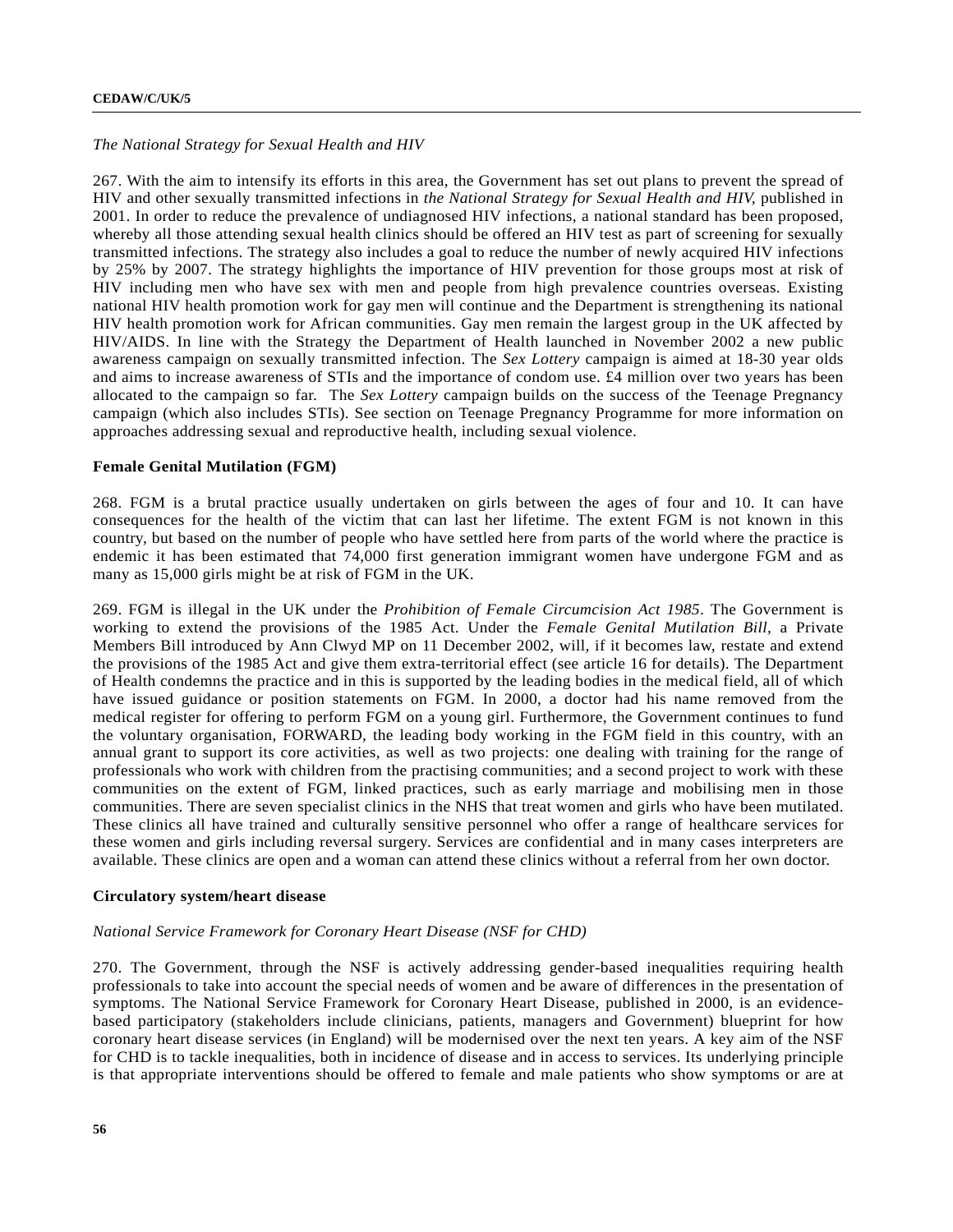risk of developing heart disease, regardless of age, gender, race, disability, sexual orientation or geography. For information on Government action to decrease the incident of strokes see annex 1 (article 12, p. 11).

### **Cardiovascular disease and cancer prevention**

271. In order to reduce premature deaths from these diseases, the Government has been actively engaged in reducing the number of women and girl smokers, including pregnant women and women from ethnic minorities. Another key element is the improvement of nutrition and the promotion of physical activity aimed at reducing obesity. See annex 1 (article 12, pp. 11-13) for details on Government measures in these areas.

### **Breastfeeding**

272. Breastfeeding for a prolonged period can reduce the risk of mothers developing pre-menopausal breast cancer. The Government is fully committed to the promotion of breastfeeding. The report of the 2000 quinquennial Survey on *Infant Feeding Practice*, published in May 2002, showed that between 1995 and 2000 breastfeeding rates increased from 66% to 69%. The greatest change since 1995 has been among those in the least advantaged social groups. Moreover, mothers now introduce solids later than in 1995. The Department of Health is promoting breastfeeding through:

- The Infant Feeding Survey, the results of which are summarised above.
- National Breastfeeding Awareness Weeks are held annually, with the aim of normalising breastfeeding through the provision of materials for the NHS.
- A Local Infant Feeding Audit (LIFA) has been piloted in 16 Trusts. This will enable trusts to take a 'snap shot' of information to find out whether local changes in practices are effective. Final reports were received end March 2002.
- The National Service Framework for Children will take forwards policy on breastfeeding.
- A Global Strategy on infant feeding recommending exclusive breastfeeding for six months has been put forward by the World Health Organisation. The UK supports this recommendation.
- The NHS has a target to deliver an increase of two percentage points per year in breastfeeding initiation rate, focussing especially on women from disadvantaged groups.

# **Cancer screening**

### *Breast cancer and screening*

273. The UK was the first country within the European Union, and one of the first in the world, to launch a nation-wide breast cancer-screening programme based on computerised call and recall in 1988. Women aged 50-64 are invited for breast screening by mammography every three years. Women over 70 can request free three yearly screening. The programme is being extended for women aged 65 to 70 over the next three years. The current service will also be upgraded by offering two-view mammography at all screening rounds leading to an estimated 43% improvement in the detection of small cancers. As at March 2001, 70.2% of women aged 50-64 invited for breast-screening in England had been screened at least once in the previous three years (69.3% at March 2000); for women aged 55-64, coverage improved from 75.6% to 76.2%. In 2000-01, 75% of women aged 50-64 invited for screening were screened and 1.3 million women of all ages were screened within the programme. 8,345 cases of cancers were diagnosed in women screened. Women invited to participate in the NHS Breast Screening Programme (NHSBSP) need to understand the potential benefits and harm in doing so to be able to make an informed choice about whether they wish to proceed. That is why information provided to women must be honest, comprehensive and understandable. As foreseen in the *NHS Cancer Plan,* the Government launched a national information leaflet on breast screening on 31<sup>st</sup> October 2000 that also can be viewed at www.cancerscreening.nhs.uk. Aware that women with learning disabilities often do not have the information and support they need to decide whether or not to attend for breast screening the Government has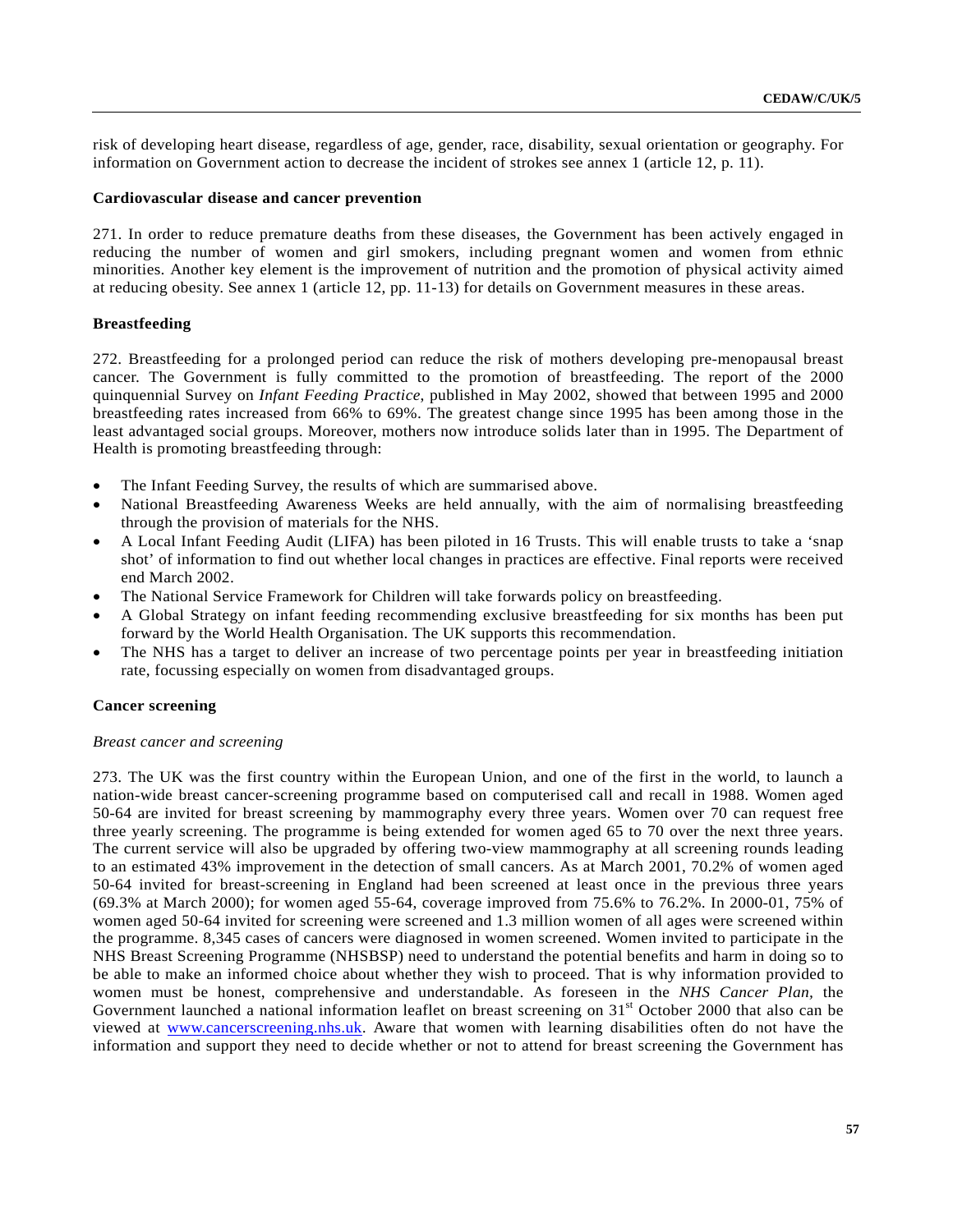produced a good practice guidance and a new information leaflet for women with learning disabilities (published in November 2000).

### *Cervical cancer and screening*

274. The UK was the first country within the European Union, and one of the first in the world, to launch a nation-wide cervical screening programme in 1988 based on computerised call and recall. Women aged 20 to 64 are invited for a free cervical screening test every three to five years. Women aged over 65 are invited for screening if their previous two tests were not clear or if they have never been screened. As at March 2001, 83% of women aged 25-64 had been screened at least once in the previous 5 years. In 2000-01 3.6 million women were screened, the majority after a formal invitation from the screening programme. Laboratories examined an estimated 4.1 million smears. Over 8,000 lives were saved by the programme between 1988 and 1997. Death rates from cervical cancer fell by 42% between 1988 and 1997. Latest figures show that there were 1,039 deaths from cervical cancer in 2001, compared to 1,106 in 1999. Strict quality assurance is operated within the screening programme at a cost of £3.5 million a year. The performance of laboratories is kept under review. As foreseen by the *NHS Cancer Plan*, the Government launched a national information leaflet on cervical screening on  $31<sup>st</sup>$  October 2001 (www.cancerscreening.nhs.uk). Good practice guidance and a new information leaflet for women with learning disabilities were published in November 2000.

### **Diabetes**

275. The Government recognises the gender-based differences of the disease and has developed policies that take into account these differences. For information on the *National Service Framework for Diabetes Standards* see annex 1 (article 12, p. 13).

# **Sickle cell anaemia**

276. The *NHS Plan* sets out the Government's commitment to introduce by 2004 a new and effective screening programme for women and children including a new national linked antenatal and neonatal programme for haemoglobinopathies (HbO) including sickle cell disease. For further information on Government action in this area see annex 1 (article 12, p. 13).

#### **Mental health**

277. As many as one in four people will experience a mental health problem at some time in their lives. Studies in the general population suggest that the overall prevalence of mental illness does not differ significantly between women and men. For specific disorders, however, clear gender differences emerge: anxiety, depression and eating disorders are more common in women; substance misuse and personality disorders are more common in men.

#### *National Service Framework for Mental Health*

278. Mental health is one of the three top clinical priorities in the NHS. The *Mental Health National Service Framework* (MHNSF) was published in September 1999. It sets out a ten-year programme, backed by additional funding, to put in place new high standards of care in every part of the country (England). The *NHS Plan*, published July 2000, makes a commitment to reduce inequalities and to develop a comprehensive health service designed around the needs and preferences of individual patients, their families and carers. The Plan sets out that by 2004, services would be redesigned to ensure there are women-only community day services in every health authority. In March 2001, the Government announced that a women's mental health strategy would be developed to help services better address the needs of women across a wider range of services. A women's mental health strategy consultation document was published in Autumn 2002, building on existing commitments to: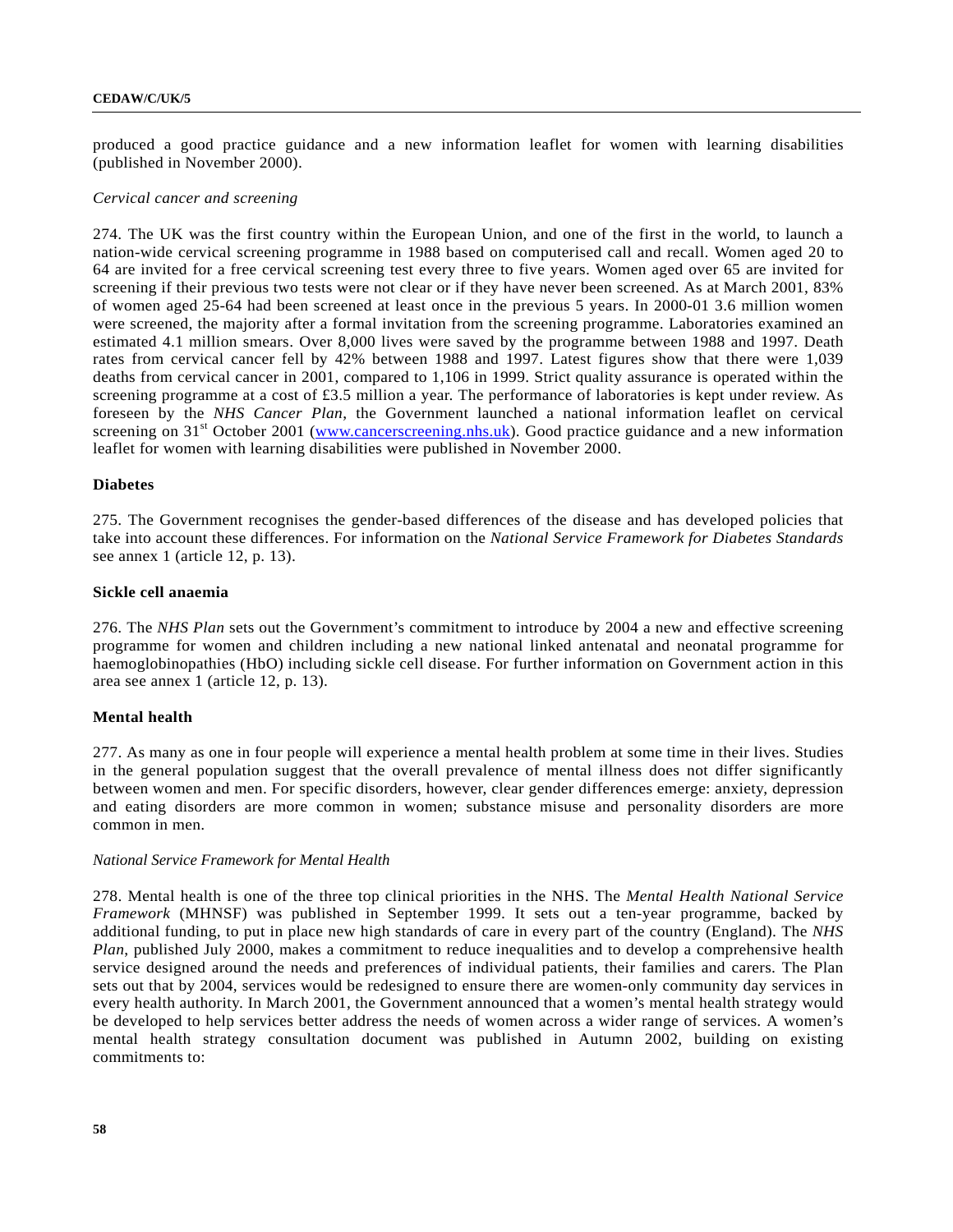- develop women-only community day services;
- remove mixed-sex hospital accommodation in 95% of health authorities by 2002;
- the development of a strategy for women's secure care, with women being a priority for moving out of high secure care into more appropriate services.

The National Institute for Mental Health in England (NIMHE) was established in 2001 to assist front line staff in health and social care to implement policy and improve outcomes for people using mental health services. NIMHE programmes emphasise the importance of recognising the diversity of communities including the need to address issues of gender, race and culture.

#### **Drugs and alcohol**

279. For information on Government action targeting alcohol and drug misusers including the ten-year drugs strategy *Tackling Drugs to Build a Better Britain* and the National Treatment Agency for Substance Misuse see annex 1 (article 12, p. 13-14).

280. In 2002 the national drugs strategy was reviewed and the *Updated Drugs Strategy 2002* was produced.

# **Older women**

281. Taking into account the changing demographics, the Government is intensifying its efforts in order to provide services that respond to the different needs and priorities of older women and men, and ensuring equal access to such services. The Government has appointed a National Director for Older People's Health and Care Services, in November 2000, with the task of helping the NHS to achieve real improvements in the standard of care for older women and men. At the heart of the Government's approach is person-centred care and delivering services that enable older people to maintain and regain their independence. In this context, the *National Service Framework for Older People* (NSF), published in March 2001, has been set up to focus specifically on addressing the health and care needs of older women and men. It sets new national standards and service models of care across health and social services for older women and men, ensuring that their individual needs are taken into account, and are supported by newly integrated services with a well coordinated, coherent approach. The NSF focuses on rooting out age discrimination, providing people-centred care, promoting older women and men's health and independence, and fitting services around older women and men's needs. For more information on progress made in this area see annex 1 (article 12, pp. 14-15).

### **Northern Ireland**

282. A new public health strategy *Investing for Health,* published in March 2002, contains a framework for action to improve health and well-being and reduce health inequalities, including gender-based inequalities. The strategy is based on partnership working amongst Government Departments and public, voluntary and community bodies. The actions within *Investing for Health* include the development or review of a number of lifestyle health promotion strategies that will benefit women including breastfeeding, sexual health and teenage pregnancy.

### *Cancer*

283. Breast cancer accounts for one in three cancer cases in women, one fifth of all new cancers diagnosed in women and almost one sixth of cancer deaths in women. The death rate from breast cancer is declining as a result of greater public awareness, the breast screening programme and earlier treatment. All women in Northern Ireland aged between 50 and 64 are routinely invited for screening every three years and it is proposed to extend this programme to include women 65 to 70. In priorities for action (2002-03) targets for uptake have been set at 75% by March 2003. The uptake rate in Northern Ireland in 2000-01 was 71.4%. Following the issue of new guidance to Boards in November 1997 there has been a gradual increase in the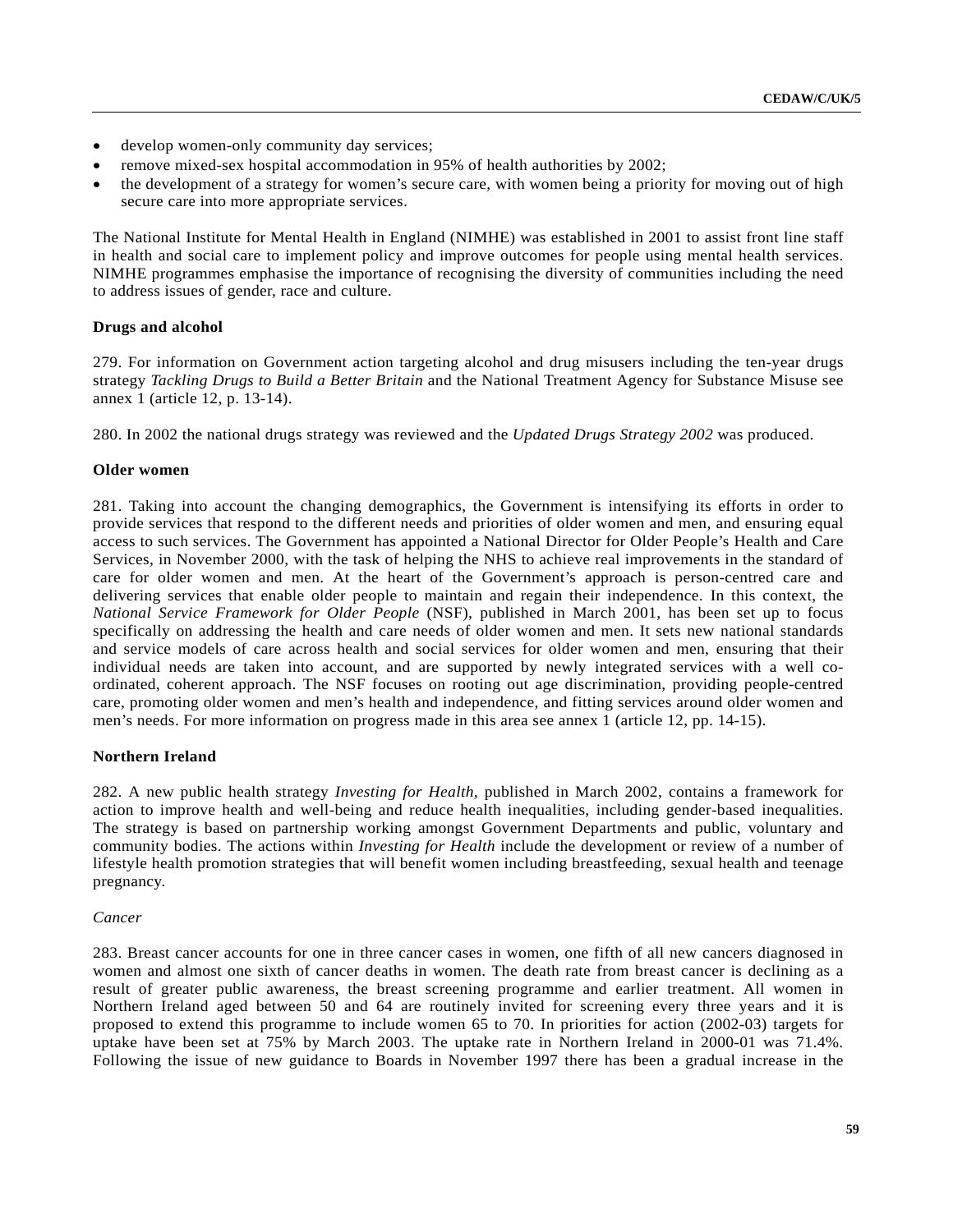uptake rates for cervical cancer screening from 68.2% in 1999 to 70.1% in 2001. In the priorities for action (2002-03) targets for uptake have been set at 72% by March 2003 and 75% by March 2004. In 1999, 36 women died from Cervical Cancer in Northern Ireland and the year 2000 saw a further reduction in deaths to 30.

#### *Breastfeeding*

284. There has been a significant increase in breastfeeding rates in Northern Ireland from 45% in 1995 to 54% in 2000. A Breastfeeding Strategy for Northern Ireland aimed at promoting and supporting breastfeeding was published in 1999. An Implementation Group has been established to oversee its implementation. The key areas identified for action are co-ordination of breastfeeding activities, commissioning support for breastfeeding mothers, raising public awareness and improving training for health professionals. Actions to date include the appointment of a breastfeeding co-ordinator, participation in breastfeeding awareness week and a conference to highlight the benefits of breastfeeding. In addition two hospitals and one Health and Social Services Trust in Northern Ireland have achieved World Health Organisation "Baby Friendly" status.

# *Sexual health*

285. The Government recognises the importance of women's access to information and advice on sexual health and family planning services. A Working Group has been established to develop a Sexual Health Promotion Strategy. The Strategy, which will address issues such as reducing the rates of sexually transmitted diseases, HIV/AIDS, teenage pregnancies will also look at issues relating to education and access to information and services and will build upon recent sexual health promotion strategies developed by Health and social Services Boards.

### *Family Planning*

286. In Northern Ireland family planning services are provided mainly by general medical practitioners, community and hospital family planning clinics, and by voluntary organisations. Women can therefore choose the provider from whom they wish to access the services. In the year 2000-01 approximately 150,000 women attended a general medical practitioner or family planning clinic for family planning services.

#### *Teenage Pregnancy and Parenthood*

287. Northern Ireland is committed to reducing the number of unplanned teenage pregnancies. The Programme for Government envisages the promotion of sexual health and the reduction of the number of unplanned births for mothers under the age of 20. A Strategy and Action Plan aimed at reducing the number of unplanned births among teenage mothers and minimising the adverse consequences of those births to teenage parents and their children was published in December 2002. The strategy takes account of the responses to the consultation report of the Working Group on Teenage Pregnancy and Parenthood entitled *Myths and Reality*. The Strategy and Action Plan sets targets for the reduction of the number of unplanned births to teenage mothers and includes actions to improve communication, promote education opportunities and the provision of user-friendly services. An Implementation Group has been established to oversee and drive forward the actions outlined in the Action Plan. Other initiatives during the period include funding packages in 2001 and 2002 for projects from the statutory, voluntary and community sectors to support action on reducing teenage pregnancy. A total of 62 projects received funding and these mainly concentrated in areas with high rates of teenage pregnancy. The projects included parent/child communication, young people's sexual health services and training in communication for those dealing with young people. In 2001-02 the Health Promotion Agency for Northern Ireland has updated information on rights and benefits for pregnant women and parents of young children in Northern Ireland in *The Pregnancy Book and Birth to Five*. These were published by the Agency in association with Health Promotion England and are available to first-time mothers through Health and Social Services Boards.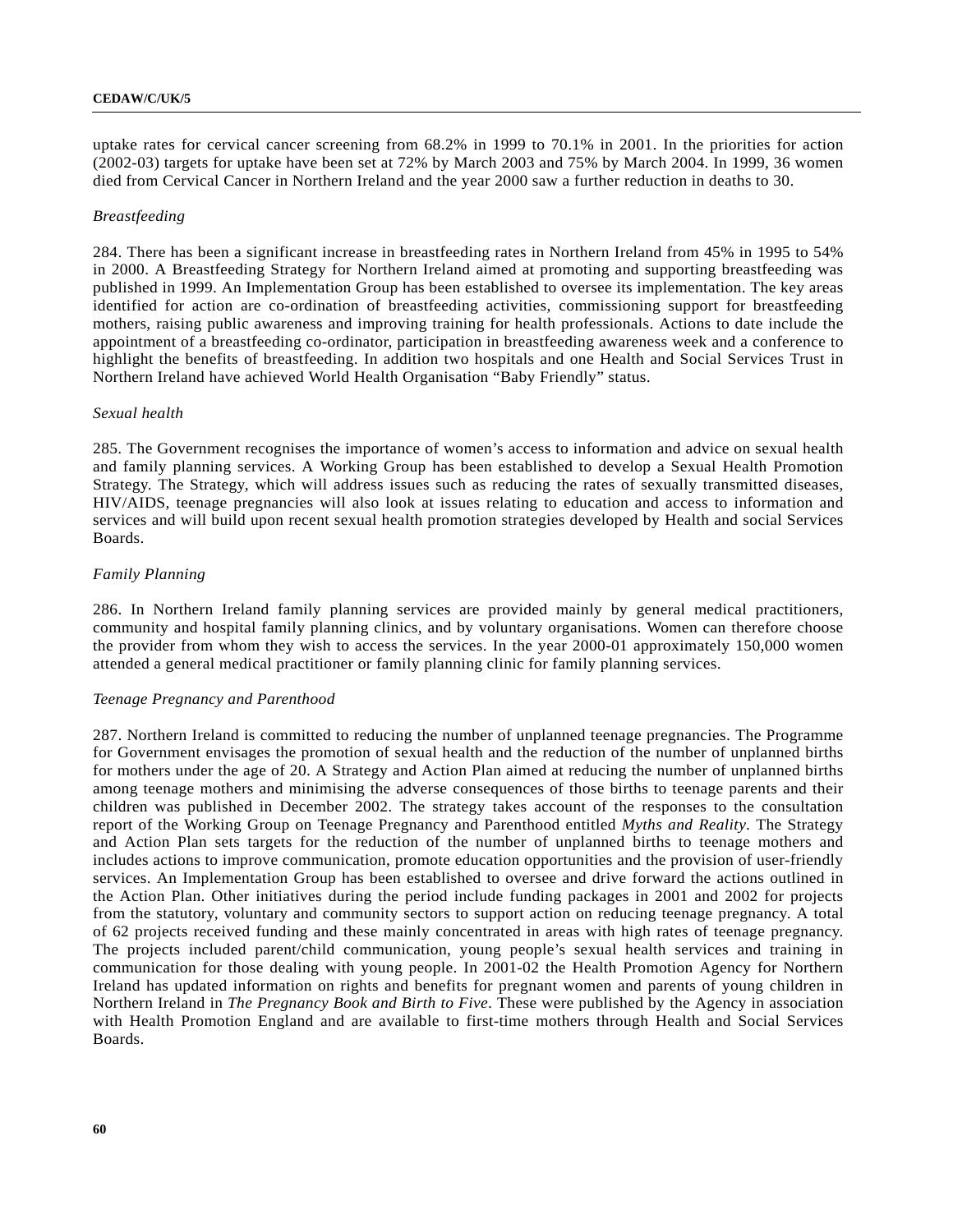# *Drugs and alcohol*

288. For information on Government action to reduce the number women and men smoking, drugs and alcohol misuse among women, and the number of deaths from Coronary Heart Disease see annex 1 (article 12, pp. 15- 16).

# **Scotland**

289. The White Paper, *Towards a Healthier Scotland,* presents the framework for the Scottish Executive approach to public health improvement. The White Paper aims to improve life circumstances (social inclusion, jobs, income, housing, education and environment) that impact on health. It also aims to tackle lifestyles such as poor diet and lack of exercise, tobacco, alcohol and drug misuse that lead to illness and early death, as well as tackle what can be prevented (such as heart disease, cancer and accidents) and to improve child, mental, oral and sexual health. Tackling inequalities is the overarching aim of the White Paper, including gender-based inequalities. Implementation of the White Paper's programme is being facilitated over the period 2000-04 by a £100 million Health Improvement Fund. Other funds are facilitating targeted interventions in specific areas of the overall programme, while general health spending is now allocated in a way that fully recognises the influence of deprivation and remoteness on healthcare needs. In Scotland, Health Boards assess the needs of women, men, boys and girls and provide services in accordance with those needs. The Priorities and Planning Guidance for the NHS in Scotland for 1999-2002, provides the overall policy context for the planning and delivery of health services and focuses the NHS in Scotland on the most important national priorities. The three clinical priorities for the NHS in Scotland are mental health, coronary heart disease and stroke, and cancer.

290. In December 2000, *Our National Health: a plan for action a plan for change*, the Scottish Health Plan, further committed NHS Scotland to ensuring that its staff were "professionally and culturally equipped to meet the distinctive needs of people and family groups from ethnic minority communities". A comprehensive "stocktake" of how local health services were responding to these challenges was published in December 2001 under the title *Fair for All*. Subsequently, a Health Department letter (HDL) developed the reports recommendations into a three-year programme of targets for delivering culturally competent health care in every NHS board area. The HDL covers five main areas: energising the organisation; human resources; community development; access; and demographic profile. NHS organisations are held accountable for delivering this programme of work through a Performance Assessment Framework that is part of NHS Scotland's Accountability Review process. The Chief Executive of every NHS organisation in Scotland has also personally pledged their commitment to this programme by signing the Commission for Racial Equality's *Leadership Challenge*. Moreover, to support the development of, and monitor the delivery of culturally competent services, an Ethnic Minority Resource Centre has been established in the Public Health Institute for Scotland.

# *Teenage Pregnancy*

291. "Towards a Healthier Scotland" set a headline target of a 20% reduction in the rate of pregnancy among 13-15 year olds for the period 1995-2010. A £3 million 'Healthy Respect' National Health Demonstration Projects is operating in the Lothian area. It aims to radically transform teenage attitudes to sexual health and sexual relationships, reduce the level of teenage pregnancies and prevent the spread of sexually transmitted infections amongst Lothian's young people. It is made up of 12 projects which focus on 3 main issues: (1) Teenage Pregnancy — conception, birth and termination rates (2) Sexually Transmitted Infections (3) Young people's self-esteem and confidence. In relation to teenage pregnancies two targets have been set: To reduce the pregnancy rate amongst 13-15 year olds by 20% by 2010 and to reduce termination of pregnancies by 50% by 2010 without increasing the teenage birth rate (1998 baseline).

292. In April 2000 a grant of £150,000 was made to Brook in Scotland (subsequently renamed Caledonia Youth) for start-up costs for four new centres in Aberdeen, Dundee, Glasgow and Falkirk. The Scottish Executive is also committed to a substantial contribution to running costs. The first new Centre, in Glasgow,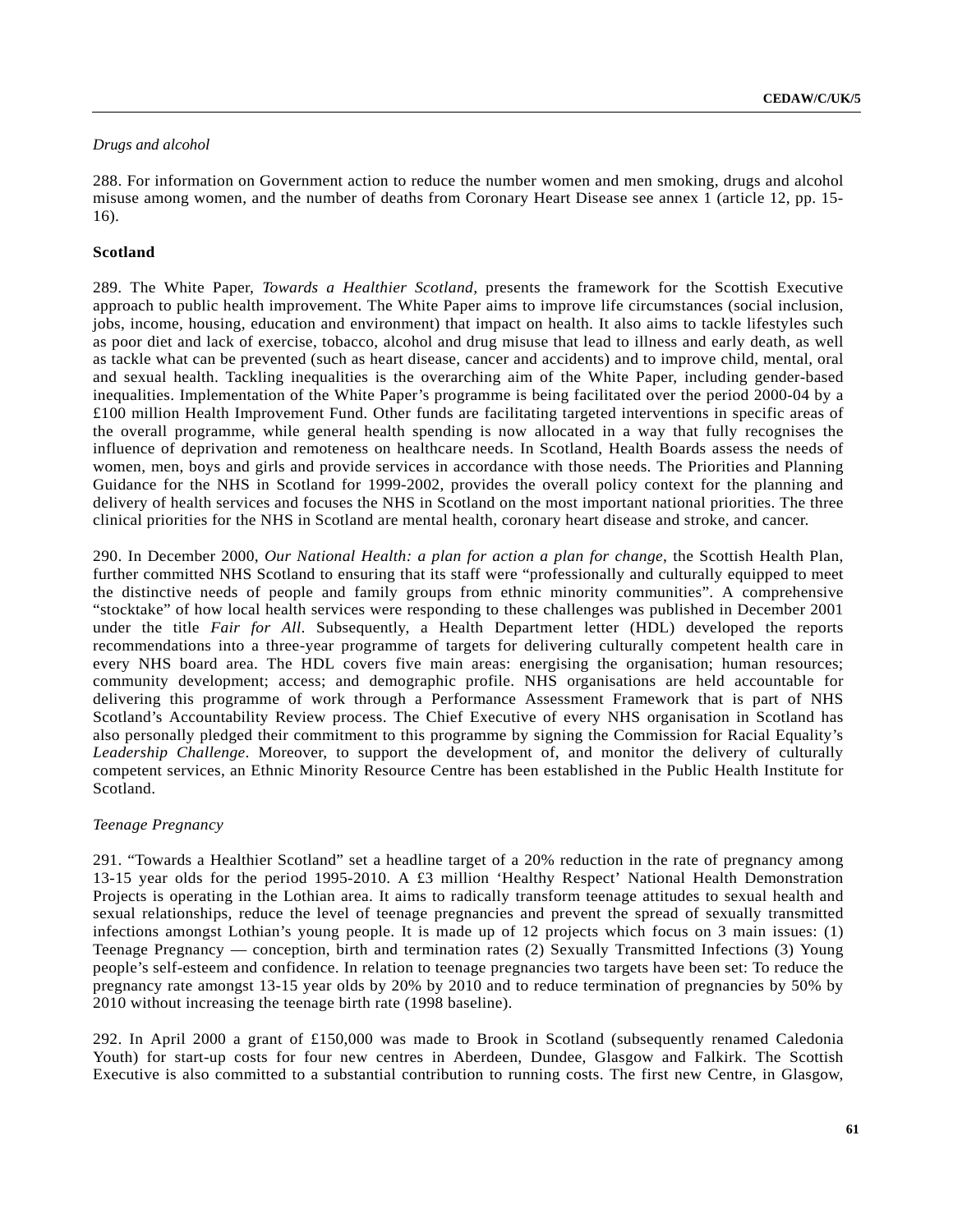opened by the Minister of Health and Community Care Malcolm Chisholm in May 2002. The second, in Dundee, began business in October 2002.

### *Sexual Health*

293. The Scottish Executive plans to develop a national sexual health strategy for Scotland. One of the strategy's main aims is to tackle the high level of unwanted teenage pregnancies in Scotland. An Expert Group has been established to assist in the development of the strategy, by harnessing the expertise of respected practitioners at both local and national level. This strategy is in its final stages of preparation and is intended to be put out to consultation in 2003.

294. For information on the Government's actions to meet the needs of women suffering from mental health, including the *Framework for Mental Health Services in Scotland;* as well as measures to tackle alcohol and drugs misuse, and smoking see annex 1 (article 12, pp. 17-18).

# **Wales**

295. The 1998 White Paper *NHS Wales — Putting Patients First* sets out the Government strategy for the NHS in Wales. The Government aims to ensure that women and men have equal access to health services. In this context, the White Paper proposed the establishment of National Service Frameworks for service priorities. In October 1998, the Government launched the *Strategic Framework for Public Health in Wales* that provides a framework for public health development taking into account, amongst other priorities, equal access to health services.

296. *Well Being in Wales*, issued for consultation in September 2002, builds on the foundations set by Better Health Better Wales. It develops further the Assembly Government's work to improve health and reduce inequalities through an integrated approach to policies and programmes. Professor Peter Townsend endorses this integrated approach in his report Targeting Poor Health. *Well Being in Wales* reinforces the Assembly Government's efforts to tackle the underlying socio-economic determinants of poor health across the Assembly Government's policy areas in partnership with the NHS, local government and other organisations including the voluntary sector organisations and community groups. *Well Being in Wales* provides the direction and national context for Local Health Boards and Local Authorities to produce in conjunction with other organisations, including the voluntary sector, and through consultation with local people the local health, social care and well being strategies which will see promoting health, and well being as important as ensuring effective and efficient health services for their local populations.

297. Action to address inequalities in health and the factors that cause them, was one of its priorities and a range of action has taken place as a result. This includes '*Targeting Poor Health',* a major review of the way resources are allocated to the NHS and action which has led to work on statistics on equity of access to health services and action to tackle the wider determinants of health in conjunction with the Assembly Government's other policy divisions. Action has also included the development of the Inequalities in Health Fund to stimulate and support action to tackle inequalities and the factors that cause them, including inequalities in access to health services. The Fund's initial focus has been on developing and supporting local partnership to reduce coronary heart disease. The Fund, which has a budget of £5 million in 2003-04 is currently supporting 66 projects in disadvantaged communities across Wales.

### *Family planning services and sexual health*

298. The National Assembly for Wales launched the consultation document, *A Strategic framework for promoting sexual health in Wales*, in January 2000. Following consultation the Strategy's action plan was issued in October 2000. The Strategy aims to improve the sexual health of the population in Wales, narrow sexual health inequalities; and to enhance the general health and emotional well-being of the population by enabling and supporting fulfilling sexual relationships. The action plan outlines five objectives: ensure that all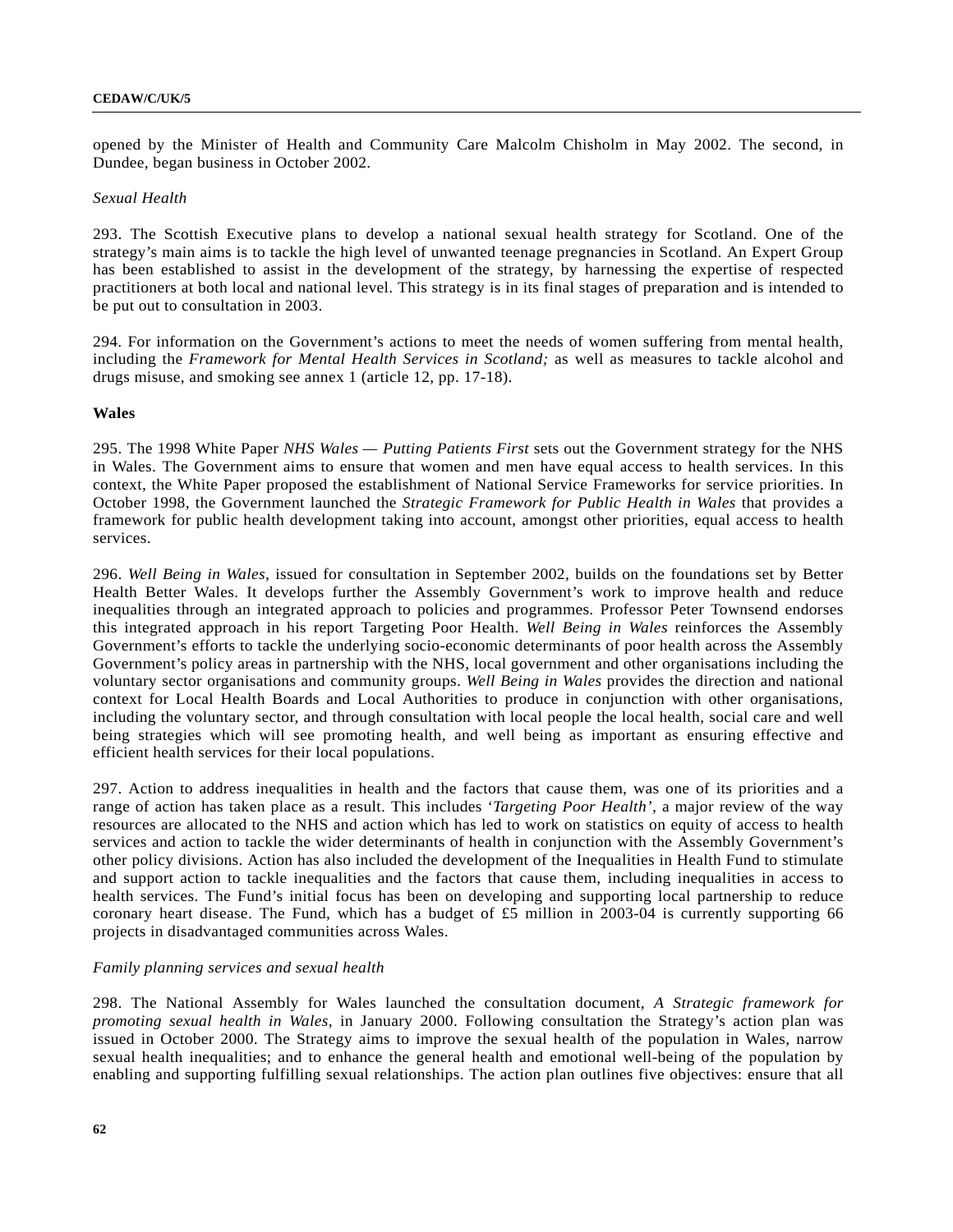young people receive effective education about sex and relationships as part of their personal and social development; ensure that all sexually active people have access to good quality sexual health advice and services; reduce rates of unintended teenage pregnancy; reduce incidence and prevalence of sexually transmitted infections; and strengthen monitoring, surveillance and research to support future planning of sexual health services and interventions.

299. Key achievements of the strategy include: new sex and relationships education guidance for schools; the development of local sexual health strategies and service specifications; a grant scheme which supports innovative provision of sexual health advice and free condoms to those most vulnerable to sexually transmitted infections and teenage pregnancy; public education campaigns on sexually transmitted infection prevention, and emergency hormonal contraception; targeted HIV health promotion campaigns for gay men; and the development of an All-Wales sexual health network.

#### *Maternity Services*

300. In June 2002 'Delivering the Future in Wales' was launched. Its aim is to use the full potential of midwives in collaboration with others, in developing a maternity service which provides a safe and positive experience for women and their families and a rewarding career for midwives. The underpinning values of the strategy are: women centred care, maintaining normality, developing the role of the midwife, improving quality of care and maintaining standards. It is the 4<sup>th</sup> briefing paper under the banner of 'Realising the Potential' A strategic framework for nursing, midwifery and health visiting into the 21st century.

### *Breast-feeding*

301. A strategy was developed and launched in May 2002 'Investing in a Better Start: promoting Breasting in Wales'. To support this strategy the Welsh Assembly Government will be appointing an all Wales co-ordinator whose role will be to promote the implementation of the strategy.

*Cancer*

#### *Breast cancer*

302. Last report (Breast Test Wales (BTW) was established in 1988 to undertake the Welsh element of the NHS Breast Screening Programme (NHSBSP). It has contributed to a reduction in Wales by 2001 of deaths from breast cancer by 32% over those occurring when it was found. Like the rest of the NHSBSP, BTW invites women between the ages of 50 and 64 to be screened once every 3 years, with those over 64 being screened on request. In 2001 (the latest year for which figures are available), BTW screened 65,786 women with an uptake rate of 77%. A Charter Mark was awarded to BTW in 1995 and this was re-affirmed in 1999 and 2001. In 2000, the Welsh Assembly Government's Minister for Health and Social Services asked BTW to start putting in place the manpower and resources to enable the introduction, from 2001, of two view mammography for all routine screens undertaken within the NHSBSP. This was to improve yet further the quality and reliability of screens undertaken and this was implemented across Wales to time. The Minister also asked that once this had been achieved that BTW should start to work towards the age range of those receiving routine screening being extended from 50 to 64 to 50  $-$  70. Additional ring-fenced funding was provided for both these initiatives (£1.6m in 2003-04) and BTW and the Welsh Assembly Government are currently considering options for implementation of this extension with a view to it being introduced in a phased approach from 2003.

### *Cervical cancer screening*

303. Cervical Screening Wales was set up in April 1999 following the publication of The National Service Framework for the Cervical Screening Programme in Wales in April 1999. This framework ensures that all women have access to a high quality service that operates to publish national standards and is monitored and outcome evaluated. It also ensures that there is a single point for accountability and performance management.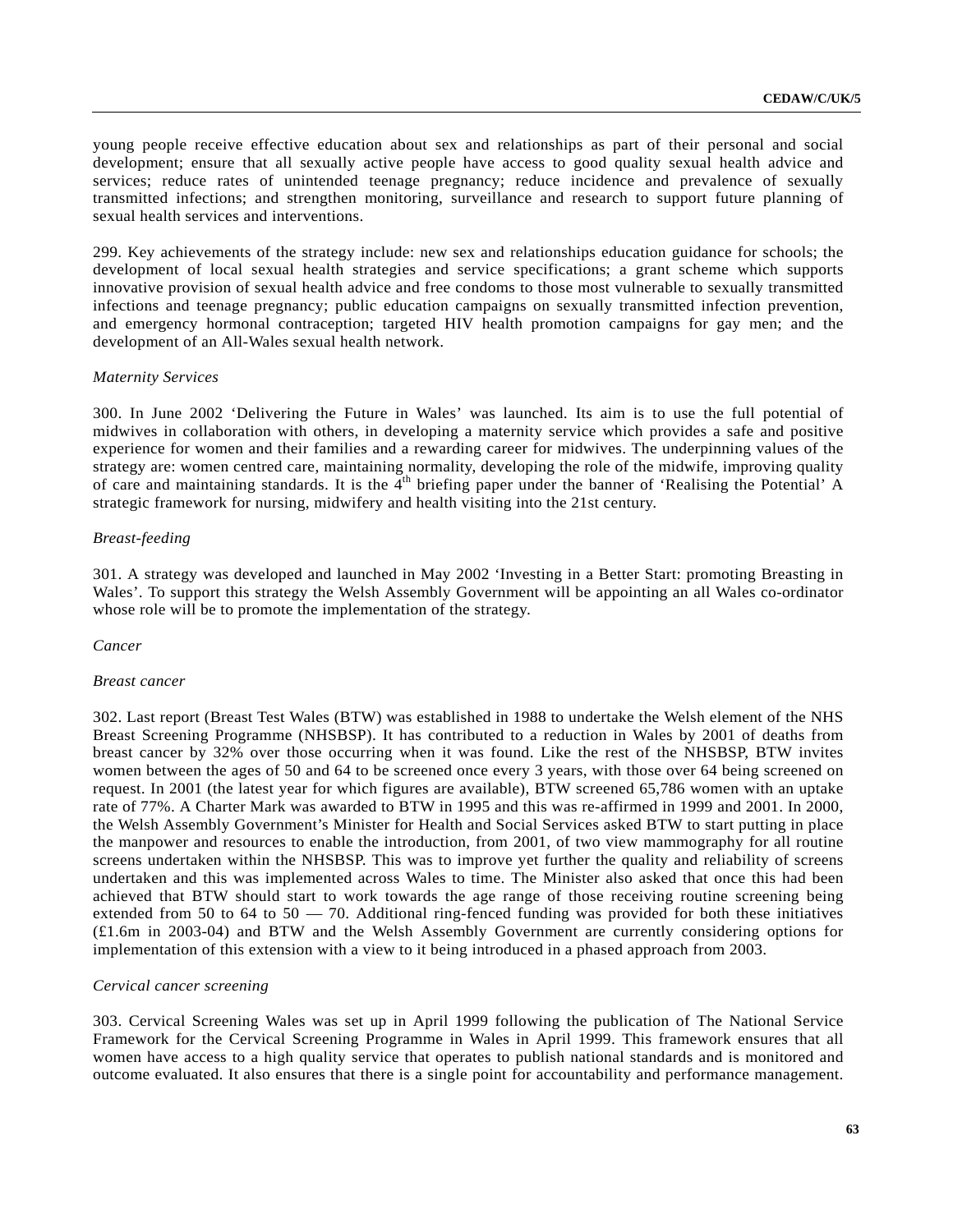#### **CEDAW/C/UK/5**

The target age group for cervical screening is women aged 20 to 64. The normal recall interval is three years. In 2001, Cervical Screening Wales carried out a one-year pilot study to evaluate the use "liquid based cytology" for cervical screening. The results of the pilot are being reviewed by the National Institute for Clinical Excellence, together with the results of similar pilots in England and Scotland. This will enable NICE to decide whether or not to recommend that this technique is introduced across Wales as the routine screening test for cervical cancer.

304. For Government action on mental health and Mental health and Hepatitis B among women see annex 1 (article 12, p. 18).

# **ARTICLE 13: SOCIAL AND ECONOMIC BENEFITS**

305. The schemes, programmes and benefits described below apply equally in England, Northern Ireland, Scotland and Wales.

### **The Social Welfare System**

### *Benefits for mothers*

306. In October 1999 Working Families' Tax Credit (WFTC) replaced Family Credit as the main support mechanism for low paid working parents. Over 1.3 million families are now receiving WFTC over 500,000 more than received Family Credit. These families are on average receiving £40 more than they would under Family Credit. WFTC currently helps 689,000 female lone parents to supplement their earnings. All maintenance is disregarded as income in the calculation of awards for WFTC. Over half of families supported by WFTC are lone parent households. Couples can choose whether the credit is paid to the mother or the father. In 2002-03 WFTC guarantees a minimum income of £227 a week for parents moving into full time work.

307. From April 2003 WFTC has been replaced by two new tax credits, the Child and Working Tax Credits. The Child Tax Credit will provide a single, seamless system of income related support for families with children. It will bring together the assistance currently provided through the Children's Tax Credit, the child elements of the WFTC, the Disabled Person's Tax Credit (DPTC) and Income Support or Jobseeker's allowance. The Child Tax Credit will provide a secure stream of income for parents that do not depend on the employment status of the parents. The Child Tax Credit will be paid directly to the person with main responsibility for the care of the children in the family, usually the mother. The Working Tax Credit provides additional support to low paid workers and replicates support for working families through the adult elements of WFTC. From April 2003 the Child and Working Tax Credits together guarantee a minimum income of £237 a week for parents moving into full time work. The structure of the new tax credits offer several advantages over WFTC for women. For example, dual earner couples can combine their hours so no one person has to work full time to get the 30 hour element of the WTC, allowing them to choose a better balance of paid work and caring for their children. WFTC tapers from net income (after tax/National Insurance Contributions) whereas new tax credits taper from gross income (before tax/ National Insurance Contributions). The latter lowers average tax rate for dual earner couples, allows second earner to take home more pay, and improves second earner work incentives.

308. In August 2000, the entitlement conditions for Maternity Allowance were changed so that entitlement was based on earnings rather than National Insurance contributions allowing an additional 16,000 low paid women to receive maternity pay for the first time. These changes also increased Maternity Allowance by 15% for around 11,000 self-employed women who received less benefit than employed women. The Green Paper, Work and Parents: Competitiveness and Choice, published by the Department of Trade and Industry in December 2000, outlined a new package of family friendly policies, including major improvements to maternity rights. This was kick started in April 2002 when the standard rate of Statutory Maternity Pay and Maternity Allowance was increased by 20% from £62.20 to £75 a week. Further improvements to these benefits took place in April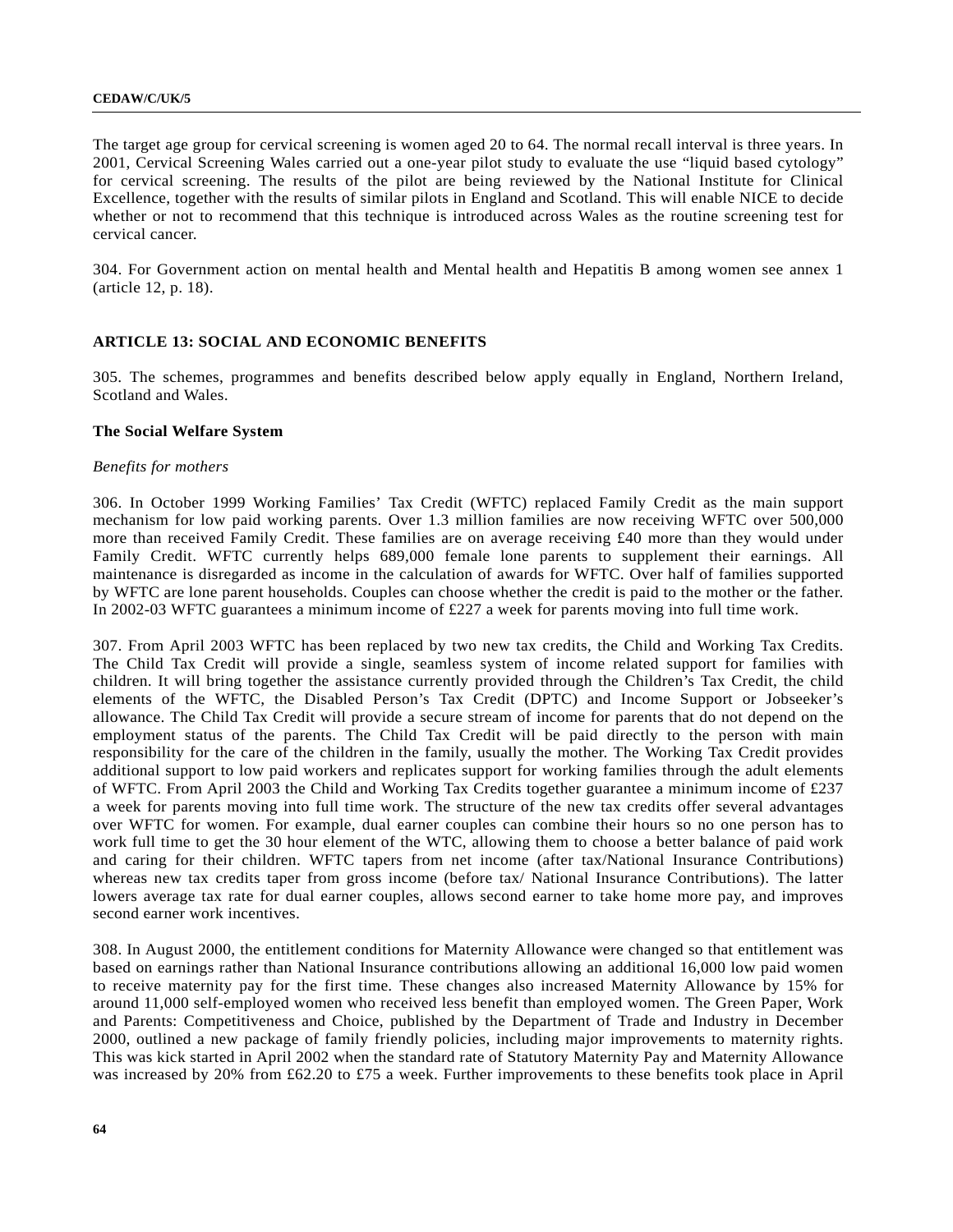2003 when the standard rate was increased to £100 a week and the payment period extended from 18 week to 26 weeks. These and other important changes for working parents were introduced by the Employment Act 2002 and subsequent regulations — see Articles 2 and 11.

### *Taxes and family benefits*

309. In its 1999 Budget, the Government launched a major reform of the personal tax allowances to focus resources on families with children. The married couple's allowance was generally withdrawn from 2000-01. The Government, however, felt it right to protect older couples so it was retained when one of the spouses was born before 6 April 1935. The additional personal allowance (the equivalent relief given to single people or unmarried couples who were responsible for children), and the widow's bereavement allowance for deaths after 5 April 2000 were also abolished. The allowances were replaced by the children's tax credit from April 2001. It is available to married or unmarried couples and to single parents with children under 16 living with them. There is one credit per family. It can reduce the amount of tax that a family pays in 2002-03 by up to £529 (well over twice the level of the standard married couple's allowance). In order to concentrate the benefit on families with lower incomes the children's tax credit is gradually withdrawn from families where there is a higher rate taxpayer. From April 2002, to help families with a new baby, there is a higher rate of children's tax credit in the year of their child's birth worth up to £1,049 a year.

310. In 2003, the Government will introduce the new Child Tax Credit. This will reform the system further by bringing together the children's tax credit and other income-related support to families with children into one seamless system. The Government believes that work is the best route out of poverty for families with children. The Government's reforms, including WFTC, have eased the burden on parents seeking to balance work and childcare, making it easier for one parent in the couple to remain at home to care for their children. Reforms to the structure of support including the introduction of the new tax credits improve the financial returns to work for parents seeking to re-enter employment. The childcare tax credit element of WFTC introduced in 1999 will be continued in the Working Tax Credit. The childcare tax credit element currently supports 70% of eligible childcare costs up to limits of £200 for two or more children and £135 for one child. The childcare tax credit element of WFTC supports 175,100 low and middle-income families, enabling them to balance work and family commitments better. The new tax credits will provide help with childcare costs to families further up the income distribution. For example, a family with two children, maximum childcare costs and an income of £35,000 a year can, as a result of the Working and Child Tax Credit, receive over £50 a week in financial support. This will be of particular benefit to women who want to work, but who find it difficult to afford quality childcare.

#### *Income support*

311. People whose resources are below prescribed levels may be able to claim Income Support, Housing Benefit and Council Tax Benefit. Income Support is a non-contributory benefit that is available to people who work fewer than 16 hours or more a week or whose partner works fewer than 24 hours a week. Families claiming Income Support receive a Family Premium and there is a part-time earnings disregard of £10 a week for a couple or £20 a week for a lone parent. Around 961,000 lone parents receive Income Support, the vast majority of whom are women. Families and lone parents also receive additional premiums with Housing Benefit and Council Tax Benefit. An earnings disregard of £25 a week applies in these benefits for lone parents, and there is a £15 a week maintenance disregard. From April 1997 the additional premium paid to lone parents in Income Support, Jobseeker's Allowance, Housing Benefit and Council Tax Benefit was incorporated into the Family Premium to create a higher rate of Family Premium for lone parents called Family Premium (Lone Parent). The Family Premium (Lone Parent) in Housing Benefit and Council Tax Benefit is higher than the corresponding premium in Income Support. From April 1998 new lone mothers received the same rate of Family Premium as mothers with partners, but existing recipients continue to receive Family Premium (Lone Parent) as long as they continue to satisfy the entitlement conditions.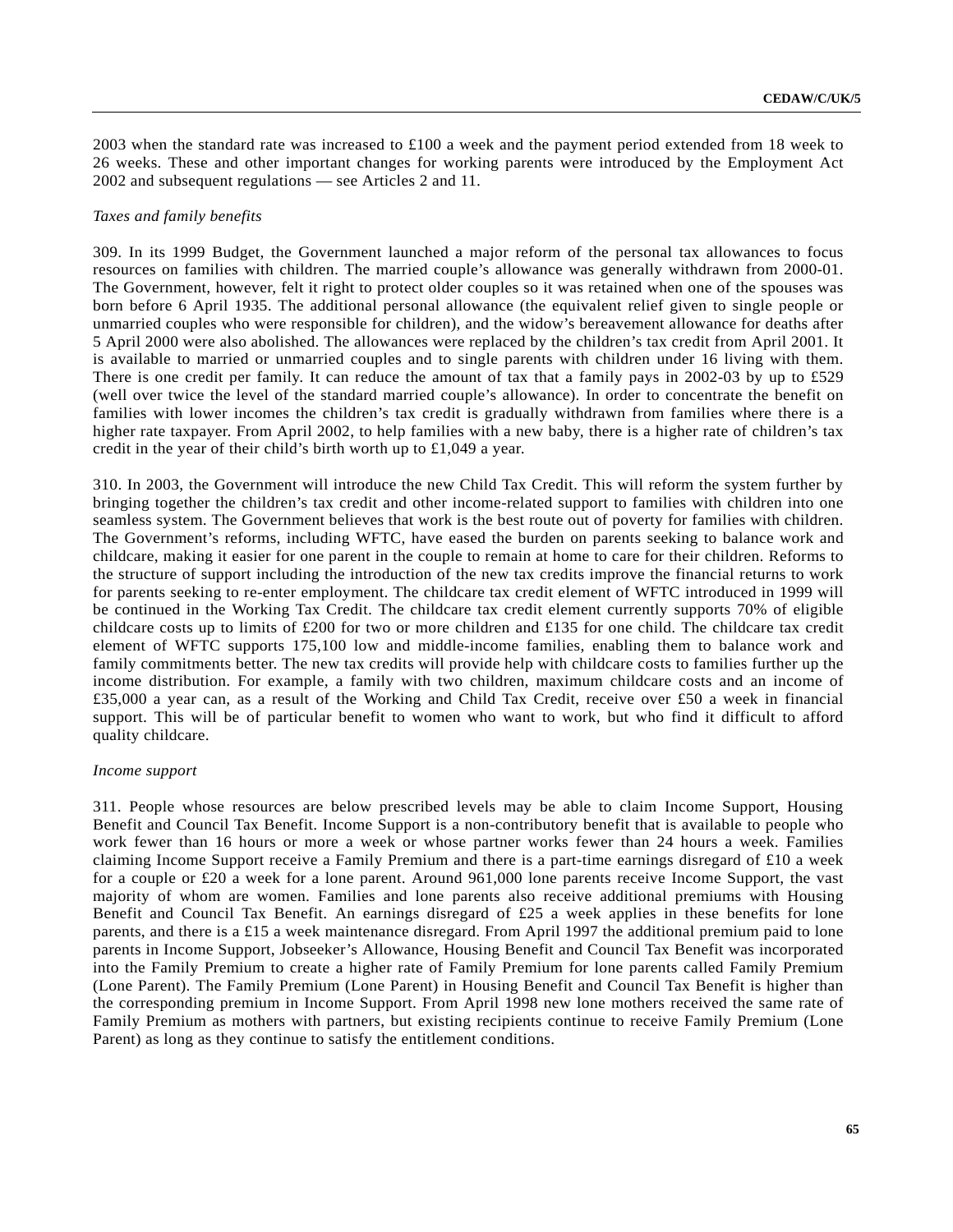# *Statutory Sick Pay (SSP)*

312. From October 2002, the provision limiting entitlement to employees who have been continuously employed for a period of 3 months or more was removed. From this date all employees regardless of their length of contract may be entitled to SSP provided they satisfy the remaining qualifying conditions. The provisions are a result of the European Directive on Fixed Term Workers and are enacted in regulations arising from the *Employment Act 2002*. While not directly targeted at women the change nonetheless improves the provision of sick pay for those workers who are women.

### *Child Benefit*

313. Child Benefit provides virtually all families, around 7 million, with a contribution towards the cost of bringing up children. It is normally paid to the mother. Both the higher rate for the eldest child and the rate for each subsequent child continue to be increased each year in line with prices. From April 2003 the amount paid for the first child is £16.05 a week, and for second and subsequent children, £10.75 a week. Since 1997 the rate for the first/eldest child has increased in real terms by 25%. As part of the reform of the financial support for children the administration of Child Benefit transfers to the Inland Revenue from April 2003 and will be paid in addition to the new Child Tax Credit.

### *Bereavement benefits*

314. With effect from 9 April 2001 widow's benefits were replaced by bereavement benefits for men and women becoming widowed from that date. The previous report included information about the proposals for and consultation on change. As a consequence of the Welfare Reform and Pensions Act 1999 the new scheme provides: a lump sum of £2,000 immediately on bereavement; a Widowed Parent's Allowance to widows and widowers until the youngest child in the family ceases full time education; and a Bereavement Allowance for 12 months to widows and widowers aged 45 and over with no dependent children**.** None of the changes affected existing widows, people over state pension age or war widows. Bereavement benefits are equally accessible to both men and women on the basis of the National Insurance contributions of the deceased spouse (as widow's benefits were based on the contributions of the deceased husband). For the first time a woman's contributions from paid employment provide equal support in bereavement for her spouse and dependent children in the event of her death during working age when her family would be deprived of her earnings.

#### *Pensions*

315. The Government is committed to ensuring that pension reforms improve women's pension rights. The proportion of women receiving a basic state pension in their own right is increasing and it is estimated that in future years more and more women will become entitled to a basic state pension in their own right reflecting increased female participation in the labour market. The Government also recognises the importance of providing sound information on the type of pension provision that best suits women's individual needs and circumstances. Clear and understandable guidance is already available to assist people in planning for their pension provision. A series of leaflets has been produced to inform people of the pensions options open to them. One of these, *Pensions for Women — Your guide,* outlines the pension options available specifically for women. The Pensions Act 1995 equalises the state pension age for men and women at 65 by 2020, as well as the age up to which men and women are required to pay National Insurance contributions; it also introduces a fully equalised state pension scheme. Older women are not affected by the change to the state pension age, that will be phased in over a 10 year period from 2010. The Government has introduced a range of policies that directly benefit older women as described below. Also see article 3 on Government action to alleviate poverty among women, including older women, for further details.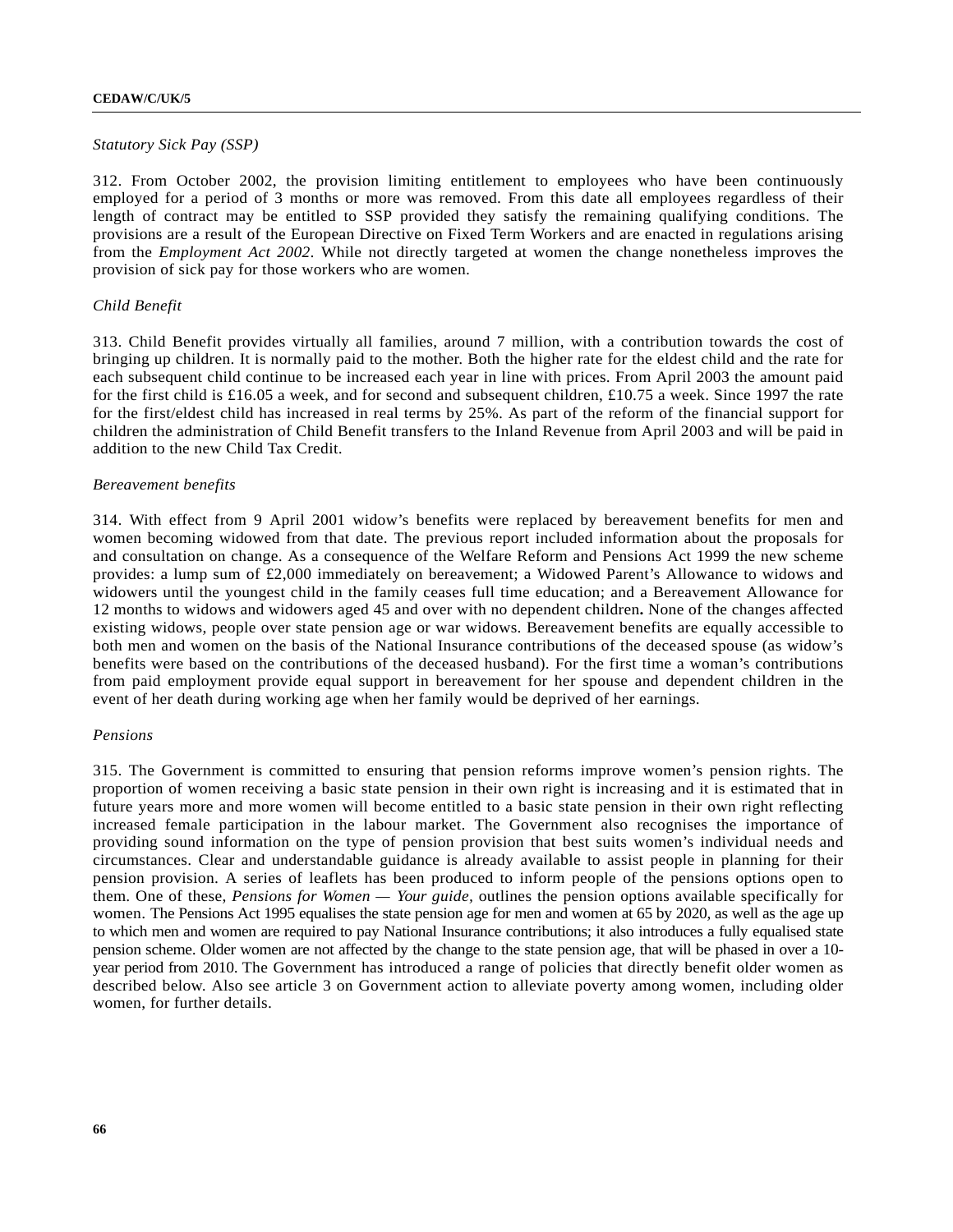# *Occupational Pensions*

316. The Government is committed to improving second tier pension provision, particularly amongst women. The Government recognises that, whilst the proportion of women who have occupational and personal pensions is increasing, it is still below that of men. Amendments to domestic legislation made in 1995 (see previous report for details) have improved access to occupational pension schemes and rights to equal benefits under such schemes for a significant number of women, particularly those who have been discriminated in the past because they worked part-time. Since 1999, there has been litigation in the European Court of Justice and in the domestic courts to ensure that women who have previously been denied access to membership of their employers' occupational pension schemes on the basis of their part-time status can be awarded retrospective rights to membership of, and benefits under, those schemes in a manner consistent with principles of EU law in this area. Domestic legislation will be further amended to ensure that it is completely in line with EU law in this area.

### *Stakeholder pensions*

317. The *Welfare Reform and Pensions Act 1999* provided for the introduction of stakeholder pensions from April 2001. These are simple, low charge, flexible pensions not restricted to those who are working. Women who wish to save towards a decent income in retirement can now do so and benefit from tax relief on the contributions paid into a stakeholder pension. Stakeholder pensions can be moved between providers without charge. . The flexibility of stakeholder pensions means that they are a good option for women who take a break from work as contributions can be stopped and restarted without penalty. This is beneficial to those women in the modern labour market who move regularly between employers and occupations and who, at different times, may be self-employed, employed on a limited term contract or on a permanent contract. As stakeholder pensions are open to non-earners, women who are not employed but can afford to save something towards their retirement are able to do so. Stakeholder pension rules also allow family or friends to contribute towards someone else's pension, which may help the large number of women who are carers.

### *State Second Pensions*

318. The State Second Pension was introduced by the *Child Support, Pensions and Social Security Act 2000*. From April 2002, State Second Pension reforms the State Earnings-Related Pension Scheme (SERPS). State Second Pension offers people earning less than the statutory lower earnings threshold (currently £11,200), many of whom are women, a second pension equivalent to double the amount SERPS would have paid to somebody earning £11,200. Those needed at home to care for young children, most of whom are women, carers, and disabled people will also be entitled to State Second Pension.

#### *Pensions on Divorce*

319. The *Pensions Act 1995*, which came into force in 1996, extended the courts' powers in relation to the treatment of pensions on divorce. In particular, the earmarking provisions introduced by the *Matrimonial Causes Act 1973* were extended. These enabled a court to order a pension scheme member to pay part or all of his/her pension when it became payable to the former spouse. This applied to the lump sum payment and/or the periodical payments. The new provisions contained in the *Pensions Act* enable the court to order a pension scheme to pay part or all of a scheme member's pension, when it becomes payable, direct to the former spouse on the member's behalf. This is known as "attachment". Key elements of the provisions include: clarification of the court's duty to take pension rights into account when considering the financial settlement on divorce; the attachment provisions remove the need for the former spouse to rely on the scheme member passing on payments; powers to enable the courts to order pension schemes to make payment of a lump sum payable on the death of a scheme member direct to a third party nominated by the scheme member. The Pensions Act made similar changes to divorce law in Scotland.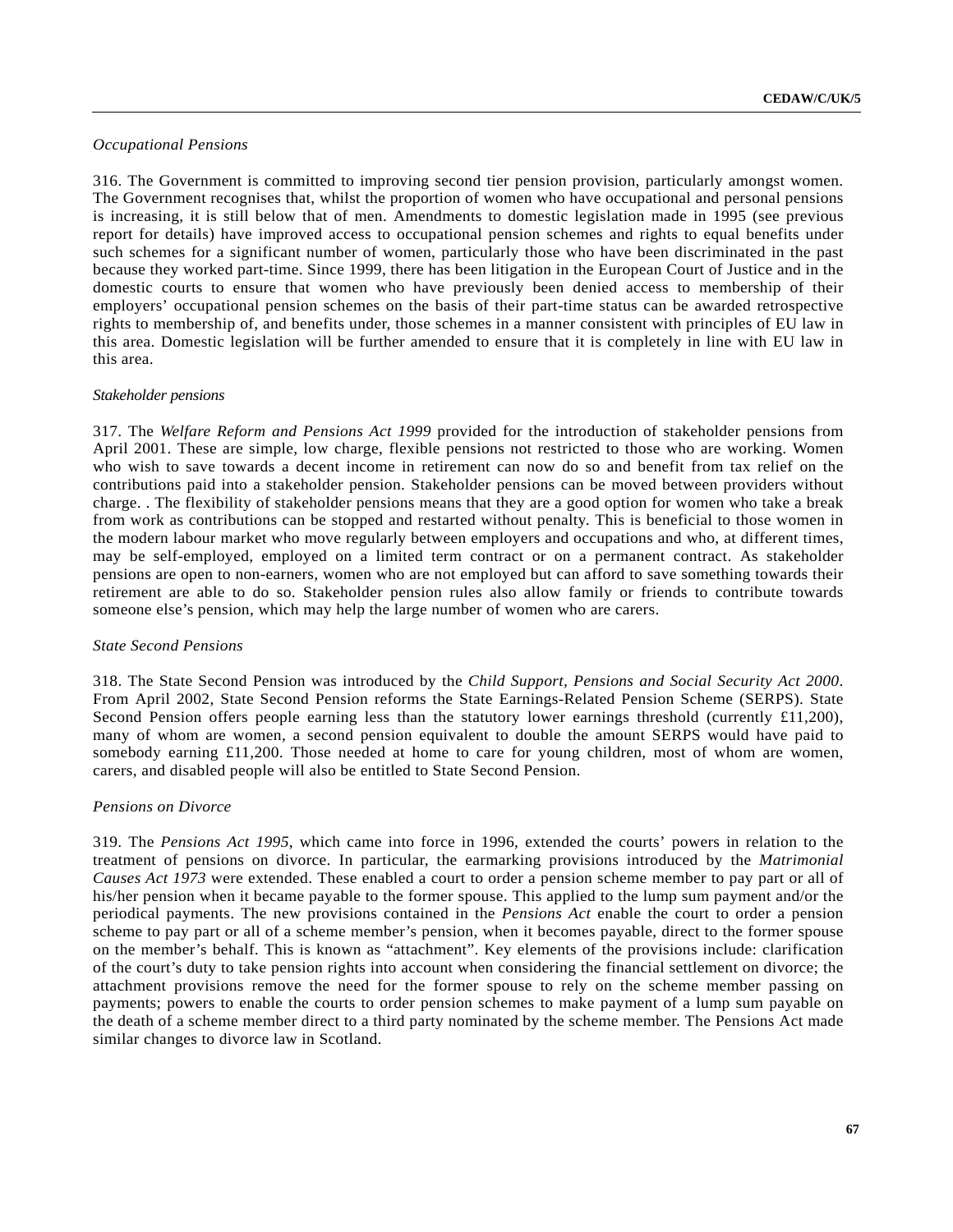### *Pension Sharing*

320. Under earmarking provisions, the title to the pension rights remains with the pension scheme member. The provisions do not allow a clean financial break in a divorce settlement and they leave the former spouse at risk of losing the intended retirement income if the scheme member dies. With the introduction of the *Welfare Reform and Pensions Act 1999*, the Government introduced pension sharing as a further option available to divorcing couples and the courts to determine the financial settlement on divorce. The policy proposals were developed in partnership with the pensions industry, family lawyers and groups representing divorcing couples. Both primary and secondary draft legislation, which allow pension rights to be treated like other assets and the whole, or a proportion, of their value to be transferred from one spouse to the other as part of the financial settlement, were subject to extensive consultation. The pension sharing legislation came into force on 1 December 2000 for divorces where proceedings were commenced on or after this date. Pension sharing applies equally to both men and women. Due to the current distribution of pension rights the main beneficiaries are women. Pension sharing enables a divorcing wife to obtain a fairer financial settlement on divorce and a secure income in retirement.

### **Help for Poorest Pensioners**

#### *Minimum Income Guarantee*

321. From April 2002 the Government is spending around £6 billion extra a year in real terms on pensioners as a result of policies it has introduced since 1997. That includes £2.5 billion more spending for the poorest third of pensioners in 2002-03, three times more than an earnings link in the basic state pension since 1998 would have given them. The Minimum Income Guarantee (MIG) for low-income pensioners, most of whom are women, allows people to have £12,000 savings and still qualify for extra support. From April 2003, the MIG will rise from £98.15 to £102.10 for single pensioners and from £149.80 to £155.80 for couples. The MIG has increased at least in line with earnings each year since 1999. Currently, over 1.7 million pensioners, 1.15 million of whom are women, are in receipt of the MIG. A number of measures have been put in place to identify those pensioners who may be entitled to the MIG but have not claimed it. These measures include: a shortened claim form; callers to the telecentre who are not receiving the MIG are encouraged to claim; and a data matching exercise to automatically identify entitlement following a key life event or receipt of another benefit. A MIG claim line has also been set up to allow pensioners to make a claim over the phone. From October 2003, the MIG will be replaced by the Pension Credit From October 2002, female and male pensioners in Scotland benefit, as a minimum, from free off-peak local bus travel within existing concessionary fares schemes boundaries.

### *Pension Credit*

322. The *State Pension Credit Act 2002* received Royal Assent in June 2002. The Act provides for the introduction of the Pension Credit, a key part of the Government's strategy for combating pensioner poverty. Following the implementation of the Minimum Income Guarantee (MIG), the Government recognised that large numbers of pensioners were subject to arbitrary assessment rules dating back 50 years that penalised them for having savings or second pensions. The Pension Credit has been designed to remove those penalties and, in their place, institute a system that rewards those who have been prudent and have saved for their retirement. From October 2003, the Pension Credit will replace MIG. The Pension Credit provides that no-one aged 60 or over need live on less than a guaranteed weekly income of £102.10 (£155.80 for couples). Also, for the first time, it rewards those pensioners with modest savings and income, rather than penalising them. People aged 65 and over will be able to earn a savings credit of up to £14.79 (£19.20 for couples). The design of the scheme will greatly reduce the complexity attached to previous income-related schemes. There will be more generous rules on the treatment of capital, the £12,000 exclusion that existed under the old scheme will be abolished and most people aged 65 or over will need to report fewer changes in their circumstances – increases in second pensions and in savings will not need to be reported at all for periods of up to five years. There will be a nation-wide marketing campaign to promote the Pension Credit, and all pensioners will receive direct mail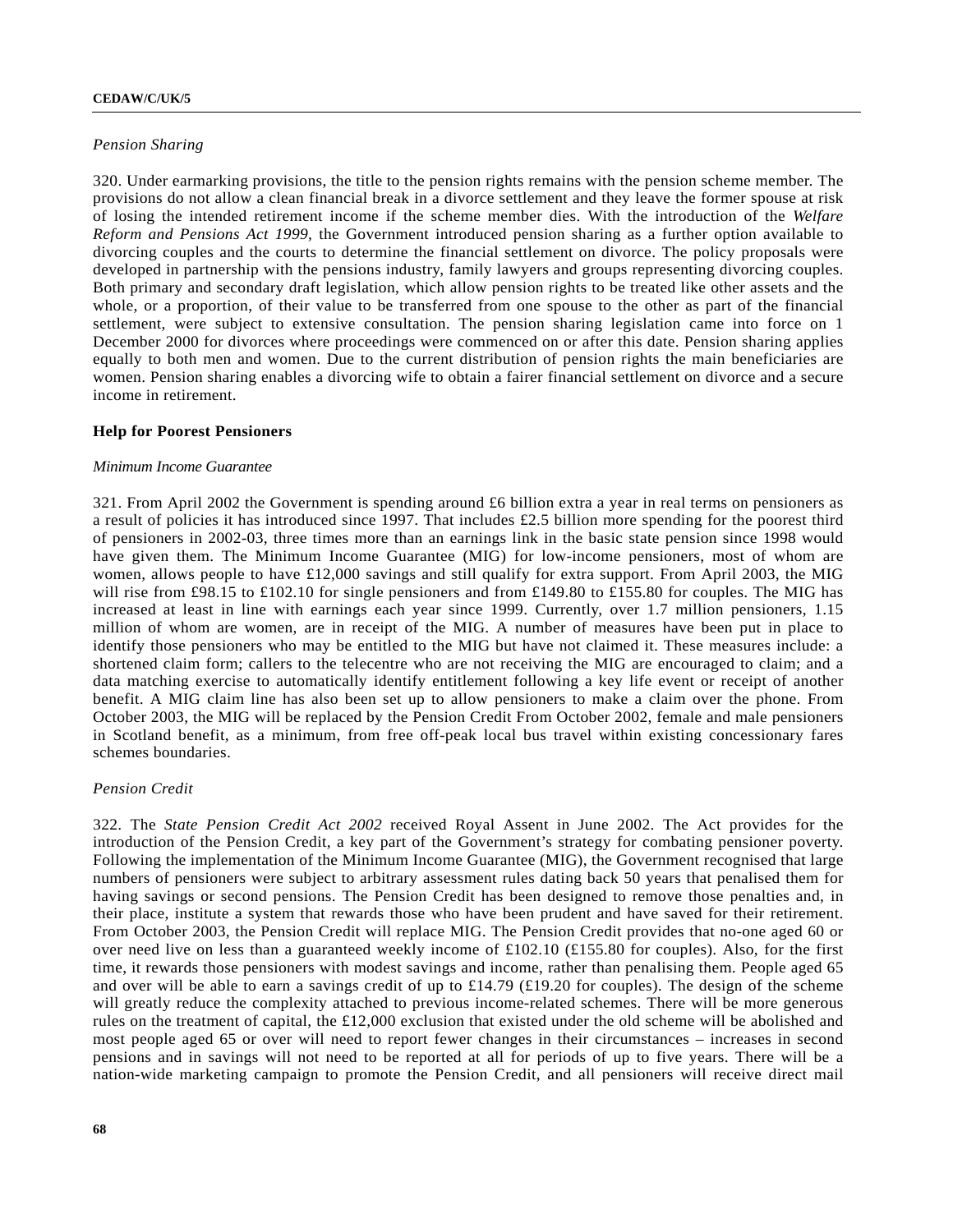advising them about the scheme and how to apply for it. Two thirds of those eligible for the Pension Credit will be women and approximately 60% of all women over 80 will be entitled to the Pension Credit.

### *Winter Fuel Payments*

323. Winter Fuel Payments, an annual lump sum paid to provide help to eligible older people throughout Great Britain towards their winter fuel bills, were increased to £100 for each eligible household for the winter of 1999-2000 and to £200 for each eligible household from winter 2000-01. The Winter Fuel Payment scheme was extended to cover most men and women from age 60, regardless of whether they are receiving social security benefit. Therefore, women aged 60 and over who had no entitlement to Retirement Pension or other social security benefits have become eligible for payments. It was announced in July 2002 that, under European social security co-ordinating regulations, people who qualify for a Winter Fuel Payment in the UK might be able to continue receiving payments if they move to another EEA country. During winter 2001-02, around 8 million households benefited. Of the 11.2 million payments made to individuals, over 6.3 million went to women.

# *Carers*

324. Some 467,000 carers — almost three quarters of them women — are entitled to Carer's Allowance (CA), formerly known as Invalid Care Allowance. Over 230,000 of these — almost one half — are entitled to the carer premium in the income-related benefits through entitlement of CA. Carers are now benefiting from a package of extra help worth £500 million over 3 years. This started with increases in the CA earnings limit and in the carer premium from April 2001. From 28 October 2002 carers aged 65 or over have been able to claim CA for the first time, and entitlement can continue for up to 8 weeks following the death of person being cared for. In addition, carers will build up State Second Pension for each full tax year.

# *Child support*

325. The Government recognises that all children have the right to the financial and emotional support of both parents. Children are better off, financially and emotionally, when both parents meet their responsibilities. The overwhelming majority of parents with caring responsibilities (around 95%) are women. In 2000 Parliament passed the *Child Support, Pensions and Social Security Act*. This contained the Government's proposals for a reformed child support system. The key features of the new scheme are:

- New maintenance calculation simple deductions of 15% (one child), 20% (two children) and 25% (three or more children) of non-resident parent's net income. Allowances will be made for any children in the current household of the non-resident parent.
- Special Rates for those on a low income. Non-resident parents (NRP) with net earnings of £100 a week or less will pay a flat rate of £5. Those earning between £100-200 a week will pay a reduced rate on a sliding scale related to their income. NRPs on benefits will pay a flat rate of £5 a week.
- Shared care non-resident parents who care for their children for one night a week or more will be eligible for a reduced maintenance calculation.
- Child Maintenance Premium parents with care on Income Support or income-based Jobseeker's Allowance will keep up to £10 a week of the maintenance paid for their children, without it affecting their benefit.
- Variations scheme A Maintenance Calculation can be adjusted either up or down to have certain childrelated expenses or special circumstance taken into account (for example, costs of keeping in contact with a child).
- Phasing To ease transition to a different liability under the new scheme, converted cases' new liability will be phased in over (up to) five years.
- Since January 2001 the CSA have been able to use a number of new powers aimed at improving compliance. These include a fine of up to  $\pounds1,000$  for refusal to provide information and for providing false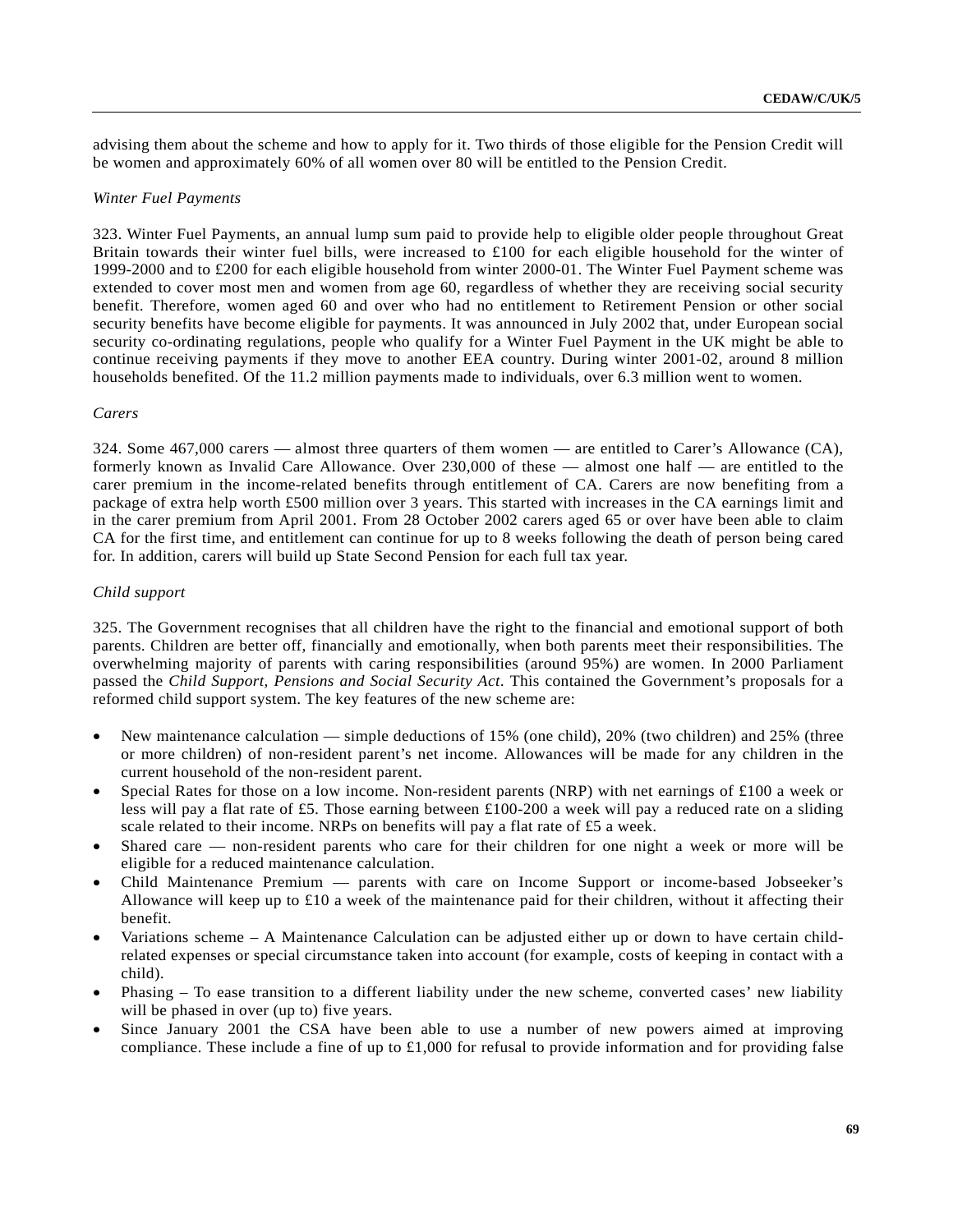information, and (since April 2001) where the non-resident parent will not pay, he/she can be disqualified from driving as an alternative to imprisonment.

- No account will be taken of the parent with care or their partner's income.
- The new scheme will improve the situation for lone mothers maintenance should be assessed quickly and accurately, providing a vital bridge from dependency on benefit to the world of work.

326. These changes were introduced for new cases from  $3<sup>rd</sup>$  March 2003. Existing cases will convert to the new scheme on a date yet to be announced.

# **Northern Ireland**

### *New Targeting Social Need*

327. *New Targeting Social Need* (TSN) is Northern Ireland's main policy for tackling poverty and social exclusion. New TSN aims to tackle social need and social exclusion by targeting efforts and available resources within existing Departmental programmes towards women and men, groups and areas in greatest social need. Those in greatest social need must be identified objectively and targeted fairly, regardless of attributes such as gender, religion or race. New TSN does not discriminate against any section of the community. The policy is being advanced through three complimentary elements: tackling unemployment and increasing employability; tackling inequality in other policy areas such as health, housing and education; and Promoting Social Inclusion. The Promoting Social Inclusion (PSI) element of New TSN involves Departments working together and with partners outside Government to identify and tackle factors that can contribute to social exclusion and undertake positive initiatives to improve and enhance the life and circumstances of the most deprived and marginalized women and men in Northern Ireland. Moreover, PSI looks at issues that impact women, including teenage pregnancy and carers.

328. New TSN is unique in that it is not a programme with its own budget. Instead it is a policy running through all relevant existing spending programmes across all Northern Ireland Departments. Every Department has produced a New TSN Action Plan showing how it will implement New TSN through existing and new programmes. These Plans identify the social needs that Departments are tackling and contain the actions and targets that Departments' delivery of New TSN can be judged on. As required, within the Northern Ireland Executive Programme For Government, an independent external evaluation of New TSN was commissioned in September 2002, to assess the way in which the policy has been implemented so far and to examine its impact. The results of the evaluation are due to be presented in 2003. The evaluation will define the future direction of the policy.

### **Scotland**

329. In November 1999 the Scottish Executive published its Social Justice Strategy — *a Scotland where everyone matters* — setting out its 10 long-term targets and 29 milestones. Factors impacting on poverty and exclusion are wide-ranging so the strategy covers education, jobs, health, justice, housing and communities. Progress is reported in the Social Justice Annual Reports, with the Executive moving to further disaggregate data on women where appropriate. Currently data on women is available for 18 of the 29 milestones, e.g. smoking during pregnancy has reduced from 27% in 1999 to 25% in 2001.

### **Wales**

330. The Welsh Assembly Government provides financial support for a voluntary-sector body (*Chwarae Teg*) that undertakes a range of activity to promote the position of women in the labour market in Wales. This includes providing enterprise advice for women and working with employers to help them with their equality policies. The Assembly Government also promotes work-life balance policies, including pilot projects in the public sector and a Challenge Fund for small and medium-sized enterprises.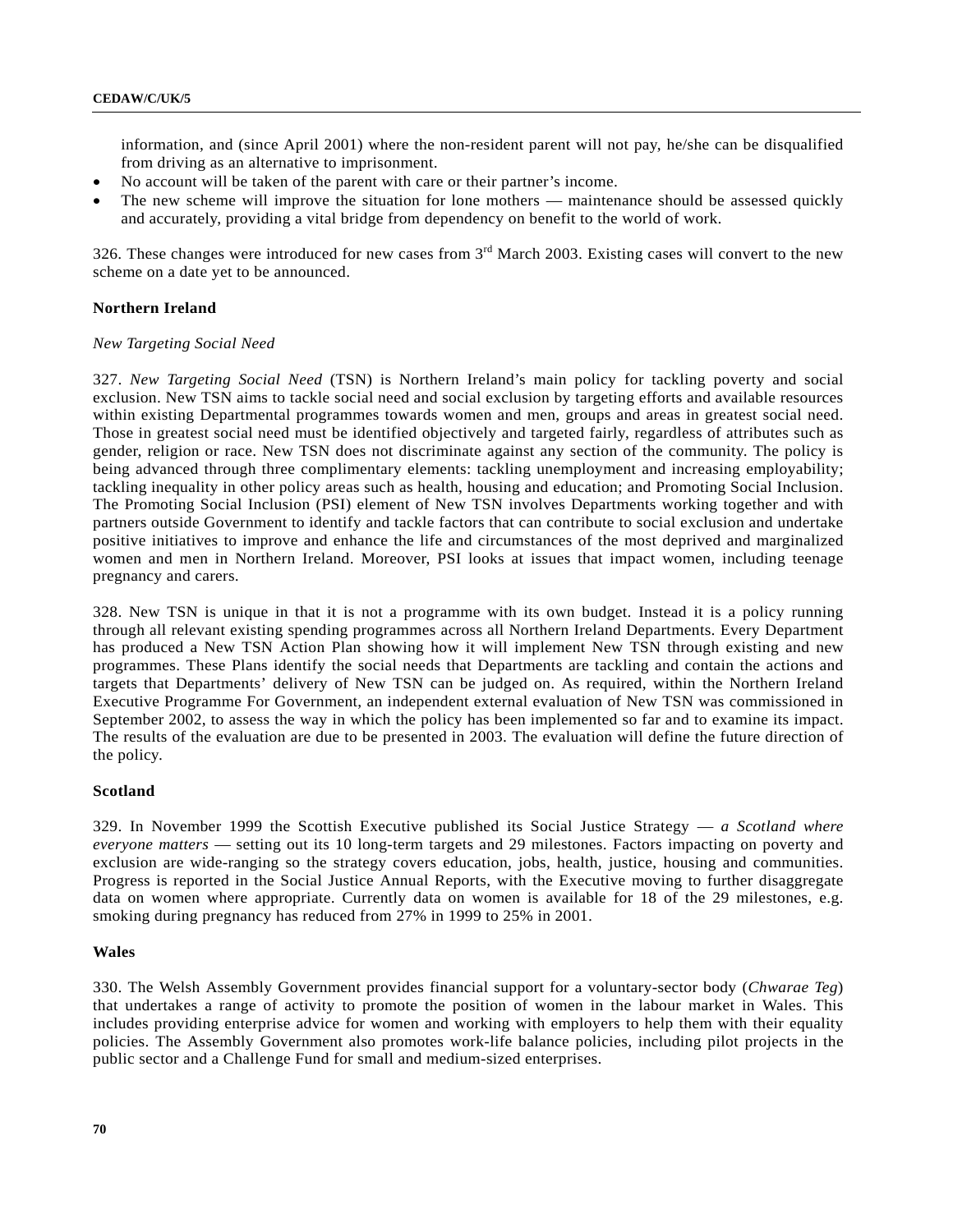# **Travel and crime and fear of crime on public transport**

331. One aspect of the vision of the Government's Ten Year Transport Plan is for safer and more secure transport that is accessible to women and men. The Plan also recognises that improving public transport is vital in reducing social exclusion, particularly for people who have less access to a car (including women). Although men and women make a similar number of journeys overall, they make them for different purposes, which reflect their different lifestyles at different ages. Since 1999, the Department for Transport (formally the Department for Transport, Local Government and the Regions) has continued its rolling programme of initiatives to reduce crime and fear of crime on public transport. While these measures will benefit both women and men they will particularly benefit women as they are the main public transport users:

- Produced a briefing paper highlighting public transport crime as an issue that Crime and Disorder Reduction Partnerships need to address. The paper was launched and publicised at a series of 10 regional seminars between November 2001 and January 2002 attended by regional transport and crime agencies;
- In 2000 issued *Women and Public Transport the Checklist* to local government transport planners to improve public transport services for women. This includes good practice on personal security;
- In 2002 members of the Women's Transport Network held a forum on *Women's Transport* to discuss the key transport issues for women and consider how to take these issues forward through an action plan.
- In 2002, *Get on board: an agenda for improving personal security in bus travel guidance and case studies* report were published and widely disseminated to transport planners, operators, Crime and Disorder Reduction Partnerships, and other interested agencies;
- Currently supporting a 2 year pilot project looking at delivering a secure transport route, including on vehicle, railway lines, bus stops, taxi ranks, car parks and the local pedestrian environment along the route and termini of the line;
- Current joint project with the Strategic Rail Authority to look at ways to improve personal security in train travel;
- Commissioned further research on perceptions of personal security on public transport. Part of this research involves an evaluation of a number of Departmental initiatives to improve personal security in transport and the impact they have on people's perceptions;
- In 2002 launched a new official-level group on bus and coach security issues, called the Safer Travel on Buses and Coaches Panel (STOP). This group brings together operators, unions, transport and local authorities and the police, as well as Department for Transport and Home Office officials, to consider how best to tackle bus and coach-related crime and to spread good practice throughout the industry;
- The number of stations accredited under the Secure Stations Scheme (designed to improve and standardise good security practices at all overground and underground stations) has steadily grown since its launch in 1998. Approximately two thirds of all overground rail journeys and one third of all London Underground journeys involve passengers starting or finishing their journey at a Secure Station;
- Some minority ethnic and faith groups express significantly higher levels of fear on public transport than the majority of the population. Department for Transport commissioned a project to examine the transport needs of different minority ethnic and faith communities are initially took forward the findings with operators, passengers and other groups in a series of workshops during 2002, this work will help shape the final stage of the project when the results of the initiatives and trials implemented by participating organisations as a result of the workshops will be presented at a number of conferences in 2003;
- Recently commissioned to see the link between bus related crime and other crimes and identify how measures to tackle bus related incidents could provide police with a gateway to apprehend perpetrators of other crimes;
- During 2003 good practice guidance will be issued on reducing graffiti and other environmental nuisance on and around transport systems.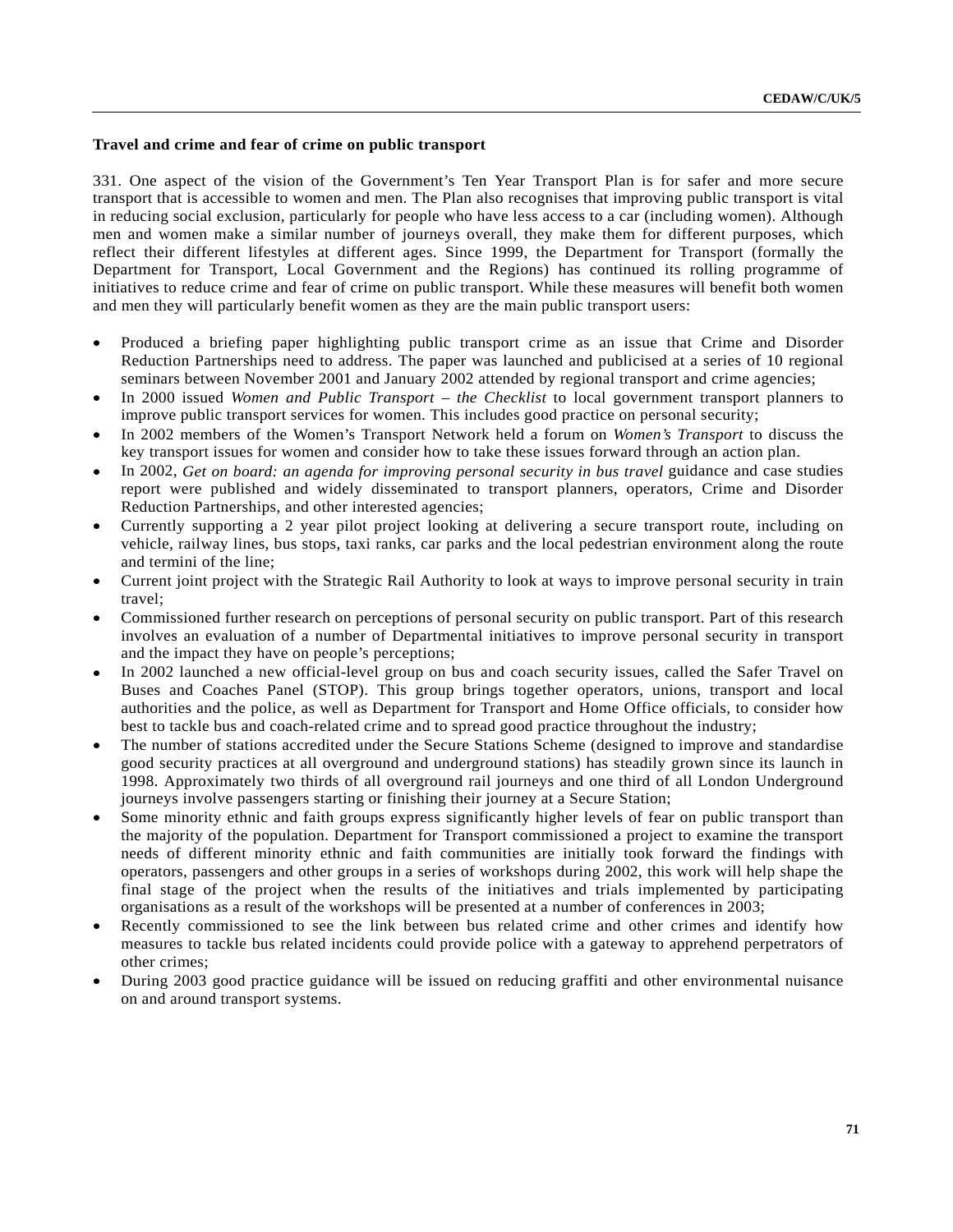### *Older women*

332. The Government recognise the importance to pensioners of low-cost public transport; want to ensure that bus travel remains within the means of those on limited income. From June 2001 the Government has made local bus travel more affordable through half-fare minimum concessionary fares provision for pensioners in England. The introduction of minimum half fares on local bus services has helped some seven million older and disabled people in England. Local authorities with less generous schemes or no scheme at all, now have to offer at least the minimum standard.

333. See article 14 for information on rural transport.

# **Northern Ireland**

334. Under Northern Ireland's Regional Transportation Strategy (RTS), women will benefit from a number of initiatives and improved services. As women are generally greater users of both bus and rail services, these schemes will clearly improve the services available to women. On rail services, women in particular will benefit from the provision of modern rolling stock to replace all existing trains and from additional levels of service, the retention of the rail network, refurbishment of stations and access improvements to and at railway stations. Women in particular will benefit from bus fleet replacement of the modern, low-floor variety, additional and increased levels of service throughout the region, enhanced bus stop and access facilities, refurbishment of bus stations and access improvements to and at bus stations. Benefits will also arise from the rapid transit system, through the provision of fast, modern vehicles and associated facilities. Other initiatives under the RTS where women in particular will benefit include measures making it easier to walk and cycle, traffic calming, investment in car parks, the street lighting capital programme, improved travel information and enhanced facilities for taxis.

335. New measures have also been introduced to increase women's safety when travelling on public transport. These include improved lighting for new bus shelters and in all new rail stations and bus depots; radio contact for all late night bus services in Belfast; double-glazed windows on all new buses and trains and greater use of on-board video on Citybus services. In addition, specific buggy spaces have been introduced on buses together with additional signage to advise that prams and buggies can be accommodated to assist women travelling with small children. In addition to schemes specifically targeting the needs of women in rural areas (Article 14), the introduction of new low floor buses on the Quality Bus Corridors in Belfast will improve the transport services available to women across the city. This supports the objective of improving public transport in order to increase social mobility and allows women to enjoy greater access to opportunities for employment, education and training.

# **Scotland**

336. An integrated transport policy for Scotland is being implemented. These measures were set out in the White Paper Travel Choices for Scotland. Its aim is to develop an effective, sustainable and integrated transport system appropriate to the needs of the people, economy and environment of Scotland. It will provide effective transport alternatives to the car wherever practical. Specific attention will be given to addressing the particular transport needs of women. For example, women in rural areas are particularly disadvantaged because of lack of public transport. Elderly and mobility impaired women and mothers with children will also benefit from improvements in public transport services and increased personal security.

# **Wales**

337. The Welsh Assembly Governments plans for an integrated transport system in Wales are set out in the Transport Framework for Wales. The main aims of this strategy are to provide Wales with an integrated, accessible and efficient transport system that promotes safety, healthier lifestyles and care for the environment. The Transport Framework also works towards the 3 strategic aims of the Assembly, sustainable development,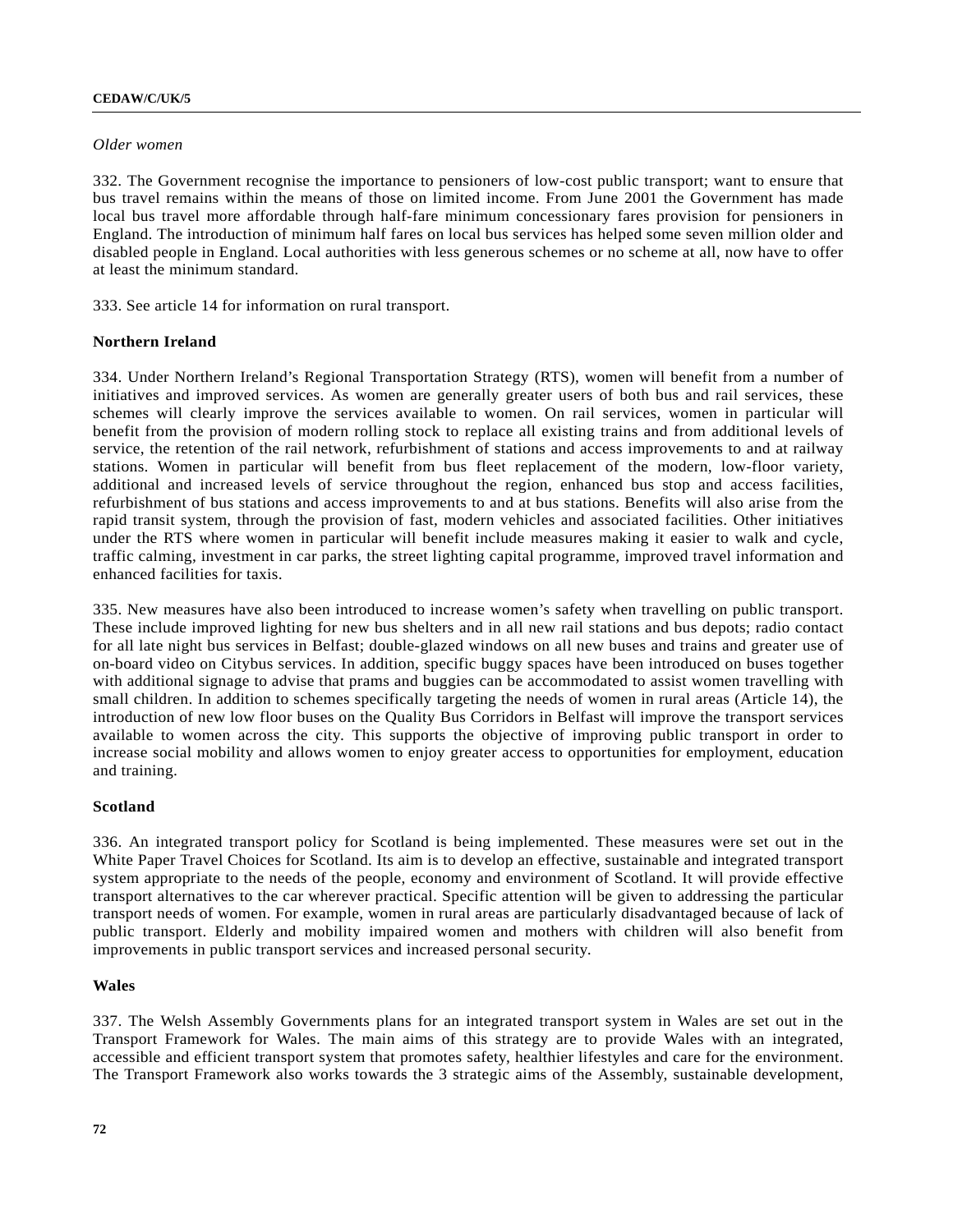tackling social disadvantage, promoting equal opportunities. In order to achieve the latter aim the Assembly is carrying through a number of activities to reduce the barriers that insufficient access to transport can create for women. Together with Crime Concern, local authorities, bus operators and the police, we have established the Secure Bus Steering Group. Crime Concern will produce a scheme to accredit bus stations where crime is below a certain level, and where passengers feel safe. Pilots will have been completed by the end of March 2003.The Welsh Assembly Government's policy guaranteeing free concessionary travel for pensioners and disabled people on local bus services is immensely popular, and has been extended to include men over the age of 60 from April 2003. The Assembly has taken a leading role in the report of the Transport and Employment Working Group, which has assessed what more needs to be done to enhance public transport where large numbers of unemployed people find this a significant barrier in getting work, including young women.

# **ARTICLE 14: RURAL WOMEN**

### **Institutions in rural UK**

338. The Countryside Agency is the government agency responsible for promoting social and economic opportunity for rural women and men. The White Paper *Our Countryside; the future* published in November 2000, introduced a Rural Services Standard with the aim to facilitate women and men's access to public services in rural areas. The Countryside Agency has responsibility for monitoring the standards annually and making suggestions for further developments.

# **Equal opportunities for women in rural areas**

339. The Department mainstreams a gender perspective into its work, ensuring that policies across Government take into account the differential economic, social and environmental impacts on rural communities. Women are well-represented on the Rural Affairs Forum, that provides a voice into the heart of government for those who live and work in the countryside. The Mid-Term Review of the EU Common Agricultural Policy offers a major opportunity to redirect resources investing in rural development measures of real value to the wider rural economy. The Government is working to ensure that rural areas provide an attractive future for women and their families; and that means a greater focus on environmental, rural development, and community issues. We have worked with partners to improve rural services such as schools, policing, post offices and childcare. 1,500 villages will benefit from the Countryside Agency's £15 million Vital Villages Programme; other benefits include 5,000 extra affordable homes in villages between 2000 and 2004.

### **Rural transport**

340. Cars are the main mode of transport for both rural men and women. Driving licence holding for rural women has increased by nearly a fifth over the last 10 years, whereas the proportion of men holding licences has changed little. Recognising that rural women are more likely to rely on public transport than men, the Government is working to ensure that public transport services take into account women's needs and concerns (e.g. improve access, increase safety). Following a review of its previous transport grant schemes (the Rural Transport Partnership scheme and the Rural Transport Development Grant), the Countryside Agency has developed the new Rural Transport Partnership scheme (RTP). This opened for applications from 2 April 2001. Funding each year for the three financial years starting April 2001 is £8m, £12m and £12m respectively. The overall objective of the scheme is to enhance rural transport services to secure a long-term improvement in women and men's access to jobs, services and social activities and in visitor's sustainable access to the countryside. This will help to tackle social exclusion and isolation. Each Rural Transport Partnership is required to undertake a transport needs assessment to identify the most appropriate solutions for addressing the needs of local women and men. Some of the research funded through the RTP scheme has specifically addressed the transport issues that affect women in rural areas, for example, one recent study investigated the issues affecting women in the Forest of Dean who wish to access employment, education or training. The study suggested ways in which an existing *Wheels to Work* scheme could provide better assistance to women and also identified a number of recommendations connected to both employment and transport policy.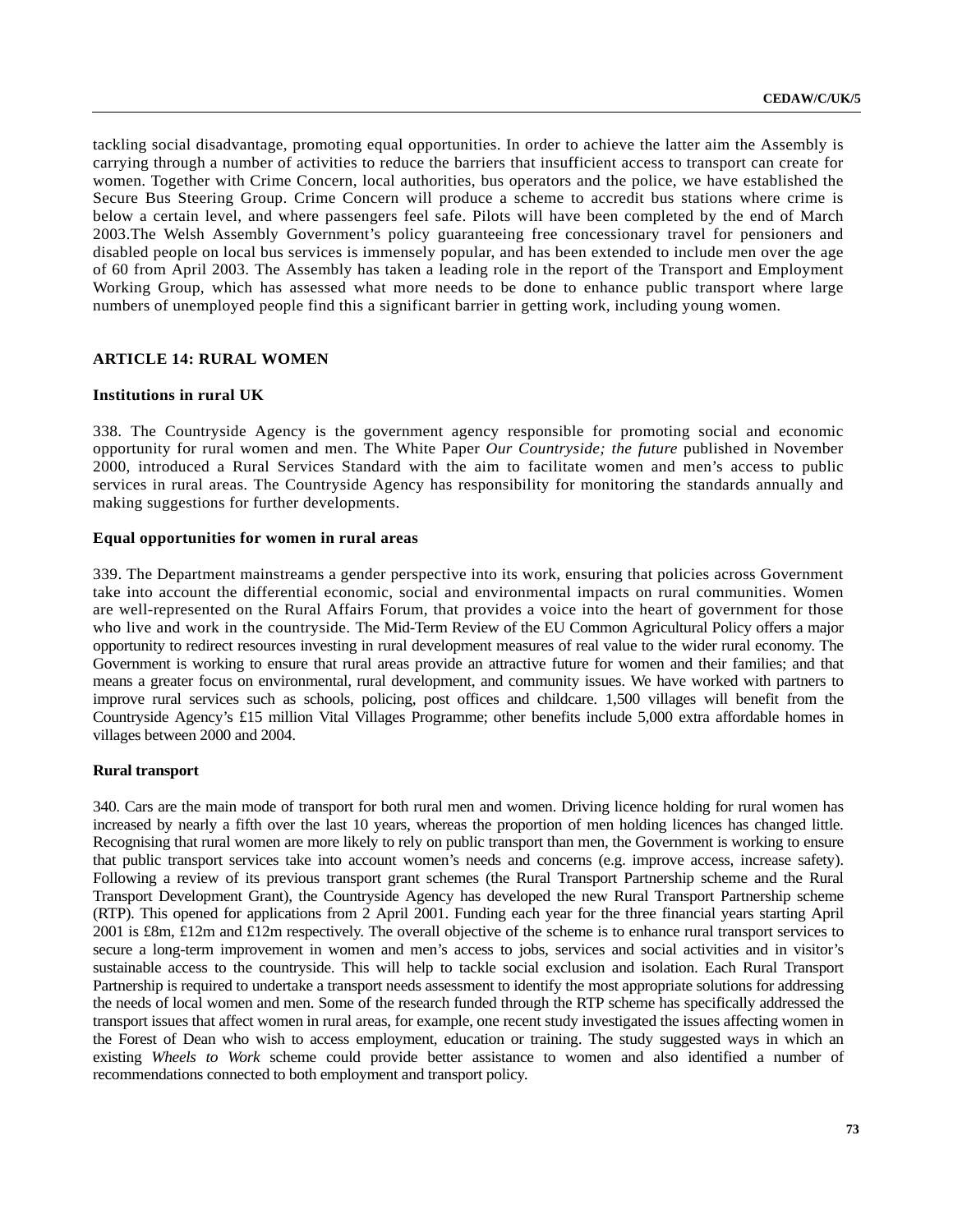341. The current Government initiative Modernising Government aims to ensure that the needs of different social groups are taken into consideration in policy development and service delivery. All policies and programmes should be reviewed to ensure that there are no disproportionate effects on different groups of people. In 2000 the Department for Transport commissioned the Public Gender Audit to identify women's transport needs and ways to meet such needs. The findings were translated into a check list audit pack for use by managers to raise awareness of the gender differences in use and experiences of public transport by men and women; assess how well the organisation meets women's needs; identify priorities for improvement; and measure progress towards targets. The impact of the checklist is being monitored through a comprehensive review of local authorities Local Transport Plans and Annual Progress Reports. This review is looking for evidence of commitment to and good practice in the development, design and provision of transport services by local authorities. It will be repeated annually. Recognising that women, due to fear of violence, are less willing to travel after dark, the Department has a rolling programme of initiatives to tackle crime and the fear of crime across the 'whole journey'. The Government is encouraging the spread of best practice in crime prevention techniques on public transport through guidance to operators, local authorities and other interested parties. The Mobility and Inclusion Unit have published Guidelines for Transport Operators on Personal Security on Public Transport and guidelines about personal security in bus travel to improve security. Additionally, Local Transport Plans are required to address personal security issues in all modes and across the whole journey.

#### **Childcare in rural areas**

342. The Countryside Agency and its predecessors over a number of years have built up quite considerable knowledge and expertise on childcare provision in rural communities. In November 1999 the Agency launched a Rural Children's and Young People's Forum with support from the Department for Education and Skills to take forward work in this area. The Forum is intended to play a key role in exchanging information, sharing good practice, assisting policy development and monitoring provision and raise the profile of rural children's needs. The Forum is made up of people from the voluntary, public and private sectors and representatives from government departments. Sure Start is a key part of the Government's strategy to end child poverty by 2020 (see article 10). A number of rural Sure Start programmes are being implemented with the aim to improve service delivery and the problems of addressing disadvantage that is hidden, often masked by affluence and occurring in often quite small pockets. The Agency is monitoring the progress and development of all the Sure Start programmes and expects to monitor the mini programmes when they get underway next year.

# **Rural development**

343. The England Rural Development Programme (ERDP) implements the EU Rural Development Regulation in England aimed at providing new opportunities for farmers and others to protect and improve the countryside, to develop sustainable rural enterprise, and to help rural communities to thrive. By the end of 2006, the Programme, partly financed by the EU, will have provided over £1.6 billion in support. The Programme provides the opportunity for many farm businesses to explore new sources of farm income and will be available to all eligible applicants, both men and women. Survey evidence shows that women play an important strategic role on the farm, in terms of both the traditional agricultural enterprises and new enterprises. (72% oversee the farm's accounts; two thirds are partners in the farm business; half are involved in management and planning of the farm business; over a third are responsible for a new enterprise on the farm). In view of women's role in rural areas, some elements of the Programme can be identified as being particularly relevant to women in rural areas.

• The Rural Enterprise Scheme, which provides grants for developing sustainable rural businesses. Some elements of this scheme (e.g. marketing of quality agricultural products, diversification of agricultural activities, encouragement for tourist and craft activities) provide opportunities for introducing innovative farm-based business activities where women have a particularly strong role. It also provides scope for collaborative working and support systems outwith the farm to enable farm women to seek employment while coping with farm and family duties.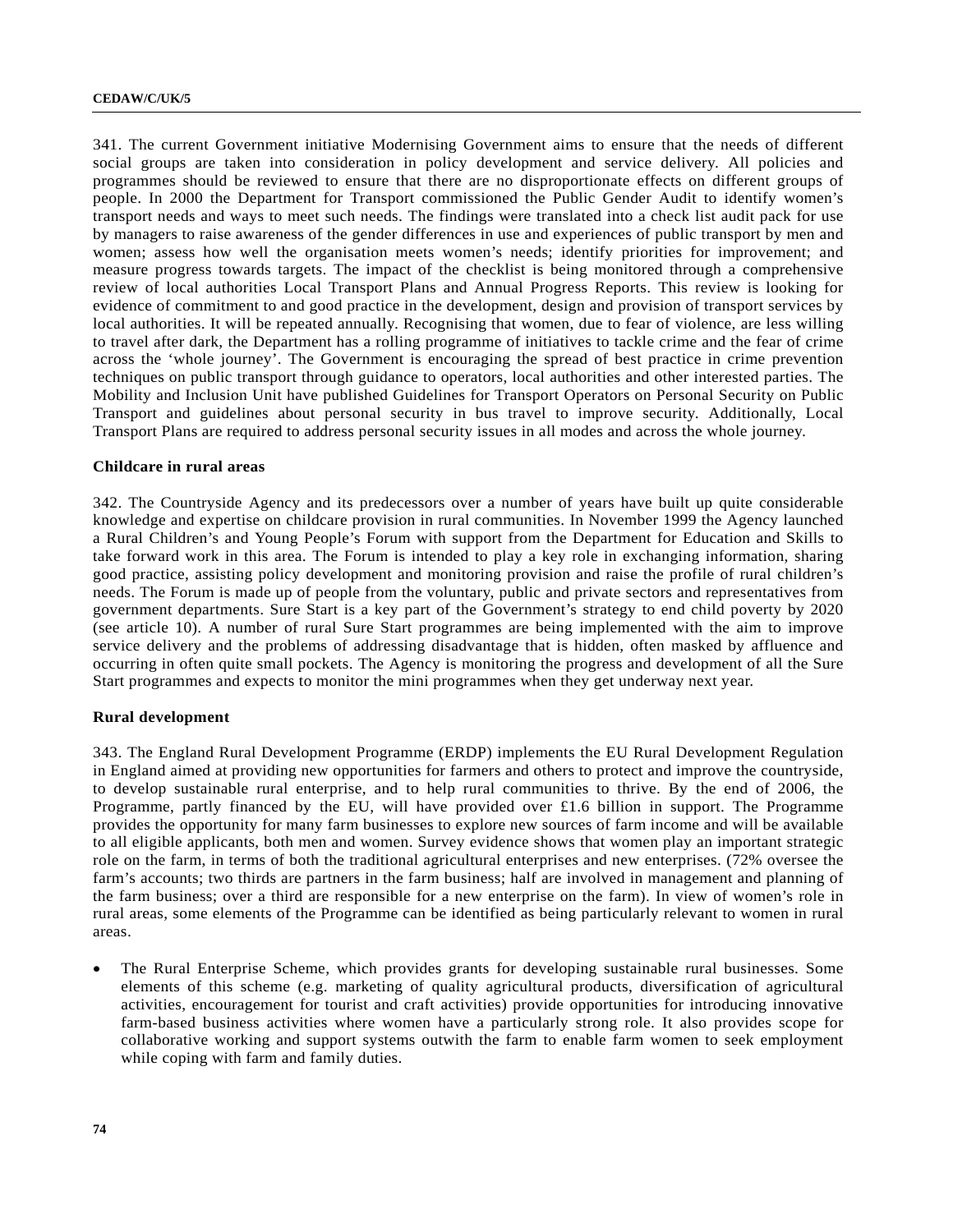- Training can allow women in rural areas to obtain and develop the skills and the means to use new qualifications, either on-farm or in the wider rural economy. The Vocational Training Scheme (part of the ERDP) provides grants towards training for farmers and foresters.
- Processing and marketing initiatives in rural areas can provide new employment opportunities for women and for men. Under the ERDP, support is available for such initiatives through the Processing and Marketing Grant.

# **Northern Ireland**

344. The Government's Agri-Food Development Service (AFDS) offers a comprehensive education, training and lifelong learning provision. Equality of opportunity in terms of access and participation is provided for all members of farming families. Some of the lifelong learning programmes, particularly Information and Communications Technology training, have included large numbers of rural women. AFDS Advisers also play key roles in providing competence development support to rural women through their work with groups like the *Women in Agriculture* and *East Antrim Ladies Farm Forum.*

345. The Rural Development Programme (2001-06) emerged from a series of consultation exercises and evaluations that began in 1997. One of the main guiding principles for implementing the Programme is the promotion of equality of opportunity and inclusion. Under the Capacity Building element of the Programme there will be opportunities for rural women to develop the skills, knowledge and experience that they need to play a part in the economic, environmental and social changes impacting on rural areas. The Local Regeneration element of the Programme will provide opportunities for women's groups and organisations to bring forward proposals for consideration. The Rural Development Council will be pro-active in seeking applications from women's groups in rural areas and ensure that, women are represented on the committees of funded projects.

346. Other initiatives include a *Needs Analysis for the Rural Women's Sector* to address the needs of rural women. The Rural Development Council has an approved Equality Scheme. The Scheme sets out the Council's plan for meeting its statutory obligations on the promotion of equality of opportunity and good relations over a five-year period. The Department for regional Development has submitted a number of public transport projects under the various EU Programmes that will benefit the rural population of Northern Ireland. As women are generally considered to be greater users of bus and rail services, these schemes will clearly improve the services available to women. In addition the Department operates the Rural Transport Fund, a scheme designed to reduce social exclusion by increasing accessibility and mobility in rural areas. It currently supports both community transport partnerships and Ulsterbus services in rural and deprived areas. Women in general and in particular, those caring for either young or older dependents will benefit from the services provided through this Fund.

# **Scotland**

347. The Scottish Rural Partnership Fund (SRPF) was established in 1996 to provide resources to support community development throughout rural Scotland and totalled £2.8 million in 2002/03. Within it, the Rural Challenge Fund aims to encourage women and young people to take up work, by for example, funding projects aimed at improving childcare and training facilities in rural parts of Scotland. The particular difficulties in delivering childcare and other programmes affecting women in rural areas, where the low population density can make it difficult to achieve a "critical mass" to set up provision, are being addressed. A Rural Issues Sub-Group exists to ensure the New Deal takes full account of the rural situation.

348. The Scottish Office published the findings of a study *Car Dependence in Rural Scotland* in June 1998. It found that 89% of households in rural Scotland have a car, and cars were used for 76.5% of all journeys. Although there were no differences in the number of journeys, men make a higher proportion of their journeys by car, and their car journeys are significantly longer than those of women. The study found that for those in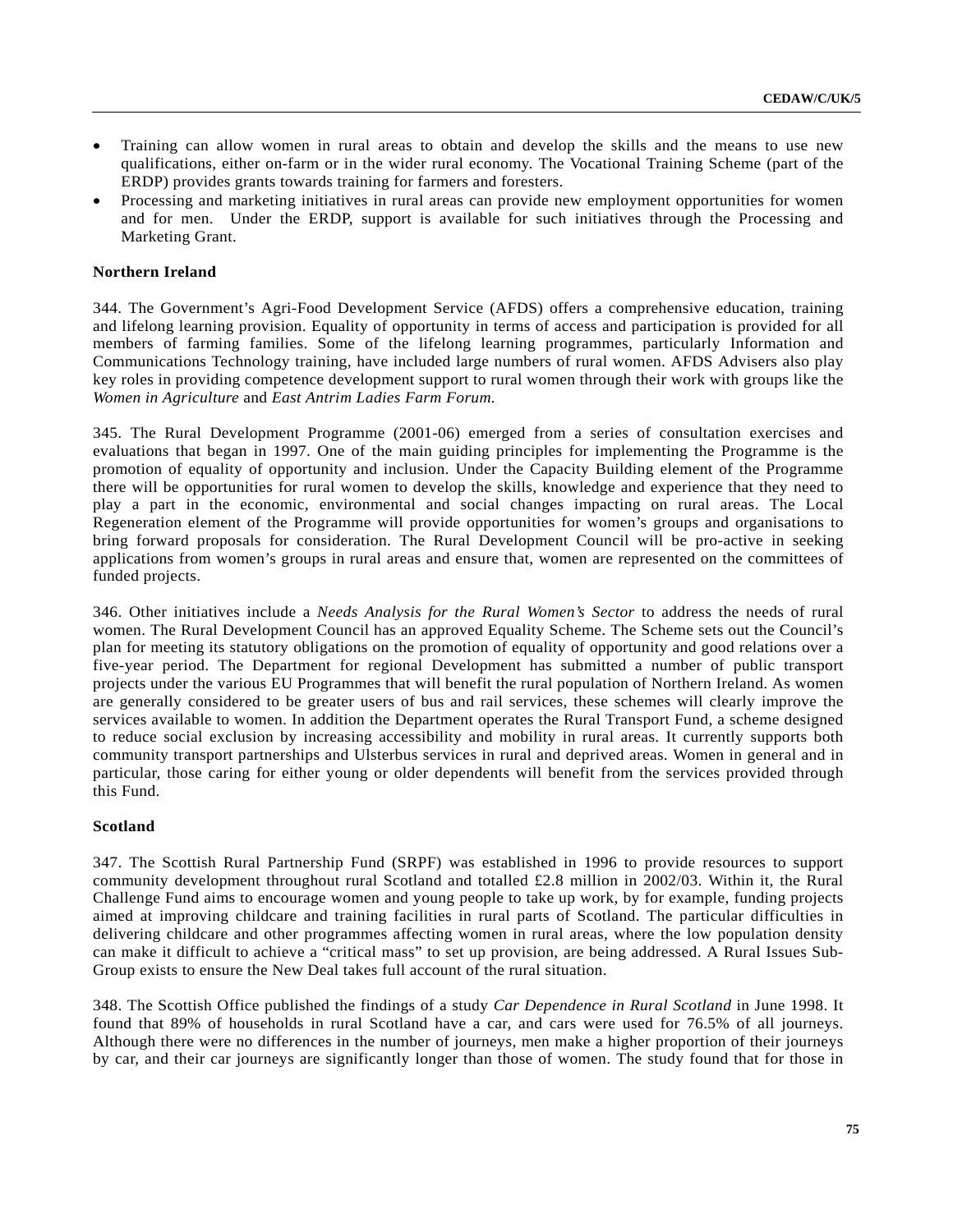more remote households, running a car was more of a necessity, even for the lowest income groups. Following the Budget in March 1998, similar arrangements for rural transport in Scotland have been made to those described for England. A Rural Transport Funding Package provides £13.5 million over 3 years to improve transport links in rural Scotland. Of this, £10.5 million is being used for subsidising public transport services, mainly to provide new and additional bus services; £1.8 million is being used for community transport projects, under a programme administered by the Community Transport Association; and  $\pounds$ 1.2 million is being used to help rural petrol stations so as to retain a vital network of petrol stations in remote areas.

#### **Wales**

349. The Rural Partnership for Wales — an advisory body which brings together representatives of the National Assembly, Welsh Development Agency, Welsh Local Government Association, the Farming Unions and other key stakeholders including Chwarae Teg and the Welsh Language Board — makes a key contribution to the development of rural programmes and policies in Wales. In identifying policy and practice capable of delivering substantial benefits to rural Wales, as well as informing the preparation of a new rural agenda for Wales for consideration by the National Assembly, the Partnership ensures that equal opportunities are an integral part of its work. In addition, recently launched initiatives such as Rural Community Action, measures to assist the promotion and adaptation of rural Wales under the Rural Development Plan and the LEADER+ Programme all have equal opportunities as a key cross-cutting theme. This principal also applies to initiatives such as Farming Connect, which contains specific measures to assist women in farming families and to all the agricultural and rural schemes operated by the National Assembly.

# **The Environment**

350. The UK's environment policy is addressed as part of the broader concept of sustainable development, so that environmental considerations are integrated into all areas of policy (including transport, energy and agriculture). The Government recognises the critical role women play in environmental decision-making and seeks to integrate specific gender needs in the planning of settlements, buildings, transport infrastructure and services (e.g. in terms of personal safety and access to affordable housing). For instance, the Government continues to consult women's groups on a range of environmental policies. Women's groups are well represented on Government advisory bodies such as the Sustainable Development Commission, the National Consumer Council and the Local Agenda 21 Steering Group, but the Government continues to look to improve its performance in involving women in all aspects of environmental decision-making.

# **ARTICLE 15: EQUALITY BEFORE THE LAW AND IN CIVIL MATTERS**

### **Judicial Appointments**

 $351.$  The Lord Chancellor<sup>21</sup> has repeatedly stressed that discrimination has no place in the judicial appointments process. His policy is to appoint to each judicial post in England and Wales the candidate who appears to be the best qualified regardless of gender, ethnic origin, marital status, sexual orientation, political affiliation, religion or disability. In addition to appointments made on merit, the Lord Chancellor's guiding principles are that candidates who are interested in becoming judges should apply for appointment; that the appointments process must be founded on real equality of opportunity; and that everyone should have access to information about the qualities and skills sought in a potential judge. To encourage more women to apply for judicial appointments, and to help the progress of successful candidates, the Lord Chancellor has introduced the following initiatives:

l

<sup>21</sup> As part of the continuing drive to modernise the constitution and public services, the Prime Minister announced on 12 June 2003 the creation of a new Department for Constitutional Affairs. This incorporates most of the responsibilities of the former Lord Chancellor's Department. The Scotland and Wales Offices continue to exist under the umbrella of the Department for Constitutional Affairs, but report to the Secretaries of State for Scotland and Wales respectively.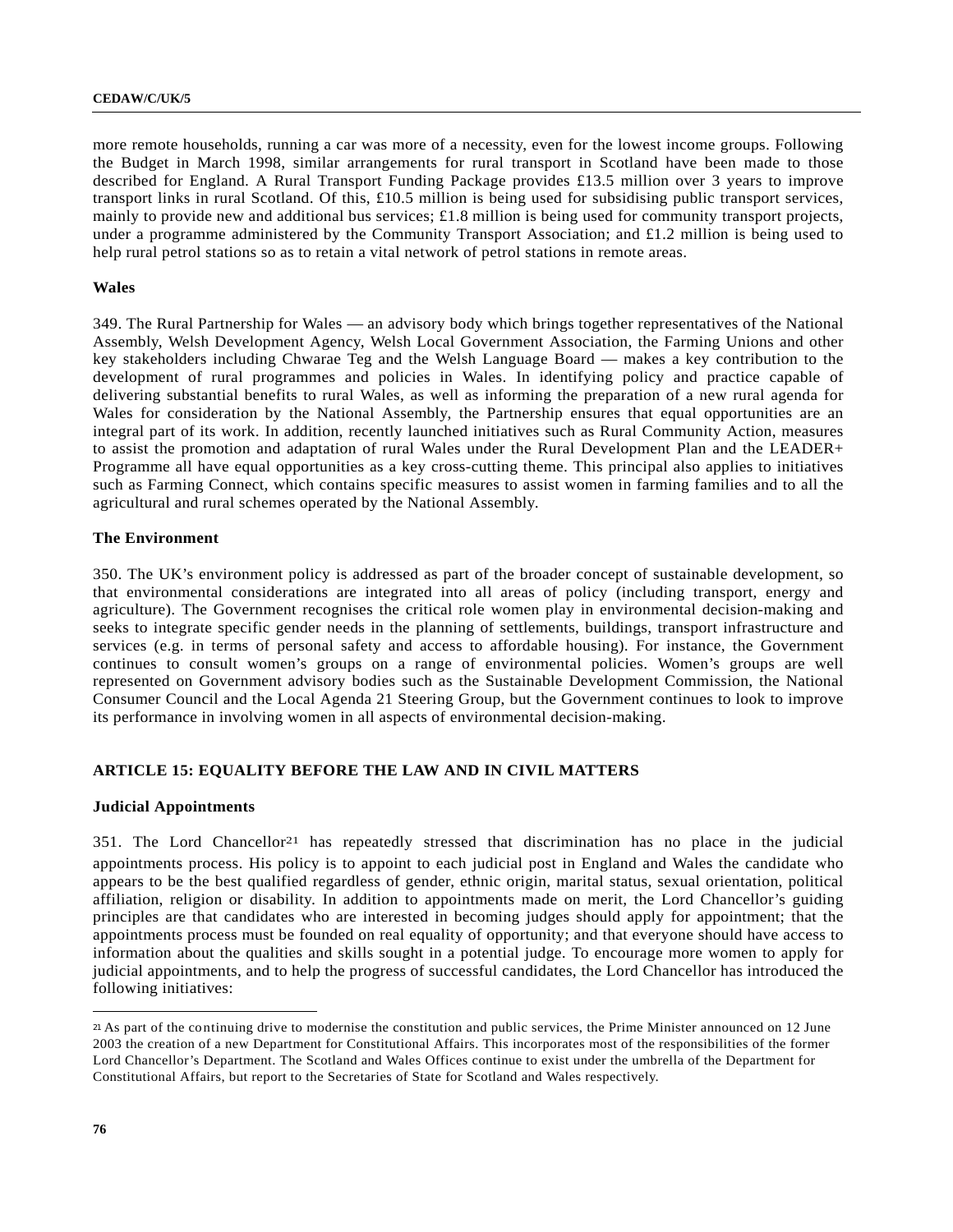- The creation of a Commission for Judicial Appointments to: conduct an ongoing audit of the judicial appointments and Queen's Counsel procedures; handle complaints from individuals and organisations about the application of those procedures; and to make recommendations to the Lord Chancellor for improvements to the process.
- A Pilot One-day Assessment Centre, held during October and November 2002, where applicants were given a variety of opportunities to demonstrate their suitability for the job by participating in various exercises appropriate to the post applied for. The criteria for appointments are kept under constant review and a competency framework was developed for use with the Assessment Centre Pilot.
- Officials from the Department for Constitutional Affairs (DCA) carry out a constructive dialogue with the legal profession on diversity and equal opportunity issues. Ministers and officials have attended conferences throughout England and Wales providing information, and they have worked closely with the profession through the Joint Working Party on Equal Opportunities in Judicial Appointments and Silk. DCA officials are also on the organising committees for the Minority Lawyers' Conference and the Women Lawyer Forum.
- DCA has produced a video entitled "*All Rise*", about the procedures for applying for part-time appointments.
- All judicial posts up to and including the High Court Bench, with the exception of Deputy High Court Judge, are advertised.
- Lay Members are used in the selection process including the interviews themselves.
- A Work-shadowing scheme has been set up whereby barristers and solicitors who may be interested in applying to be a Recorder or Deputy District Judge can shadow a judge for up to 5 days and learn what it would be like to sit in a judicial capacity.
- The Lord Chancellor has approved the appointment of a permanent part-time District Judge (because of her responsibilities as a carer) and, following a successful pilot scheme, has extended the facility to future competitions for appointments to certain other judicial posts.
- It is possible for those who have had a career break for family reasons to apply to undertake their sittings as Recorders in concentrated blocks rather than being spread over a number of years.
- Candidates for the most recent Recorder competition were allowed to submit a statement setting out the factors they believed may have restricted their career opportunities. This has now been extended to cover all other part-time judicial appointments.
- A booklet about equality and diversity in judicial appointments was published in May 2002 and is available on the DCA website (www.dca.gov.uk).

352. Since October 1999 a Judicial Appointments Annual Report has been published giving details of the changes the Lord Chancellor has made and plans that are intended for the judicial appointments procedures. In April 2002 the Lord Chancellor abolished most of the age limits specified in defining the field of eligibility for judicial appointments. This has removed unnecessary restrictions and now allows those professional groups where females and males are equally matched, and where female and ethnic minority lawyers are better represented, to apply for a judicial appointment earlier in their career. Information about appointments procedures and the criteria for applying is available on the DCA website. The number of women judges is, at least in part, a reflection of the number of women in the legal profession with the appropriate years of experience. Judges are appointed from among relatively senior lawyers. The number of women with the appropriate seniority for appointment is growing as more women enter the legal profession and the number of women in the judiciary continues to show a steady increase, as shown in the higher percentage of women in the part-time ranks of the judiciary than at the full-time level.

353. In 2001-02, of the main appointments through open competition 34.4% were women. This represents an increase from 1998-99, when women represented 23.5% of the main appointments. The average length of legal experience of those appointed to the main competitions in 2001-02 was just over 22 years. From information supplied by the Bar Council and the Law Society, the proportion of female barristers with over 20 years experience for the same period was 13.2%, and the proportion of female solicitors was 12.0%. It is the Lord Chancellor's policy not to set targets for increasing the diversity of the judiciary, but he has published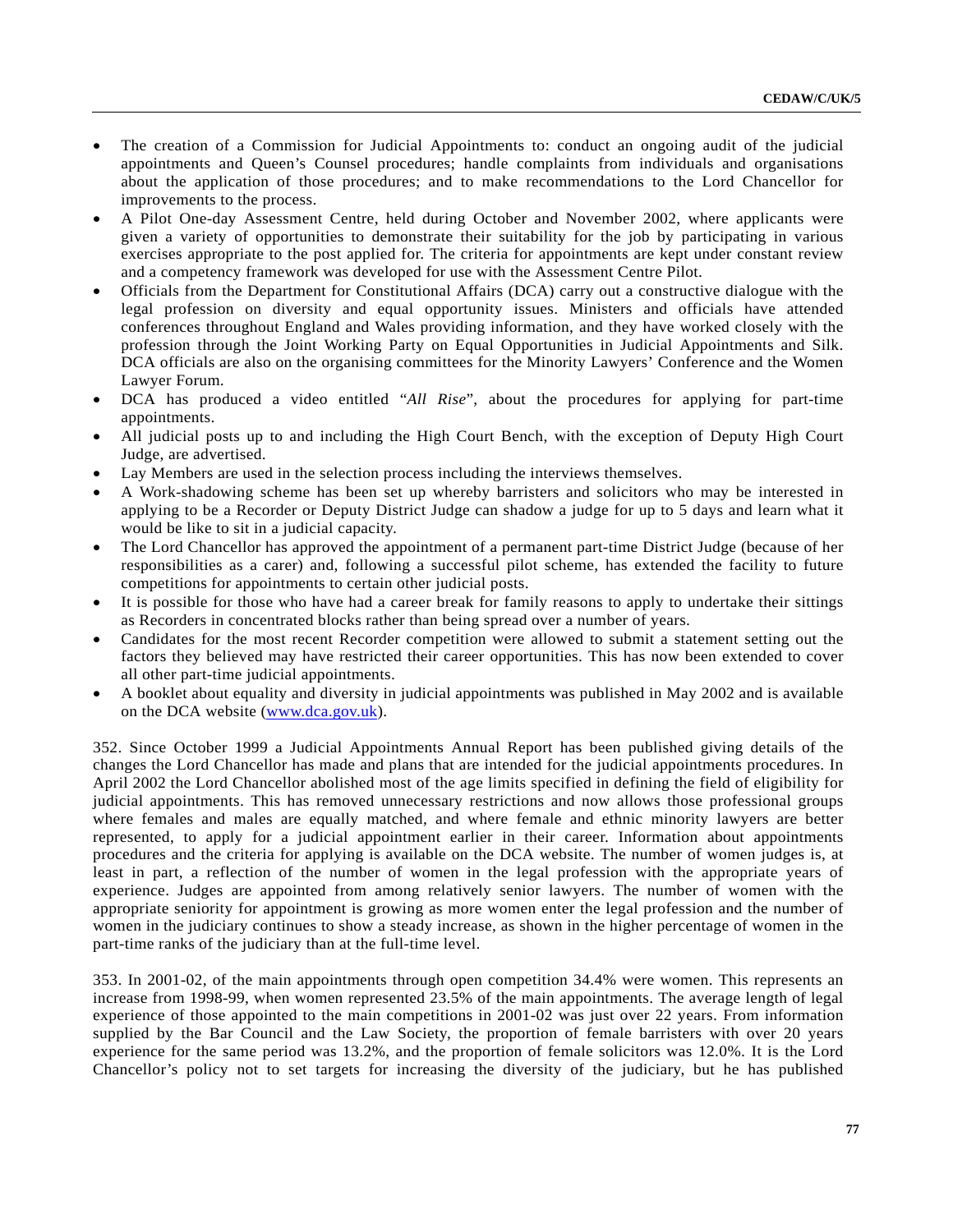#### **CEDAW/C/UK/5**

projections of the proportion of women who may come through the appointments process successfully over the next five and ten years. These projections, first published in October 2001, show that the percentage of women appointed from the Deputy District Judge competition in 2005 may be 38% and in 2010 the figure may rise to 42%. For the District Judge competitions in 2005 and 2010 the figures are estimated to be 38% and 45% respectively. Figures for the Recorder and Circuit Judge competitions are lower – women may account for 20% of appointments for both competitions in 2005 and for 24% and 25% respectively in 2010.

354. The Lord Chancellor supports the action taken by the Bar Council and the Law Society to promote equal opportunities within the profession and his officials are involved in a joint working group on equal opportunities in judicial appointments, which comprises members of both branches of the profession. The Lord Advocate follows a similar policy in Scotland. The legal profession in Scotland is encouraging more women advocates and solicitors to make themselves available for judicial appointments. In addition, women play a key role as lay magistrates in England and Wales and in Northern Ireland. Lay magistrates are men and women without legal qualification who sit in a judicial capacity in local courts on a part-time voluntary basis. In England and Wales women accounted for 43% of lay magistrates in 1989, rising to 46% in 1993, 48% in 1998, and 49.1% in 2001. See table 15.1 in annex 2 (article 15, p. 16).

355. Judicial Training is the responsibility of the Judicial Studies Board (JSB) — an independent-non departmental public body. All newly appointed part-time judges, and all judges who are authorised to hear family cases, are required to attend a residential Induction course in the relevant jurisdiction. Thereafter, both full- and part-time judges attend residential continuation seminars every 3 years in each jurisdiction they exercise. Modules on Domestic Violence are included in both Induction and Continuation Training in Criminal, Civil and Family Law, with a view to ensuring they are given the same attention and consideration as other cases. Many judges also attend locally organised conferences. In addition, all full and part-time judges sitting in the Crown Court attend an annual one-day Circuit Seminar on sentencing issues, for which the theme in 2001-02 was Domestic Violence. This provided, on average, up to 5 hours of additional training on this subject in 2000-01.

### *Legal Aid*

356. English Law provides assistance in the form of publicly funded legal services through the Community Legal Service and the Criminal Defence Service to people who wish to pursue legal remedies before the courts. In civil cases, the conditions for granting legal help or advice under the Access to Justice Act 1999 are that a person's income and capital should fall within certain prescribed limits and that the merits of the case justify legal aid to be granted. In criminal cases, the only test is whether it is in the interests of justice for legal aid to be granted. Women are just as eligible as men for legal aid, providing the prescribed conditions are fulfilled. In the calendar year 2001, of the legal aid certificates granting funding in family proceedings, nearly twice as many certificates were granted to women as to men. Of the certificates issued in this area, the majority of women were plaintiffs and the men, respondents (see table 15.2 in annex 2, p. 16).

#### *Support for court users*

357. The Courts and Tribunals Modernisation Programme (CTMP) is aimed at providing a better service for all users of the courts. Initiatives being taken forward within both the civil and criminal jurisdictions should increase access to justice and improve the court experience for women. One such project in the criminal courts is the *Vulnerable and Intimidated Witness Project* (VIW), initiated by the Home Office. This project is now providing a better environment for giving evidence by vulnerable and intimidated witnesses, who are often women. The Department for Constitutional Affairs (formerly the Lord Chancellor's Department) and the Court Service have worked with the Home Office to ensure that the courts have the facilities, equipment and training to make the project a success. The project includes: live TV links for witnesses to give evidence; a video recording of evidence in chief; screens around the witness box; pagers for witnesses. All Crown Court centres and widely used satellite courts now have TV link equipment. In total, 190 of the 497 courtrooms in the Crown Court have been equipped. It is hoped to extend the provision of VIW equipment to 45% of Crown Court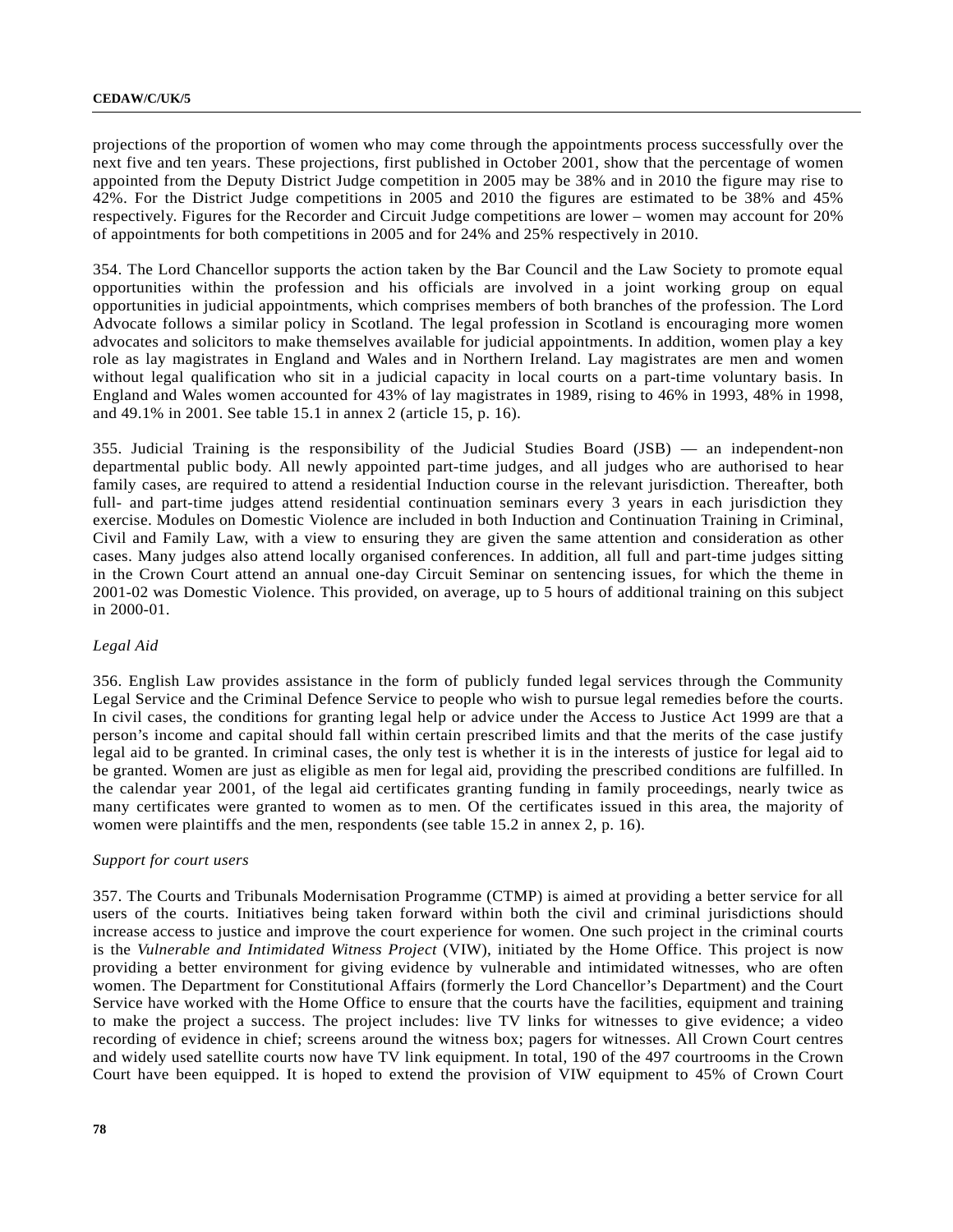courtrooms during 2002-03. The first integrated, purpose-built witness suite was set up in the Crown Court at Manchester Crown Square. The dedicated suite — a flagship for the Court Service — has its own separate entrance and reception area, and seven TV link studios. A similar facility has now been provided at Durham and a third is being developed at the Central Criminal Court. Liverpool and Inner London Crown Court centres have also bid for witness suites. The priorities currently for providing additional VIW equipment and witness rooms are the central Criminal Court and the Street Crime Courts. If funding allows, equipment will be supplied to a further 16 courts and the Criminal Appeal Office.

358. Within the civil and family jurisdictions the Modernising the Civil and Family Courts Report published in May 2002 has at its heart the aim to improve the services provided to court users, whilst delivering those services in ways which are more convenient to Court Service customers. In addition, there is a commitment to increase the number of places where hearings can take place. A recent survey found that women were more likely than men to find the Small Claims Court process intimidating. Various projects within CTMP address this issue directly. For example, Money Claim Online is a web-based service available from the Court Service Website. Subject to certain conditions, it provides the facility to issue claims for fixed amounts up to £100,000. Claimants can issue and check the progress of their claim on line, enter judgment and apply for a warrant of execution over the Internet. Defendants can submit an acknowledgement of service, defence, part admission or counterclaim online. There is an on-line guide for court users about the small claims process, including information on alternatives to coming to court, pre-court action information and general help. The ability to make and defend a claim on-line without the need to attend court can make the initial stages of claiming and defending less intimidating.

359. New IT systems are being developed which will not only reduce delays but could be used to improve the information provided to victims and witnesses and to provide video links for hearings, thereby relieving the pressure of having to attend court. The Court Service is developing a *Partnership* project with advice agencies, which may include providing them with electronic links to the proposed business centres, hearing centres and the claimant. This would give advisers immediate access to a range of debt relief options without leaving their offices, and enable them to advise the debtor and ensure that action is taken at the point of advice. Links between the parties could be established more quickly thereby increasing the possibility of early settlement, possibly without the need for a hearing.

360. In Northern Ireland, since the previous report the percentage of women in the judiciary has increased from 7% to 14% (12% for fulltime appointments). There are 2 female County Court Judges, 2 female District Judges and 2 female Resident Magistrates. There are 878 Justices of the Peace in Northern Ireland of whom 24% are women. Of the 143 Lay Panel members of the juvenile court 52% are women.

361. In Scotland there are 3 female judges in the Supreme Courts, 21 female Sheriffs (permanent) and 3 female Sheriffs (part-time). There are 1,512 women panel members of Children Hearings, which represents 59% of all panel members. Of the Children's Panel Advisory Committee (CPAC) 91 are female which represents 52% of all CPAC members.

# **ARTICLE 16: EQUALITY IN MARRIAGE AND FAMILY**

#### **Divorce Law**

362. On 16 January 2001 the Lord Chancellor announced that the Government intends to invite Parliament to repeal Part II of the *Family Law Act 1996* when a suitable legislative opportunity occurs. The Lord Chancellor indicated that, in the light of the findings from the *Final Evaluation Report* into information meetings required as the first stage of the divorce or separation process, he did not believe Part II would fulfil the Government's policy objectives of saving saveable marriages and, where marriages do break down, bringing them to an end with the minimum distress to the parties and children affected. The Government will invite Parliament to repeal the relevant sections of the *Family Law Act* once a suitable legislative opportunity occurs.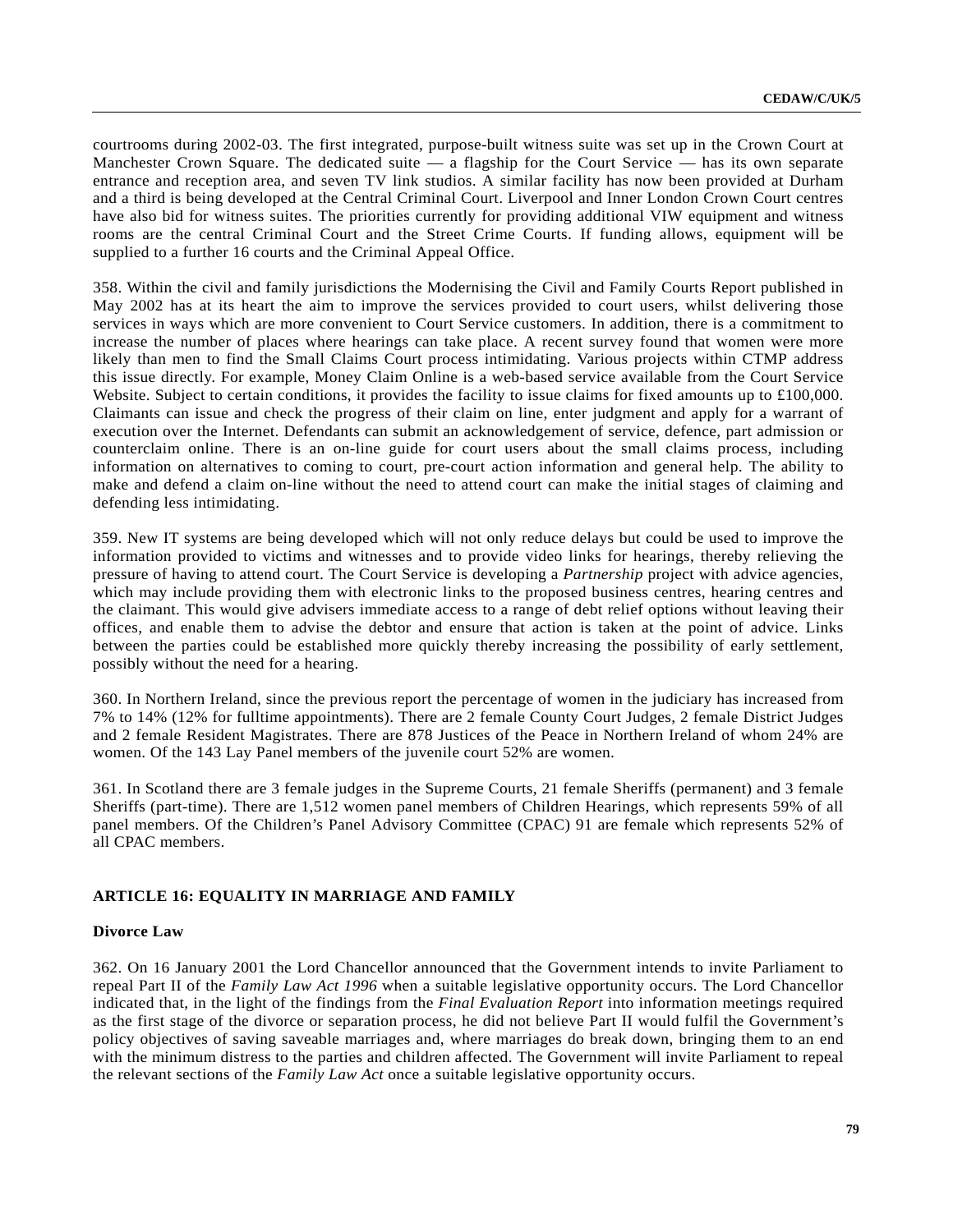363. The *Divorce (Religious Marriages) Act 2002* came into force on 24 February 2003. The Act addresses the problem experienced by some Jewish ex-wives who are unable to remarry in a religious ceremony where a religious divorce — a *get* — has not been delivered after the granting of a civil divorce.

#### *Parental Rights and Responsibilities*

364. Unmarried fathers who do not have or acquire parental responsibility may still bring some applications under the *Children Act 1989* although in some instances the leave of the court is required. A change in the law so that unmarried fathers who sign the birth certificate jointly with the mother will automatically have parental responsibility is included in the *Adoption and Children Act 2002* (which received Royal Assent on 7 November 2002). A date for commencement is awaited. The Act extends to England and Wales but provides for the recognition of parental responsibility obtained by joint registration in Scotland and Northern Ireland to be recognised in England and Wales should this be the intention of those jurisdictions.

# **Violence against women**

365. Stopping violence against women in all its forms (including domestic and sexual violence) and bringing perpetrators to justice is a priority for the Government. It is a complex social problem that causes poverty, ill health, social exclusion and loss of life. Domestic Violence accounts for almost a quarter (23%) of all violent crime. Roughly one in four women will experience domestic violence in their lifetime (British Crime Survey, 2000). Women are twice as likely as men to experience domestic violence from a partner and 37% of female homicide victims were killed by their former or current partner (Criminal Statistics, 1999). The Government recognises that preventing and eliminating this crime requires a unified and multifaceted national approach, including active joined-up working across all Government departments to deliver co-ordinated policy action on this important issue. In this context, the Government established a Ministerial Working Group, in 2001, to ensure concerted and co-ordinated action at the highest level. The group is also working to strengthen the Government's multifaceted and integrated approach to tacking violence against women, in particular domestic violence, including legal, educational, financial and social components, in particular support for victims. The aim of the Group is to increase safe choices for women and children, whether inside or outside the home; hold all those responsible accountable for perpetrating this crime; develop effective interventions to prevent repeat attacks; and challenge the 'just a domestic' culture and ensure that this crime is no longer excused, tolerated or ignored. The group brings together Ministers from all major departments who are concentrating on developing joined up policy on 5 key areas of action, chosen for their capacity to effect most tangible change on this issue. The five areas for action are: (i) early and effective healthcare intervention; (ii) increasing safe accommodation choices for women and children; (iii) improving the interface between civil and criminal law jurisdictions; (iv) awareness raising and education; and (v) appropriate and consistent response from the police and Crown Prosecution Service.

366. The Women and Equality Unit with cross cutting responsibility in Government works in partnership with the Home Office to ensure effective joined up working in Government on this issue. The Ministers for Women have been charged with responsibility by the Ministerial Group to take forward the Government's work on awareness raising and education. A strategy is being developed with two overarching aims to reach more women and children and raise awareness of options for safety and protection; and to reduce social tolerance of the crime so that it is no longer excused, tolerated or ignored. The Ministers for Women have also launched research into the economic and social costs of domestic violence. The research aims to describe the current position in the UK in terms of the availability and quality of data; develop a methodology to estimate the economic and social costs in the UK and employ the proposed methodology to estimate costs borne by service providers, employers and women and their families.

367. The Women and Equality Unit has been working in collaboration with other government departments, statutory agencies, NGOs and the voluntary sector on ways to prevent violence against women, and provide protection, provision of services and justice for women where violence has occurred. The Unit continues to consult a wide spectrum of NGOs and academic experts in the field of violence against women, thereby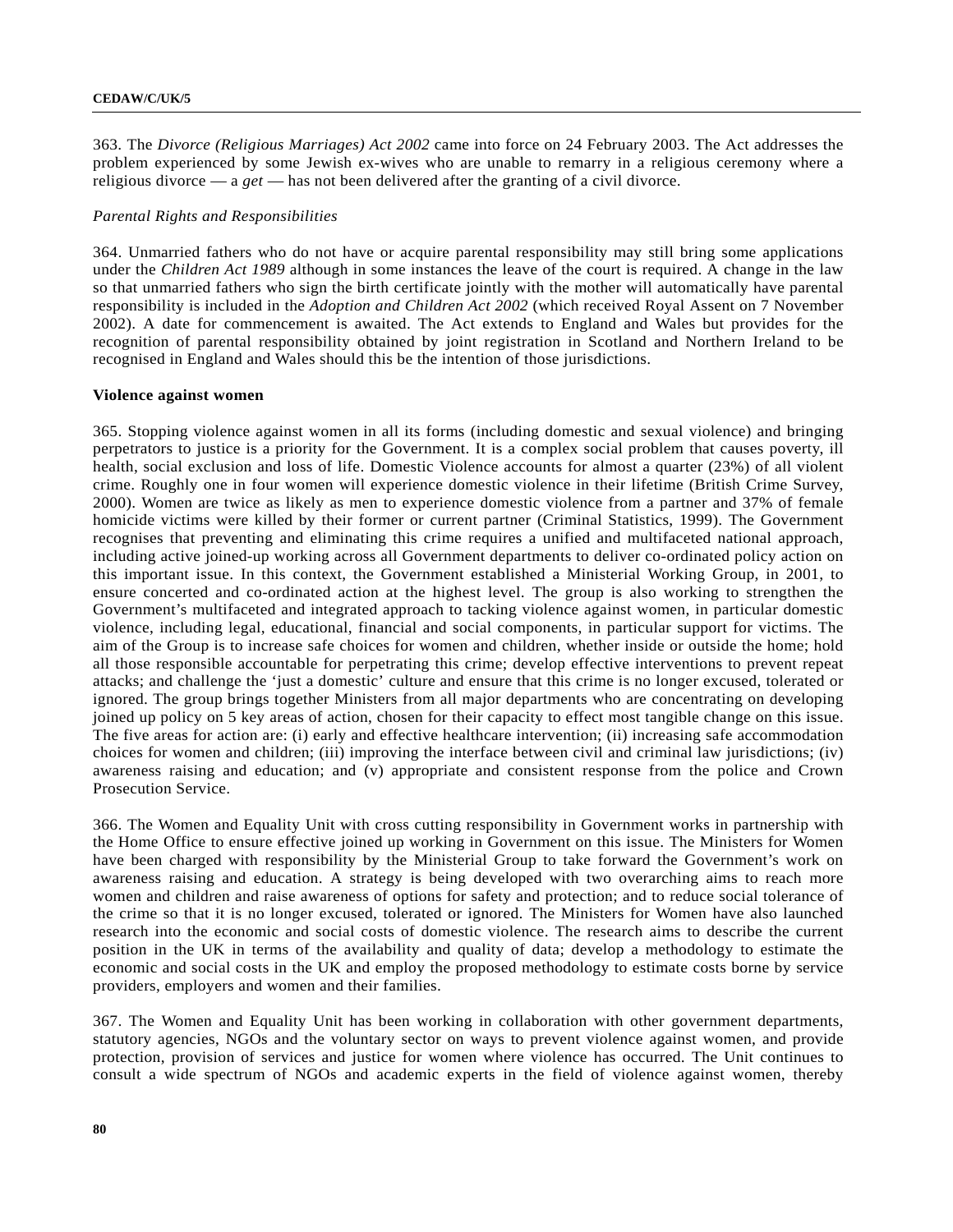facilitating the greater involvement of the NGO sector in this area of Government policy. The Unit is working in partnership with the European Commission and other EU Member States to take forward the work on violence against women, reinforcing its holistic and multi-disciplinary approach.

368. In 2002, the Home Office published and invited comments on a Criminal Justice White Paper. This paper sets out a range of possible measures: extending the use of restraining orders; anonymity for victims in court; making breach of a non-molestation order a criminal offence; better liaison between the civil and criminal courts; and domestic violence murder reviews. The Government published a consultation paper in June 2003, setting out proposals on preventing domestic violence. The consultation aims to generate a comprehensive response from the public, voluntary sectors and others, to ensure the widest possible agreement on what needs to be done to prevent and deal with domestic violence. This consultation consolidates the initial consultation on domestic violence in the white paper and the ongoing work of the Ministerial Group on Domestic Violence. The proposals cover three broad aims: 1. Ensuring the safety of domestic violence victims; 2. Bringing offenders to justice; and 3. Strengthening confidence in the criminal justice system. A draft Bill on domestic violence will be published later in the year.

369. Other significant developments made since 1999 include the publication *Living without fear: an integrated approach to tackling violence against women* (1999), setting out a unified and multi-faceted national strategy, promoting an integrated and multi-agency approach with the aim to provide timely support and protection to women and children, bring perpetrators to justice and prevent violence against women. *Living without Fear* promulgated good practice in order to achieve effective multi-agency strategies across the national territory.

370. The *1998 Crime and Disorder Act* placed a statutory requirement on local authorities to effectively monitor the level of domestic violence in their community and form partnerships to reduce the problem. In 2000, the Home Office published guidance on multi-agency working, *Domestic Violence – Break the Chain: multi agency guidance for addressing domestic violence.* The Government has also produced a leaflet entitled *Loves Me Not* (previously *Breaking the Chain*) that provides help and advice for domestic violence survivors. The leaflet, updated in 2002, focuses on helping survivors to recognise domestic violence and suggesting what action they can take to protect themselves and contact help agencies. In 1999, the Home Office commissioned a major review of current knowledge and services on domestic violence and rape and sexual assault. Findings, published in 2000, formed the basis of a £10.7 million funding for the development and evaluation of projects addressing domestic violence, rape and sexual assault. A further £137 million has been made available under the *Safer Communities Fund* that identifies safe housing and support services for women and children fleeing domestic violence as a priority.

371. Between 1999 and 2003, a range of Government departments have commissioned research, produced circulars and made policy recommendations on violence against women. Through special grant programmes, core and project funding has also been made available to major agencies in the sector. Major progress has also been made on improving civil and criminal law interventions. This has included the introduction of pro-arrest policies across all police forces and the issuing of revised guidance to state prosecutors. Other work has included the proposed inclusion of domestic violence as a child protection issue in primary legislation. The Government recognises and values the important work of women's refuges. One of the Government's key priorities for the new Ministerial Group is increasing safe accommodation choices for women and children. The *Supporting People Programme*, is the new system of planning, monitoring and funding for housing-related support services in England will form an integral part of delivering this aim, helping domestic violence survivors to live more independent lives in the community. Revenue funding of £153 million is being provided to ensure the effective implementation of this programme and in the run up to implementation £120 million additional capital funding was made available to increase provision for specified vulnerable groups that included women fleeing domestic violence. In February 2003, the Government announced a £14 million cash boost to help tackle domestic violence. This three-year funding package will help the 376 Crime and Disorder Reduction Partnerships across the country develop practical strategies for dealing with domestic violence at a local level.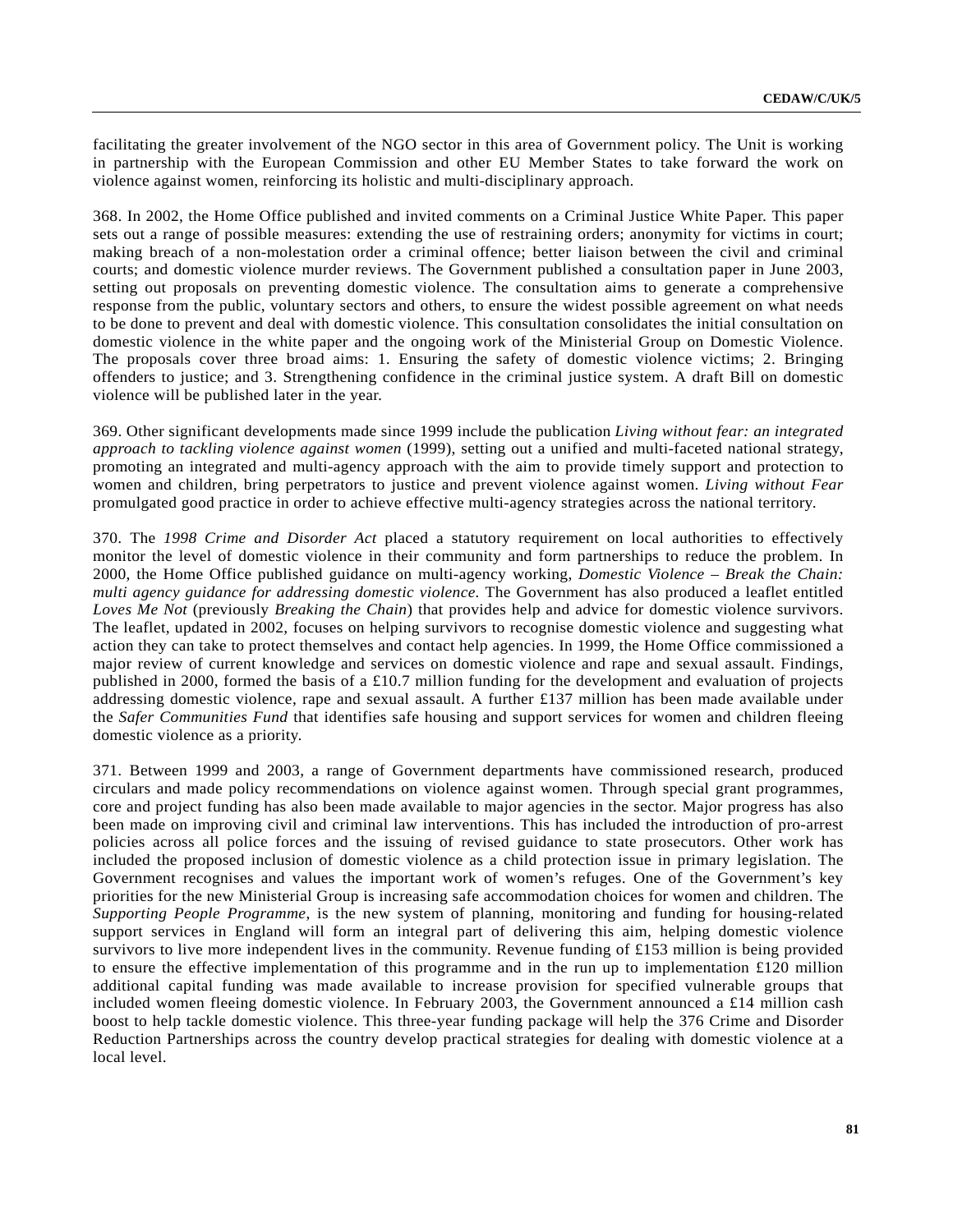372. The Government announced an amendment to the *Adoption and Children Bill* that will extend the definition of harm in the *Children Act*. The amendment will make clear that harm includes any harm a child may suffer or is at risk of suffering as a result of witnessing the ill-treatment of another person.

373. In 2002-03, a series of fact finding and awareness raising visits were undertaken, by the Government, to hear more about the experiences of women and the experiences of frontline providers. Two of the visits were in specialist minority ethnic projects. The first one, on 11th of July 2002, was in Derby at the Hadhari Nari Project, which was established in 1986 as a Black Women's Group to cater for the housing and social needs of all Black women. The project is also the main specialist Women's Aid group serving the needs of Black, Asian and other ethnic minority women. The second, an awareness raising and information gathering visit to Newham Asian Women's Project Resource Centre in Plaistow on 20th January 2003. Newham Asian Women's Project (NAWP) co-ordinates a range of holistic support services for Asian women and children. Imkaan is a national second-tier research and policy group, which is currently managed by NAWP.

374. In partnership with the Housing Corporation for Registered Social Landlords, the Government will provide £18.9 million provide 273 units of accommodation in all regions of England for these most vulnerable women and their families. In addition to this, we are committing a further £7 million in each of the following two financial years to fund refuge provision. This is a fantastic new development and the substantial funding package will make a huge difference to the ease with which women can find a place of safety when they most need it. In particular, it will provide a stepping stone to a new home and a safer future for hundreds, if not thousands, of women.

375. Maternity care is an important area of the health service for combating domestic violence. Thirty percent of domestic violence starts in pregnancy and existing levels of violence can often escalate. The Government has therefore recently commissioned programme funding to pilot routine antenatal questioning for domestic violence. The pilot project is being undertaken by the University of the West of England and North Bristol NHS Trust. The project will look critically at (i) levels of domestic violence identified before and after the introduction of routine questioning in the antenatal period; (ii) outcomes for both clients and practitioners across a range of issues associated with introduction of the screening tool; and (iii) education and support mechanisms for health professionals to enable them to implement and maintain effective screening programmes and work across inter-agency boundaries to support survivors of domestic violence. Outcomes of the Bristol pilot will be fully evaluated and available by the end of 2003. Through membership of the project steering group, the Department of Health will look closely at emerging findings from the Bristol experience and consider national rollout as part of the maternity element of the Children's National Service Framework. In the longer term, the maternity model could provide opportunities to extend routine questioning to other areas of the NHS.

# *Forced Marriages*

376. As part of the Government's ongoing commitment to tackle the issue of forced marriages, the Government is developing best practice guidelines for Social Services to help identify the key issues they face in dealing with victims or potential victims of forced marriages. To launch the initiative, a three-day conference was organised by the Foreign and Commonwealth Office for social workers, non-governmental organisations and community groups. The conference aimed to raise awareness of forced marriages; identify key contacts to work with over the next year in developing guidelines; and drawing up key issues to be included in the guidelines.

### *Female Genital Mutilation*

377. The *Prohibition of Female Circumcision Act 1985* makes it an offence (punishable up to 5 years imprisonment, an unlimited fine or both) to carry out the procedure known as female circumcision. The Government regards the genital mutilation of any girl or female infant as unacceptable, regardless of their ethnic origin. The Government is currently considering whether the law should be strengthened to make it an offence to take girls abroad for genital mutilation even where this is lawful in the country where it occurs.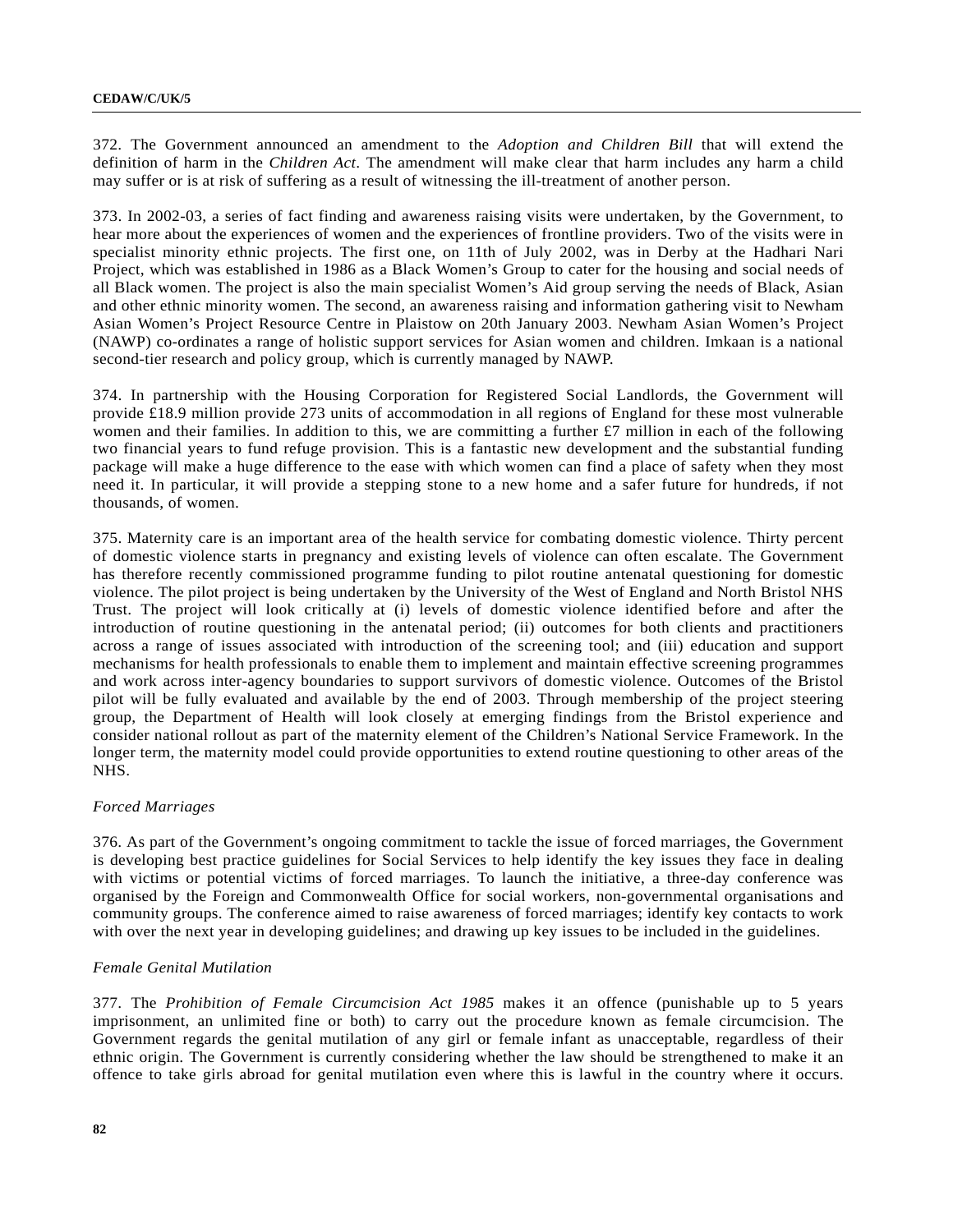Under the *Female Genital Mutilation Bill*, a Private Members Bill introduced by Ann Clwyd MP on 11 December 2002, will, if it becomes law, restate and extend the provisions of the 1985 Act and give them extraterritorial effect. See article 12 for more information on Government action on this issue.

#### **Crime Reduction Programme Violence against Women Initiative**

378. The *Reducing Violence against Women Initiative* is part of the national *Crime Reduction Programme* (CRP) — an evidence-led initiative that aims to identify the most effective, and cost effective approaches to reducing domestic violence, rape and sexual assault by known perpetrators, and to disseminate good practice. 30 multi-agency projects were commissioned in July 2000, and these are being independently evaluated to assess their effectiveness and impact. In March 2001, an additional 24 projects were commissioned. The projects are victim-focused and provide information, advice and support to empower survivors to report incidents to the police and to other agencies, as well as enabling them to make informed decisions. The findings and lessons from the initiative will be made available in 2003.

### **Criminal justice procedures to deal with domestic violence**

379. The review and conduct of criminal proceedings in England and Wales is the responsibility of the Crown Prosecution Service (CPS). In November 2001, following extensive and unprecedented consultation with the voluntary sector, the CPS issued a revised policy on prosecuting cases of domestic violence. The new policy focuses particularly on: victims' priorities (safety, support and information); greater co-ordination between criminal proceedings and civil proceedings; and constructing cases, wherever possible, on the basis of evidence other than that of the victim.

380. To support the launch of the new policy in November 2001, a new national Network of CPS Domestic Violence Co-ordinators was set up. The CPS is divided into 42 areas across England and Wales. Each of those areas has several prosecutors who are particularly experienced in prosecuting domestic violence cases. Now each area also has a Network Co-ordinating prosecutor who can share good practice with or identify problems and ask for help from their Network colleagues across England and Wales. They play an active role in interagency domestic violence fora and their contact numbers can be given to external partners (such as the voluntary sector) for effective and consistent local delivery of national prosecuting policy. The Network held its first Conference in June 2002. Since 24 July 2002, special measures such as TV links/screens have been available to assist some vulnerable or intimidated witnesses give evidence in court. (*Youth Justice and Criminal Evidence Act 1999*). The Government intends to introduce further legislation in 2002 to help tackle domestic violence and hold abusers accountable for their actions.

# **Rape and Sexual Assault**

l

381. The Government launched a research study on *Rape and Sexual Assault of women: findings from the British Crime Survey*. The study demonstrates that sexual assault is part of the wider problem of domestic violence that is already a Government priority. The study findings showed that numbers of sexual victimisation were higher than the levels of reporting; in particular, rape is one of the most under-reported crimes<sup>22</sup>. (See table 16.2, annex 2, p. 18). In recent years, there has been a significant increase in the number of rapes reported. Police and Government action to support the victims of sexual assaults is likely to have increased the number being brought to the attention of the police, and therefore recorded by them. Recognising that the levels of conviction for rape are low, the Government is intensifying its efforts to tackle this problem. Specifically, the Government set out an action plan for tackling the low reporting and conviction rates for rape. The Government has put in place a range of initiatives designed to address the criminal and civil law interface and monitor the effectiveness of intervention measures.

<sup>22</sup> Home Office Research, Development and Statistics Directorate. March 2002.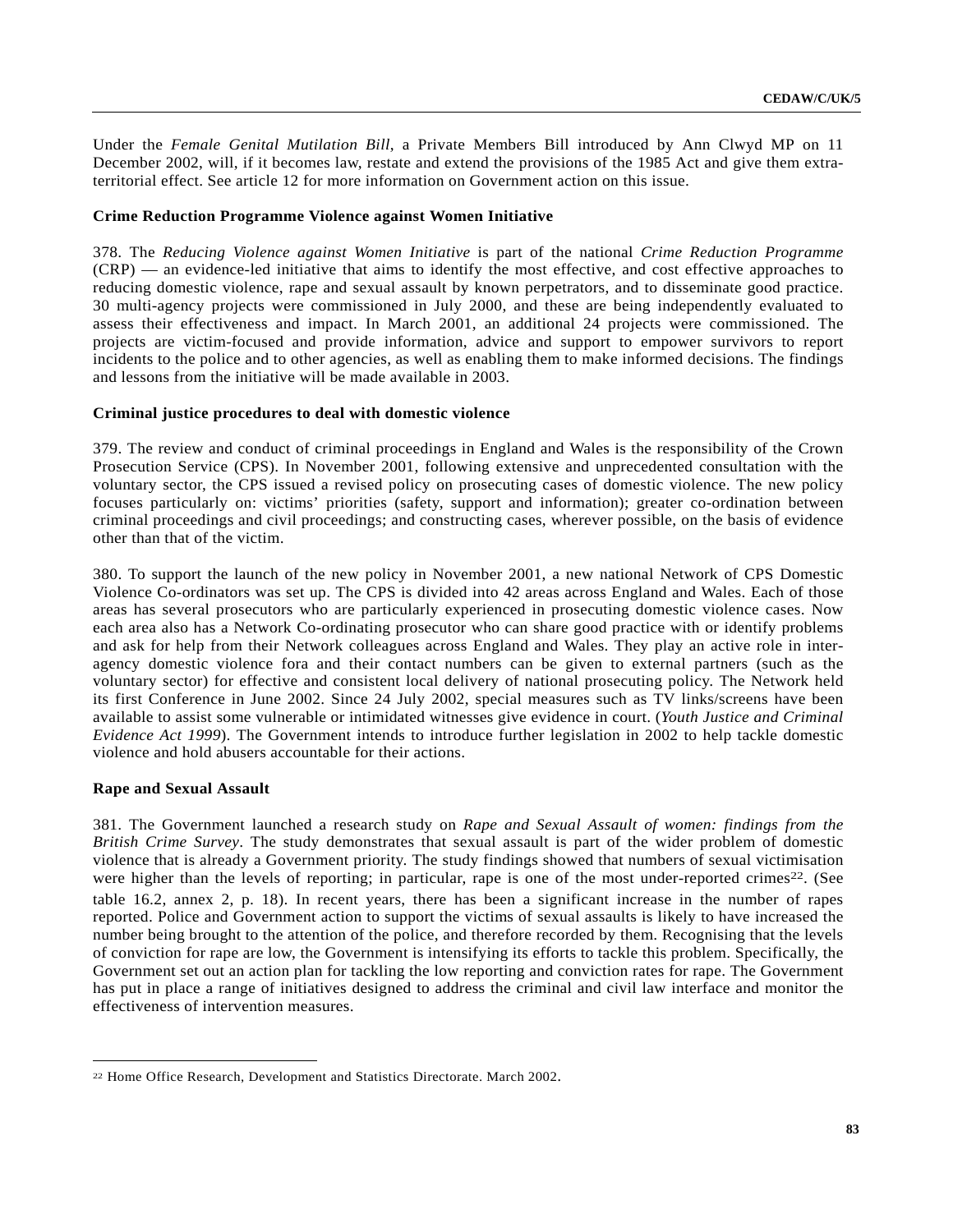382. In response to this report, the Government published an action plan in July 2002, which details practical measures at every stage of the criminal justice process. The overarching aim of the plan is to improve the conviction rates for rape by (i) improving the investigation of rape cases; (ii) enhancing the quality of advice, decision making, case preparation and presentation at court; and (iii) bettering the treatment of victims and witnesses in cases involving allegations of rape. Specific measures to achieve this include:

- A review of existing facilities for victim examination across all police forces.
- The launch of a 'first response' kit for police officers to prevent the loss of vital forensic evidence in cases of rape.
- A review of training for police officers who deal with rape victims.
- Revisiting the criteria for classification of offences.
- The development of a network of specialist rape prosecutors throughout the country.
- A review of the training for prosecutors on cases involving rape and sexual offences.
- A commitment that a second opinion will be sought from a specialist Crown Prosecution Service prosecutor on all decisions to drop a rape case or reduce charges.
- Early legal advice from the Crown Prosecution Service to ensure the correct charge is made from the beginning of a case involving rape allegations.
- The development of new CPS guidance on the prosecution of rape, with advice on how to proceed when statements are retracted.
- Measures to ensure that the lessons of cases are learnt through reviews by the police and CPS following acquittal.
- The development of protocols between the police and CPS for submission of advice files in rape cases.
- Updated guidance and instructions to Chief Crown Prosecutors and police officers regarding good practice in relation to procedure and victim care.

383. Through these improvements, the Government wants to give victims of rape more confidence in the criminal justice system and encourage them to report offences of rape. It is also important to send a strong message to perpetrators that this crime will not be tolerated and the law will be enforced. In order to ensure that the action plan is translated into changes which will be of real benefit to the victims of this repulsive crime, an inter-agency working group is now monitoring progress against the plan. In April 2002, the Chief Inspectors of Her Majesty's Crown Prosecution Service Inspectorate and Her Majesty's Inspectorate of Constabulary published a joint report *Joint Inspection into the Investigation and Prosecution of Cases Involving Allegations of Rape*. The Review analysed and assessed the quality of investigation, decision-making and prosecution by police and the CPS, in cases involving allegations of rape. The Inspectors made a number of recommendations and suggestions as well as identifying good practice.

### **Trafficking in women**

384. The Home Secretary has indicated in a White Paper, that he intends to use the Asylum Bill to strengthen the law by introducing a new offence on trafficking for the purposes of sexual exploitation to carry a maximum penalty of 14 years and also a new offence on trafficking for labour exploitation. The Government is committed to doing this within two years of the adoption of the EU Framework Decision on trafficking in human beings. See article 6 for further information.

#### **Northern Ireland**

#### *Violence against Women*

385. The Northern Ireland Office is currently co-ordinating, on behalf of the Northern Ireland Departments, the development of a strategy to tackle violence against women in Northern Ireland. The strategy will look at a range of crimes where women are predominantly the victims including domestic violence. Sexual crime and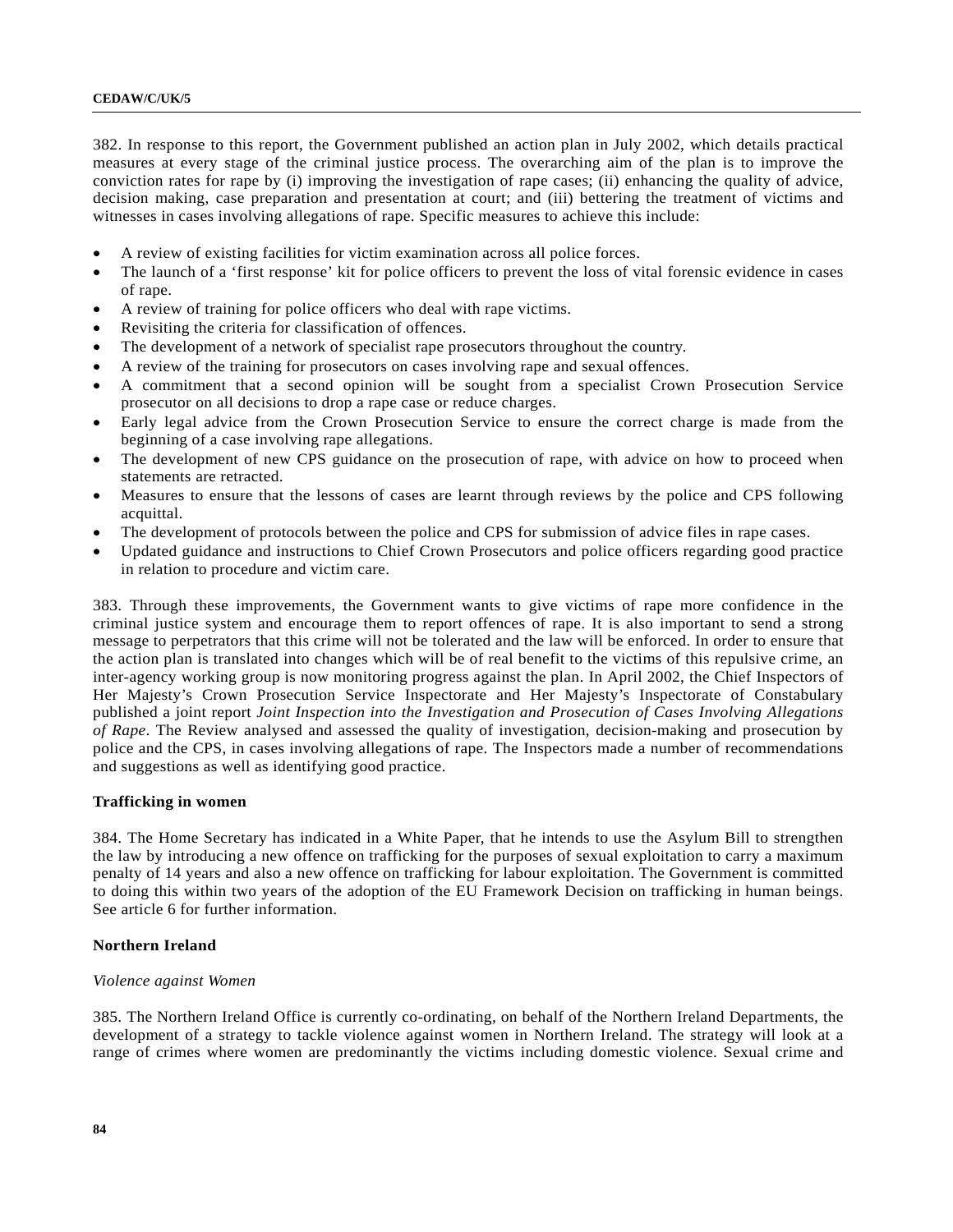fear of crime will also be dealt with under the strategy. The tackling violence against women strategy will focus on improved prevention, protection and provision of service to women.

### *Legislation*

386. *The Family Homes and Domestic Violence (Northern Ireland) Order 1998* highlights the importance of dealing with domestic violence in Northern Ireland. Its remedies are available to a wide category of applicants and breach of the orders made under the legislation is an arrestable offence The Order also makes provisions in relation to child contact where there is domestic violence in the family. The Government intends to legislate to address three anomalous areas of family law that treat men and women differently, namely the common law rule of maintenance, the rule in relation to housekeeping monies and the presumption of advancement.

# *Criminal Justice*

387. Over recent years in Northern Ireland there have been a number of initiatives introduced into the various agencies that make up the criminal justice system. As a result of the Criminal Justice Review, the *Criminal Evidence (Northern Ireland) Order 1999* was introduced which provides special measures in trials involving vulnerable or intimidated witnesses. The definitions of such witnesses are drafted in a way as to include those who are vulnerable either because of the offence, or because of a relationship with a defendant, thus covering victims in domestic violence cases. The order has not yet commenced as the necessary Court Rules are yet to be produced, but it is expected that the commencement orders will be made in 2003.

388. The Northern Ireland Court Service (NICtS) has introduced special arrangement at all Crown Court venues and most venues and most Magistrates Courts to allow women who are attending court as either victims or witnesses to have access to separate and secure waiting facilities. The NICtS is committed through its accommodation strategy to improving the standards of facilities available at all courts. Women using courts are being consulted, through court user groups, to try and identify the assistance and information they need to reduce fear and anxiety that is often associated with court attendance. The NICtS has dealt with 4689 interim and full applications for Non – Molestation Orders during 2001. A number of joint orders (non–molestation and occupation) were also dealt with.

389. All staff from the Probation Board Northern Ireland (PBNI) receive training on domestic violence. PBNI also run Perpetrator Programmes in 3 areas of Northern Ireland. The programmes are delivered in partnership with Social Services and contain adjudicated offenders and offenders who have not been convicted of domestic violence but where this has been highlighted as an issue.

390. All the Criminal Justice Agencies are represented on the Regional Domestic Violence Forum Criminal Justice Sub-Group.

391. The Northern Ireland Police Service (PSNI) currently has 35 officers employed in the role of domestic violence officer. These officers receive initial training in domestic violence followed by a further accredited certificate course from the University of Teeside in Professional Policing (Domestic Violence). However, a review into the role of the Domestic Violence Officers is underway. This review is to examine the possibility of making these officers investigate and will make recommendations about how to improve services offered to victims of domestic violence, especially those who are repeat victims. The PSNI are also reviewing their information recording system and will introduce a new Domestic Incident Report Form on the Integrated Crime Information Systems (ICIS) in the Autumn of 2003. This will provide an accessible database providing relevant information including previous incidents for operations police officers who are often required to take a decisive action at the scene of a domestic incident. All new recruits to the PSNI receive training in domestic violence including training from domestic violence officers and external organisations.

392. With the aim to ensure effective accounting of domestic violence cases, the Police in Northern Ireland introduced a new method of recording the number of domestic violence cases, in 1997. Indeed, before the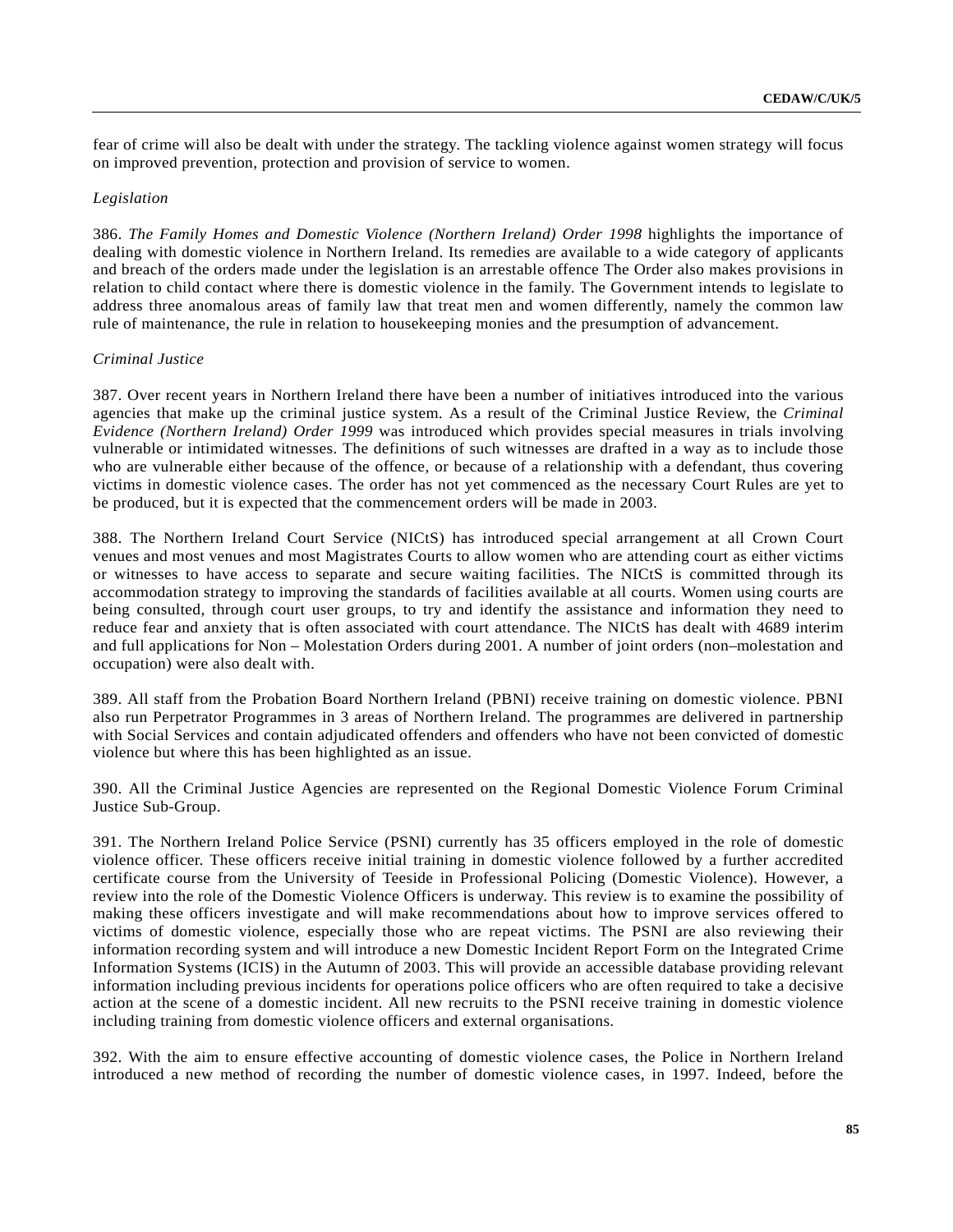#### **CEDAW/C/UK/5**

introduction of the new system, many domestic violence cases were lost from the police statistics as domestic violence is prosecuted under a number of different offences from assault to criminal damage and it was difficult to distinguish domestic violence cases. Consequently, under the new system, the number of domestic violence registered increased from around 8500 in 1997 to 14000 in 1998. The Government believes that this is a result of the more effective accounting method rather than an increase in the number of domestic violence cases in real terms as there are no available statistics to demonstrate that women in Northern Ireland are particularly affected by violence.

### *Support for victims of Domestic Violence*

393. In Northern Ireland, the *Family Homes and Domestic Violence (NI) Order* was implemented in March 1999. Its provisions are currently being reviewed to ascertain whether there are any areas that need to be improved to assist users of the legislation. This review has involved input from the major stakeholders in Northern Ireland, and results are anticipated in 2003.

394. The *Regional Forum on Domestic Violence* is an inter-departmental group established in response to a research project commissioned by the Department of Health and Social Services in 1992. In 1995 the group published a joint policy document, *Tackling Domestic Violence – A policy for Northern Ireland* which identified 4 main priorities to be addressed in tackling domestic violence: to raise public awareness of domestic violence as a serious problem; to challenge seriously the attitudes and behaviour of those who perpetrate or condone it; to improve support and treatment services of all survivors; and to build a clearer picture of the nature and extent of domestic violence. The Forum's achievements to date include the establishment of local inter-agency networks; the development of training and information programmes; a pilot scheme for cautioning first time offenders; a treatment programme for perpetrators; and a public awareness campaign. A review of the role and remit of the Forum has recently concluded and a new Mission Statement has been formulated to, 'work together, and with others, to reduce domestic violence and its effects on family life and society.' Two additional priorities were identified and agreed: to achieve a multi-agency / integrated response to domestic violence; and to review the adequacy of current and influence future legislation. The first meeting of the new Forum was held in February and included representatives from 3 Government Departments, local Health and Social Services Boards, the Police Service of Northern Ireland, the Probation Board Northern Ireland, the Lord Chief Justice's Office and 2 organisations from the voluntary sector.

#### *Marriage and Family Relations*

395. In Northern Ireland registered housing associations provide all social housing including housing for people with special needs and victims of domestic violence. Day-to-day management is carried out by voluntary organisations such as the Northern Ireland Women's Aid Federation (NIWAF). By March 2002, associations had provided 28 refuges for vulnerable women (with or without children) totalling 502 places. A further 2 refuges with 20 places are planned during the next three years.

### **Scotland**

#### *Family Law Act 1996*

396. The Scottish Executive White Paper *Parents and Children* was issued in September 2000 following the 1999 consultation paper *Improving Scottish Family Law*. The White Paper proposes to: reduce the periods of separation constituting grounds for divorce to discourage acrimony in proceedings; improve the protection of present and former partners against domestic abuse; give rights to cohabitants to make a financial claim on the cessation of the cohabitation either by separation or the death of the other cohabitant; enable step-parents to obtain parental responsibilities and rights (PRRs) by registering an agreement jointly with others already having PRRs; and to encourage the involvement of unmarried fathers with their families, by giving parental responsibilities and rights to fathers who in future register the birth of a child jointly with the mother. This will not apply retrospectively to allow some protection for the mother and her family from potentially violent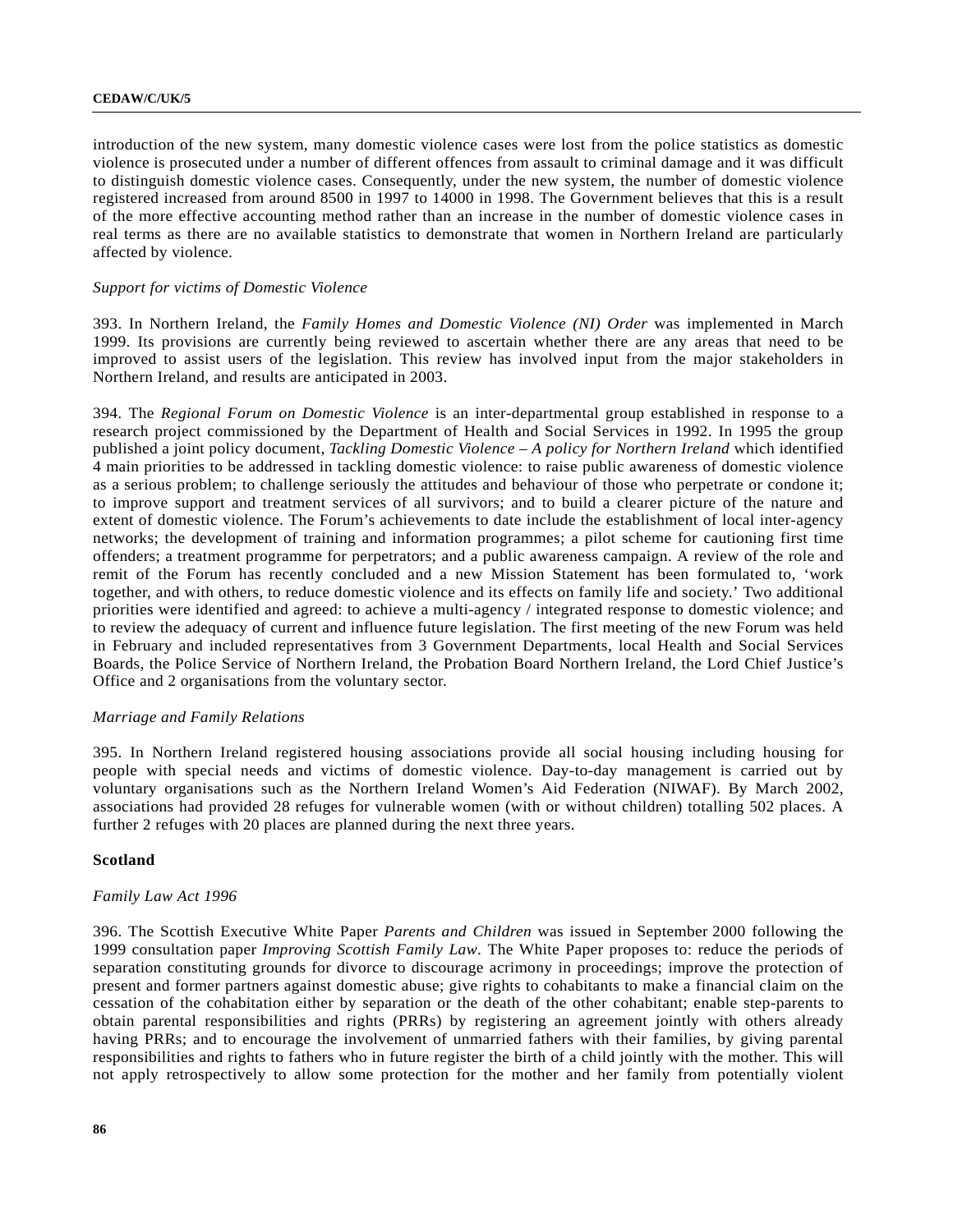partners. A draft bill is expected during the course of the next parliament, subject to the views of incoming Ministers.

### *Violence against women*

397. *Preventing Violence Against Women: Action Across the Scottish Executive* was published in October 2001. It takes account of comments received on the Action Plan published for consultation in 1998 and provides comprehensive information about violence against women and how it is being tackled. The Scottish Partnership on Domestic Abuse, established in 1998 with a remit to recommend minimum standards and levels of service for women experiencing domestic abuse, reported to Scottish Ministers in November 2000 and produced a *National Strategy to Address Domestic Abuse in Scotland*. The Scottish Executive is committed to implementing the National Strategy and has established a National Group to Address Domestic Abuse in Scotland with a remit to:

- Oversee the implementation of the National Strategy;
- Identify and disseminate good practice;
- Identify key issues and develop a common national response
- Provide advice in relation to monitoring data and the identification of the research required;
- Establish and oversee a structure of specific issue-based groups and local multi-agency groups working with a coherent framework;
- Review and monitor progress against the Action Plan;
- Consider links between domestic abuse and the wider issues of violence against women.

398. The National Group is composed of key experts from the areas of the police, education, health, local government, racial equality, the law and the voluntary sector and is chaired by the Minister for Social Justice. The National Group has so far set up four working groups to look at the provision of refuge, review current legislation, develop a prevention strategy and develop a training strategy.

### *The Refuge Development Programme*

399. The Scottish Executive will provide £10 million through the Communities Scotland budget to build or purchase new refuges or to adapt, extend and upgrade existing ones over three years from April 2001. Local authorities were invited to bid for capital housing projects to be developed by Registered Social Landlords in conjunction with women's aid. Ten projects began in 2001-02 and three projects in 2002-03. For the final year of the programme 16 projects in 14 local authority areas were given approval in December to begin in 2003.

### *The Domestic Abuse Service Development Fund*

400. The Domestic Abuse Service Development Fund started in April 2000. Initially for two years but extended to 2004, the Fund provides £3 million a year (£1.5 million from the Executive and £1.5 million matched funding) for projects that carry forward the work in the National Strategy at local level. Fifty-seven projects are currently being supported.

### *Public Awareness Raising*

401. Progress continues to be made in raising awareness in Scotland, The Executive's "Behind Closed Doors" domestic abuse campaign continued during 2001/2002 using TV adverts, print adverts, an 8 page supplement distributed with the Daily Record on 26 December 2001, adverts on outdoor sites and in female washrooms in public places and beermats in 450 pubs in Dundee, Edinburgh, Glasgow and Aberdeen. In addition, the domestic abuse website was improved and re-launched. A new television advertisement was launched on 26 December 2002. "Dolls House" makes it clear how domestic abuse affects children. The advertisements carry a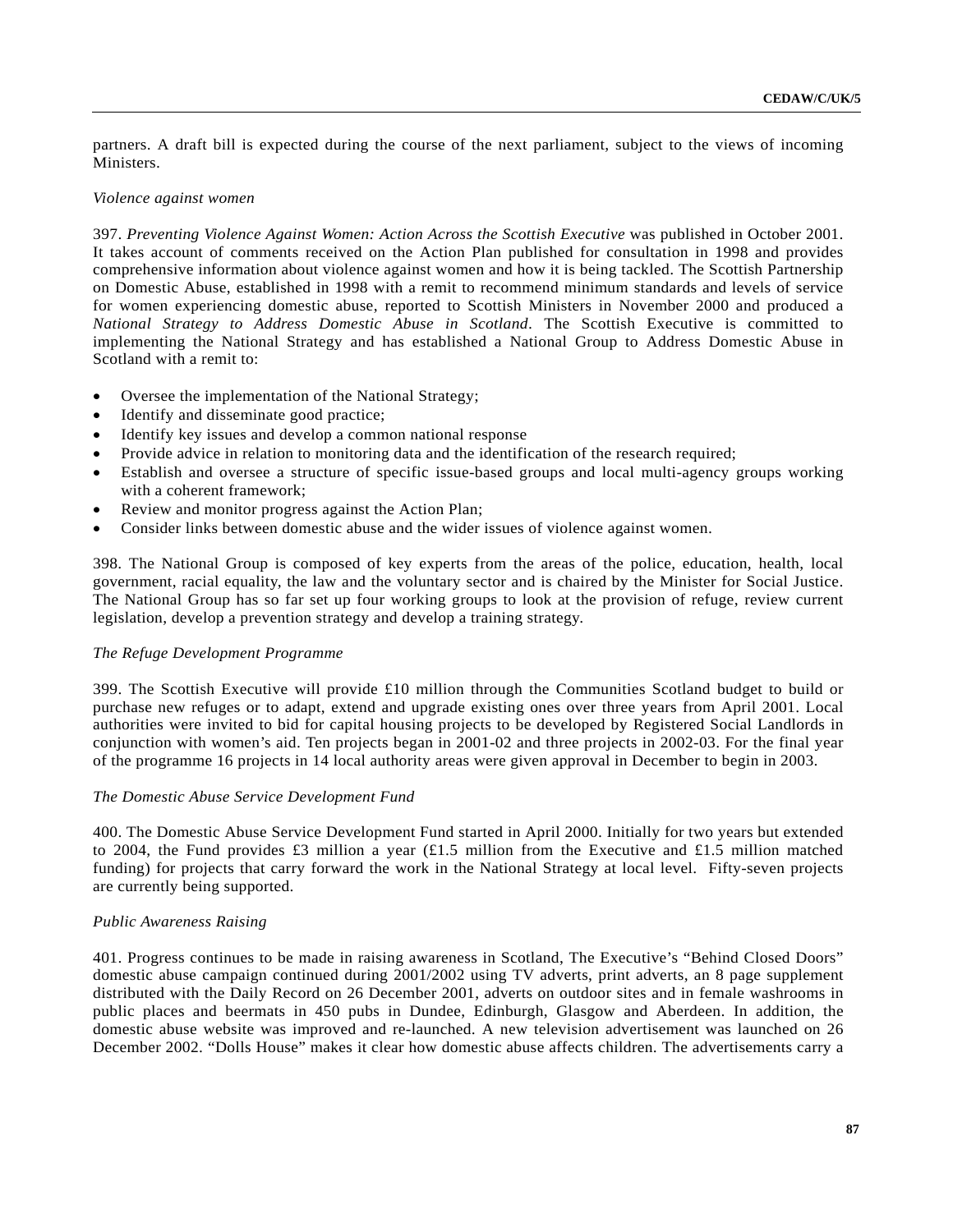helpline number, which is open between 10 am and 10 pm seven days a week. The line is sponsored by Thus PLC and managed by North Ayrshire Women's Aid.

### *Scottish Strategy for Victims*

402. The *Scottish Strategy for Victims*, which was published in January 2001, aims to put all victims at the heart of the criminal justice system. It seeks to ensure better support, information and participation for all victims of crime, including women. Work already undertaken includes:

- The publication of Action Plans by all agencies within the Scottish Criminal Justice system to implement the objectives in the *Scottish Strategy for Victims*;
- The publication of a victim information leaflet in October 2001;
- Scottish Victims of Crime website launched on 19 August 2002;
- The establishment, in 2002, of a Witness Service in all 49 Sheriff Courts. This service will be rolled out to High Courts in 2003;
- The roll out of a Victim Information and Advice (VIA) service as part of the Crown Office and Procurator Fiscal Service, to provide case-specific information to witnesses and victims. Six out of eleven Procurator Fiscal areas now have a VIA office and the roll out will be completed in 2003;
- The publication of a Progress Report against the objectives in the *Scottish Strategy for Victims* in February 2003.

403. In addition, the Scottish Executive published a consultation document in May 2002 on the needs of vulnerable witnesses; and the *Sexual Offences (Procedure and Evidence) (Scotland) Act 2002* prohibits an accused from personally questioning the complainer in sexual offence cases and requires an accused in such cases to be legally represented throughout the whole trial. Moreover, the *Criminal Justice (Scotland) Bill* includes a section on victims' issues. The Bill includes provisions that seek to:

- Pilot victim statements schemes:
- Give victims of certain crimes the right to be informed of the possible release of the offender from prison;
- Give victims of certain crimes the right to make representations before any decision to release the offender from prison is made, to be told of the impending release of the offender and about any special conditions attached to that release which concern them;
- Give the Police powers to pass information about victims to authorised victim support agencies.

404. In Scotland, there are currently 5 courthouses that have fixed facilities that enable vulnerable witnesses to give their evidence by live television link. There are also 9 sets of mobile equipment available which can be set up in the remaining court houses should vulnerable witnesses need to give their evidence by this method. There is also a project underway to introduce new technology into all courtrooms that will allow evidence to be delivered electronically. The Scottish Court Service has also refurbished 43 court buildings that now provide separate rooms for children and other vulnerable witnesses.

#### **Wales**

# *Domestic Violence And Violence against Women*

405. Lead responsibility for the criminal aspects of domestic violence in England and Wales rests with the Home Office. The National Assembly for Wales does, however, have devolved responsibility for a number of cross-cutting issues, including health and social services and child protection. A multi-agency Working Group on Domestic Violence and Violence against Women in Wales has been set up to develop new initiatives to help reduce domestic violence and violence against women. A number of suggestions for new initiatives and pilot projects are currently being considered, including provision of a telephone helpline and a Guidance Manual on